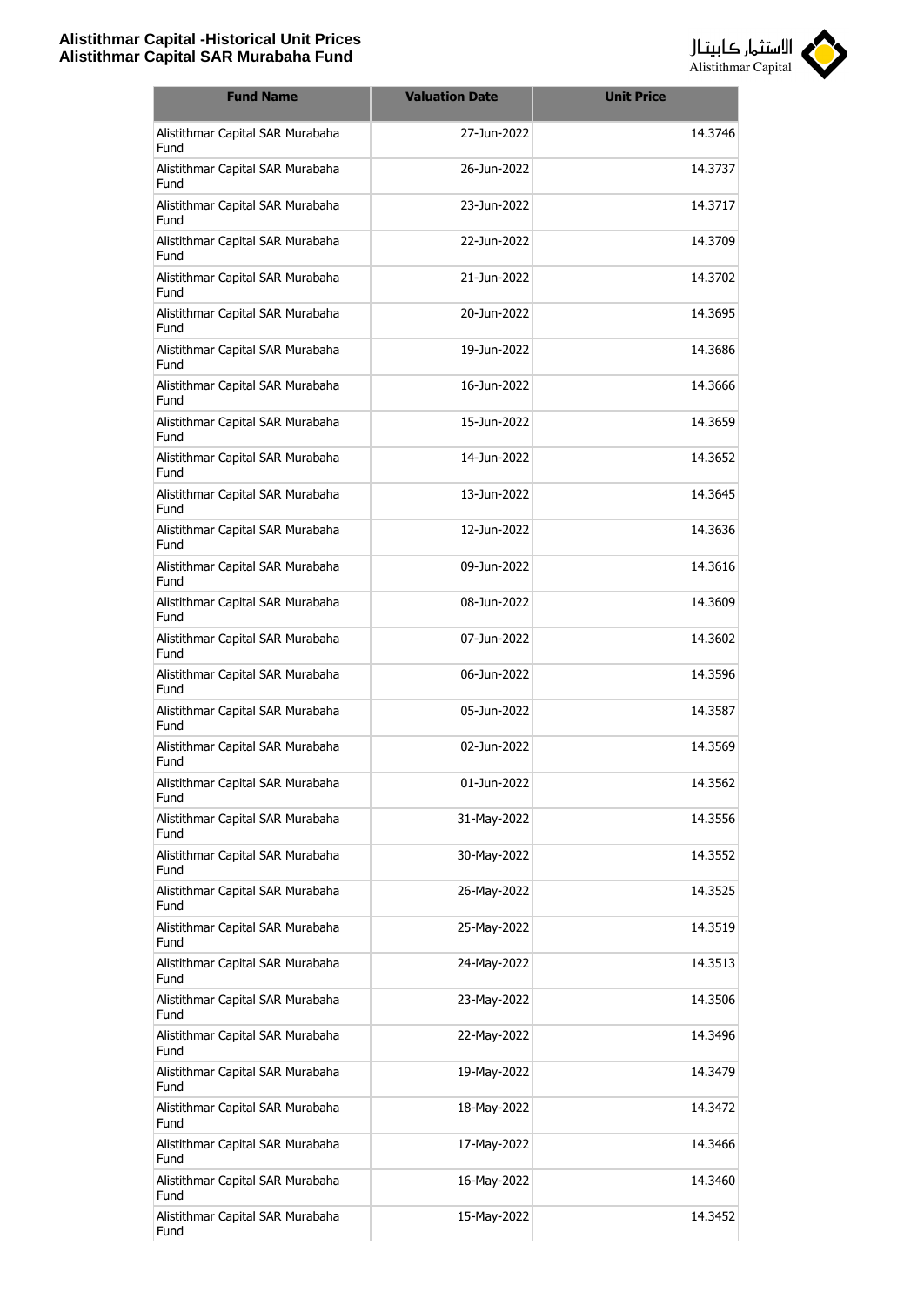

| <b>Fund Name</b>                         | <b>Valuation Date</b> | <b>Unit Price</b> |
|------------------------------------------|-----------------------|-------------------|
| Alistithmar Capital SAR Murabaha<br>Fund | 12-May-2022           | 14.3435           |
| Alistithmar Capital SAR Murabaha<br>Fund | 11-May-2022           | 14.3428           |
| Alistithmar Capital SAR Murabaha<br>Fund | 10-May-2022           | 14.3422           |
| Alistithmar Capital SAR Murabaha<br>Fund | 09-May-2022           | 14.3415           |
| Alistithmar Capital SAR Murabaha<br>Fund | 08-May-2022           | 14.3399           |
| Alistithmar Capital SAR Murabaha<br>Fund | 28-Apr-2022           | 14.3351           |
| Alistithmar Capital SAR Murabaha<br>Fund | 27-Apr-2022           | 14.3346           |
| Alistithmar Capital SAR Murabaha<br>Fund | 26-Apr-2022           | 14.3339           |
| Alistithmar Capital SAR Murabaha<br>Fund | 25-Apr-2022           | 14.3333           |
| Alistithmar Capital SAR Murabaha<br>Fund | 24-Apr-2022           | 14.3324           |
| Alistithmar Capital SAR Murabaha<br>Fund | 21-Apr-2022           | 14.3309           |
| Alistithmar Capital SAR Murabaha<br>Fund | 20-Apr-2022           | 14.3303           |
| Alistithmar Capital SAR Murabaha<br>Fund | 19-Apr-2022           | 14.3298           |
| Alistithmar Capital SAR Murabaha<br>Fund | 18-Apr-2022           | 14.3291           |
| Alistithmar Capital SAR Murabaha<br>Fund | 17-Apr-2022           | 14.3284           |
| Alistithmar Capital SAR Murabaha<br>Fund | 14-Apr-2022           | 14.3270           |
| Alistithmar Capital SAR Murabaha<br>Fund | 13-Apr-2022           | 14.3265           |
| Alistithmar Capital SAR Murabaha<br>Fund | 12-Apr-2022           | 14.3261           |
| Alistithmar Capital SAR Murabaha<br>Fund | 11-Apr-2022           | 14.3256           |
| Alistithmar Capital SAR Murabaha<br>Fund | 10-Apr-2022           | 14.3248           |
| Alistithmar Capital SAR Murabaha<br>Fund | 07-Apr-2022           | 14.3234           |
| Alistithmar Capital SAR Murabaha<br>Fund | 06-Apr-2022           | 14.3234           |
| Alistithmar Capital SAR Murabaha<br>Fund | 05-Apr-2022           | 14.3228           |
| Alistithmar Capital SAR Murabaha<br>Fund | 04-Apr-2022           | 14.3222           |
| Alistithmar Capital SAR Murabaha<br>Fund | 03-Apr-2022           | 14.3213           |
| Alistithmar Capital SAR Murabaha<br>Fund | 31-Mar-2022           | 14.32             |
| Alistithmar Capital SAR Murabaha<br>Fund | 30-Mar-2022           | 14.3198           |
| Alistithmar Capital SAR Murabaha<br>Fund | 29-Mar-2022           | 14.3193           |
| Alistithmar Capital SAR Murabaha<br>Fund | 28-Mar-2022           | 14.3187           |
| Alistithmar Capital SAR Murabaha<br>Fund | 27-Mar-2022           | 14.3178           |
| Alistithmar Capital SAR Murabaha<br>Fund | 24-Mar-2022           | 14.3168           |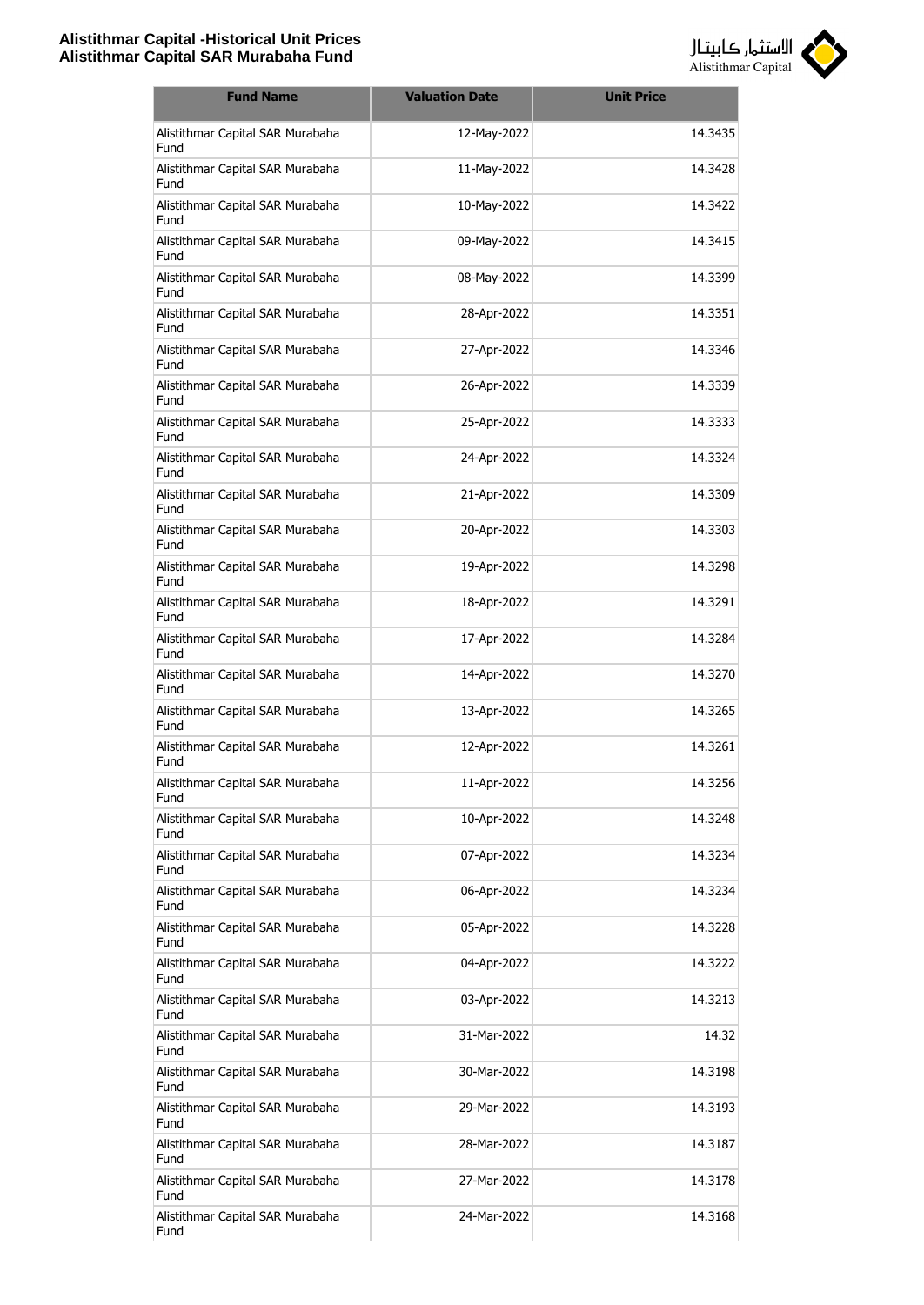

| <b>Fund Name</b>                         | <b>Valuation Date</b> | <b>Unit Price</b> |
|------------------------------------------|-----------------------|-------------------|
| Alistithmar Capital SAR Murabaha<br>Fund | 23-Mar-2022           | 14.3163           |
| Alistithmar Capital SAR Murabaha<br>Fund | 22-Mar-2022           | 14.3158           |
| Alistithmar Capital SAR Murabaha<br>Fund | 21-Mar-2022           | 14.3153           |
| Alistithmar Capital SAR Murabaha<br>Fund | 20-Mar-2022           | 14.3144           |
| Alistithmar Capital SAR Murabaha<br>Fund | 17-Mar-2022           | 14.3135           |
| Alistithmar Capital SAR Murabaha<br>Fund | 16-Mar-2022           | 14.3129           |
| Alistithmar Capital SAR Murabaha<br>Fund | 15-Mar-2022           | 14.3124           |
| Alistithmar Capital SAR Murabaha<br>Fund | 14-Mar-2022           | 14.3120           |
| Alistithmar Capital SAR Murabaha<br>Fund | 13-Mar-2022           | 14.3110           |
| Alistithmar Capital SAR Murabaha<br>Fund | 10-Mar-2022           | 14.3104           |
| Alistithmar Capital SAR Murabaha<br>Fund | 09-Mar-2022           | 14.3103           |
| Alistithmar Capital SAR Murabaha<br>Fund | 08-Mar-2022           | 14.3099           |
| Alistithmar Capital SAR Murabaha<br>Fund | 07-Mar-2022           | 14.3095           |
| Alistithmar Capital SAR Murabaha<br>Fund | 06-Mar-2022           | 14.3085           |
| Alistithmar Capital SAR Murabaha<br>Fund | 03-Mar-2022           | 14.3071           |
| Alistithmar Capital SAR Murabaha<br>Fund | 02-Mar-2022           | 14.3066           |
| Alistithmar Capital SAR Murabaha<br>Fund | 01-Mar-2022           | 14.3062           |
| Alistithmar Capital SAR Murabaha<br>Fund | 28-Feb-2022           | 14.3057           |
| Alistithmar Capital SAR Murabaha<br>Fund | 27-Feb-2022           | 14.3048           |
| Alistithmar Capital SAR Murabaha<br>Fund | 24-Feb-2022           | 14.3040           |
| Alistithmar Capital SAR Murabaha<br>Fund | 23-Feb-2022           | 14.3033           |
| Alistithmar Capital SAR Murabaha<br>Fund | 21-Feb-2022           | 14.3030           |
| Alistithmar Capital SAR Murabaha<br>Fund | 20-Feb-2022           | 14.3022           |
| Alistithmar Capital SAR Murabaha<br>Fund | 17-Feb-2022           | 14.3013           |
| Alistithmar Capital SAR Murabaha<br>Fund | 16-Feb-2022           | 14.3009           |
| Alistithmar Capital SAR Murabaha<br>Fund | 15-Feb-2022           | 14.3005           |
| Alistithmar Capital SAR Murabaha<br>Fund | 14-Feb-2022           | 14.3001           |
| Alistithmar Capital SAR Murabaha<br>Fund | 13-Feb-2022           | 14.2992           |
| Alistithmar Capital SAR Murabaha<br>Fund | 10-Feb-2022           | 14.2985           |
| Alistithmar Capital SAR Murabaha<br>Fund | 09-Feb-2022           | 14.2980           |
| Alistithmar Capital SAR Murabaha<br>Fund | 08-Feb-2022           | 14.2976           |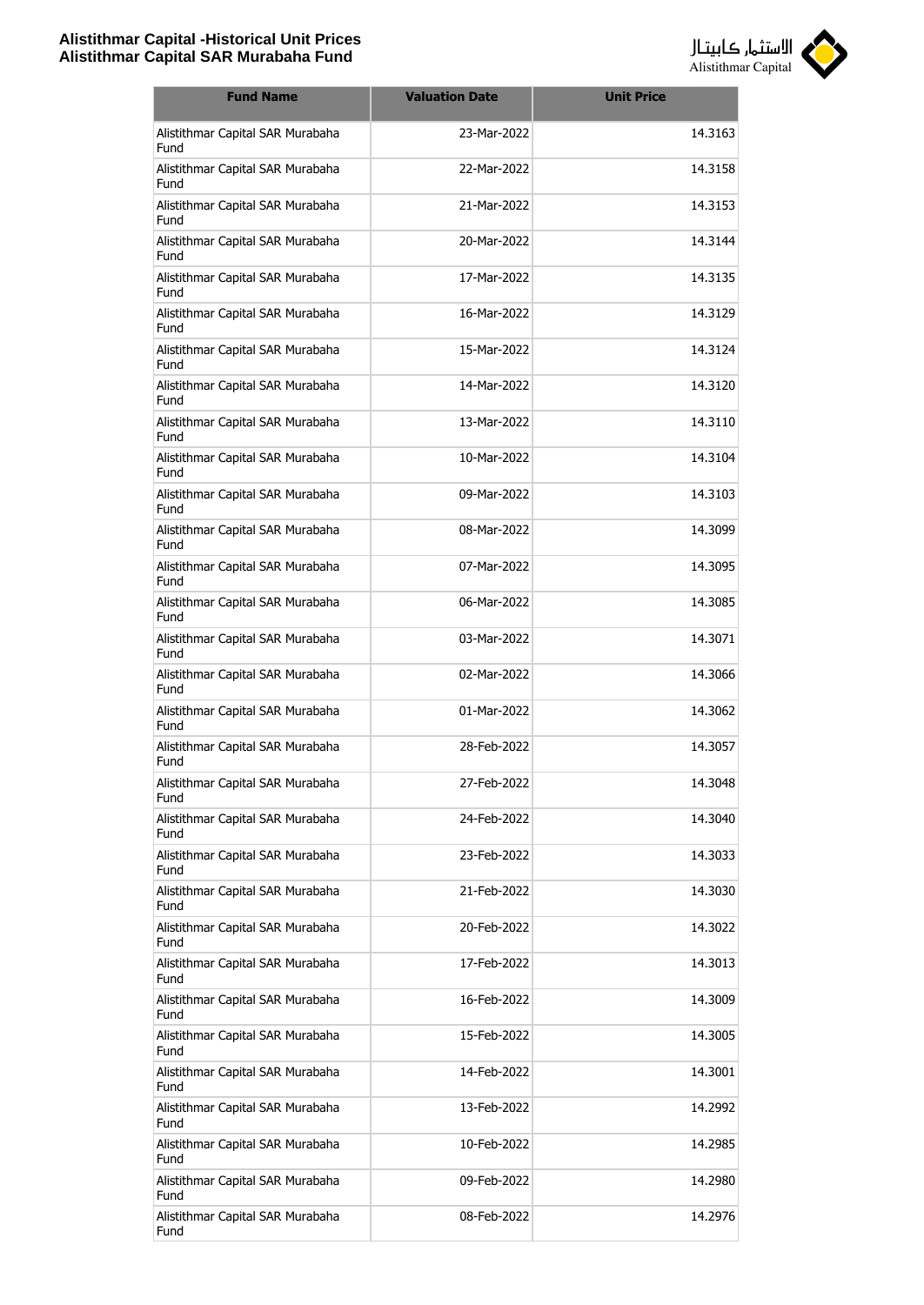

| <b>Fund Name</b>                         | <b>Valuation Date</b> | <b>Unit Price</b> |
|------------------------------------------|-----------------------|-------------------|
| Alistithmar Capital SAR Murabaha<br>Fund | 07-Feb-2022           | 14.2972           |
| Alistithmar Capital SAR Murabaha<br>Fund | 06-Feb-2022           | 14.2965           |
| Alistithmar Capital SAR Murabaha<br>Fund | 03-Feb-2022           | 14.2956           |
| Alistithmar Capital SAR Murabaha<br>Fund | 02-Feb-2022           | 14.2951           |
| Alistithmar Capital SAR Murabaha<br>Fund | 01-Feb-2022           | 14.2949           |
| Alistithmar Capital SAR Murabaha<br>Fund | 31-Jan-2022           | 14.2945           |
| Alistithmar Capital SAR Murabaha<br>Fund | 30-Jan-2022           | 14.2941           |
| Alistithmar Capital SAR Murabaha<br>Fund | 27-Jan-2022           | 14.2933           |
| Alistithmar Capital SAR Murabaha<br>Fund | 26-Jan-2022           | 14.2929           |
| Alistithmar Capital SAR Murabaha<br>Fund | 25-1an-2022           | 14.2925           |
| Alistithmar Capital SAR Murabaha<br>Fund | 24-Jan-2022           | 14.2921           |
| Alistithmar Capital SAR Murabaha<br>Fund | 23-Jan-2022           | 14.2913           |
| Alistithmar Capital SAR Murabaha<br>Fund | 20-Jan-2022           | 14.2907           |
| Alistithmar Capital SAR Murabaha<br>Fund | 19-Jan-2022           | 14.2903           |
| Alistithmar Capital SAR Murabaha<br>Fund | 18-Jan-2022           | 14.29             |
| Alistithmar Capital SAR Murabaha<br>Fund | 17-Jan-2022           | 14.2896           |
| Alistithmar Capital SAR Murabaha<br>Fund | 16-Jan-2022           | 14.2888           |
| Alistithmar Capital SAR Murabaha<br>Fund | 13-Jan-2022           | 14.2881           |
| Alistithmar Capital SAR Murabaha<br>Fund | 12-Jan-2022           | 14.2888           |
| Alistithmar Capital SAR Murabaha<br>Fund | 11-Jan-2022           | 14.2887           |
| Alistithmar Capital SAR Murabaha<br>Fund | 10-Jan-2022           | 14.2882           |
| Alistithmar Capital SAR Murabaha<br>Fund | 09-Jan-2022           | 14.2874           |
| Alistithmar Capital SAR Murabaha<br>Fund | 06-Jan-2022           | 14.2868           |
| Alistithmar Capital SAR Murabaha<br>Fund | 05-Jan-2022           | 14.2863           |
| Alistithmar Capital SAR Murabaha<br>Fund | 04-Jan-2022           | 14.2854           |
| Alistithmar Capital SAR Murabaha<br>Fund | 03-Jan-2022           | 14.2850           |
| Alistithmar Capital SAR Murabaha<br>Fund | 02-Jan-2022           | 14.2845           |
| Alistithmar Capital SAR Murabaha<br>Fund | 31-Dec-2021           | 14.2840           |
| Alistithmar Capital SAR Murabaha<br>Fund | 30-Dec-2021           | 14.2841           |
| Alistithmar Capital SAR Murabaha<br>Fund | 29-Dec-2021           | 14.2837           |
| Alistithmar Capital SAR Murabaha<br>Fund | 28-Dec-2021           | 14.2811           |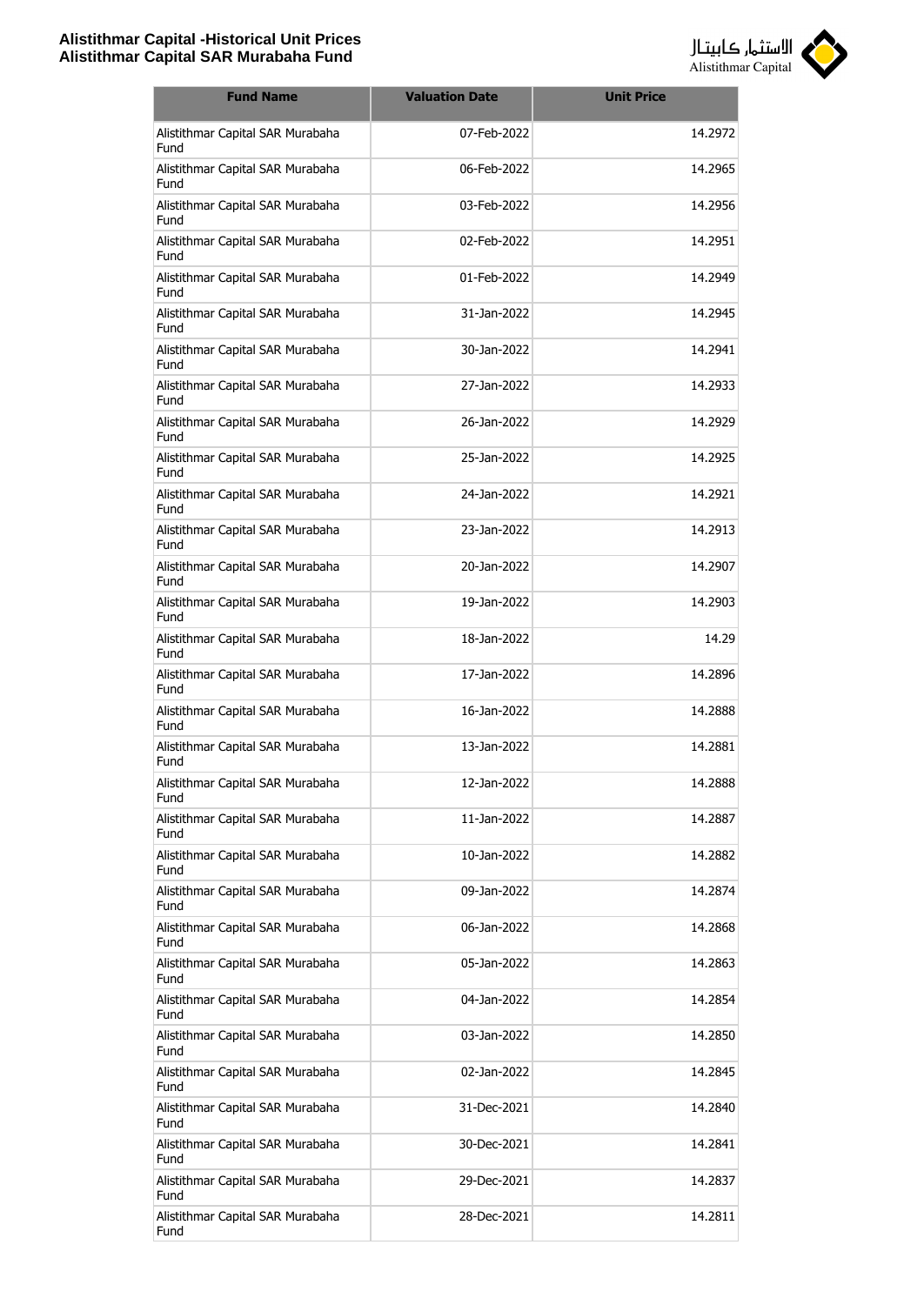

| <b>Fund Name</b>                         | <b>Valuation Date</b> | <b>Unit Price</b> |
|------------------------------------------|-----------------------|-------------------|
| Alistithmar Capital SAR Murabaha<br>Fund | 27-Dec-2021           | 14.2806           |
| Alistithmar Capital SAR Murabaha<br>Fund | 26-Dec-2021           | 14.2796           |
| Alistithmar Capital SAR Murabaha<br>Fund | 23-Dec-2021           | 14.2791           |
| Alistithmar Capital SAR Murabaha<br>Fund | 22-Dec-2021           | 14.2787           |
| Alistithmar Capital SAR Murabaha<br>Fund | 21-Dec-2021           | 14.2782           |
| Alistithmar Capital SAR Murabaha<br>Fund | 20-Dec-2021           | 14.2751           |
| Alistithmar Capital SAR Murabaha<br>Fund | 19-Dec-2021           | 14.2742           |
| Alistithmar Capital SAR Murabaha<br>Fund | 16-Dec-2021           | 14.2737           |
| Alistithmar Capital SAR Murabaha<br>Fund | 15-Dec-2021           | 14.2734           |
| Alistithmar Capital SAR Murabaha<br>Fund | 14-Dec-2021           | 14.2731           |
| Alistithmar Capital SAR Murabaha<br>Fund | 13-Dec-2021           | 14.2728           |
| Alistithmar Capital SAR Murabaha<br>Fund | 12-Dec-2021           | 14.2720           |
| Alistithmar Capital SAR Murabaha<br>Fund | 09-Dec-2021           | 14.2716           |
| Alistithmar Capital SAR Murabaha<br>Fund | 08-Dec-2021           | 14.2713           |
| Alistithmar Capital SAR Murabaha<br>Fund | 07-Dec-2021           | 14.2710           |
| Alistithmar Capital SAR Murabaha<br>Fund | 06-Dec-2021           | 14.2701           |
| Alistithmar Capital SAR Murabaha<br>Fund | 05-Dec-2021           | 14.2693           |
| Alistithmar Capital SAR Murabaha<br>Fund | 02-Dec-2021           | 14.2689           |
| Alistithmar Capital SAR Murabaha<br>Fund | 01-Dec-2021           | 14.2687           |
| Alistithmar Capital SAR Murabaha<br>Fund | 30-Nov-2021           | 14.2683           |
| Alistithmar Capital SAR Murabaha<br>Fund | 29-Nov-2021           | 14.2681           |
| Alistithmar Capital SAR Murabaha<br>Fund | 28-Nov-2021           | 14.2673           |
| Alistithmar Capital SAR Murabaha<br>Fund | 25-Nov-2021           | 14.2670           |
| Alistithmar Capital SAR Murabaha<br>Fund | 24-Nov-2021           | 14.2666           |
| Alistithmar Capital SAR Murabaha<br>Fund | 23-Nov-2021           | 14.2663           |
| Alistithmar Capital SAR Murabaha<br>Fund | 22-Nov-2021           | 14.2660           |
| Alistithmar Capital SAR Murabaha<br>Fund | 21-Nov-2021           | 14.2650           |
| Alistithmar Capital SAR Murabaha<br>Fund | 18-Nov-2021           | 14.2648           |
| Alistithmar Capital SAR Murabaha<br>Fund | 17-Nov-2021           | 14.2645           |
| Alistithmar Capital SAR Murabaha<br>Fund | 16-Nov-2021           | 14.2645           |
| Alistithmar Capital SAR Murabaha<br>Fund | 15-Nov-2021           | 14.2639           |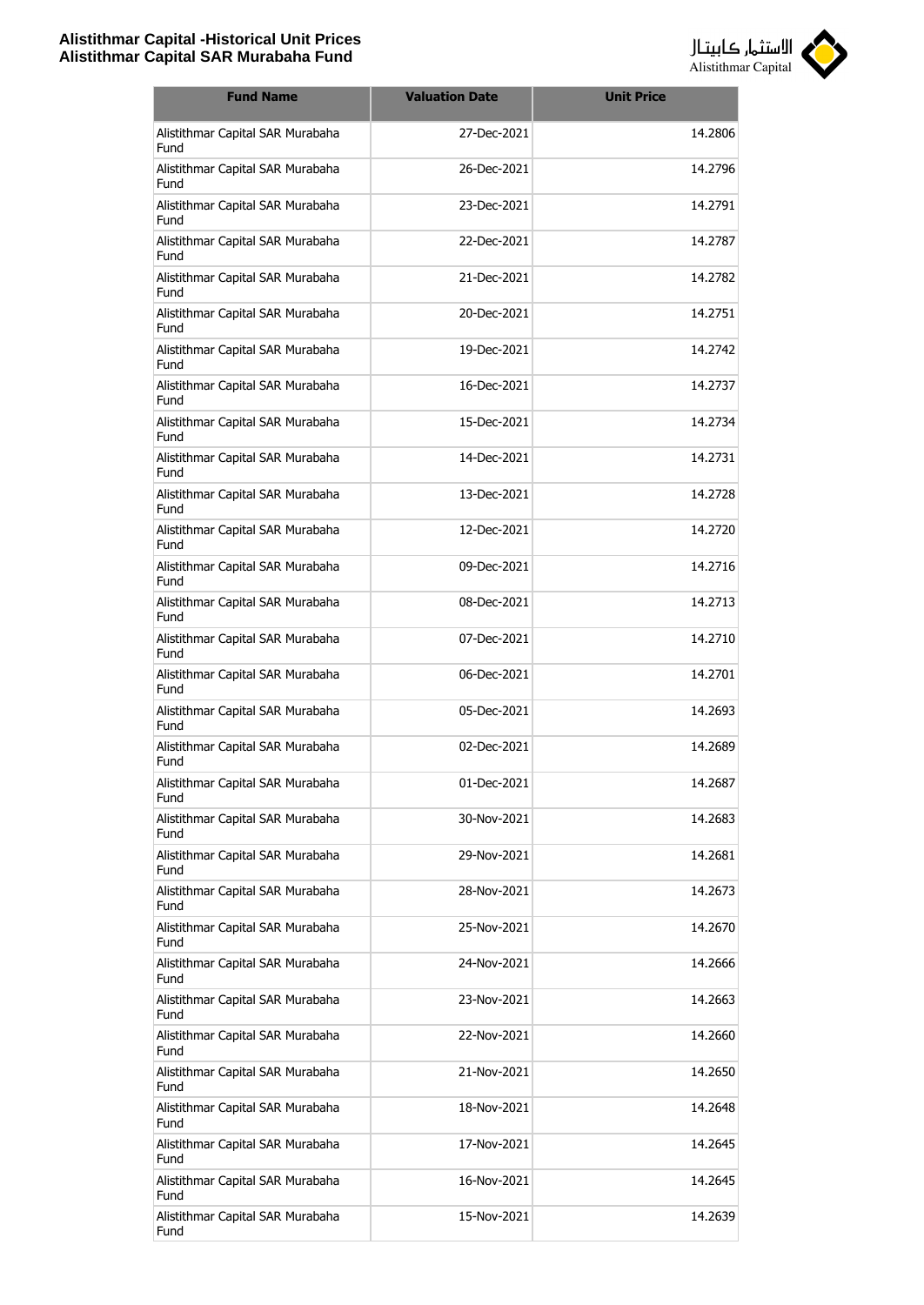

| <b>Fund Name</b>                         | <b>Valuation Date</b> | <b>Unit Price</b> |
|------------------------------------------|-----------------------|-------------------|
| Alistithmar Capital SAR Murabaha<br>Fund | 14-Nov-2021           | 14.2631           |
| Alistithmar Capital SAR Murabaha<br>Fund | 11-Nov-2021           | 14.2628           |
| Alistithmar Capital SAR Murabaha<br>Fund | 10-Nov-2021           | 14.2624           |
| Alistithmar Capital SAR Murabaha<br>Fund | 09-Nov-2021           | 14.2625           |
| Alistithmar Capital SAR Murabaha<br>Fund | 08-Nov-2021           | 14.2621           |
| Alistithmar Capital SAR Murabaha<br>Fund | 07-Nov-2021           | 14.2613           |
| Alistithmar Capital SAR Murabaha<br>Fund | 04-Nov-2021           | 14.2611           |
| Alistithmar Capital SAR Murabaha<br>Fund | 03-Nov-2021           | 14.2608           |
| Alistithmar Capital SAR Murabaha<br>Fund | 02-Nov-2021           | 14.2605           |
| Alistithmar Capital SAR Murabaha<br>Fund | 01-Nov-2021           | 14.26             |
| Alistithmar Capital SAR Murabaha<br>Fund | 31-Oct-2021           | 14.2591           |
| Alistithmar Capital SAR Murabaha<br>Fund | 28-Oct-2021           | 14.2591           |
| Alistithmar Capital SAR Murabaha<br>Fund | 27-Oct-2021           | 14.2587           |
| Alistithmar Capital SAR Murabaha<br>Fund | 26-Oct-2021           | 14.2584           |
| Alistithmar Capital SAR Murabaha<br>Fund | 25-Oct-2021           | 14.2585           |
| Alistithmar Capital SAR Murabaha<br>Fund | 24-Oct-2021           | 14.2576           |
| Alistithmar Capital SAR Murabaha<br>Fund | 21-Oct-2021           | 14.2574           |
| Alistithmar Capital SAR Murabaha<br>Fund | 20-Oct-2021           | 14.2571           |
| Alistithmar Capital SAR Murabaha<br>Fund | 19-Oct-2021           | 14.2570           |
| Alistithmar Capital SAR Murabaha<br>Fund | 18-Oct-2021           | 14.2562           |
| Alistithmar Capital SAR Murabaha<br>Fund | 17-Oct-2021           | 14.2555           |
| Alistithmar Capital SAR Murabaha<br>Fund | 14-Oct-2021           | 14.2552           |
| Alistithmar Capital SAR Murabaha<br>Fund | 13-Oct-2021           | 14.2549           |
| Alistithmar Capital SAR Murabaha<br>Fund | 12-Oct-2021           | 14.2547           |
| Alistithmar Capital SAR Murabaha<br>Fund | 11-Oct-2021           | 14.2565           |
| Alistithmar Capital SAR Murabaha<br>Fund | 10-Oct-2021           | 14.2556           |
| Alistithmar Capital SAR Murabaha<br>Fund | 07-Oct-2021           | 14.2555           |
| Alistithmar Capital SAR Murabaha<br>Fund | 06-Oct-2021           | 14.2567           |
| Alistithmar Capital SAR Murabaha<br>Fund | 05-Oct-2021           | 14.2564           |
| Alistithmar Capital SAR Murabaha<br>Fund | 04-Oct-2021           | 14.2562           |
| Alistithmar Capital SAR Murabaha<br>Fund | 03-Oct-2021           | 14.2551           |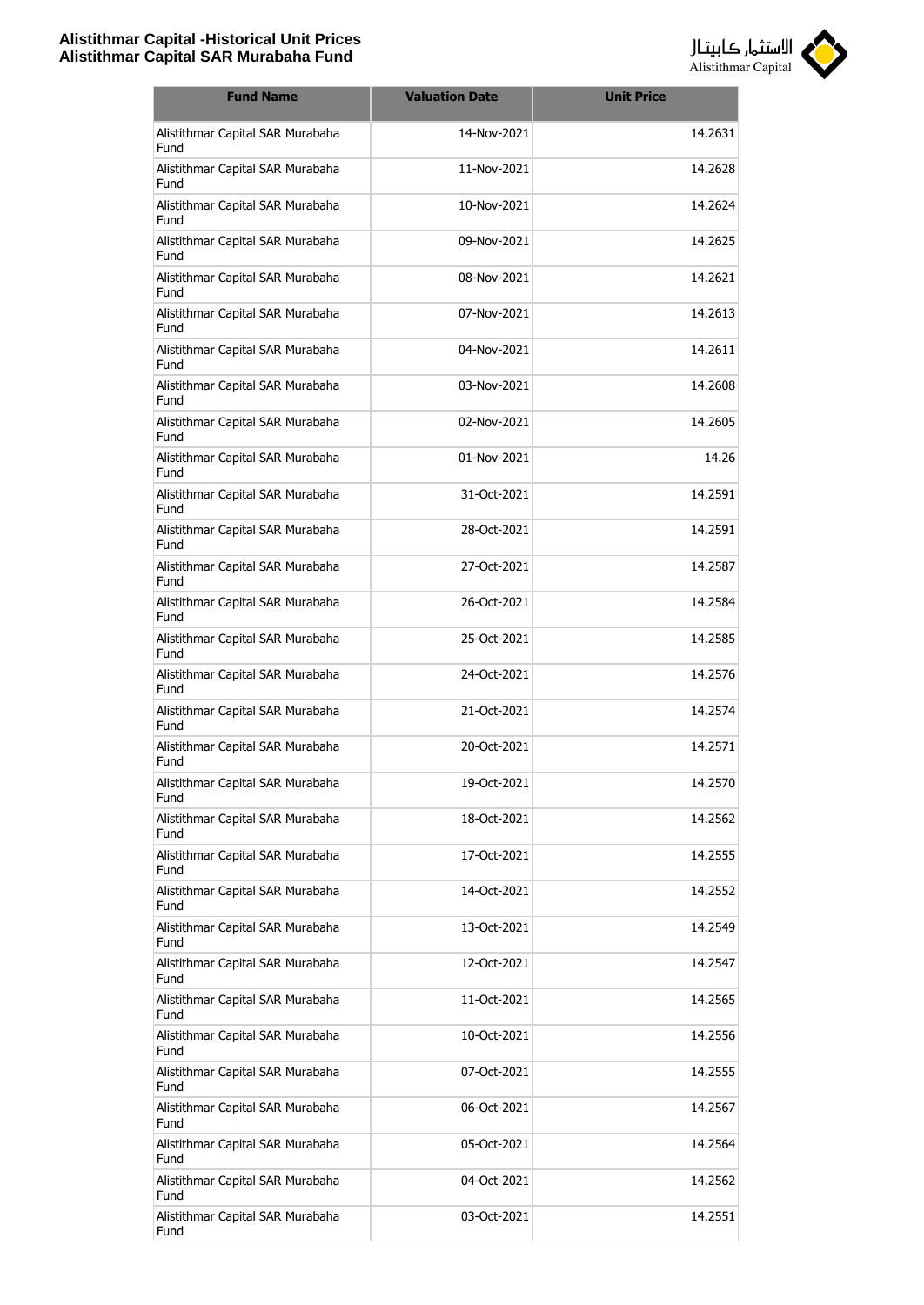

| <b>Fund Name</b>                         | <b>Valuation Date</b> | <b>Unit Price</b> |
|------------------------------------------|-----------------------|-------------------|
| Alistithmar Capital SAR Murabaha<br>Fund | 30-Sep-2021           | 14.2550           |
| Alistithmar Capital SAR Murabaha<br>Fund | 29-Sep-2021           | 14.2549           |
| Alistithmar Capital SAR Murabaha<br>Fund | 28-Sep-2021           | 14.2546           |
| Alistithmar Capital SAR Murabaha<br>Fund | 27-Sep-2021           | 14.2537           |
| Alistithmar Capital SAR Murabaha<br>Fund | 26-Sep-2021           | 14.2524           |
| Alistithmar Capital SAR Murabaha<br>Fund | 22-Sep-2021           | 14.2524           |
| Alistithmar Capital SAR Murabaha<br>Fund | 21-Sep-2021           | 14.2521           |
| Alistithmar Capital SAR Murabaha<br>Fund | 20-Sep-2021           | 14.2520           |
| Alistithmar Capital SAR Murabaha<br>Fund | 19-Sep-2021           | 14.2512           |
| Alistithmar Capital SAR Murabaha<br>Fund | 16-Sep-2021           | 14.2511           |
| Alistithmar Capital SAR Murabaha<br>Fund | 15-Sep-2021           | 14.2508           |
| Alistithmar Capital SAR Murabaha<br>Fund | 14-Sep-2021           | 14.2505           |
| Alistithmar Capital SAR Murabaha<br>Fund | 13-Sep-2021           | 14.2494           |
| Alistithmar Capital SAR Murabaha<br>Fund | 12-Sep-2021           | 14.2487           |
| Alistithmar Capital SAR Murabaha<br>Fund | 09-Sep-2021           | 14.2488           |
| Alistithmar Capital SAR Murabaha<br>Fund | 08-Sep-2021           | 14.2494           |
| Alistithmar Capital SAR Murabaha<br>Fund | 07-Sep-2021           | 14.2492           |
| Alistithmar Capital SAR Murabaha<br>Fund | 06-Sep-2021           | 14.2489           |
| Alistithmar Capital SAR Murabaha<br>Fund | 05-Sep-2021           | 14.2480           |
| Alistithmar Capital SAR Murabaha<br>Fund | 02-Sep-2021           | 14.2482           |
| Alistithmar Capital SAR Murabaha<br>Fund | 01-Sep-2021           | 14.2478           |
| Alistithmar Capital SAR Murabaha<br>Fund | 31-Aug-2021           | 14.2476           |
| Alistithmar Capital SAR Murabaha<br>Fund | 30-Aug-2021           | 14.2473           |
| Alistithmar Capital SAR Murabaha<br>Fund | 29-Aug-2021           | 14.2465           |
| Alistithmar Capital SAR Murabaha<br>Fund | 26-Aug-2021           | 14.2463           |
| Alistithmar Capital SAR Murabaha<br>Fund | 25-Aug-2021           | 14.2461           |
| Alistithmar Capital SAR Murabaha<br>Fund | 24-Aug-2021           | 14.2459           |
| Alistithmar Capital SAR Murabaha<br>Fund | 23-Aug-2021           | 14.2456           |
| Alistithmar Capital SAR Murabaha<br>Fund | 22-Aug-2021           | 14.2446           |
| Alistithmar Capital SAR Murabaha<br>Fund | 19-Aug-2021           | 14.2448           |
| Alistithmar Capital SAR Murabaha<br>Fund | 18-Aug-2021           | 14.2445           |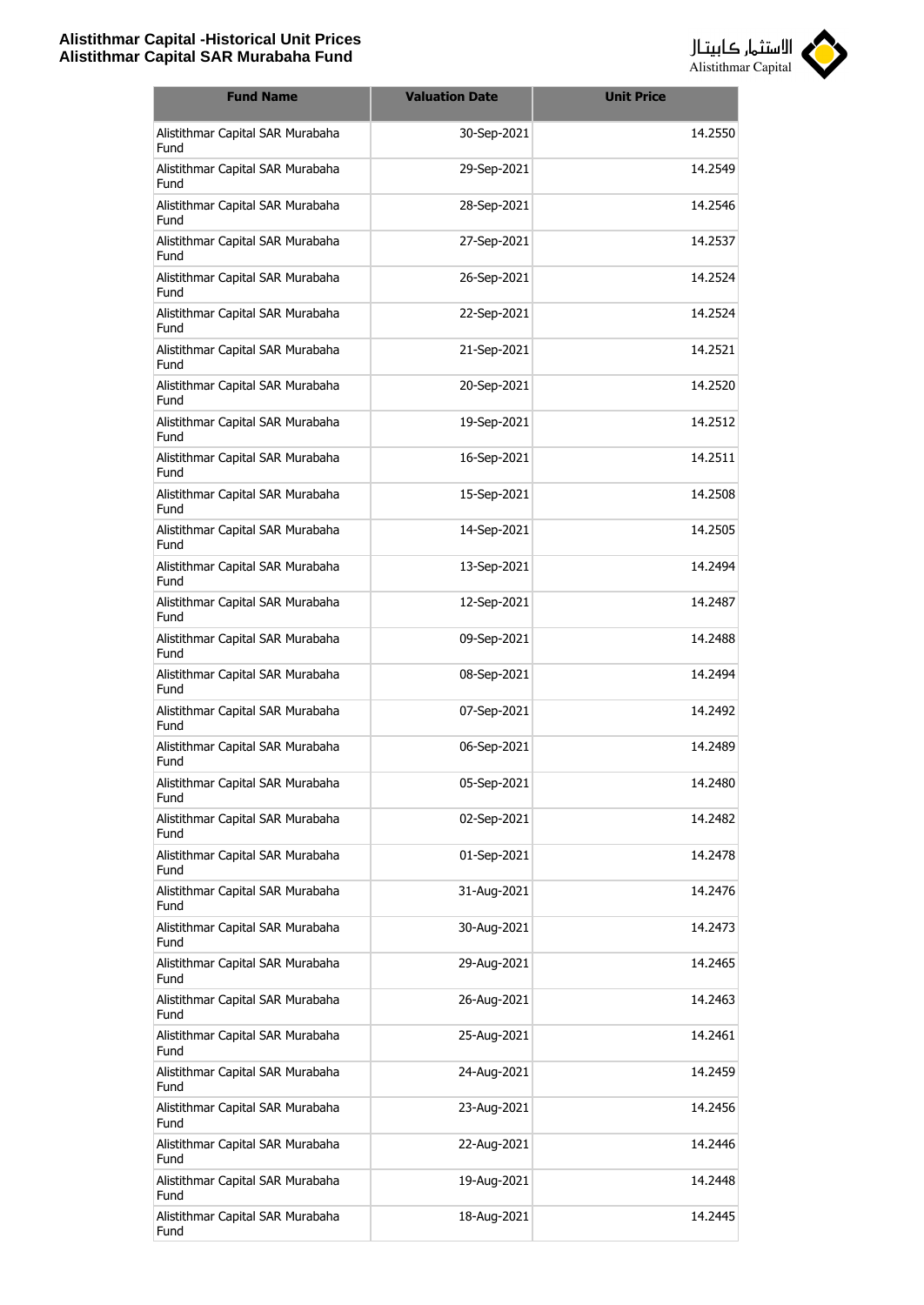

| <b>Fund Name</b>                         | <b>Valuation Date</b> | <b>Unit Price</b> |
|------------------------------------------|-----------------------|-------------------|
| Alistithmar Capital SAR Murabaha<br>Fund | 17-Aug-2021           | 14.2442           |
| Alistithmar Capital SAR Murabaha<br>Fund | 16-Aug-2021           | 14.2437           |
| Alistithmar Capital SAR Murabaha<br>Fund | 15-Aug-2021           | 14.2428           |
| Alistithmar Capital SAR Murabaha<br>Fund | 12-Aug-2021           | 14.2428           |
| Alistithmar Capital SAR Murabaha<br>Fund | 11-Aug-2021           | 14.2426           |
| Alistithmar Capital SAR Murabaha<br>Fund | 10-Aug-2021           | 14.2424           |
| Alistithmar Capital SAR Murabaha<br>Fund | 09-Aug-2021           | 14.2421           |
| Alistithmar Capital SAR Murabaha<br>Fund | 08-Aug-2021           | 14.2411           |
| Alistithmar Capital SAR Murabaha<br>Fund | 05-Aug-2021           | 14.2412           |
| Alistithmar Capital SAR Murabaha<br>Fund | 04-Aug-2021           | 14.2410           |
| Alistithmar Capital SAR Murabaha<br>Fund | 03-Aug-2021           | 14.2407           |
| Alistithmar Capital SAR Murabaha<br>Fund | 02-Aug-2021           | 14.2406           |
| Alistithmar Capital SAR Murabaha<br>Fund | 01-Aug-2021           | 14.2395           |
| Alistithmar Capital SAR Murabaha<br>Fund | 29-Jul-2021           | 14.2397           |
| Alistithmar Capital SAR Murabaha<br>Fund | 28-Jul-2021           | 14.2394           |
| Alistithmar Capital SAR Murabaha<br>Fund | 27-Jul-2021           | 14.2390           |
| Alistithmar Capital SAR Murabaha<br>Fund | 26-1ul-2021           | 14.2384           |
| Alistithmar Capital SAR Murabaha<br>Fund | 25-Jul-2021           | 14.2350           |
| Alistithmar Capital SAR Murabaha<br>Fund | 15-Jul-2021           | 14.2361           |
| Alistithmar Capital SAR Murabaha<br>Fund | 14-Jul-2021           | 14.2359           |
| Alistithmar Capital SAR Murabaha<br>Fund | 13-Jul-2021           | 14.2357           |
| Alistithmar Capital SAR Murabaha<br>Fund | 12-Jul-2021           | 14.2352           |
| Alistithmar Capital SAR Murabaha<br>Fund | 11-Jul-2021           | 14.2342           |
| Alistithmar Capital SAR Murabaha<br>Fund | 08-Jul-2021           | 14.2342           |
| Alistithmar Capital SAR Murabaha<br>Fund | 07-Jul-2021           | 14.2340           |
| Alistithmar Capital SAR Murabaha<br>Fund | 06-Jul-2021           | 14.2338           |
| Alistithmar Capital SAR Murabaha<br>Fund | 05-Jul-2021           | 14.2334           |
| Alistithmar Capital SAR Murabaha<br>Fund | 04-Jul-2021           | 14.2325           |
| Alistithmar Capital SAR Murabaha<br>Fund | 01-Jul-2021           | 14.2326           |
| Alistithmar Capital SAR Murabaha<br>Fund | 27-Jun-2021           | 14.2308           |
| Alistithmar Capital SAR Murabaha<br>Fund | 24-Jun-2021           | 14.2309           |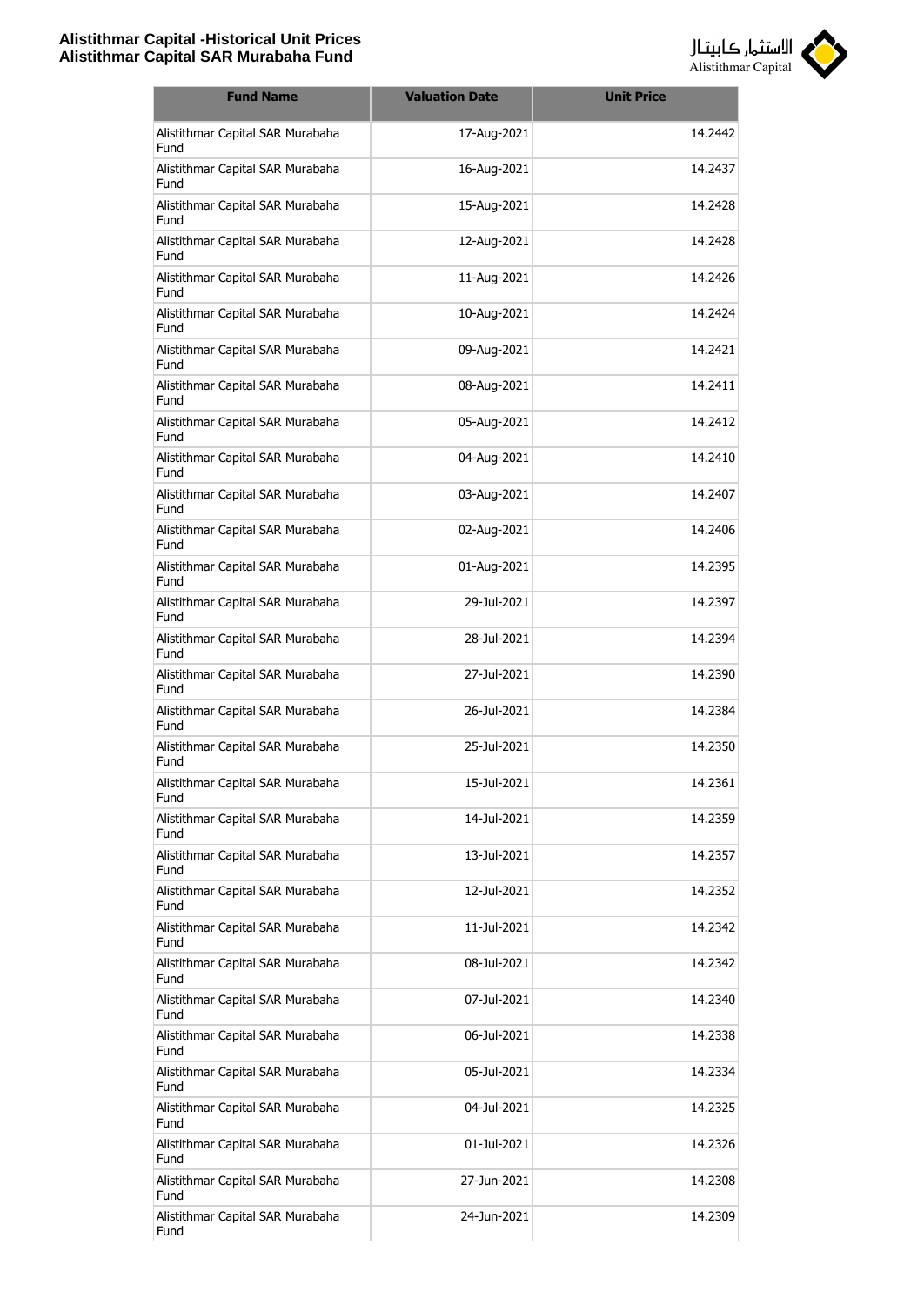

| <b>Fund Name</b>                         | <b>Valuation Date</b> | <b>Unit Price</b> |
|------------------------------------------|-----------------------|-------------------|
| Alistithmar Capital SAR Murabaha<br>Fund | 23-Jun-2021           | 14.2306           |
| Alistithmar Capital SAR Murabaha<br>Fund | 22-Jun-2021           | 14.2304           |
| Alistithmar Capital SAR Murabaha<br>Fund | 21-Jun-2021           | 14.2302           |
| Alistithmar Capital SAR Murabaha<br>Fund | 20-Jun-2021           | 14.2292           |
| Alistithmar Capital SAR Murabaha<br>Fund | 17-Jun-2021           | 14.2294           |
| Alistithmar Capital SAR Murabaha<br>Fund | 16-Jun-2021           | 14.2291           |
| Alistithmar Capital SAR Murabaha<br>Fund | 15-Jun-2021           | 14.2287           |
| Alistithmar Capital SAR Murabaha<br>Fund | 14-Jun-2021           | 14.2285           |
| Alistithmar Capital SAR Murabaha<br>Fund | 13-Jun-2021           | 14.2276           |
| Alistithmar Capital SAR Murabaha<br>Fund | 10-Jun-2021           | 14.2277           |
| Alistithmar Capital SAR Murabaha<br>Fund | 09-Jun-2021           | 14.2275           |
| Alistithmar Capital SAR Murabaha<br>Fund | 08-Jun-2021           | 14.2272           |
| Alistithmar Capital SAR Murabaha<br>Fund | 07-Jun-2021           | 14.2267           |
| Alistithmar Capital SAR Murabaha<br>Fund | 06-Jun-2021           | 14.2258           |
| Alistithmar Capital SAR Murabaha<br>Fund | 03-Jun-2021           | 14.2259           |
| Alistithmar Capital SAR Murabaha<br>Fund | 02-Jun-2021           | 14.2256           |
| Alistithmar Capital SAR Murabaha<br>Fund | 01-Jun-2021           | 14.2254           |
| Alistithmar Capital SAR Murabaha<br>Fund | 30-May-2021           | 14.2240           |
| Alistithmar Capital SAR Murabaha<br>Fund | 27-May-2021           | 14.2241           |
| Alistithmar Capital SAR Murabaha<br>Fund | 26-May-2021           | 14.2238           |
| Alistithmar Capital SAR Murabaha<br>Fund | 25-May-2021           | 14.2235           |
| Alistithmar Capital SAR Murabaha<br>Fund | 24-May-2021           | 14.2232           |
| Alistithmar Capital SAR Murabaha<br>Fund | 23-May-2021           | 14.2222           |
| Alistithmar Capital SAR Murabaha<br>Fund | 20-May-2021           | 14.2223           |
| Alistithmar Capital SAR Murabaha<br>Fund | 19-May-2021           | 14.2219           |
| Alistithmar Capital SAR Murabaha<br>Fund | 18-May-2021           | 14.2214           |
| Alistithmar Capital SAR Murabaha<br>Fund | 17-May-2021           | 14.2192           |
| Alistithmar Capital SAR Murabaha<br>Fund | 10-May-2021           | 14.2197           |
| Alistithmar Capital SAR Murabaha<br>Fund | 09-May-2021           | 14.2187           |
| Alistithmar Capital SAR Murabaha<br>Fund | 06-May-2021           | 14.2189           |
| Alistithmar Capital SAR Murabaha<br>Fund | 05-May-2021           | 14.2185           |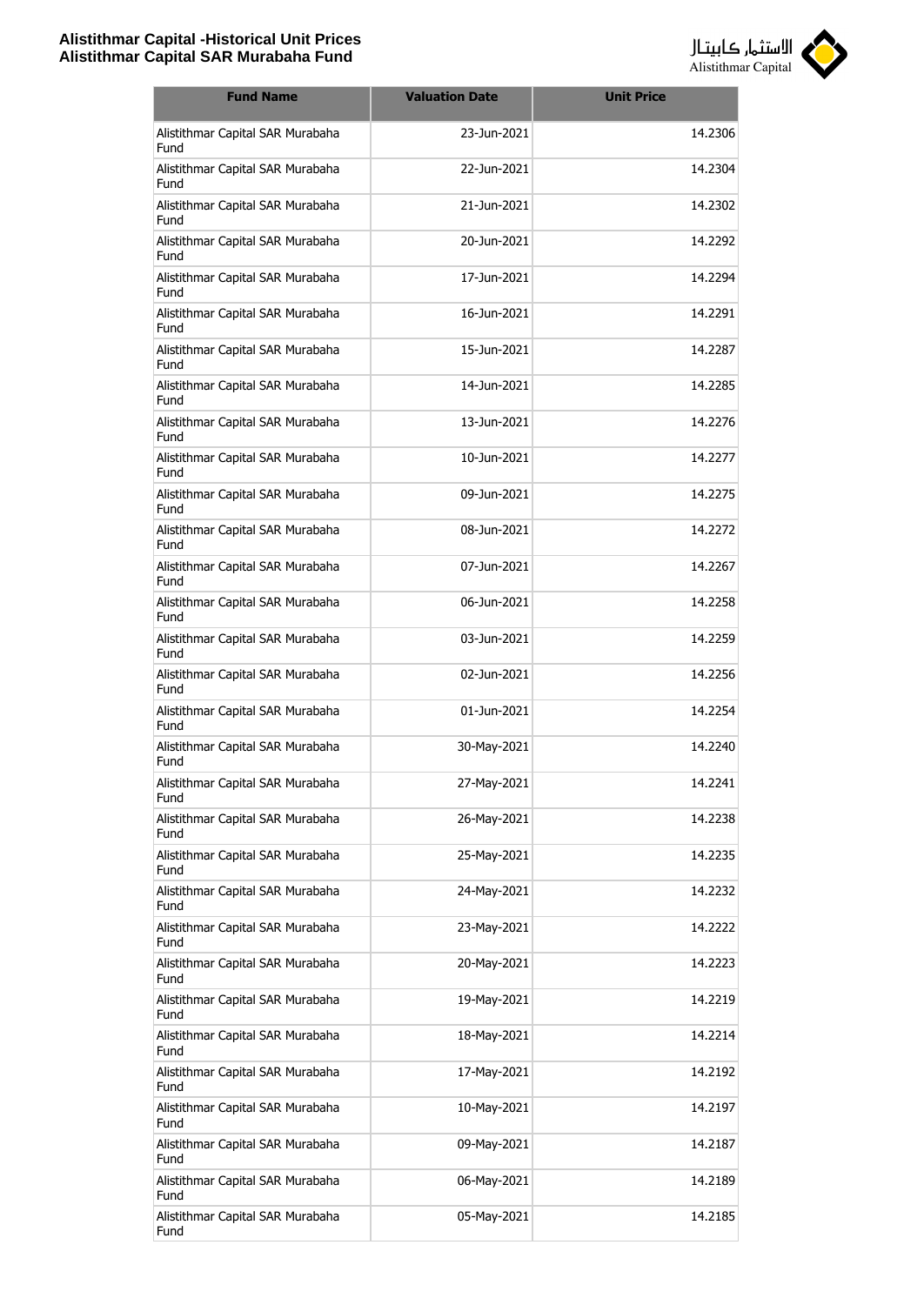

| <b>Fund Name</b>                         | <b>Valuation Date</b> | <b>Unit Price</b> |
|------------------------------------------|-----------------------|-------------------|
| Alistithmar Capital SAR Murabaha<br>Fund | 04-May-2021           | 14.2183           |
| Alistithmar Capital SAR Murabaha<br>Fund | 03-May-2021           | 14.2180           |
| Alistithmar Capital SAR Murabaha<br>Fund | 02-May-2021           | 14.2170           |
| Alistithmar Capital SAR Murabaha<br>Fund | 29-Apr-2021           | 14.2170           |
| Alistithmar Capital SAR Murabaha<br>Fund | 28-Apr-2021           | 14.2167           |
| Alistithmar Capital SAR Murabaha<br>Fund | 27-Apr-2021           | 14.2166           |
| Alistithmar Capital SAR Murabaha<br>Fund | 26-Apr-2021           | 14.2164           |
| Alistithmar Capital SAR Murabaha<br>Fund | 25-Apr-2021           | 14.2155           |
| Alistithmar Capital SAR Murabaha<br>Fund | 22-Apr-2021           | 14.2153           |
| Alistithmar Capital SAR Murabaha<br>Fund | 21-Apr-2021           | 14.2151           |
| Alistithmar Capital SAR Murabaha<br>Fund | 20-Apr-2021           | 14.2148           |
| Alistithmar Capital SAR Murabaha<br>Fund | 19-Apr-2021           | 14.2144           |
| Alistithmar Capital SAR Murabaha<br>Fund | 18-Apr-2021           | 14.2136           |
| Alistithmar Capital SAR Murabaha<br>Fund | 15-Apr-2021           | 14.2136           |
| Alistithmar Capital SAR Murabaha<br>Fund | 14-Apr-2021           | 14.2132           |
| Alistithmar Capital SAR Murabaha<br>Fund | 13-Apr-2021           | 14.2129           |
| Alistithmar Capital SAR Murabaha<br>Fund | 12-Apr-2021           | 14.2125           |
| Alistithmar Capital SAR Murabaha<br>Fund | 11-Apr-2021           | 14.2116           |
| Alistithmar Capital SAR Murabaha<br>Fund | 08-Apr-2021           | 14.2116           |
| Alistithmar Capital SAR Murabaha<br>Fund | 07-Apr-2021           | 14.2114           |
| Alistithmar Capital SAR Murabaha<br>Fund | 06-Apr-2021           | 14.2113           |
| Alistithmar Capital SAR Murabaha<br>Fund | 05-Apr-2021           | 14.2110           |
| Alistithmar Capital SAR Murabaha<br>Fund | 04-Apr-2021           | 14.21             |
| Alistithmar Capital SAR Murabaha<br>Fund | 01-Apr-2021           | 14.2101           |
| Alistithmar Capital SAR Murabaha<br>Fund | 31-Mar-2021           | 14.2098           |
| Alistithmar Capital SAR Murabaha<br>Fund | 30-Mar-2021           | 14.2097           |
| Alistithmar Capital SAR Murabaha<br>Fund | 29-Mar-2021           | 14.2091           |
| Alistithmar Capital SAR Murabaha<br>Fund | 28-Mar-2021           | 14.2084           |
| Alistithmar Capital SAR Murabaha<br>Fund | 25-Mar-2021           | 14.2085           |
| Alistithmar Capital SAR Murabaha<br>Fund | 24-Mar-2021           | 14.2082           |
| Alistithmar Capital SAR Murabaha<br>Fund | 23-Mar-2021           | 14.2080           |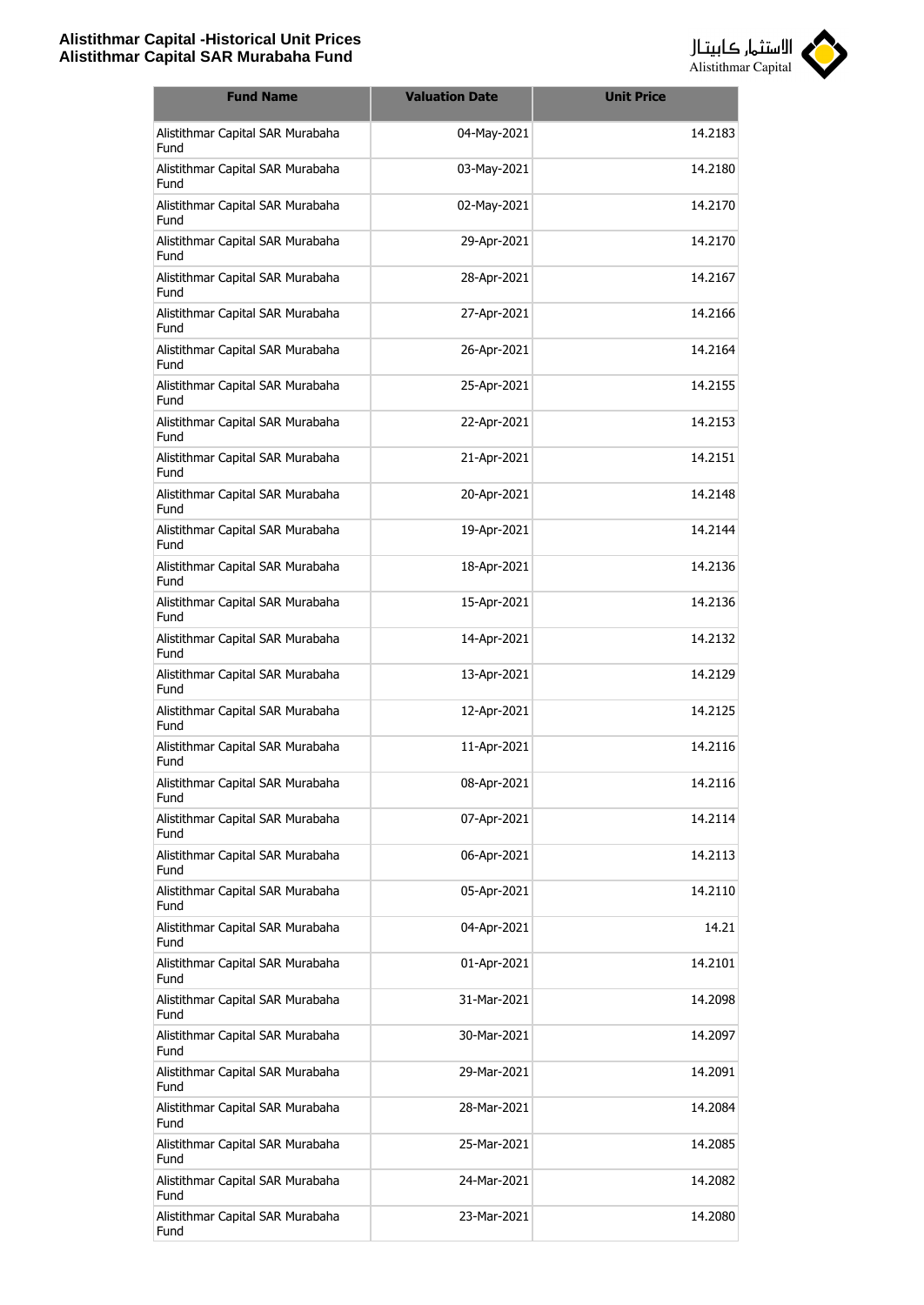

| <b>Fund Name</b>                         | <b>Valuation Date</b> | <b>Unit Price</b> |
|------------------------------------------|-----------------------|-------------------|
| Alistithmar Capital SAR Murabaha<br>Fund | 22-Mar-2021           | 14.2077           |
| Alistithmar Capital SAR Murabaha<br>Fund | 21-Mar-2021           | 14.2069           |
| Alistithmar Capital SAR Murabaha<br>Fund | 18-Mar-2021           | 14.2069           |
| Alistithmar Capital SAR Murabaha<br>Fund | 17-Mar-2021           | 14.2066           |
| Alistithmar Capital SAR Murabaha<br>Fund | 16-Mar-2021           | 14.2064           |
| Alistithmar Capital SAR Murabaha<br>Fund | 15-Mar-2021           | 14.2062           |
| Alistithmar Capital SAR Murabaha<br>Fund | 14-Mar-2021           | 14.2053           |
| Alistithmar Capital SAR Murabaha<br>Fund | 11-Mar-2021           | 14.2054           |
| Alistithmar Capital SAR Murabaha<br>Fund | 10-Mar-2021           | 14.2051           |
| Alistithmar Capital SAR Murabaha<br>Fund | 09-Mar-2021           | 14.2048           |
| Alistithmar Capital SAR Murabaha<br>Fund | 08-Mar-2021           | 14.2045           |
| Alistithmar Capital SAR Murabaha<br>Fund | 07-Mar-2021           | 14.2034           |
| Alistithmar Capital SAR Murabaha<br>Fund | 04-Mar-2021           | 14.2034           |
| Alistithmar Capital SAR Murabaha<br>Fund | 03-Mar-2021           | 14.2030           |
| Alistithmar Capital SAR Murabaha<br>Fund | 02-Mar-2021           | 14.2028           |
| Alistithmar Capital SAR Murabaha<br>Fund | 01-Mar-2021           | 14.2023           |
| Alistithmar Capital SAR Murabaha<br>Fund | 28-Feb-2021           | 14.2013           |
| Alistithmar Capital SAR Murabaha<br>Fund | 25-Feb-2021           | 14.2014           |
| Alistithmar Capital SAR Murabaha<br>Fund | 24-Feb-2021           | 14.2012           |
| Alistithmar Capital SAR Murabaha<br>Fund | 23-Feb-2021           | 14.2011           |
| Alistithmar Capital SAR Murabaha<br>Fund | 22-Feb-2021           | 14.2008           |
| Alistithmar Capital SAR Murabaha<br>Fund | 21-Feb-2021           | 14.1998           |
| Alistithmar Capital SAR Murabaha<br>Fund | 18-Feb-2021           | 14.1999           |
| Alistithmar Capital SAR Murabaha<br>Fund | 17-Feb-2021           | 14.1996           |
| Alistithmar Capital SAR Murabaha<br>Fund | 16-Feb-2021           | 14.1993           |
| Alistithmar Capital SAR Murabaha<br>Fund | 15-Feb-2021           | 14.1992           |
| Alistithmar Capital SAR Murabaha<br>Fund | 14-Feb-2021           | 14.1980           |
| Alistithmar Capital SAR Murabaha<br>Fund | 11-Feb-2021           | 14.1981           |
| Alistithmar Capital SAR Murabaha<br>Fund | 10-Feb-2021           | 14.1978           |
| Alistithmar Capital SAR Murabaha<br>Fund | 09-Feb-2021           | 14.1975           |
| Alistithmar Capital SAR Murabaha<br>Fund | 08-Feb-2021           | 14.1972           |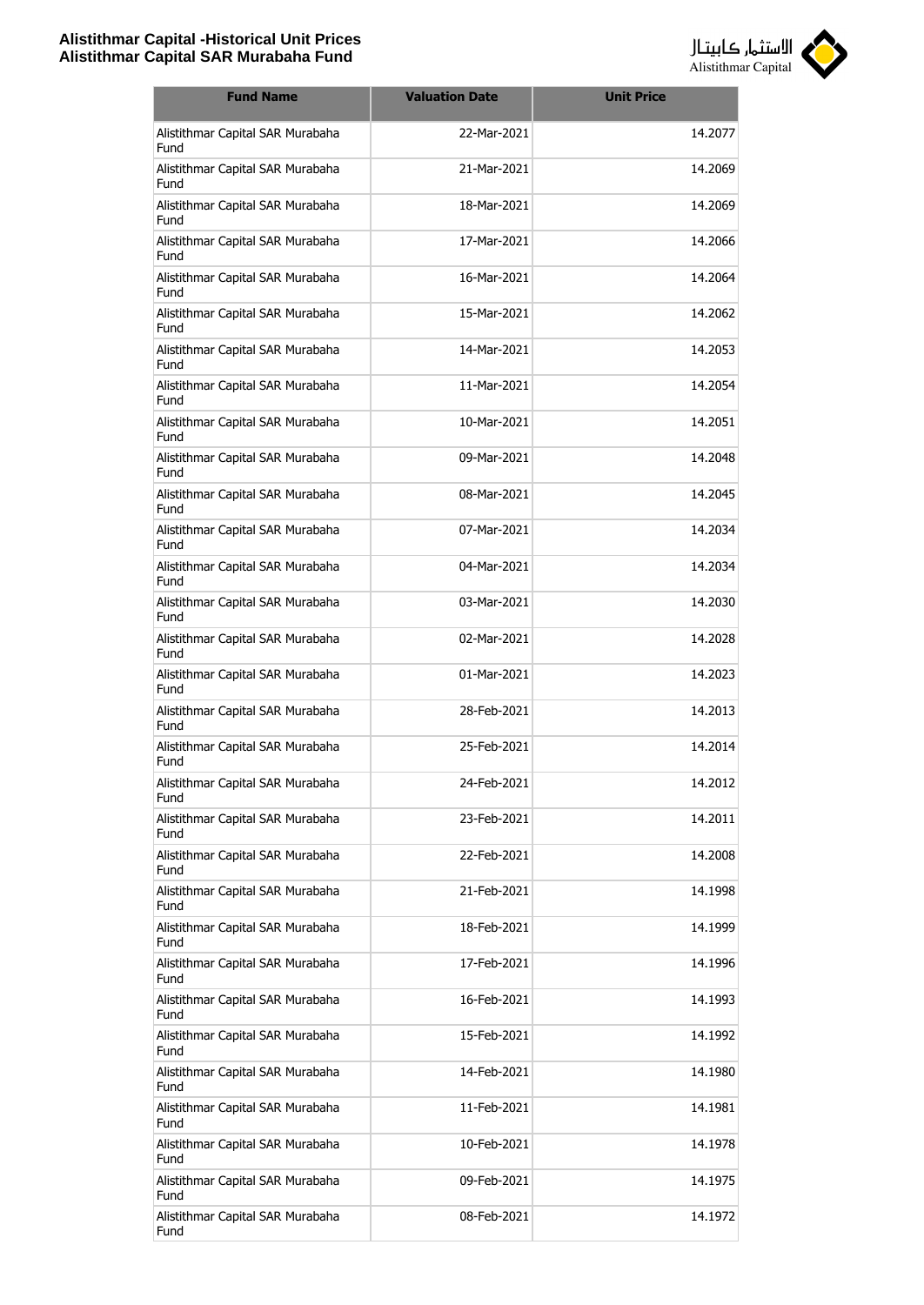

| <b>Fund Name</b>                         | <b>Valuation Date</b> | <b>Unit Price</b> |
|------------------------------------------|-----------------------|-------------------|
| Alistithmar Capital SAR Murabaha<br>Fund | 07-Feb-2021           | 14.1961           |
| Alistithmar Capital SAR Murabaha<br>Fund | 04-Feb-2021           | 14.1962           |
| Alistithmar Capital SAR Murabaha<br>Fund | 03-Feb-2021           | 14.1959           |
| Alistithmar Capital SAR Murabaha<br>Fund | 02-Feb-2021           | 14.1956           |
| Alistithmar Capital SAR Murabaha<br>Fund | 01-Feb-2021           | 14.1952           |
| Alistithmar Capital SAR Murabaha<br>Fund | 31-Jan-2021           | 14.1943           |
| Alistithmar Capital SAR Murabaha<br>Fund | 28-Jan-2021           | 14.1943           |
| Alistithmar Capital SAR Murabaha<br>Fund | 27-Jan-2021           | 14.1940           |
| Alistithmar Capital SAR Murabaha<br>Fund | 26-Jan-2021           | 14.1938           |
| Alistithmar Capital SAR Murabaha<br>Fund | 25-Jan-2021           | 14.1935           |
| Alistithmar Capital SAR Murabaha<br>Fund | 24-Jan-2021           | 14.1926           |
| Alistithmar Capital SAR Murabaha<br>Fund | 21-Jan-2021           | 14.1926           |
| Alistithmar Capital SAR Murabaha<br>Fund | 20-Jan-2021           | 14.1923           |
| Alistithmar Capital SAR Murabaha<br>Fund | 19-Jan-2021           | 14.1921           |
| Alistithmar Capital SAR Murabaha<br>Fund | 18-Jan-2021           | 14.1919           |
| Alistithmar Capital SAR Murabaha<br>Fund | 17-Jan-2021           | 14.1909           |
| Alistithmar Capital SAR Murabaha<br>Fund | 14-Jan-2021           | 14.1908           |
| Alistithmar Capital SAR Murabaha<br>Fund | 13-Jan-2021           | 14.1906           |
| Alistithmar Capital SAR Murabaha<br>Fund | 12-Jan-2021           | 14.1904           |
| Alistithmar Capital SAR Murabaha<br>Fund | 11-Jan-2021           | 14.19             |
| Alistithmar Capital SAR Murabaha<br>Fund | 10-Jan-2021           | 14.1892           |
| Alistithmar Capital SAR Murabaha<br>Fund | 07-Jan-2021           | 14.1892           |
| Alistithmar Capital SAR Murabaha<br>Fund | 06-Jan-2021           | 14.1889           |
| Alistithmar Capital SAR Murabaha<br>Fund | 05-Jan-2021           | 14.1888           |
| Alistithmar Capital SAR Murabaha<br>Fund | 04-Jan-2021           | 14.1884           |
| Alistithmar Capital SAR Murabaha<br>Fund | 03-Jan-2021           | 14.1875           |
| Alistithmar Capital SAR Murabaha<br>Fund | 31-Dec-2020           | 14.1876           |
| Alistithmar Capital SAR Murabaha<br>Fund | 30-Dec-2020           | 14.1873           |
| Alistithmar Capital SAR Murabaha<br>Fund | 29-Dec-2020           | 14.1870           |
| Alistithmar Capital SAR Murabaha<br>Fund | 28-Dec-2020           | 14.1865           |
| Alistithmar Capital SAR Murabaha<br>Fund | 27-Dec-2020           | 14.1855           |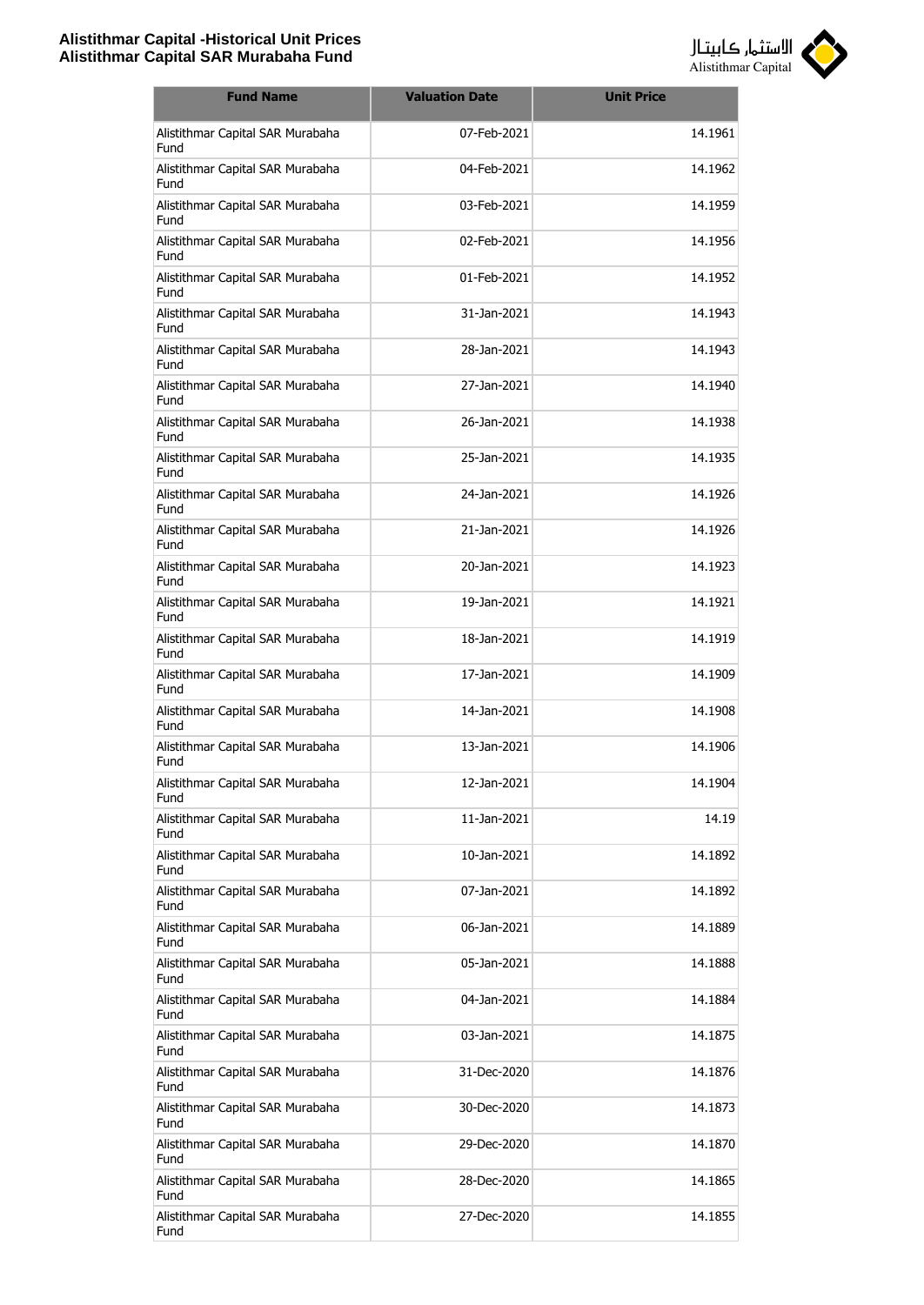

| <b>Fund Name</b>                         | <b>Valuation Date</b> | <b>Unit Price</b> |
|------------------------------------------|-----------------------|-------------------|
| Alistithmar Capital SAR Murabaha<br>Fund | 24-Dec-2020           | 14.1855           |
| Alistithmar Capital SAR Murabaha<br>Fund | 23-Dec-2020           | 14.1837           |
| Alistithmar Capital SAR Murabaha<br>Fund | 22-Dec-2020           | 14.1836           |
| Alistithmar Capital SAR Murabaha<br>Fund | 21-Dec-2020           | 14.1836           |
| Alistithmar Capital SAR Murabaha<br>Fund | 20-Dec-2020           | 14.1833           |
| Alistithmar Capital SAR Murabaha<br>Fund | 17-Dec-2020           | 14.1836           |
| Alistithmar Capital SAR Murabaha<br>Fund | 16-Dec-2020           | 14.1833           |
| Alistithmar Capital SAR Murabaha<br>Fund | 15-Dec-2020           | 14.1828           |
| Alistithmar Capital SAR Murabaha<br>Fund | 14-Dec-2020           | 14.1824           |
| Alistithmar Capital SAR Murabaha<br>Fund | 13-Dec-2020           | 14.1815           |
| Alistithmar Capital SAR Murabaha<br>Fund | 10-Dec-2020           | 14.1817           |
| Alistithmar Capital SAR Murabaha<br>Fund | 09-Dec-2020           | 14.1813           |
| Alistithmar Capital SAR Murabaha<br>Fund | 08-Dec-2020           | 14.1811           |
| Alistithmar Capital SAR Murabaha<br>Fund | 07-Dec-2020           | 14.1807           |
| Alistithmar Capital SAR Murabaha<br>Fund | 06-Dec-2020           | 14.1798           |
| Alistithmar Capital SAR Murabaha<br>Fund | 03-Dec-2020           | 14.1798           |
| Alistithmar Capital SAR Murabaha<br>Fund | 02-Dec-2020           | 14.1796           |
| Alistithmar Capital SAR Murabaha<br>Fund | 01-Dec-2020           | 14.1793           |
| Alistithmar Capital SAR Murabaha<br>Fund | 30-Nov-2020           | 14.1789           |
| Alistithmar Capital SAR Murabaha<br>Fund | 29-Nov-2020           | 14.1779           |
| Alistithmar Capital SAR Murabaha<br>Fund | 26-Nov-2020           | 14.1780           |
| Alistithmar Capital SAR Murabaha<br>Fund | 25-Nov-2020           | 14.1778           |
| Alistithmar Capital SAR Murabaha<br>Fund | 24-Nov-2020           | 14.1775           |
| Alistithmar Capital SAR Murabaha<br>Fund | 23-Nov-2020           | 14.1772           |
| Alistithmar Capital SAR Murabaha<br>Fund | 22-Nov-2020           | 14.1762           |
| Alistithmar Capital SAR Murabaha<br>Fund | 19-Nov-2020           | 14.1762           |
| Alistithmar Capital SAR Murabaha<br>Fund | 18-Nov-2020           | 14.1759           |
| Alistithmar Capital SAR Murabaha<br>Fund | 17-Nov-2020           | 14.1756           |
| Alistithmar Capital SAR Murabaha<br>Fund | 16-Nov-2020           | 14.1751           |
| Alistithmar Capital SAR Murabaha<br>Fund | 15-Nov-2020           | 14.1744           |
| Alistithmar Capital SAR Murabaha<br>Fund | 12-Nov-2020           | 14.1744           |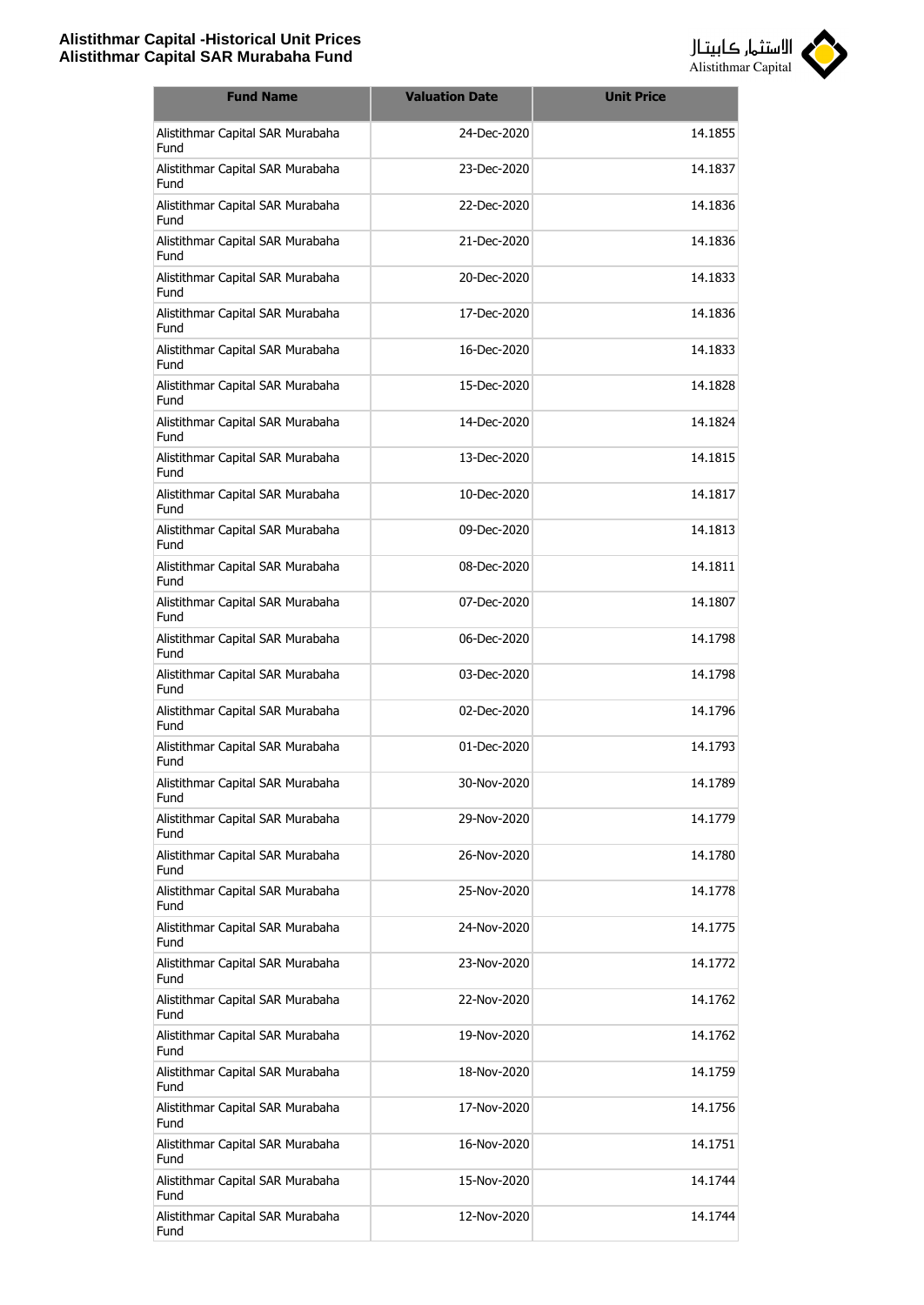

| <b>Fund Name</b>                         | <b>Valuation Date</b> | <b>Unit Price</b> |
|------------------------------------------|-----------------------|-------------------|
| Alistithmar Capital SAR Murabaha<br>Fund | 11-Nov-2020           | 14.1743           |
| Alistithmar Capital SAR Murabaha<br>Fund | 10-Nov-2020           | 14.1733           |
| Alistithmar Capital SAR Murabaha<br>Fund | 09-Nov-2020           | 14.1732           |
| Alistithmar Capital SAR Murabaha<br>Fund | 08-Nov-2020           | 14.1726           |
| Alistithmar Capital SAR Murabaha<br>Fund | 05-Nov-2020           | 14.1727           |
| Alistithmar Capital SAR Murabaha<br>Fund | 04-Nov-2020           | 14.1726           |
| Alistithmar Capital SAR Murabaha<br>Fund | 03-Nov-2020           | 14.1724           |
| Alistithmar Capital SAR Murabaha<br>Fund | 02-Nov-2020           | 14.1713           |
| Alistithmar Capital SAR Murabaha<br>Fund | 01-Nov-2020           | 14.1709           |
| Alistithmar Capital SAR Murabaha<br>Fund | 29-Oct-2020           | 14.1709           |
| Alistithmar Capital SAR Murabaha<br>Fund | 28-Oct-2020           | 14.1707           |
| Alistithmar Capital SAR Murabaha<br>Fund | 27-Oct-2020           | 14.1705           |
| Alistithmar Capital SAR Murabaha<br>Fund | 26-Oct-2020           | 14.1699           |
| Alistithmar Capital SAR Murabaha<br>Fund | 25-Oct-2020           | 14.1692           |
| Alistithmar Capital SAR Murabaha<br>Fund | 22-Oct-2020           | 14.1689           |
| Alistithmar Capital SAR Murabaha<br>Fund | 21-Oct-2020           | 14.1689           |
| Alistithmar Capital SAR Murabaha<br>Fund | 20-Oct-2020           | 14.1683           |
| Alistithmar Capital SAR Murabaha<br>Fund | 19-Oct-2020           | 14.1682           |
| Alistithmar Capital SAR Murabaha<br>Fund | 18-Oct-2020           | 14.1678           |
| Alistithmar Capital SAR Murabaha<br>Fund | 15-Oct-2020           | 14.1679           |
| Alistithmar Capital SAR Murabaha<br>Fund | 14-Oct-2020           | 14.1674           |
| Alistithmar Capital SAR Murabaha<br>Fund | 13-Oct-2020           | 14.1671           |
| Alistithmar Capital SAR Murabaha<br>Fund | 12-Oct-2020           | 14.1665           |
| Alistithmar Capital SAR Murabaha<br>Fund | 11-Oct-2020           | 14.1658           |
| Alistithmar Capital SAR Murabaha<br>Fund | 08-Oct-2020           | 14.1658           |
| Alistithmar Capital SAR Murabaha<br>Fund | 07-Oct-2020           | 14.1658           |
| Alistithmar Capital SAR Murabaha<br>Fund | 06-Oct-2020           | 14.1657           |
| Alistithmar Capital SAR Murabaha<br>Fund | 05-Oct-2020           | 14.1654           |
| Alistithmar Capital SAR Murabaha<br>Fund | 04-Oct-2020           | 14.1651           |
| Alistithmar Capital SAR Murabaha<br>Fund | 01-Oct-2020           | 14.1651           |
| Alistithmar Capital SAR Murabaha<br>Fund | 30-Sep-2020           | 14.1649           |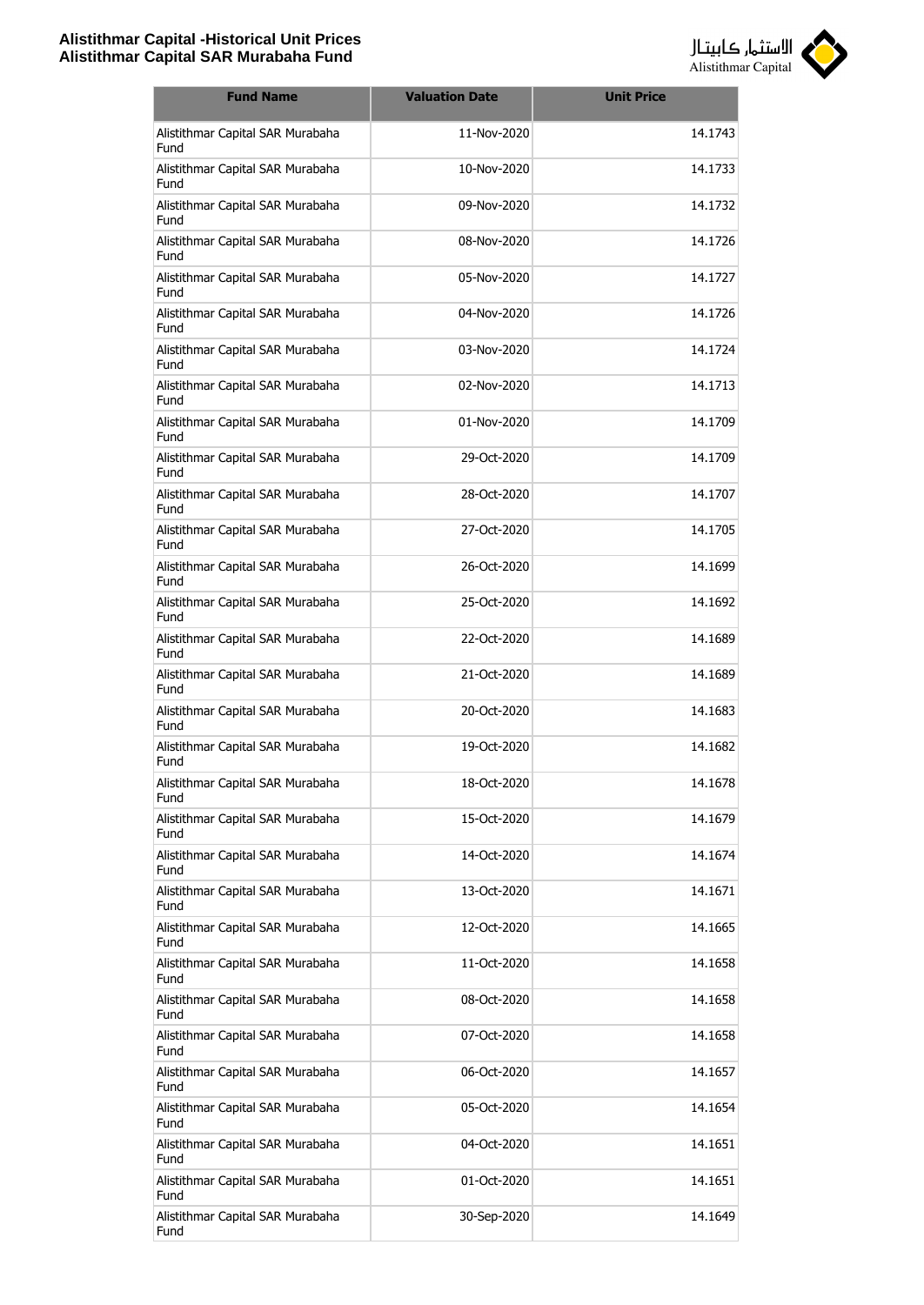

| <b>Fund Name</b>                         | <b>Valuation Date</b> | <b>Unit Price</b> |
|------------------------------------------|-----------------------|-------------------|
| Alistithmar Capital SAR Murabaha<br>Fund | 29-Sep-2020           | 14.1649           |
| Alistithmar Capital SAR Murabaha<br>Fund | 28-Sep-2020           | 14.1645           |
| Alistithmar Capital SAR Murabaha<br>Fund | 27-Sep-2020           | 14.1635           |
| Alistithmar Capital SAR Murabaha<br>Fund | 24-Sep-2020           | 14.1634           |
| Alistithmar Capital SAR Murabaha<br>Fund | 22-Sep-2020           | 14.1632           |
| Alistithmar Capital SAR Murabaha<br>Fund | 21-Sep-2020           | 14.1625           |
| Alistithmar Capital SAR Murabaha<br>Fund | 20-Sep-2020           | 14.1618           |
| Alistithmar Capital SAR Murabaha<br>Fund | 17-Sep-2020           | 14.1617           |
| Alistithmar Capital SAR Murabaha<br>Fund | 16-Sep-2020           | 14.1614           |
| Alistithmar Capital SAR Murabaha<br>Fund | 15-Sep-2020           | 14.1612           |
| Alistithmar Capital SAR Murabaha<br>Fund | 14-Sep-2020           | 14.1609           |
| Alistithmar Capital SAR Murabaha<br>Fund | 13-Sep-2020           | 14.1601           |
| Alistithmar Capital SAR Murabaha<br>Fund | 10-Sep-2020           | 14.1599           |
| Alistithmar Capital SAR Murabaha<br>Fund | 09-Sep-2020           | 14.1597           |
| Alistithmar Capital SAR Murabaha<br>Fund | 08-Sep-2020           | 14.1594           |
| Alistithmar Capital SAR Murabaha<br>Fund | 07-Sep-2020           | 14.1590           |
| Alistithmar Capital SAR Murabaha<br>Fund | 06-Sep-2020           | 14.1583           |
| Alistithmar Capital SAR Murabaha<br>Fund | 03-Sep-2020           | 14.1582           |
| Alistithmar Capital SAR Murabaha<br>Fund | 02-Sep-2020           | 14.1580           |
| Alistithmar Capital SAR Murabaha<br>Fund | 01-Sep-2020           | 14.1578           |
| Alistithmar Capital SAR Murabaha<br>Fund | 31-Aug-2020           | 14.1570           |
| Alistithmar Capital SAR Murabaha<br>Fund | 30-Aug-2020           | 14.1566           |
| Alistithmar Capital SAR Murabaha<br>Fund | 27-Aug-2020           | 14.1563           |
| Alistithmar Capital SAR Murabaha<br>Fund | 26-Aug-2020           | 14.1562           |
| Alistithmar Capital SAR Murabaha<br>Fund | 25-Aug-2020           | 14.1557           |
| Alistithmar Capital SAR Murabaha<br>Fund | 24-Aug-2020           | 14.1551           |
| Alistithmar Capital SAR Murabaha<br>Fund | 23-Aug-2020           | 14.1545           |
| Alistithmar Capital SAR Murabaha<br>Fund | 20-Aug-2020           | 14.1543           |
| Alistithmar Capital SAR Murabaha<br>Fund | 19-Aug-2020           | 14.1538           |
| Alistithmar Capital SAR Murabaha<br>Fund | 18-Aug-2020           | 14.1536           |
| Alistithmar Capital SAR Murabaha<br>Fund | 17-Aug-2020           | 14.1530           |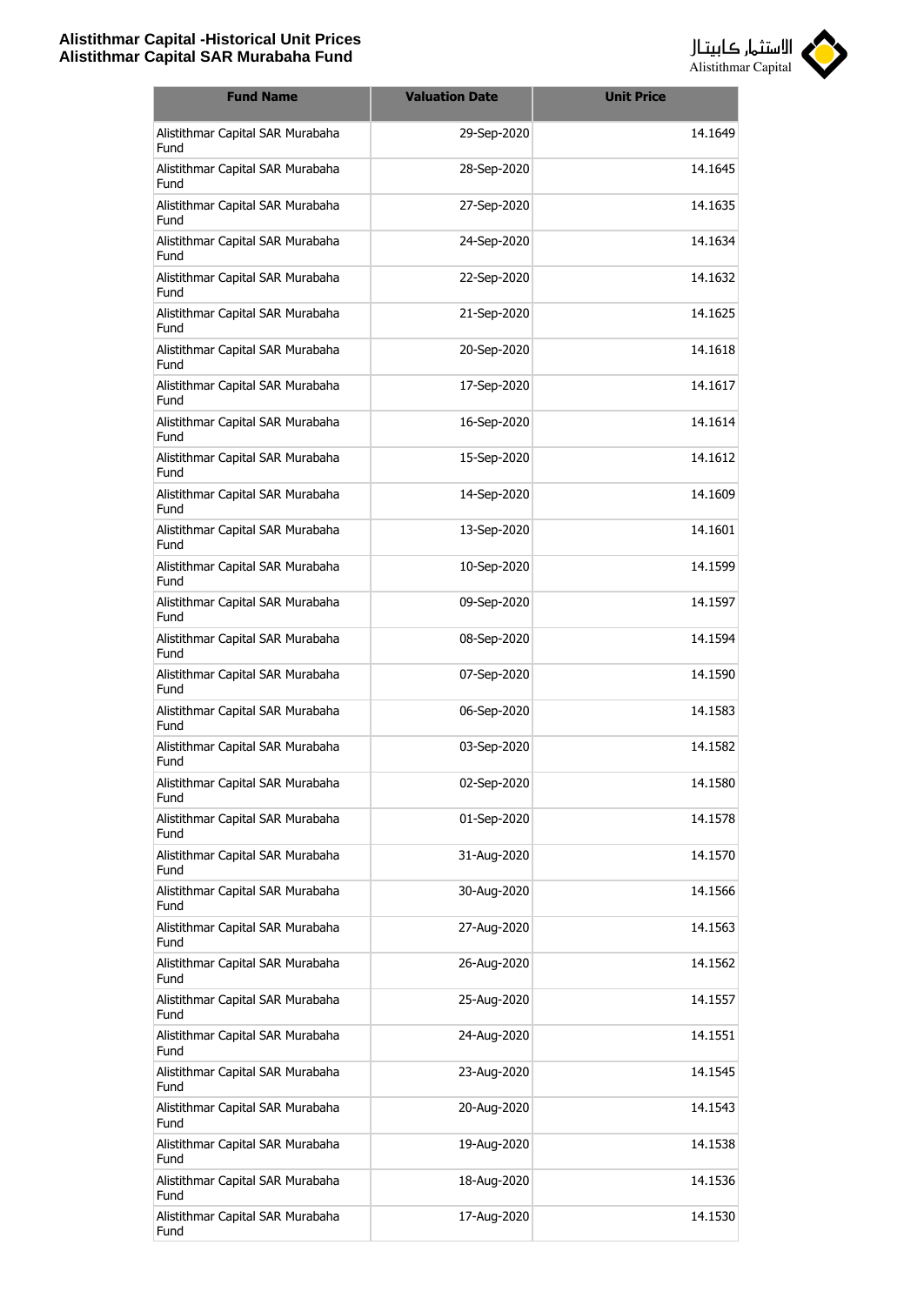

| <b>Fund Name</b>                         | <b>Valuation Date</b> | <b>Unit Price</b> |
|------------------------------------------|-----------------------|-------------------|
| Alistithmar Capital SAR Murabaha<br>Fund | 16-Aug-2020           | 14.1523           |
| Alistithmar Capital SAR Murabaha<br>Fund | 13-Aug-2020           | 14.1521           |
| Alistithmar Capital SAR Murabaha<br>Fund | 12-Aug-2020           | 14.1517           |
| Alistithmar Capital SAR Murabaha<br>Fund | 11-Aug-2020           | 14.1512           |
| Alistithmar Capital SAR Murabaha<br>Fund | 10-Aug-2020           | 14.1507           |
| Alistithmar Capital SAR Murabaha<br>Fund | 09-Aug-2020           | 14.1498           |
| Alistithmar Capital SAR Murabaha<br>Fund | 06-Aug-2020           | 14.1483           |
| Alistithmar Capital SAR Murabaha<br>Fund | 05-Aug-2020           | 14.1469           |
| Alistithmar Capital SAR Murabaha<br>Fund | 28-Jul-2020           | 14.1468           |
| Alistithmar Capital SAR Murabaha<br>Fund | 27-Jul-2020           | 14.1460           |
| Alistithmar Capital SAR Murabaha<br>Fund | 26-Jul-2020           | 14.1454           |
| Alistithmar Capital SAR Murabaha<br>Fund | 23-Jul-2020           | 14.1451           |
| Alistithmar Capital SAR Murabaha<br>Fund | 22-Jul-2020           | 14.1451           |
| Alistithmar Capital SAR Murabaha<br>Fund | 21-Jul-2020           | 14.1447           |
| Alistithmar Capital SAR Murabaha<br>Fund | 20-Jul-2020           | 14.1446           |
| Alistithmar Capital SAR Murabaha<br>Fund | 19-Jul-2020           | 14.1434           |
| Alistithmar Capital SAR Murabaha<br>Fund | 16-Jul-2020           | 14.1432           |
| Alistithmar Capital SAR Murabaha<br>Fund | 15-Jul-2020           | 14.1429           |
| Alistithmar Capital SAR Murabaha<br>Fund | 14-Jul-2020           | 14.1425           |
| Alistithmar Capital SAR Murabaha<br>Fund | 13-Jul-2020           | 14.1419           |
| Alistithmar Capital SAR Murabaha<br>Fund | 12-Jul-2020           | 14.1413           |
| Alistithmar Capital SAR Murabaha<br>Fund | 09-Jul-2020           | 14.1407           |
| Alistithmar Capital SAR Murabaha<br>Fund | 08-Jul-2020           | 14.1404           |
| Alistithmar Capital SAR Murabaha<br>Fund | 07-Jul-2020           | 14.1396           |
| Alistithmar Capital SAR Murabaha<br>Fund | 06-Jul-2020           | 14.1393           |
| Alistithmar Capital SAR Murabaha<br>Fund | 05-Jul-2020           | 14.1386           |
| Alistithmar Capital SAR Murabaha<br>Fund | 02-Jul-2020           | 14.1380           |
| Alistithmar Capital SAR Murabaha<br>Fund | 01-Jul-2020           | 14.1377           |
| Alistithmar Capital SAR Murabaha<br>Fund | 30-Jun-2020           | 14.1372           |
| Alistithmar Capital SAR Murabaha<br>Fund | 29-Jun-2020           | 14.1364           |
| Alistithmar Capital SAR Murabaha<br>Fund | 28-Jun-2020           | 14.1358           |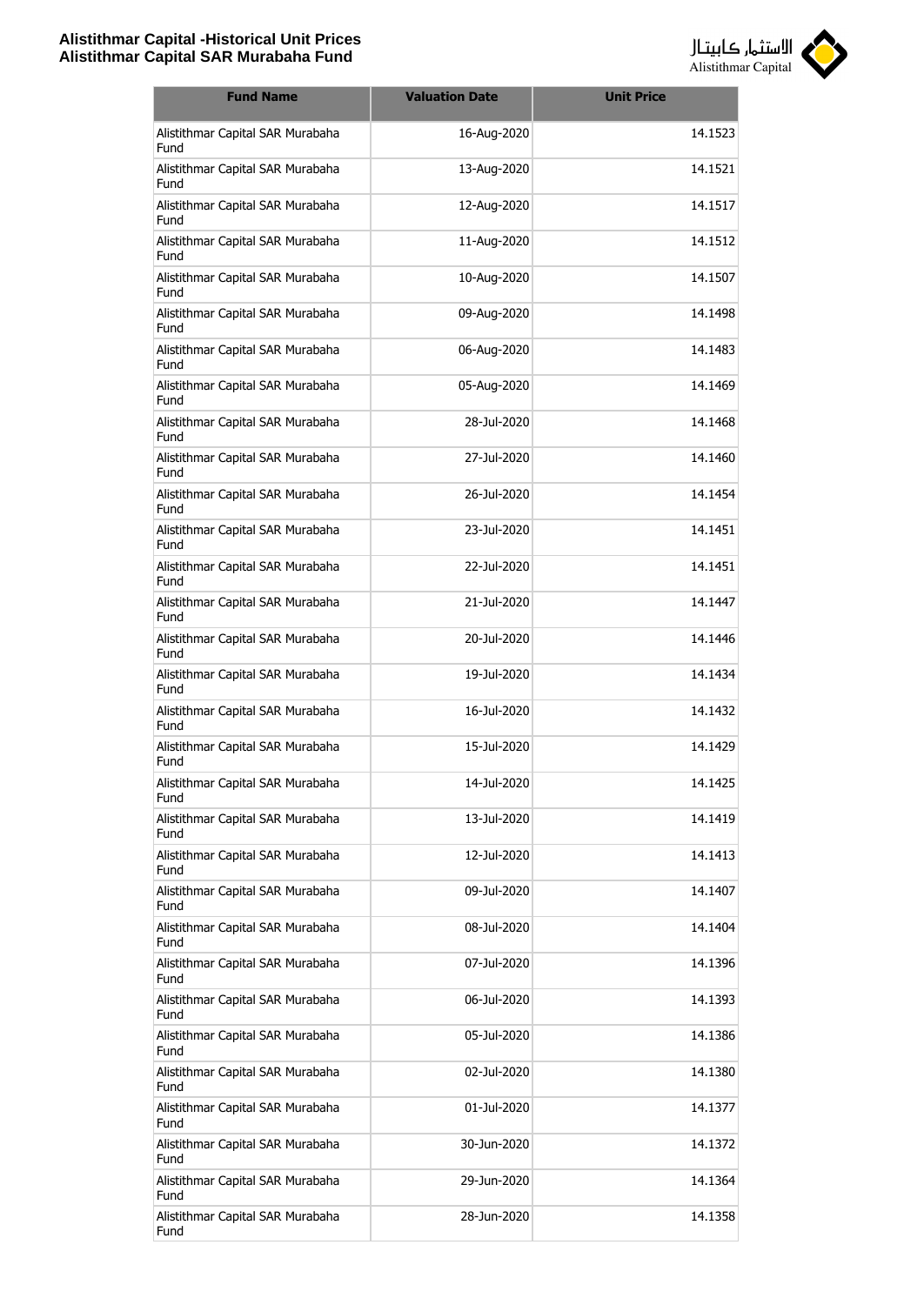

| <b>Fund Name</b>                         | <b>Valuation Date</b> | <b>Unit Price</b> |
|------------------------------------------|-----------------------|-------------------|
| Alistithmar Capital SAR Murabaha<br>Fund | 25-Jun-2020           | 14.1352           |
| Alistithmar Capital SAR Murabaha<br>Fund | 24-Jun-2020           | 14.1348           |
| Alistithmar Capital SAR Murabaha<br>Fund | 23-Jun-2020           | 14.1340           |
| Alistithmar Capital SAR Murabaha<br>Fund | 22-Jun-2020           | 14.1336           |
| Alistithmar Capital SAR Murabaha<br>Fund | 21-Jun-2020           | 14.1329           |
| Alistithmar Capital SAR Murabaha<br>Fund | 18-Jun-2020           | 14.1320           |
| Alistithmar Capital SAR Murabaha<br>Fund | 17-Jun-2020           | 14.1317           |
| Alistithmar Capital SAR Murabaha<br>Fund | 16-Jun-2020           | 14.1312           |
| Alistithmar Capital SAR Murabaha<br>Fund | 15-1un-2020           | 14.1305           |
| Alistithmar Capital SAR Murabaha<br>Fund | 14-Jun-2020           | 14.1298           |
| Alistithmar Capital SAR Murabaha<br>Fund | 11-Jun-2020           | 14.1289           |
| Alistithmar Capital SAR Murabaha<br>Fund | 10-Jun-2020           | 14.1285           |
| Alistithmar Capital SAR Murabaha<br>Fund | 09-Jun-2020           | 14.1281           |
| Alistithmar Capital SAR Murabaha<br>Fund | 08-Jun-2020           | 14.1274           |
| Alistithmar Capital SAR Murabaha<br>Fund | 07-Jun-2020           | 14.1267           |
| Alistithmar Capital SAR Murabaha<br>Fund | 04-Jun-2020           | 14.1256           |
| Alistithmar Capital SAR Murabaha<br>Fund | 03-Jun-2020           | 14.1255           |
| Alistithmar Capital SAR Murabaha<br>Fund | 02-Jun-2020           | 14.1249           |
| Alistithmar Capital SAR Murabaha<br>Fund | 01-Jun-2020           | 14.1239           |
| Alistithmar Capital SAR Murabaha<br>Fund | 31-May-2020           | 14.1215           |
| Alistithmar Capital SAR Murabaha<br>Fund | 21-May-2020           | 14.1193           |
| Alistithmar Capital SAR Murabaha<br>Fund | 20-May-2020           | 14.1187           |
| Alistithmar Capital SAR Murabaha<br>Fund | 19-May-2020           | 14.1181           |
| Alistithmar Capital SAR Murabaha<br>Fund | 18-May-2020           | 14.1173           |
| Alistithmar Capital SAR Murabaha<br>Fund | 17-May-2020           | 14.1160           |
| Alistithmar Capital SAR Murabaha<br>Fund | 14-May-2020           | 14.1150           |
| Alistithmar Capital SAR Murabaha<br>Fund | 13-May-2020           | 14.1145           |
| Alistithmar Capital SAR Murabaha<br>Fund | 12-May-2020           | 14.1139           |
| Alistithmar Capital SAR Murabaha<br>Fund | 11-May-2020           | 14.1137           |
| Alistithmar Capital SAR Murabaha<br>Fund | 10-May-2020           | 14.1124           |
| Alistithmar Capital SAR Murabaha<br>Fund | 07-May-2020           | 14.1112           |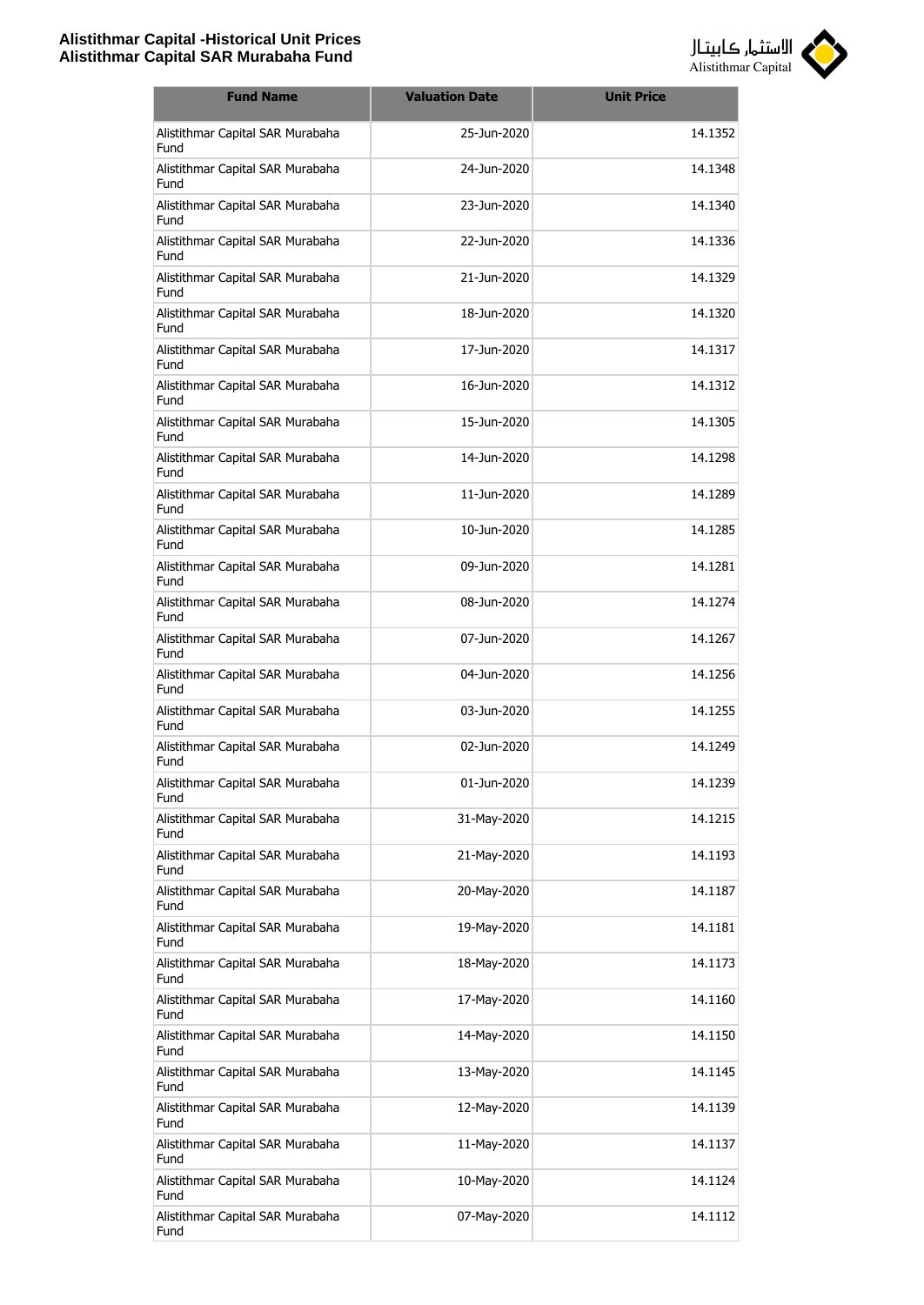

| <b>Fund Name</b>                         | <b>Valuation Date</b> | <b>Unit Price</b> |
|------------------------------------------|-----------------------|-------------------|
| Alistithmar Capital SAR Murabaha<br>Fund | 06-May-2020           | 14.1106           |
| Alistithmar Capital SAR Murabaha<br>Fund | 05-May-2020           | 14.1101           |
| Alistithmar Capital SAR Murabaha<br>Fund | 04-May-2020           | 14.1101           |
| Alistithmar Capital SAR Murabaha<br>Fund | 03-May-2020           | 14.1088           |
| Alistithmar Capital SAR Murabaha<br>Fund | 30-Apr-2020           | 14.1077           |
| Alistithmar Capital SAR Murabaha<br>Fund | 29-Apr-2020           | 14.1070           |
| Alistithmar Capital SAR Murabaha<br>Fund | 28-Apr-2020           | 14.1065           |
| Alistithmar Capital SAR Murabaha<br>Fund | 27-Apr-2020           | 14.1054           |
| Alistithmar Capital SAR Murabaha<br>Fund | 26-Apr-2020           | 14.1045           |
| Alistithmar Capital SAR Murabaha<br>Fund | 23-Apr-2020           | 14.1034           |
| Alistithmar Capital SAR Murabaha<br>Fund | 22-Apr-2020           | 14.1029           |
| Alistithmar Capital SAR Murabaha<br>Fund | 21-Apr-2020           | 14.1023           |
| Alistithmar Capital SAR Murabaha<br>Fund | 20-Apr-2020           | 14.1017           |
| Alistithmar Capital SAR Murabaha<br>Fund | 19-Apr-2020           | 14.1004           |
| Alistithmar Capital SAR Murabaha<br>Fund | 16-Apr-2020           | 14.0993           |
| Alistithmar Capital SAR Murabaha<br>Fund | 15-Apr-2020           | 14.0989           |
| Alistithmar Capital SAR Murabaha<br>Fund | 14-Apr-2020           | 14.0983           |
| Alistithmar Capital SAR Murabaha<br>Fund | 13-Apr-2020           | 14.0975           |
| Alistithmar Capital SAR Murabaha<br>Fund | 12-Apr-2020           | 14.0966           |
| Alistithmar Capital SAR Murabaha<br>Fund | 09-Apr-2020           | 14.0954           |
| Alistithmar Capital SAR Murabaha<br>Fund | 08-Apr-2020           | 14.0949           |
| Alistithmar Capital SAR Murabaha<br>Fund | 07-Apr-2020           | 14.0943           |
| Alistithmar Capital SAR Murabaha<br>Fund | 06-Apr-2020           | 14.0935           |
| Alistithmar Capital SAR Murabaha<br>Fund | 05-Apr-2020           | 14.0925           |
| Alistithmar Capital SAR Murabaha<br>Fund | 02-Apr-2020           | 14.0913           |
| Alistithmar Capital SAR Murabaha<br>Fund | 01-Apr-2020           | 14.0907           |
| Alistithmar Capital SAR Murabaha<br>Fund | 31-Mar-2020           | 14.0901           |
| Alistithmar Capital SAR Murabaha<br>Fund | 30-Mar-2020           | 14.0886           |
| Alistithmar Capital SAR Murabaha<br>Fund | 29-Mar-2020           | 14.0877           |
| Alistithmar Capital SAR Murabaha<br>Fund | 26-Mar-2020           | 14.0865           |
| Alistithmar Capital SAR Murabaha<br>Fund | 25-Mar-2020           | 14.0858           |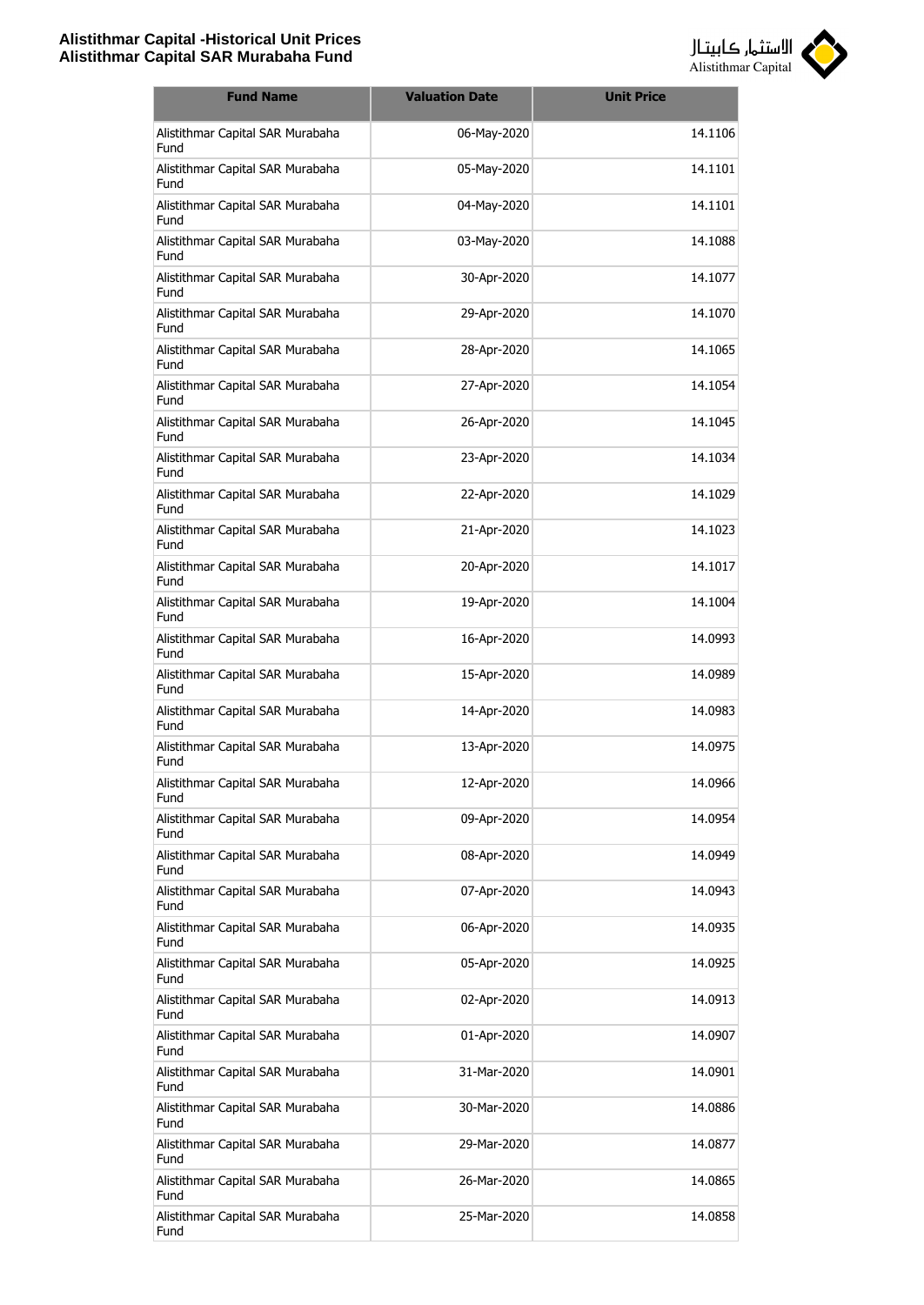

| <b>Fund Name</b>                         | <b>Valuation Date</b> | <b>Unit Price</b> |
|------------------------------------------|-----------------------|-------------------|
| Alistithmar Capital SAR Murabaha<br>Fund | 24-Mar-2020           | 14.0854           |
| Alistithmar Capital SAR Murabaha<br>Fund | 23-Mar-2020           | 14.0846           |
| Alistithmar Capital SAR Murabaha<br>Fund | 22-Mar-2020           | 14.0835           |
| Alistithmar Capital SAR Murabaha<br>Fund | 19-Mar-2020           | 14.0822           |
| Alistithmar Capital SAR Murabaha<br>Fund | 18-Mar-2020           | 14.0815           |
| Alistithmar Capital SAR Murabaha<br>Fund | 17-Mar-2020           | 14.0808           |
| Alistithmar Capital SAR Murabaha<br>Fund | 16-Mar-2020           | 14.0802           |
| Alistithmar Capital SAR Murabaha<br>Fund | 15-Mar-2020           | 14.0789           |
| Alistithmar Capital SAR Murabaha<br>Fund | 12-Mar-2020           | 14.0775           |
| Alistithmar Capital SAR Murabaha<br>Fund | 11-Mar-2020           | 14.0768           |
| Alistithmar Capital SAR Murabaha<br>Fund | 10-Mar-2020           | 14.0761           |
| Alistithmar Capital SAR Murabaha<br>Fund | 09-Mar-2020           | 14.0749           |
| Alistithmar Capital SAR Murabaha<br>Fund | 08-Mar-2020           | 14.0737           |
| Alistithmar Capital SAR Murabaha<br>Fund | 05-Mar-2020           | 14.0721           |
| Alistithmar Capital SAR Murabaha<br>Fund | 04-Mar-2020           | 14.0714           |
| Alistithmar Capital SAR Murabaha<br>Fund | 03-Mar-2020           | 14.0706           |
| Alistithmar Capital SAR Murabaha<br>Fund | 02-Mar-2020           | 14.0699           |
| Alistithmar Capital SAR Murabaha<br>Fund | 01-Mar-2020           | 14.0687           |
| Alistithmar Capital SAR Murabaha<br>Fund | 27-Feb-2020           | 14.0671           |
| Alistithmar Capital SAR Murabaha<br>Fund | 26-Feb-2020           | 14.0664           |
| Alistithmar Capital SAR Murabaha<br>Fund | 25-Feb-2020           | 14.0657           |
| Alistithmar Capital SAR Murabaha<br>Fund | 24-Feb-2020           | 14.0648           |
| Alistithmar Capital SAR Murabaha<br>Fund | 23-Feb-2020           | 14.0636           |
| Alistithmar Capital SAR Murabaha<br>Fund | 20-Feb-2020           | 14.0620           |
| Alistithmar Capital SAR Murabaha<br>Fund | 19-Feb-2020           | 14.0612           |
| Alistithmar Capital SAR Murabaha<br>Fund | 18-Feb-2020           | 14.0605           |
| Alistithmar Capital SAR Murabaha<br>Fund | 17-Feb-2020           | 14.0597           |
| Alistithmar Capital SAR Murabaha<br>Fund | 16-Feb-2020           | 14.0585           |
| Alistithmar Capital SAR Murabaha<br>Fund | 13-Feb-2020           | 14.0568           |
| Alistithmar Capital SAR Murabaha<br>Fund | 12-Feb-2020           | 14.0561           |
| Alistithmar Capital SAR Murabaha<br>Fund | 11-Feb-2020           | 14.0554           |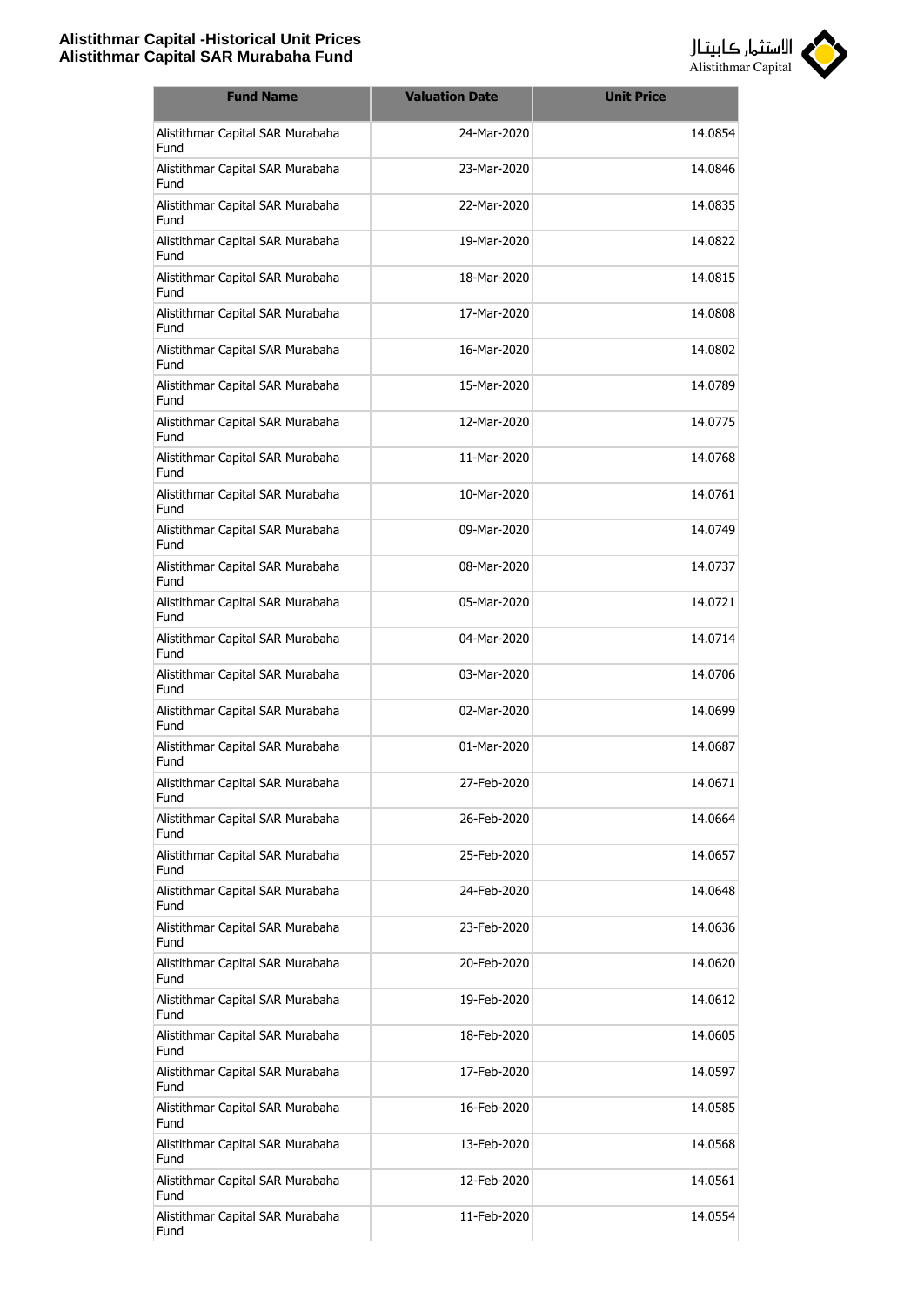

| <b>Fund Name</b>                         | <b>Valuation Date</b> | <b>Unit Price</b> |
|------------------------------------------|-----------------------|-------------------|
| Alistithmar Capital SAR Murabaha<br>Fund | 10-Feb-2020           | 14.0547           |
| Alistithmar Capital SAR Murabaha<br>Fund | 09-Feb-2020           | 14.0535           |
| Alistithmar Capital SAR Murabaha<br>Fund | 06-Feb-2020           | 14.0519           |
| Alistithmar Capital SAR Murabaha<br>Fund | 05-Feb-2020           | 14.0511           |
| Alistithmar Capital SAR Murabaha<br>Fund | 04-Feb-2020           | 14.0504           |
| Alistithmar Capital SAR Murabaha<br>Fund | 03-Feb-2020           | 14.0496           |
| Alistithmar Capital SAR Murabaha<br>Fund | 02-Feb-2020           | 14.0483           |
| Alistithmar Capital SAR Murabaha<br>Fund | 30-Jan-2020           | 14.0466           |
| Alistithmar Capital SAR Murabaha<br>Fund | 29-Jan-2020           | 14.0459           |
| Alistithmar Capital SAR Murabaha<br>Fund | 28-Jan-2020           | 14.0451           |
| Alistithmar Capital SAR Murabaha<br>Fund | 27-Jan-2020           | 14.0442           |
| Alistithmar Capital SAR Murabaha<br>Fund | 26-Jan-2020           | 14.0430           |
| Alistithmar Capital SAR Murabaha<br>Fund | 23-Jan-2020           | 14.0412           |
| Alistithmar Capital SAR Murabaha<br>Fund | 22-Jan-2020           | 14.0405           |
| Alistithmar Capital SAR Murabaha<br>Fund | 21-Jan-2020           | 14.0399           |
| Alistithmar Capital SAR Murabaha<br>Fund | 20-Jan-2020           | 14.0392           |
| Alistithmar Capital SAR Murabaha<br>Fund | 19-Jan-2020           | 14.0382           |
| Alistithmar Capital SAR Murabaha<br>Fund | 16-Jan-2020           | 14.0363           |
| Alistithmar Capital SAR Murabaha<br>Fund | 15-Jan-2020           | 14.0356           |
| Alistithmar Capital SAR Murabaha<br>Fund | 14-Jan-2020           | 14.0349           |
| Alistithmar Capital SAR Murabaha<br>Fund | 13-Jan-2020           | 14.0340           |
| Alistithmar Capital SAR Murabaha<br>Fund | 12-Jan-2020           | 14.0329           |
| Alistithmar Capital SAR Murabaha<br>Fund | 09-Jan-2020           | 14.0311           |
| Alistithmar Capital SAR Murabaha<br>Fund | 08-Jan-2020           | 14.0304           |
| Alistithmar Capital SAR Murabaha<br>Fund | 07-Jan-2020           | 14.0296           |
| Alistithmar Capital SAR Murabaha<br>Fund | 06-Jan-2020           | 14.0288           |
| Alistithmar Capital SAR Murabaha<br>Fund | 05-Jan-2020           | 14.0277           |
| Alistithmar Capital SAR Murabaha<br>Fund | 02-Jan-2020           | 14.0259           |
| Alistithmar Capital SAR Murabaha<br>Fund | 01-Jan-2020           | 14.0251           |
| Alistithmar Capital SAR Murabaha<br>Fund | 31-Dec-2019           | 14.0244           |
| Alistithmar Capital SAR Murabaha<br>Fund | 30-Dec-2019           | 14.0236           |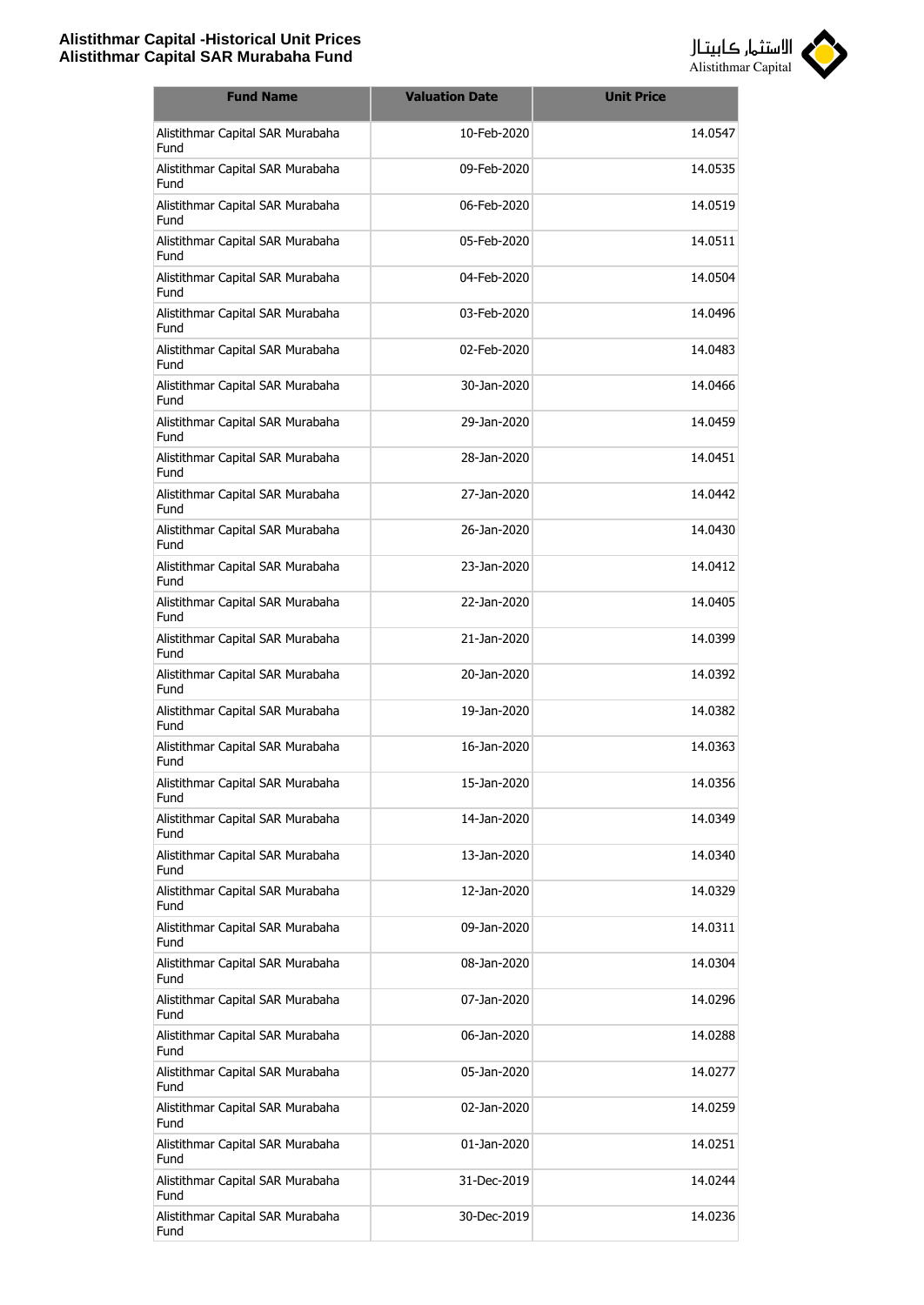

| <b>Fund Name</b>                                | <b>Valuation Date</b> | <b>Unit Price</b> |
|-------------------------------------------------|-----------------------|-------------------|
| Alistithmar Capital SAR Murabaha<br>Fund        | 29-Dec-2019           | 14.0224           |
| Alistithmar Capital SAR Murabaha<br>Fund        | 26-Dec-2019           | 14.0206           |
| Alistithmar Capital SAR Murabaha<br>Fund        | 25-Dec-2019           | 14.0198           |
| Alistithmar Capital SAR Murabaha<br>Fund        | 24-Dec-2019           | 14.0190           |
| Alistithmar Capital SAR Murabaha<br>Fund        | 23-Dec-2019           | 14.0181           |
| Alistithmar Capital SAR Murabaha<br>Fund        | 22-Dec-2019           | 14.0169           |
| Alistithmar Capital SAR Murabaha<br>Fund        | 19-Dec-2019           | 14.0152           |
| Alistithmar Capital SAR Murabaha<br>Fund        | 18-Dec-2019           | 14.0145           |
| Alistithmar Capital SAR Murabaha<br>Fund        | 17-Dec-2019           | 14.0138           |
| Alistithmar Capital SAR Murabaha<br>Fund        | 16-Dec-2019           | 14.0130           |
| Alistithmar Capital SAR Murabaha<br>Fund        | 15-Dec-2019           | 14.0121           |
| Alistithmar Capital SAR Murabaha<br>Fund        | 12-Dec-2019           | 14.0101           |
| Alistithmar Capital SAR Murabaha<br>Fund        | 11-Dec-2019           | 14.0093           |
| Alistithmar Capital SAR Murabaha<br>Fund        | 10-Dec-2019           | 14.0086           |
| Alistithmar Capital SAR Murabaha<br>Fund        | 09-Dec-2019           | 14.0078           |
| Alistithmar Capital SAR Murabaha<br>Fund        | 08-Dec-2019           | 14.0068           |
| Alistithmar Capital SAR Murabaha<br><b>Fund</b> | 05-Dec-2019           | 14.0047           |
| Alistithmar Capital SAR Murabaha<br>Fund        | 04-Dec-2019           | 14.0039           |
| Alistithmar Capital SAR Murabaha<br>Fund        | 03-Dec-2019           | 14.0031           |
| Alistithmar Capital SAR Murabaha<br>Fund        | 02-Dec-2019           | 14.0023           |
| Alistithmar Capital SAR Murabaha<br>Fund        | 01-Dec-2019           | 14.0011           |
| Alistithmar Capital SAR Murabaha<br>Fund        | 28-Nov-2019           | 13.9993           |
| Alistithmar Capital SAR Murabaha<br>Fund        | 27-Nov-2019           | 13.9985           |
| Alistithmar Capital SAR Murabaha<br>Fund        | 26-Nov-2019           | 13.9977           |
| Alistithmar Capital SAR Murabaha<br>Fund        | 25-Nov-2019           | 13.9969           |
| Alistithmar Capital SAR Murabaha<br>Fund        | 24-Nov-2019           | 13.9957           |
| Alistithmar Capital SAR Murabaha<br>Fund        | 21-Nov-2019           | 13.9938           |
| Alistithmar Capital SAR Murabaha<br>Fund        | 20-Nov-2019           | 13.9930           |
| Alistithmar Capital SAR Murabaha<br>Fund        | 19-Nov-2019           | 13.9922           |
| Alistithmar Capital SAR Murabaha<br>Fund        | 18-Nov-2019           | 13.9914           |
| Alistithmar Capital SAR Murabaha<br>Fund        | 17-Nov-2019           | 13.9902           |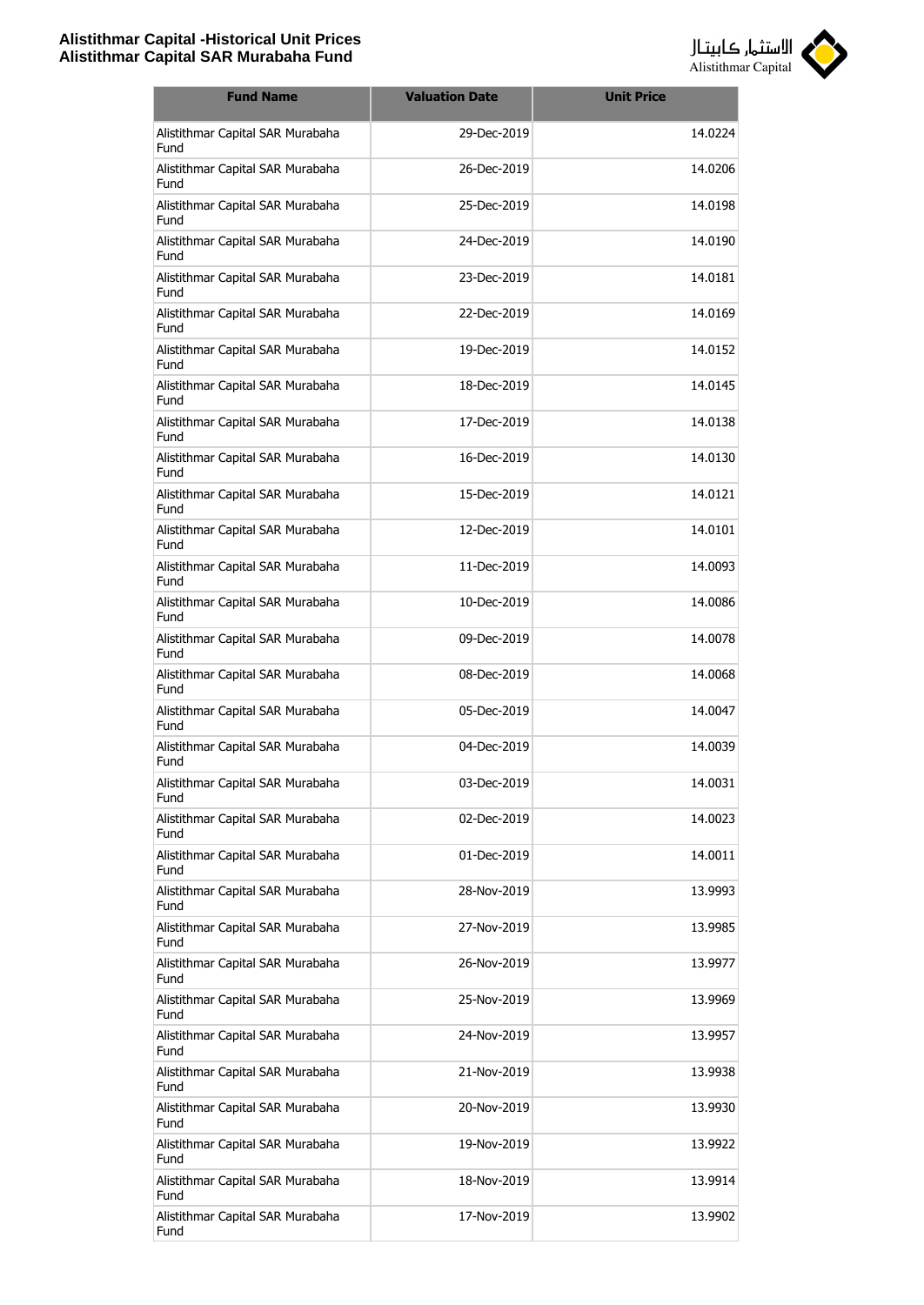

| <b>Fund Name</b>                         | <b>Valuation Date</b> | <b>Unit Price</b> |
|------------------------------------------|-----------------------|-------------------|
| Alistithmar Capital SAR Murabaha<br>Fund | 14-Nov-2019           | 13.9882           |
| Alistithmar Capital SAR Murabaha<br>Fund | 13-Nov-2019           | 13.9874           |
| Alistithmar Capital SAR Murabaha<br>Fund | 12-Nov-2019           | 13.9866           |
| Alistithmar Capital SAR Murabaha<br>Fund | 11-Nov-2019           | 13.9857           |
| Alistithmar Capital SAR Murabaha<br>Fund | 10-Nov-2019           | 13.9845           |
| Alistithmar Capital SAR Murabaha<br>Fund | 07-Nov-2019           | 13.9825           |
| Alistithmar Capital SAR Murabaha<br>Fund | 06-Nov-2019           | 13.9817           |
| Alistithmar Capital SAR Murabaha<br>Fund | 05-Nov-2019           | 13.9809           |
| Alistithmar Capital SAR Murabaha<br>Fund | 04-Nov-2019           | 13.98             |
| Alistithmar Capital SAR Murabaha<br>Fund | 03-Nov-2019           | 13.9788           |
| Alistithmar Capital SAR Murabaha<br>Fund | 31-Oct-2019           | 13.9768           |
| Alistithmar Capital SAR Murabaha<br>Fund | 30-Oct-2019           | 13.9760           |
| Alistithmar Capital SAR Murabaha<br>Fund | 29-Oct-2019           | 13.9752           |
| Alistithmar Capital SAR Murabaha<br>Fund | 28-Oct-2019           | 13.9743           |
| Alistithmar Capital SAR Murabaha<br>Fund | 27-Oct-2019           | 13.9731           |
| Alistithmar Capital SAR Murabaha<br>Fund | 24-Oct-2019           | 13.9711           |
| Alistithmar Capital SAR Murabaha<br>Fund | 23-Oct-2019           | 13.9703           |
| Alistithmar Capital SAR Murabaha<br>Fund | 22-Oct-2019           | 13.9694           |
| Alistithmar Capital SAR Murabaha<br>Fund | 21-Oct-2019           | 13.9685           |
| Alistithmar Capital SAR Murabaha<br>Fund | 20-Oct-2019           | 13.9673           |
| Alistithmar Capital SAR Murabaha<br>Fund | 17-Oct-2019           | 13.9653           |
| Alistithmar Capital SAR Murabaha<br>Fund | 16-Oct-2019           | 13.9645           |
| Alistithmar Capital SAR Murabaha<br>Fund | 15-Oct-2019           | 13.9637           |
| Alistithmar Capital SAR Murabaha<br>Fund | 14-Oct-2019           | 13.9628           |
| Alistithmar Capital SAR Murabaha<br>Fund | 13-Oct-2019           | 13.9616           |
| Alistithmar Capital SAR Murabaha<br>Fund | 10-Oct-2019           | 13.9595           |
| Alistithmar Capital SAR Murabaha<br>Fund | 09-Oct-2019           | 13.9587           |
| Alistithmar Capital SAR Murabaha<br>Fund | 08-Oct-2019           | 13.9579           |
| Alistithmar Capital SAR Murabaha<br>Fund | 07-Oct-2019           | 13.9571           |
| Alistithmar Capital SAR Murabaha<br>Fund | 06-Oct-2019           | 13.9559           |
| Alistithmar Capital SAR Murabaha<br>Fund | 03-Oct-2019           | 13.9538           |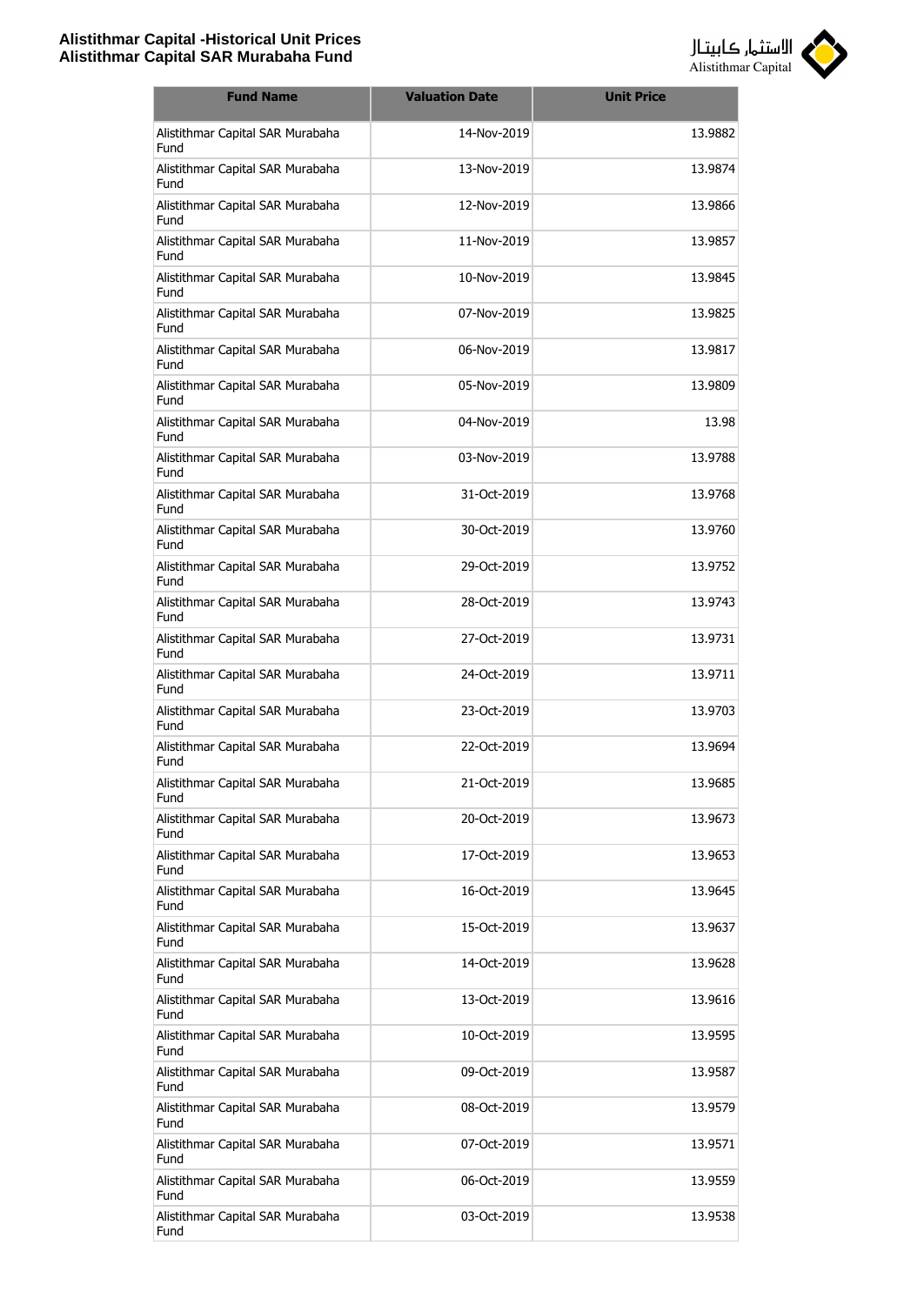

| <b>Fund Name</b>                         | <b>Valuation Date</b> | <b>Unit Price</b> |
|------------------------------------------|-----------------------|-------------------|
| Alistithmar Capital SAR Murabaha<br>Fund | 02-Oct-2019           | 13.9530           |
| Alistithmar Capital SAR Murabaha<br>Fund | 01-Oct-2019           | 13.9521           |
| Alistithmar Capital SAR Murabaha<br>Fund | 30-Sep-2019           | 13.9514           |
| Alistithmar Capital SAR Murabaha<br>Fund | 29-Sep-2019           | 13.9502           |
| Alistithmar Capital SAR Murabaha<br>Fund | 26-Sep-2019           | 13.9481           |
| Alistithmar Capital SAR Murabaha<br>Fund | 25-Sep-2019           | 13.9472           |
| Alistithmar Capital SAR Murabaha<br>Fund | 24-Sep-2019           | 13.9461           |
| Alistithmar Capital SAR Murabaha<br>Fund | 22-Sep-2019           | 13.9442           |
| Alistithmar Capital SAR Murabaha<br>Fund | 19-Sep-2019           | 13.9421           |
| Alistithmar Capital SAR Murabaha<br>Fund | 18-Sep-2019           | 13.9413           |
| Alistithmar Capital SAR Murabaha<br>Fund | 17-Sep-2019           | 13.9404           |
| Alistithmar Capital SAR Murabaha<br>Fund | 16-Sep-2019           | 13.9395           |
| Alistithmar Capital SAR Murabaha<br>Fund | 15-Sep-2019           | 13.9383           |
| Alistithmar Capital SAR Murabaha<br>Fund | 12-Sep-2019           | 13.9363           |
| Alistithmar Capital SAR Murabaha<br>Fund | 11-Sep-2019           | 13.9353           |
| Alistithmar Capital SAR Murabaha<br>Fund | 10-Sep-2019           | 13.9343           |
| Alistithmar Capital SAR Murabaha<br>Fund | 09-Sep-2019           | 13.9334           |
| Alistithmar Capital SAR Murabaha<br>Fund | 08-Sep-2019           | 13.9321           |
| Alistithmar Capital SAR Murabaha<br>Fund | 05-Sep-2019           | 13.93             |
| Alistithmar Capital SAR Murabaha<br>Fund | 04-Sep-2019           | 13.9291           |
| Alistithmar Capital SAR Murabaha<br>Fund | 03-Sep-2019           | 13.9282           |
| Alistithmar Capital SAR Murabaha<br>Fund | 02-Sep-2019           | 13.9273           |
| Alistithmar Capital SAR Murabaha<br>Fund | 01-Sep-2019           | 13.9260           |
| Alistithmar Capital SAR Murabaha<br>Fund | 29-Aug-2019           | 13.9238           |
| Alistithmar Capital SAR Murabaha<br>Fund | 28-Aug-2019           | 13.9230           |
| Alistithmar Capital SAR Murabaha<br>Fund | 27-Aug-2019           | 13.9221           |
| Alistithmar Capital SAR Murabaha<br>Fund | 26-Aug-2019           | 13.9212           |
| Alistithmar Capital SAR Murabaha<br>Fund | 25-Aug-2019           | 13.9198           |
| Alistithmar Capital SAR Murabaha<br>Fund | 22-Aug-2019           | 13.9176           |
| Alistithmar Capital SAR Murabaha<br>Fund | 21-Aug-2019           | 13.9167           |
| Alistithmar Capital SAR Murabaha<br>Fund | 20-Aug-2019           | 13.9158           |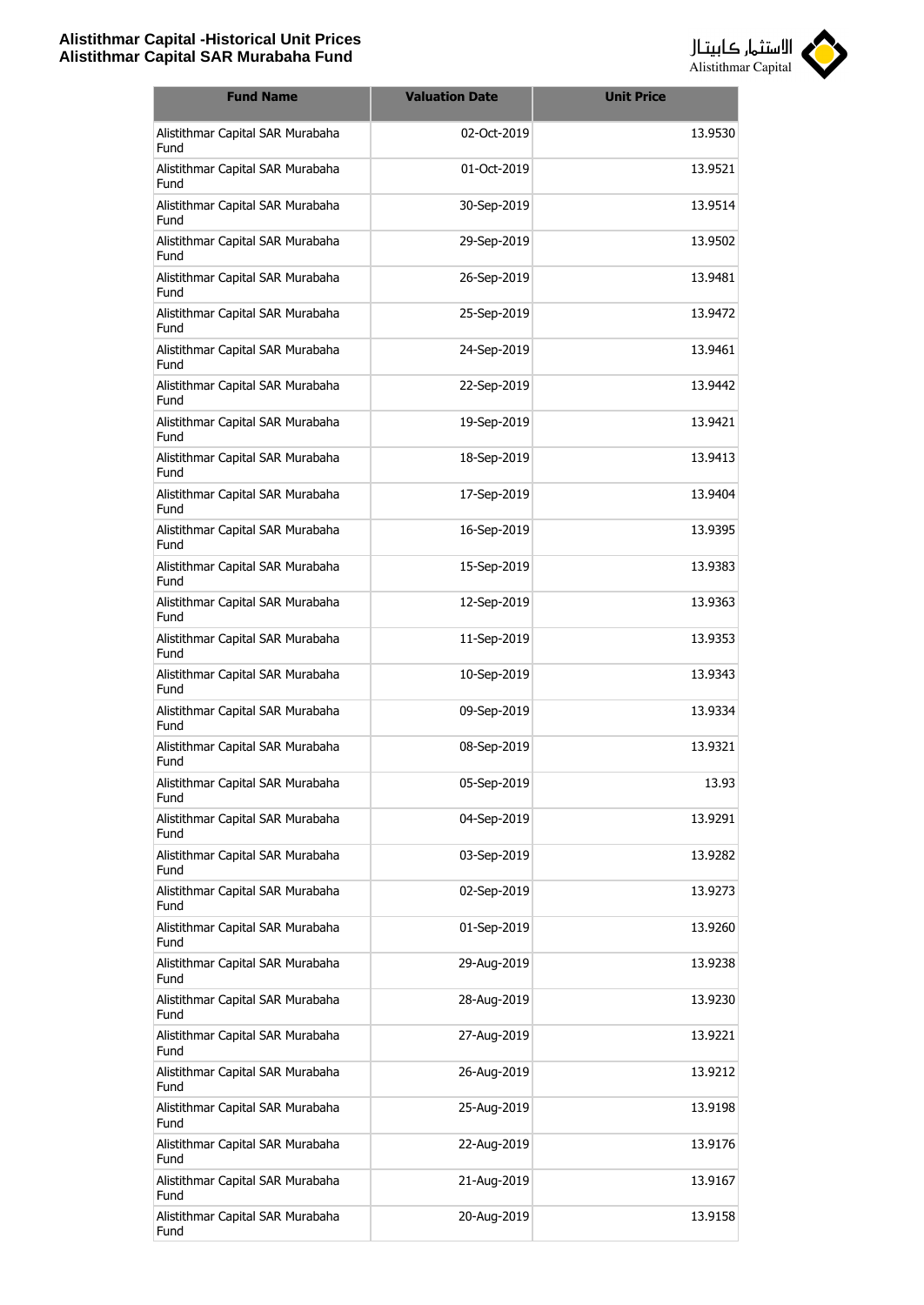

| <b>Fund Name</b>                         | <b>Valuation Date</b> | <b>Unit Price</b> |
|------------------------------------------|-----------------------|-------------------|
| Alistithmar Capital SAR Murabaha<br>Fund | 19-Aug-2019           | 13.9149           |
| Alistithmar Capital SAR Murabaha<br>Fund | 18-Aug-2019           | 13.9121           |
| Alistithmar Capital SAR Murabaha<br>Fund | 08-Aug-2019           | 13.9054           |
| Alistithmar Capital SAR Murabaha<br>Fund | 07-Aug-2019           | 13.9043           |
| Alistithmar Capital SAR Murabaha<br>Fund | 06-Aug-2019           | 13.9034           |
| Alistithmar Capital SAR Murabaha<br>Fund | 05-Aug-2019           | 13.9025           |
| Alistithmar Capital SAR Murabaha<br>Fund | 04-Aug-2019           | 13.9011           |
| Alistithmar Capital SAR Murabaha<br>Fund | 01-Aug-2019           | 13.8989           |
| Alistithmar Capital SAR Murabaha<br>Fund | 31-Jul-2019           | 13.8978           |
| Alistithmar Capital SAR Murabaha<br>Fund | 30-Jul-2019           | 13.8971           |
| Alistithmar Capital SAR Murabaha<br>Fund | 29-Jul-2019           | 13.8962           |
| Alistithmar Capital SAR Murabaha<br>Fund | 28-Jul-2019           | 13.8949           |
| Alistithmar Capital SAR Murabaha<br>Fund | 25-Jul-2019           | 13.8927           |
| Alistithmar Capital SAR Murabaha<br>Fund | 24-Jul-2019           | 13.8917           |
| Alistithmar Capital SAR Murabaha<br>Fund | 23-Jul-2019           | 13.8908           |
| Alistithmar Capital SAR Murabaha<br>Fund | 22-Jul-2019           | 13.8899           |
| Alistithmar Capital SAR Murabaha<br>Fund | 21-Jul-2019           | 13.8886           |
| Alistithmar Capital SAR Murabaha<br>Fund | 18-Jul-2019           | 13.8865           |
| Alistithmar Capital SAR Murabaha<br>Fund | 17-Jul-2019           | 13.8856           |
| Alistithmar Capital SAR Murabaha<br>Fund | 16-Jul-2019           | 13.8847           |
| Alistithmar Capital SAR Murabaha<br>Fund | 15-Jul-2019           | 13.8838           |
| Alistithmar Capital SAR Murabaha<br>Fund | 14-Jul-2019           | 13.8824           |
| Alistithmar Capital SAR Murabaha<br>Fund | 11-Jul-2019           | 13.8802           |
| Alistithmar Capital SAR Murabaha<br>Fund | 10-Jul-2019           | 13.8792           |
| Alistithmar Capital SAR Murabaha<br>Fund | 09-Jul-2019           | 13.8783           |
| Alistithmar Capital SAR Murabaha<br>Fund | 08-Jul-2019           | 13.8774           |
| Alistithmar Capital SAR Murabaha<br>Fund | 07-Jul-2019           | 13.8760           |
| Alistithmar Capital SAR Murabaha<br>Fund | 04-Jul-2019           | 13.8737           |
| Alistithmar Capital SAR Murabaha<br>Fund | 03-Jul-2019           | 13.8728           |
| Alistithmar Capital SAR Murabaha<br>Fund | 02-Jul-2019           | 13.8719           |
| Alistithmar Capital SAR Murabaha<br>Fund | 01-Jul-2019           | 13.8710           |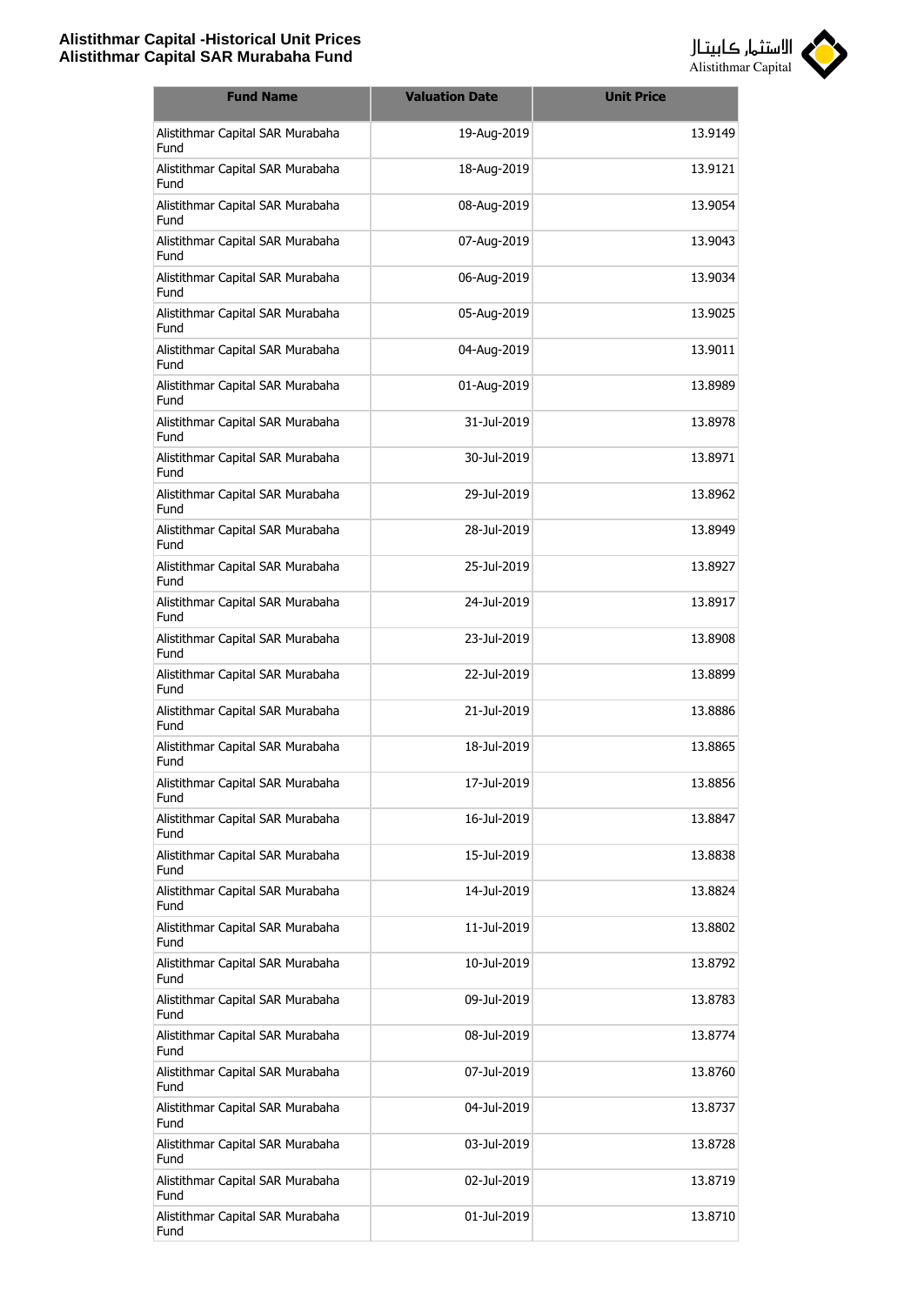

| <b>Fund Name</b>                         | <b>Valuation Date</b> | <b>Unit Price</b> |
|------------------------------------------|-----------------------|-------------------|
| Alistithmar Capital SAR Murabaha<br>Fund | 30-Jun-2019           | 13.8696           |
| Alistithmar Capital SAR Murabaha<br>Fund | 27-Jun-2019           | 13.8675           |
| Alistithmar Capital SAR Murabaha<br>Fund | 26-Jun-2019           | 13.8666           |
| Alistithmar Capital SAR Murabaha<br>Fund | 25-Jun-2019           | 13.8658           |
| Alistithmar Capital SAR Murabaha<br>Fund | 24-Jun-2019           | 13.8649           |
| Alistithmar Capital SAR Murabaha<br>Fund | 23-Jun-2019           | 13.8635           |
| Alistithmar Capital SAR Murabaha<br>Fund | 20-Jun-2019           | 13.8613           |
| Alistithmar Capital SAR Murabaha<br>Fund | 19-Jun-2019           | 13.8604           |
| Alistithmar Capital SAR Murabaha<br>Fund | 18-Jun-2019           | 13.8595           |
| Alistithmar Capital SAR Murabaha<br>Fund | 17-Jun-2019           | 13.8586           |
| Alistithmar Capital SAR Murabaha<br>Fund | 16-Jun-2019           | 13.8571           |
| Alistithmar Capital SAR Murabaha<br>Fund | 13-Jun-2019           | 13.8548           |
| Alistithmar Capital SAR Murabaha<br>Fund | 12-Jun-2019           | 13.8539           |
| Alistithmar Capital SAR Murabaha<br>Fund | 11-Jun-2019           | 13.8529           |
| Alistithmar Capital SAR Murabaha<br>Fund | 10-Jun-2019           | 13.8518           |
| Alistithmar Capital SAR Murabaha<br>Fund | 09-Jun-2019           | 13.8488           |
| Alistithmar Capital SAR Murabaha<br>Fund | 30-May-2019           | 13.8418           |
| Alistithmar Capital SAR Murabaha<br>Fund | 29-May-2019           | 13.8409           |
| Alistithmar Capital SAR Murabaha<br>Fund | 28-May-2019           | 13.8399           |
| Alistithmar Capital SAR Murabaha<br>Fund | 27-May-2019           | 13.8390           |
| Alistithmar Capital SAR Murabaha<br>Fund | 26-May-2019           | 13.8376           |
| Alistithmar Capital SAR Murabaha<br>Fund | 23-May-2019           | 13.8353           |
| Alistithmar Capital SAR Murabaha<br>Fund | 22-May-2019           | 13.8343           |
| Alistithmar Capital SAR Murabaha<br>Fund | 21-May-2019           | 13.8333           |
| Alistithmar Capital SAR Murabaha<br>Fund | 20-May-2019           | 13.8324           |
| Alistithmar Capital SAR Murabaha<br>Fund | 19-May-2019           | 13.8309           |
| Alistithmar Capital SAR Murabaha<br>Fund | 16-May-2019           | 13.8286           |
| Alistithmar Capital SAR Murabaha<br>Fund | 15-May-2019           | 13.8277           |
| Alistithmar Capital SAR Murabaha<br>Fund | 14-May-2019           | 13.8268           |
| Alistithmar Capital SAR Murabaha<br>Fund | 13-May-2019           | 13.8258           |
| Alistithmar Capital SAR Murabaha<br>Fund | 12-May-2019           | 13.8246           |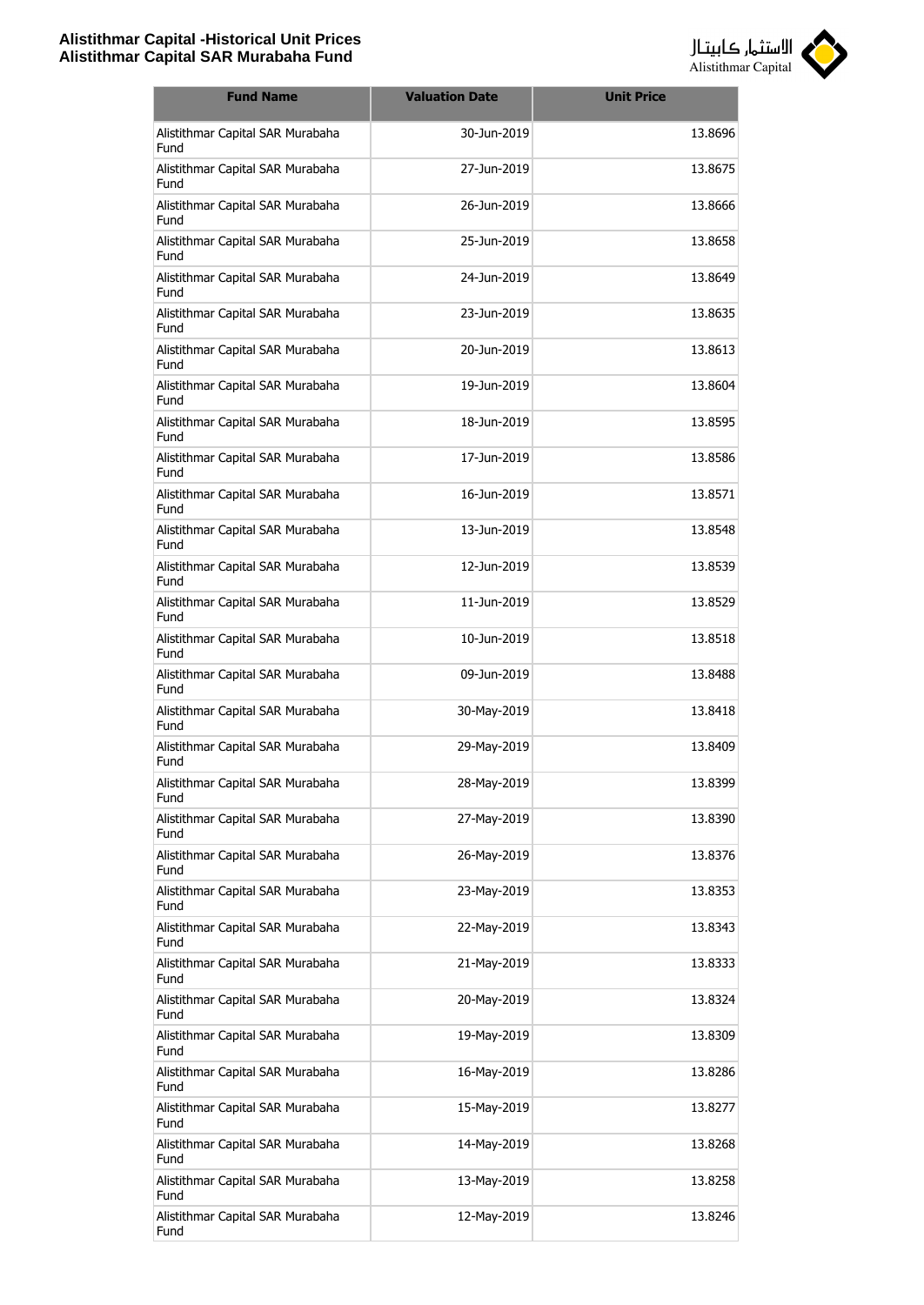

| <b>Fund Name</b>                                | <b>Valuation Date</b> | <b>Unit Price</b> |
|-------------------------------------------------|-----------------------|-------------------|
| Alistithmar Capital SAR Murabaha<br>Fund        | 09-May-2019           | 13.8222           |
| Alistithmar Capital SAR Murabaha<br>Fund        | 08-May-2019           | 13.8213           |
| Alistithmar Capital SAR Murabaha<br>Fund        | 07-May-2019           | 13.8205           |
| Alistithmar Capital SAR Murabaha<br>Fund        | 06-May-2019           | 13.8195           |
| Alistithmar Capital SAR Murabaha<br>Fund        | 05-May-2019           | 13.8185           |
| Alistithmar Capital SAR Murabaha<br>Fund        | 02-May-2019           | 13.8155           |
| Alistithmar Capital SAR Murabaha<br>Fund        | 01-May-2019           | 13.8146           |
| Alistithmar Capital SAR Murabaha<br>Fund        | 30-Apr-2019           | 13.8136           |
| Alistithmar Capital SAR Murabaha<br>Fund        | 29-Apr-2019           | 13.8127           |
| Alistithmar Capital SAR Murabaha<br>Fund        | 28-Apr-2019           | 13.8113           |
| Alistithmar Capital SAR Murabaha<br>Fund        | 25-Apr-2019           | 13.8088           |
| Alistithmar Capital SAR Murabaha<br>Fund        | 24-Apr-2019           | 13.8078           |
| Alistithmar Capital SAR Murabaha<br>Fund        | 23-Apr-2019           | 13.8068           |
| Alistithmar Capital SAR Murabaha<br>Fund        | 22-Apr-2019           | 13.8058           |
| Alistithmar Capital SAR Murabaha<br>Fund        | 21-Apr-2019           | 13.8045           |
| Alistithmar Capital SAR Murabaha<br><b>Fund</b> | 18-Apr-2019           | 13.8021           |
| Alistithmar Capital SAR Murabaha<br>Fund        | 17-Apr-2019           | 13.8013           |
| Alistithmar Capital SAR Murabaha<br>Fund        | 16-Apr-2019           | 13.8004           |
| Alistithmar Capital SAR Murabaha<br>Fund        | 15-Apr-2019           | 13.7995           |
| Alistithmar Capital SAR Murabaha<br>Fund        | 14-Apr-2019           | 13.7984           |
| Alistithmar Capital SAR Murabaha<br>Fund        | 11-Apr-2019           | 13.7957           |
| Alistithmar Capital SAR Murabaha<br>Fund        | 10-Apr-2019           | 13.7948           |
| Alistithmar Capital SAR Murabaha<br>Fund        | 09-Apr-2019           | 13.7938           |
| Alistithmar Capital SAR Murabaha<br>Fund        | 08-Apr-2019           | 13.7928           |
| Alistithmar Capital SAR Murabaha<br>Fund        | 07-Apr-2019           | 13.7916           |
| Alistithmar Capital SAR Murabaha<br>Fund        | 04-Apr-2019           | 13.7890           |
| Alistithmar Capital SAR Murabaha<br>Fund        | 03-Apr-2019           | 13.7880           |
| Alistithmar Capital SAR Murabaha<br>Fund        | 02-Apr-2019           | 13.7871           |
| Alistithmar Capital SAR Murabaha<br>Fund        | 01-Apr-2019           | 13.7861           |
| Alistithmar Capital SAR Murabaha<br>Fund        | 31-Mar-2019           | 13.7848           |
| Alistithmar Capital SAR Murabaha<br>Fund        | 28-Mar-2019           | 13.7823           |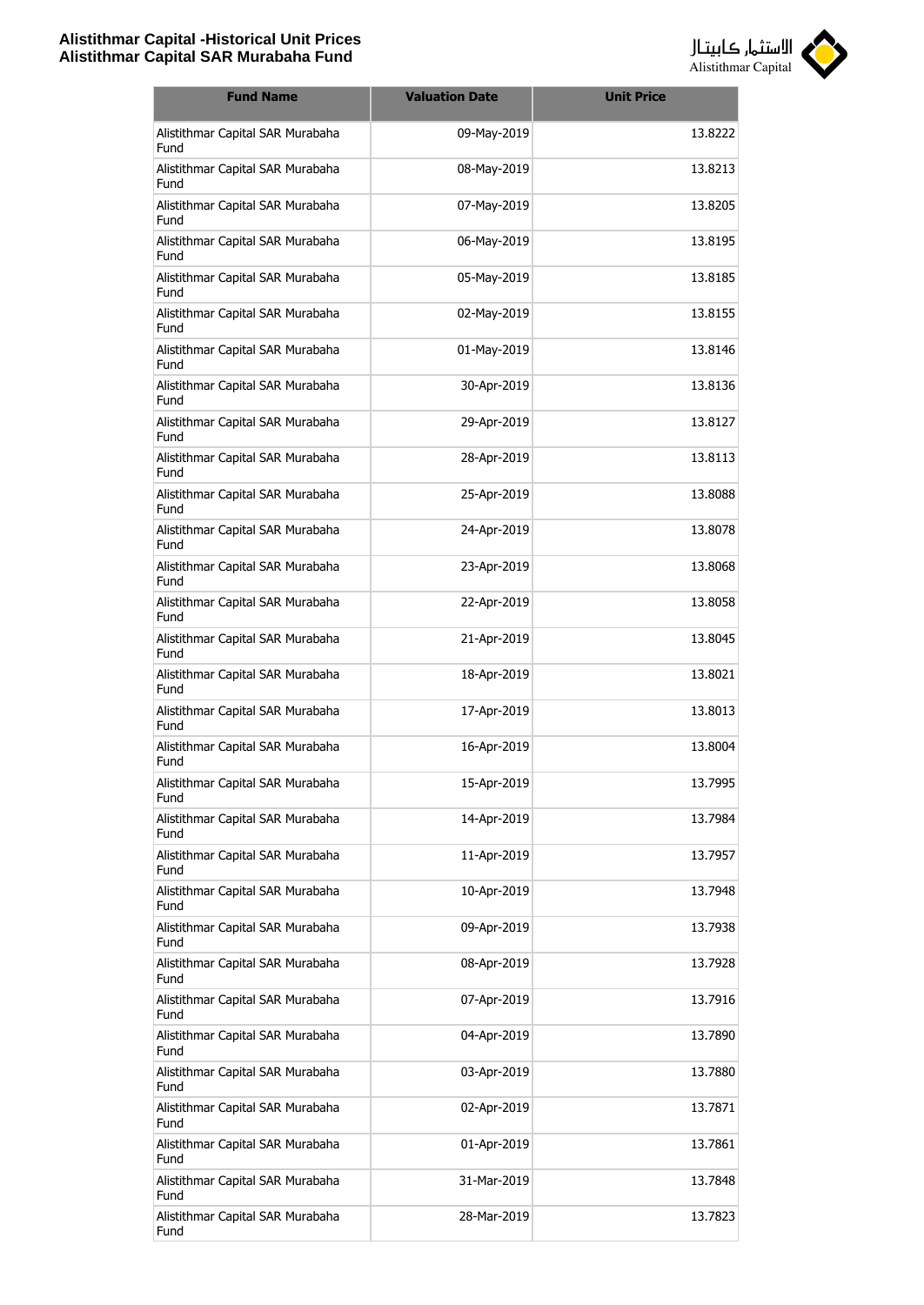

| <b>Fund Name</b>                         | <b>Valuation Date</b> | <b>Unit Price</b> |
|------------------------------------------|-----------------------|-------------------|
| Alistithmar Capital SAR Murabaha<br>Fund | 27-Mar-2019           | 13.7813           |
| Alistithmar Capital SAR Murabaha<br>Fund | 26-Mar-2019           | 13.7804           |
| Alistithmar Capital SAR Murabaha<br>Fund | 25-Mar-2019           | 13.7794           |
| Alistithmar Capital SAR Murabaha<br>Fund | 24-Mar-2019           | 13.7781           |
| Alistithmar Capital SAR Murabaha<br>Fund | 21-Mar-2019           | 13.7755           |
| Alistithmar Capital SAR Murabaha<br>Fund | 20-Mar-2019           | 13.7745           |
| Alistithmar Capital SAR Murabaha<br>Fund | 19-Mar-2019           | 13.7735           |
| Alistithmar Capital SAR Murabaha<br>Fund | 18-Mar-2019           | 13.7726           |
| Alistithmar Capital SAR Murabaha<br>Fund | 17-Mar-2019           | 13.7713           |
| Alistithmar Capital SAR Murabaha<br>Fund | 14-Mar-2019           | 13.7688           |
| Alistithmar Capital SAR Murabaha<br>Fund | 13-Mar-2019           | 13.7678           |
| Alistithmar Capital SAR Murabaha<br>Fund | 12-Mar-2019           | 13.7669           |
| Alistithmar Capital SAR Murabaha<br>Fund | 11-Mar-2019           | 13.7659           |
| Alistithmar Capital SAR Murabaha<br>Fund | 10-Mar-2019           | 13.7646           |
| Alistithmar Capital SAR Murabaha<br>Fund | 07-Mar-2019           | 13.7620           |
| Alistithmar Capital SAR Murabaha<br>Fund | 06-Mar-2019           | 13.7611           |
| Alistithmar Capital SAR Murabaha<br>Fund | 05-Mar-2019           | 13.7601           |
| Alistithmar Capital SAR Murabaha<br>Fund | 04-Mar-2019           | 13.7591           |
| Alistithmar Capital SAR Murabaha<br>Fund | 03-Mar-2019           | 13.7579           |
| Alistithmar Capital SAR Murabaha<br>Fund | 28-Feb-2019           | 13.7553           |
| Alistithmar Capital SAR Murabaha<br>Fund | 27-Feb-2019           | 13.7543           |
| Alistithmar Capital SAR Murabaha<br>Fund | 26-Feb-2019           | 13.7533           |
| Alistithmar Capital SAR Murabaha<br>Fund | 25-Feb-2019           | 13.7523           |
| Alistithmar Capital SAR Murabaha<br>Fund | 24-Feb-2019           | 13.7511           |
| Alistithmar Capital SAR Murabaha<br>Fund | 21-Feb-2019           | 13.7485           |
| Alistithmar Capital SAR Murabaha<br>Fund | 20-Feb-2019           | 13.7476           |
| Alistithmar Capital SAR Murabaha<br>Fund | 19-Feb-2019           | 13.7466           |
| Alistithmar Capital SAR Murabaha<br>Fund | 18-Feb-2019           | 13.7456           |
| Alistithmar Capital SAR Murabaha<br>Fund | 17-Feb-2019           | 13.7444           |
| Alistithmar Capital SAR Murabaha<br>Fund | 14-Feb-2019           | 13.7417           |
| Alistithmar Capital SAR Murabaha<br>Fund | 13-Feb-2019           | 13.7408           |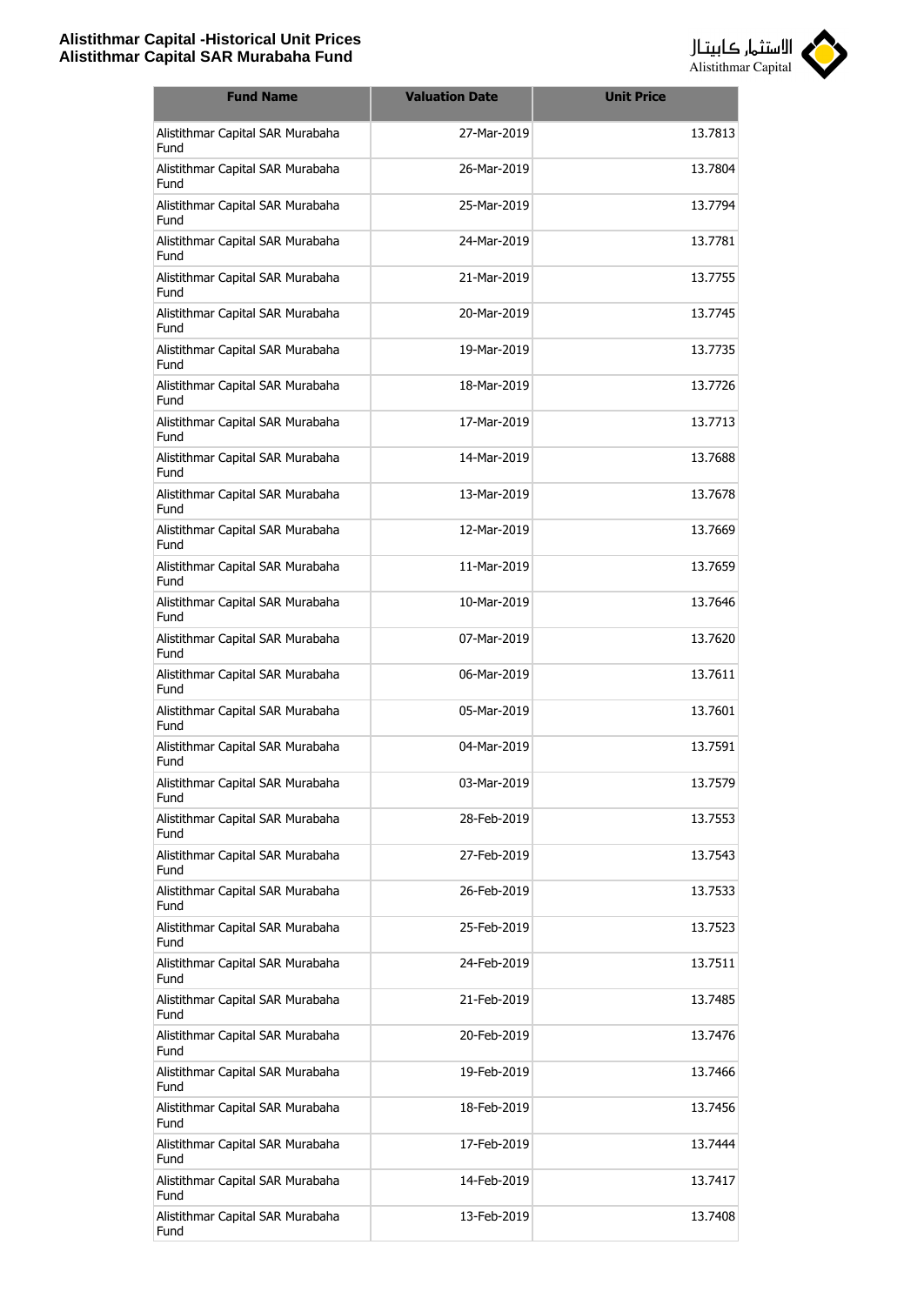

| <b>Fund Name</b>                         | <b>Valuation Date</b> | <b>Unit Price</b> |
|------------------------------------------|-----------------------|-------------------|
| Alistithmar Capital SAR Murabaha<br>Fund | 12-Feb-2019           | 13.7399           |
| Alistithmar Capital SAR Murabaha<br>Fund | 11-Feb-2019           | 13.7390           |
| Alistithmar Capital SAR Murabaha<br>Fund | 10-Feb-2019           | 13.7377           |
| Alistithmar Capital SAR Murabaha<br>Fund | 07-Feb-2019           | 13.7352           |
| Alistithmar Capital SAR Murabaha<br>Fund | 06-Feb-2019           | 13.7342           |
| Alistithmar Capital SAR Murabaha<br>Fund | 05-Feb-2019           | 13.7333           |
| Alistithmar Capital SAR Murabaha<br>Fund | 04-Feb-2019           | 13.7323           |
| Alistithmar Capital SAR Murabaha<br>Fund | 03-Feb-2019           | 13.7311           |
| Alistithmar Capital SAR Murabaha<br>Fund | 31-Jan-2019           | 13.7285           |
| Alistithmar Capital SAR Murabaha<br>Fund | 30-Jan-2019           | 13.7276           |
| Alistithmar Capital SAR Murabaha<br>Fund | 29-Jan-2019           | 13.7267           |
| Alistithmar Capital SAR Murabaha<br>Fund | 28-Jan-2019           | 13.7257           |
| Alistithmar Capital SAR Murabaha<br>Fund | 27-Jan-2019           | 13.7244           |
| Alistithmar Capital SAR Murabaha<br>Fund | 24-Jan-2019           | 13.7219           |
| Alistithmar Capital SAR Murabaha<br>Fund | 23-Jan-2019           | 13.7210           |
| Alistithmar Capital SAR Murabaha<br>Fund | 22-Jan-2019           | 13.7201           |
| Alistithmar Capital SAR Murabaha<br>Fund | 21-Jan-2019           | 13.7192           |
| Alistithmar Capital SAR Murabaha<br>Fund | 20-Jan-2019           | 13.7179           |
| Alistithmar Capital SAR Murabaha<br>Fund | 17-Jan-2019           | 13.7154           |
| Alistithmar Capital SAR Murabaha<br>Fund | 16-Jan-2019           | 13.7144           |
| Alistithmar Capital SAR Murabaha<br>Fund | 15-Jan-2019           | 13.7134           |
| Alistithmar Capital SAR Murabaha<br>Fund | 14-Jan-2019           | 13.7126           |
| Alistithmar Capital SAR Murabaha<br>Fund | 13-Jan-2019           | 13.7114           |
| Alistithmar Capital SAR Murabaha<br>Fund | 10-Jan-2019           | 13.7088           |
| Alistithmar Capital SAR Murabaha<br>Fund | 09-Jan-2019           | 13.7079           |
| Alistithmar Capital SAR Murabaha<br>Fund | 08-Jan-2019           | 13.7070           |
| Alistithmar Capital SAR Murabaha<br>Fund | 07-Jan-2019           | 13.7061           |
| Alistithmar Capital SAR Murabaha<br>Fund | 06-Jan-2019           | 13.7051           |
| Alistithmar Capital SAR Murabaha<br>Fund | 03-Jan-2019           | 13.7024           |
| Alistithmar Capital SAR Murabaha<br>Fund | 02-Jan-2019           | 13.7015           |
| Alistithmar Capital SAR Murabaha<br>Fund | 01-Jan-2019           | 13.7007           |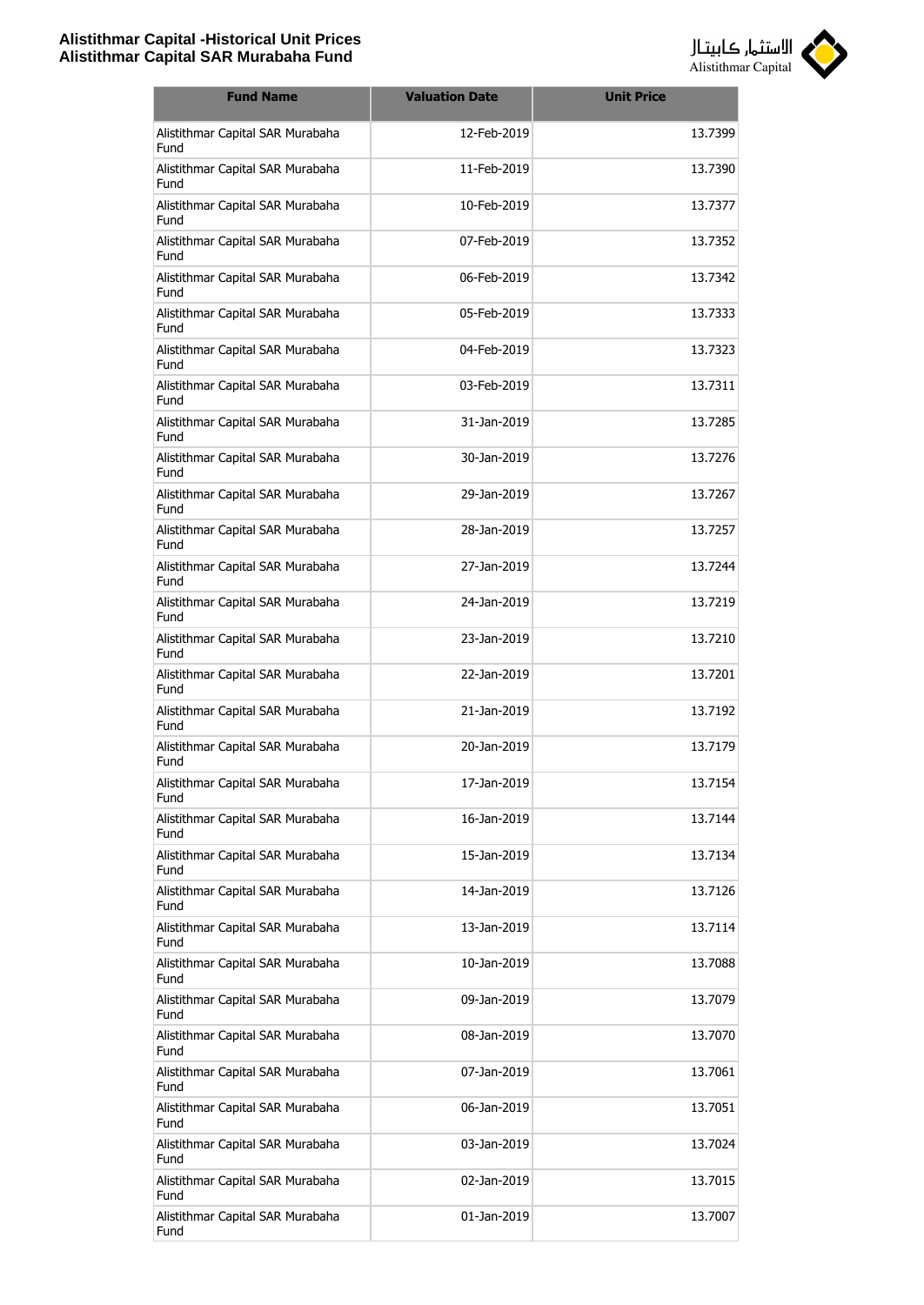

| <b>Fund Name</b>                         | <b>Valuation Date</b> | <b>Unit Price</b> |
|------------------------------------------|-----------------------|-------------------|
| Alistithmar Capital SAR Murabaha<br>Fund | 31-Dec-2018           | 13.6998           |
| Alistithmar Capital SAR Murabaha<br>Fund | 30-Dec-2018           | 13.6987           |
| Alistithmar Capital SAR Murabaha<br>Fund | 27-Dec-2018           | 13.6961           |
| Alistithmar Capital SAR Murabaha<br>Fund | 26-Dec-2018           | 13.6952           |
| Alistithmar Capital SAR Murabaha<br>Fund | 25-Dec-2018           | 13.6942           |
| Alistithmar Capital SAR Murabaha<br>Fund | 24-Dec-2018           | 13.6932           |
| Alistithmar Capital SAR Murabaha<br>Fund | 23-Dec-2018           | 13.6925           |
| Alistithmar Capital SAR Murabaha<br>Fund | 20-Dec-2018           | 13.6899           |
| Alistithmar Capital SAR Murabaha<br>Fund | 19-Dec-2018           | 13.6891           |
| Alistithmar Capital SAR Murabaha<br>Fund | 18-Dec-2018           | 13.6884           |
| Alistithmar Capital SAR Murabaha<br>Fund | 17-Dec-2018           | 13.6875           |
| Alistithmar Capital SAR Murabaha<br>Fund | 16-Dec-2018           | 13.6863           |
| Alistithmar Capital SAR Murabaha<br>Fund | 13-Dec-2018           | 13.6839           |
| Alistithmar Capital SAR Murabaha<br>Fund | 12-Dec-2018           | 13.6830           |
| Alistithmar Capital SAR Murabaha<br>Fund | 11-Dec-2018           | 13.6822           |
| Alistithmar Capital SAR Murabaha<br>Fund | 10-Dec-2018           | 13.6813           |
| Alistithmar Capital SAR Murabaha<br>Fund | 09-Dec-2018           | 13.6802           |
| Alistithmar Capital SAR Murabaha<br>Fund | 06-Dec-2018           | 13.6779           |
| Alistithmar Capital SAR Murabaha<br>Fund | 05-Dec-2018           | 13.6770           |
| Alistithmar Capital SAR Murabaha<br>Fund | 04-Dec-2018           | 13.6762           |
| Alistithmar Capital SAR Murabaha<br>Fund | 03-Dec-2018           | 13.6753           |
| Alistithmar Capital SAR Murabaha<br>Fund | 02-Dec-2018           | 13.6741           |
| Alistithmar Capital SAR Murabaha<br>Fund | 29-Nov-2018           | 13.6718           |
| Alistithmar Capital SAR Murabaha<br>Fund | 28-Nov-2018           | 13.6710           |
| Alistithmar Capital SAR Murabaha<br>Fund | 27-Nov-2018           | 13.6702           |
| Alistithmar Capital SAR Murabaha<br>Fund | 26-Nov-2018           | 13.6693           |
| Alistithmar Capital SAR Murabaha<br>Fund | 25-Nov-2018           | 13.6681           |
| Alistithmar Capital SAR Murabaha<br>Fund | 22-Nov-2018           | 13.6658           |
| Alistithmar Capital SAR Murabaha<br>Fund | 21-Nov-2018           | 13.6650           |
| Alistithmar Capital SAR Murabaha<br>Fund | 20-Nov-2018           | 13.6640           |
| Alistithmar Capital SAR Murabaha<br>Fund | 19-Nov-2018           | 13.6632           |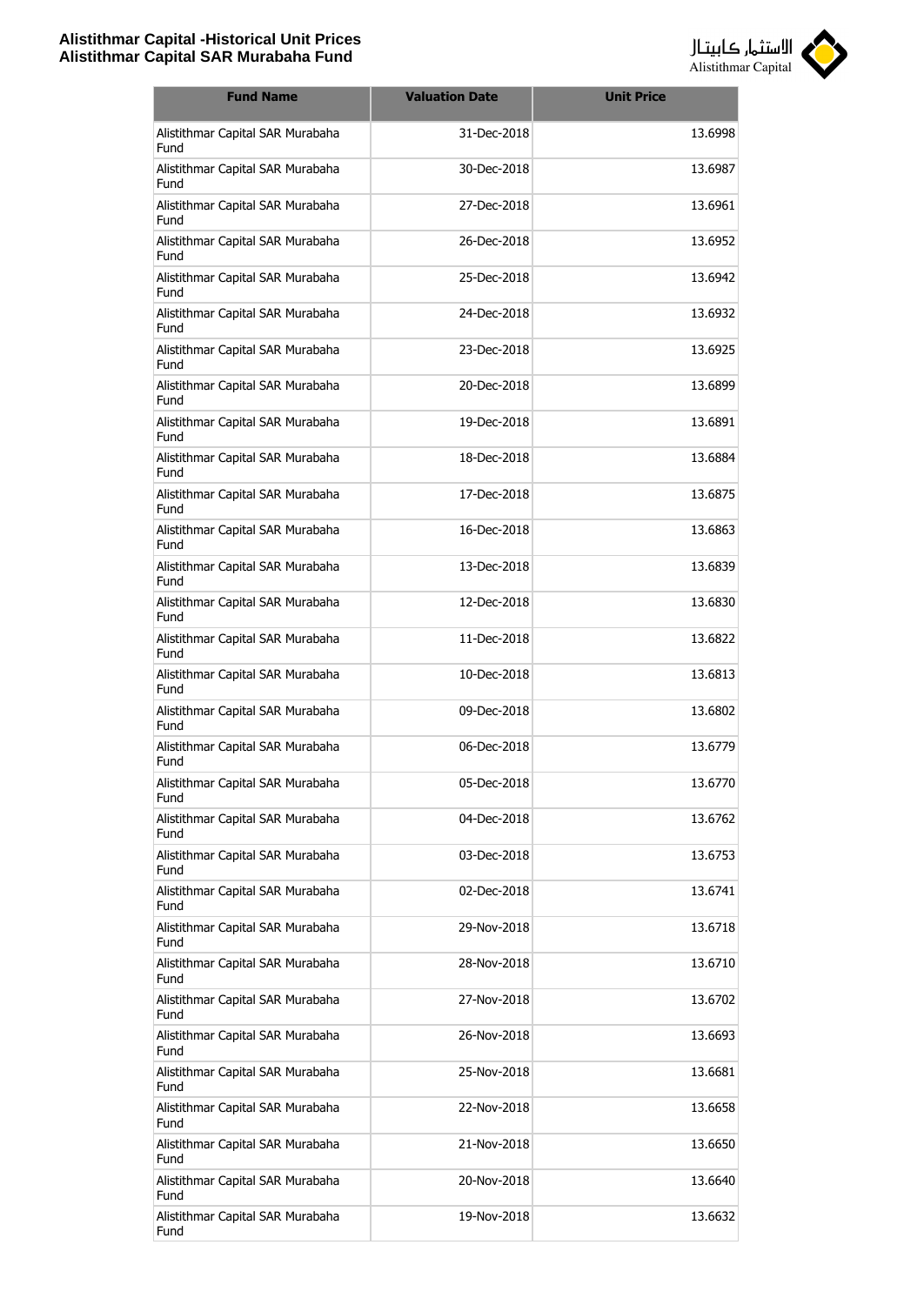

| <b>Fund Name</b>                         | <b>Valuation Date</b> | <b>Unit Price</b> |
|------------------------------------------|-----------------------|-------------------|
| Alistithmar Capital SAR Murabaha<br>Fund | 18-Nov-2018           | 13.6620           |
| Alistithmar Capital SAR Murabaha<br>Fund | 15-Nov-2018           | 13.6598           |
| Alistithmar Capital SAR Murabaha<br>Fund | 14-Nov-2018           | 13.6590           |
| Alistithmar Capital SAR Murabaha<br>Fund | 13-Nov-2018           | 13.6581           |
| Alistithmar Capital SAR Murabaha<br>Fund | 12-Nov-2018           | 13.6573           |
| Alistithmar Capital SAR Murabaha<br>Fund | 11-Nov-2018           | 13.6561           |
| Alistithmar Capital SAR Murabaha<br>Fund | 08-Nov-2018           | 13.6539           |
| Alistithmar Capital SAR Murabaha<br>Fund | 07-Nov-2018           | 13.6530           |
| Alistithmar Capital SAR Murabaha<br>Fund | 06-Nov-2018           | 13.6522           |
| Alistithmar Capital SAR Murabaha<br>Fund | 05-Nov-2018           | 13.6513           |
| Alistithmar Capital SAR Murabaha<br>Fund | 04-Nov-2018           | 13.6501           |
| Alistithmar Capital SAR Murabaha<br>Fund | 01-Nov-2018           | 13.6480           |
| Alistithmar Capital SAR Murabaha<br>Fund | 31-Oct-2018           | 13.6472           |
| Alistithmar Capital SAR Murabaha<br>Fund | 30-Oct-2018           | 13.6463           |
| Alistithmar Capital SAR Murabaha<br>Fund | 29-Oct-2018           | 13.6455           |
| Alistithmar Capital SAR Murabaha<br>Fund | 28-Oct-2018           | 13.6443           |
| Alistithmar Capital SAR Murabaha<br>Fund | 25-Oct-2018           | 13.6420           |
| Alistithmar Capital SAR Murabaha<br>Fund | 24-Oct-2018           | 13.6411           |
| Alistithmar Capital SAR Murabaha<br>Fund | 23-Oct-2018           | 13.6403           |
| Alistithmar Capital SAR Murabaha<br>Fund | 22-Oct-2018           | 13.6394           |
| Alistithmar Capital SAR Murabaha<br>Fund | 21-Oct-2018           | 13.6383           |
| Alistithmar Capital SAR Murabaha<br>Fund | 18-Oct-2018           | 13.6361           |
| Alistithmar Capital SAR Murabaha<br>Fund | 17-Oct-2018           | 13.6352           |
| Alistithmar Capital SAR Murabaha<br>Fund | 16-Oct-2018           | 13.6343           |
| Alistithmar Capital SAR Murabaha<br>Fund | 15-Oct-2018           | 13.6334           |
| Alistithmar Capital SAR Murabaha<br>Fund | 14-Oct-2018           | 13.6323           |
| Alistithmar Capital SAR Murabaha<br>Fund | 11-Oct-2018           | 13.6301           |
| Alistithmar Capital SAR Murabaha<br>Fund | 10-Oct-2018           | 13.6292           |
| Alistithmar Capital SAR Murabaha<br>Fund | 09-Oct-2018           | 13.6285           |
| Alistithmar Capital SAR Murabaha<br>Fund | 08-Oct-2018           | 13.6281           |
| Alistithmar Capital SAR Murabaha<br>Fund | 07-Oct-2018           | 13.6270           |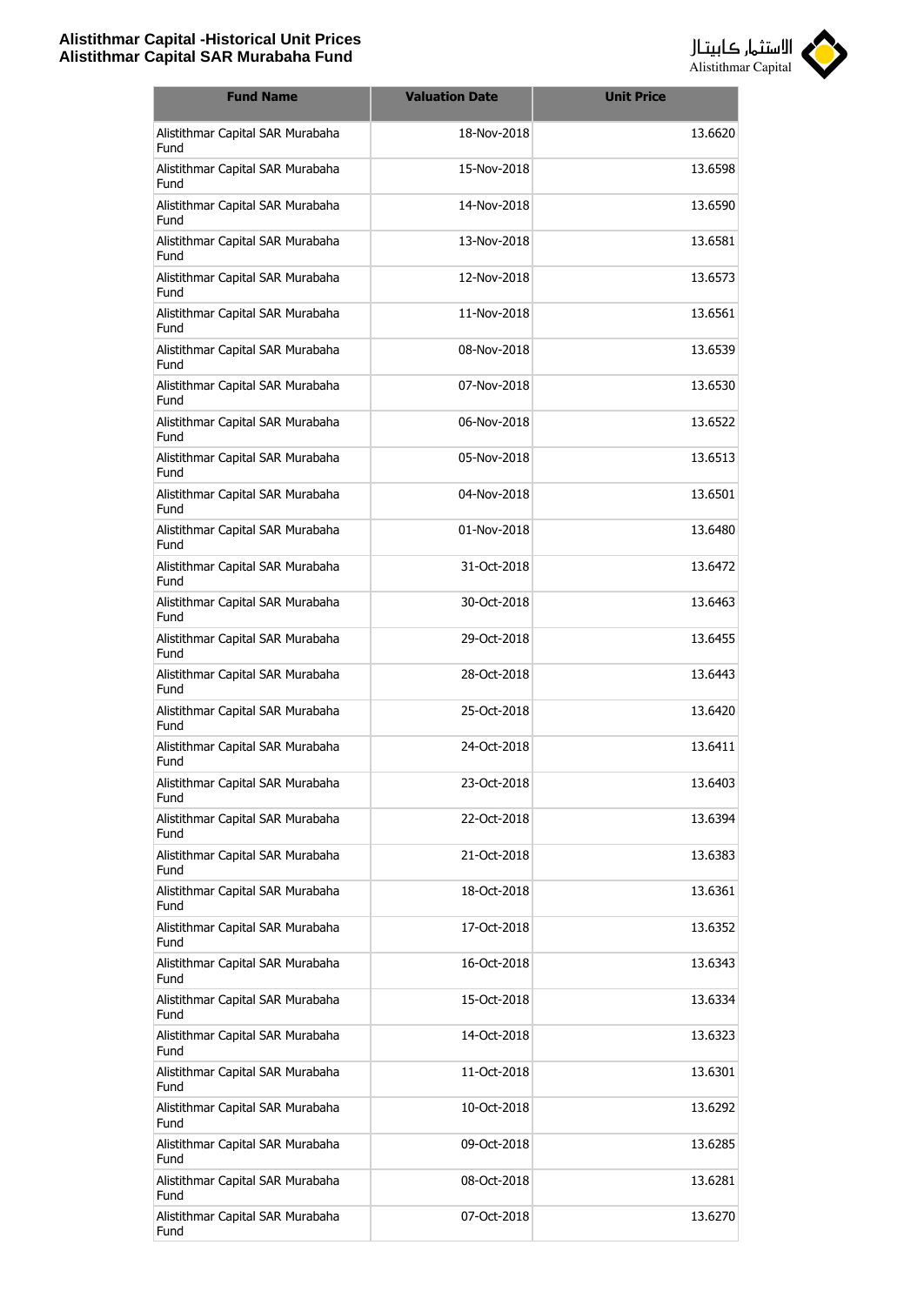

| <b>Fund Name</b>                         | <b>Valuation Date</b> | <b>Unit Price</b> |
|------------------------------------------|-----------------------|-------------------|
| Alistithmar Capital SAR Murabaha<br>Fund | 04-Oct-2018           | 13.6252           |
| Alistithmar Capital SAR Murabaha<br>Fund | 03-Oct-2018           | 13.6244           |
| Alistithmar Capital SAR Murabaha<br>Fund | 02-Oct-2018           | 13.6235           |
| Alistithmar Capital SAR Murabaha<br>Fund | 01-Oct-2018           | 13.6226           |
| Alistithmar Capital SAR Murabaha<br>Fund | 30-Sep-2018           | 13.6215           |
| Alistithmar Capital SAR Murabaha<br>Fund | 27-Sep-2018           | 13.6194           |
| Alistithmar Capital SAR Murabaha<br>Fund | 26-Sep-2018           | 13.6186           |
| Alistithmar Capital SAR Murabaha<br>Fund | 25-Sep-2018           | 13.6171           |
| Alistithmar Capital SAR Murabaha<br>Fund | 20-Sep-2018           | 13.6137           |
| Alistithmar Capital SAR Murabaha<br>Fund | 19-Sep-2018           | 13.6128           |
| Alistithmar Capital SAR Murabaha<br>Fund | 18-Sep-2018           | 13.6120           |
| Alistithmar Capital SAR Murabaha<br>Fund | 17-Sep-2018           | 13.6112           |
| Alistithmar Capital SAR Murabaha<br>Fund | 16-Sep-2018           | 13.6101           |
| Alistithmar Capital SAR Murabaha<br>Fund | 13-Sep-2018           | 13.6080           |
| Alistithmar Capital SAR Murabaha<br>Fund | 12-Sep-2018           | 13.6071           |
| Alistithmar Capital SAR Murabaha<br>Fund | 11-Sep-2018           | 13.6064           |
| Alistithmar Capital SAR Murabaha<br>Fund | 10-Sep-2018           | 13.6056           |
| Alistithmar Capital SAR Murabaha<br>Fund | 09-Sep-2018           | 13.6044           |
| Alistithmar Capital SAR Murabaha<br>Fund | 06-Sep-2018           | 13.6024           |
| Alistithmar Capital SAR Murabaha<br>Fund | 05-Sep-2018           | 13.6016           |
| Alistithmar Capital SAR Murabaha<br>Fund | 04-Sep-2018           | 13.6008           |
| Alistithmar Capital SAR Murabaha<br>Fund | 03-Sep-2018           | 13.60             |
| Alistithmar Capital SAR Murabaha<br>Fund | 02-Sep-2018           | 13.5989           |
| Alistithmar Capital SAR Murabaha<br>Fund | 30-Aug-2018           | 13.5969           |
| Alistithmar Capital SAR Murabaha<br>Fund | 29-Aug-2018           | 13.5961           |
| Alistithmar Capital SAR Murabaha<br>Fund | 28-Aug-2018           | 13.5953           |
| Alistithmar Capital SAR Murabaha<br>Fund | 27-Aug-2018           | 13.5945           |
| Alistithmar Capital SAR Murabaha<br>Fund | 26-Aug-2018           | 13.5921           |
| Alistithmar Capital SAR Murabaha<br>Fund | 16-Aug-2018           | 13.5857           |
| Alistithmar Capital SAR Murabaha<br>Fund | 15-Aug-2018           | 13.5849           |
| Alistithmar Capital SAR Murabaha<br>Fund | 14-Aug-2018           | 13.5846           |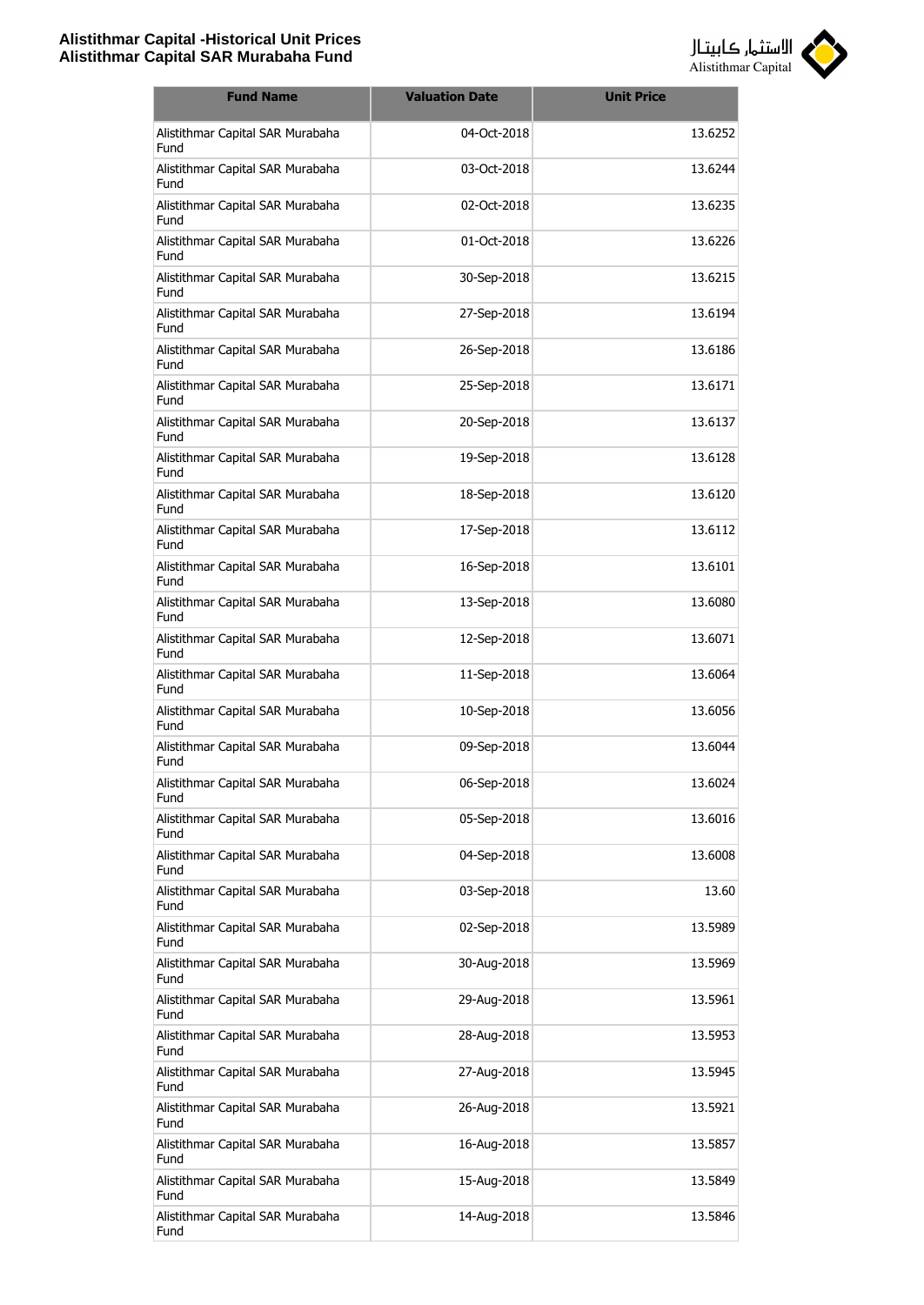

| <b>Fund Name</b>                         | <b>Valuation Date</b> | <b>Unit Price</b> |
|------------------------------------------|-----------------------|-------------------|
| Alistithmar Capital SAR Murabaha<br>Fund | 13-Aug-2018           | 13.5838           |
| Alistithmar Capital SAR Murabaha<br>Fund | 12-Aug-2018           | 13.5827           |
| Alistithmar Capital SAR Murabaha<br>Fund | 09-Aug-2018           | 13.5808           |
| Alistithmar Capital SAR Murabaha<br>Fund | 08-Aug-2018           | 13.58             |
| Alistithmar Capital SAR Murabaha<br>Fund | 07-Aug-2018           | 13.5792           |
| Alistithmar Capital SAR Murabaha<br>Fund | 06-Aug-2018           | 13.5784           |
| Alistithmar Capital SAR Murabaha<br>Fund | 05-Aug-2018           | 13.5773           |
| Alistithmar Capital SAR Murabaha<br>Fund | 02-Aug-2018           | 13.5753           |
| Alistithmar Capital SAR Murabaha<br>Fund | 01-Aug-2018           | 13.5746           |
| Alistithmar Capital SAR Murabaha<br>Fund | 31-Jul-2018           | 13.5738           |
| Alistithmar Capital SAR Murabaha<br>Fund | 30-Jul-2018           | 13.5730           |
| Alistithmar Capital SAR Murabaha<br>Fund | 29-Jul-2018           | 13.5718           |
| Alistithmar Capital SAR Murabaha<br>Fund | 26-Jul-2018           | 13.57             |
| Alistithmar Capital SAR Murabaha<br>Fund | 25-Jul-2018           | 13.5692           |
| Alistithmar Capital SAR Murabaha<br>Fund | 24-Jul-2018           | 13.5684           |
| Alistithmar Capital SAR Murabaha<br>Fund | 23-Jul-2018           | 13.5675           |
| Alistithmar Capital SAR Murabaha<br>Fund | 22-Jul-2018           | 13.5664           |
| Alistithmar Capital SAR Murabaha<br>Fund | 19-Jul-2018           | 13.5646           |
| Alistithmar Capital SAR Murabaha<br>Fund | 18-Jul-2018           | 13.5638           |
| Alistithmar Capital SAR Murabaha<br>Fund | 17-Jul-2018           | 13.5631           |
| Alistithmar Capital SAR Murabaha<br>Fund | 16-Jul-2018           | 13.5624           |
| Alistithmar Capital SAR Murabaha<br>Fund | 15-Jul-2018           | 13.5613           |
| Alistithmar Capital SAR Murabaha<br>Fund | 12-Jul-2018           | 13.5598           |
| Alistithmar Capital SAR Murabaha<br>Fund | 11-Jul-2018           | 13.5591           |
| Alistithmar Capital SAR Murabaha<br>Fund | 10-Jul-2018           | 13.5584           |
| Alistithmar Capital SAR Murabaha<br>Fund | 09-Jul-2018           | 13.5577           |
| Alistithmar Capital SAR Murabaha<br>Fund | 08-Jul-2018           | 13.5564           |
| Alistithmar Capital SAR Murabaha<br>Fund | 05-Jul-2018           | 13.5548           |
| Alistithmar Capital SAR Murabaha<br>Fund | 04-Jul-2018           | 13.5541           |
| Alistithmar Capital SAR Murabaha<br>Fund | 03-Jul-2018           | 13.5533           |
| Alistithmar Capital SAR Murabaha<br>Fund | 02-Jul-2018           | 13.5527           |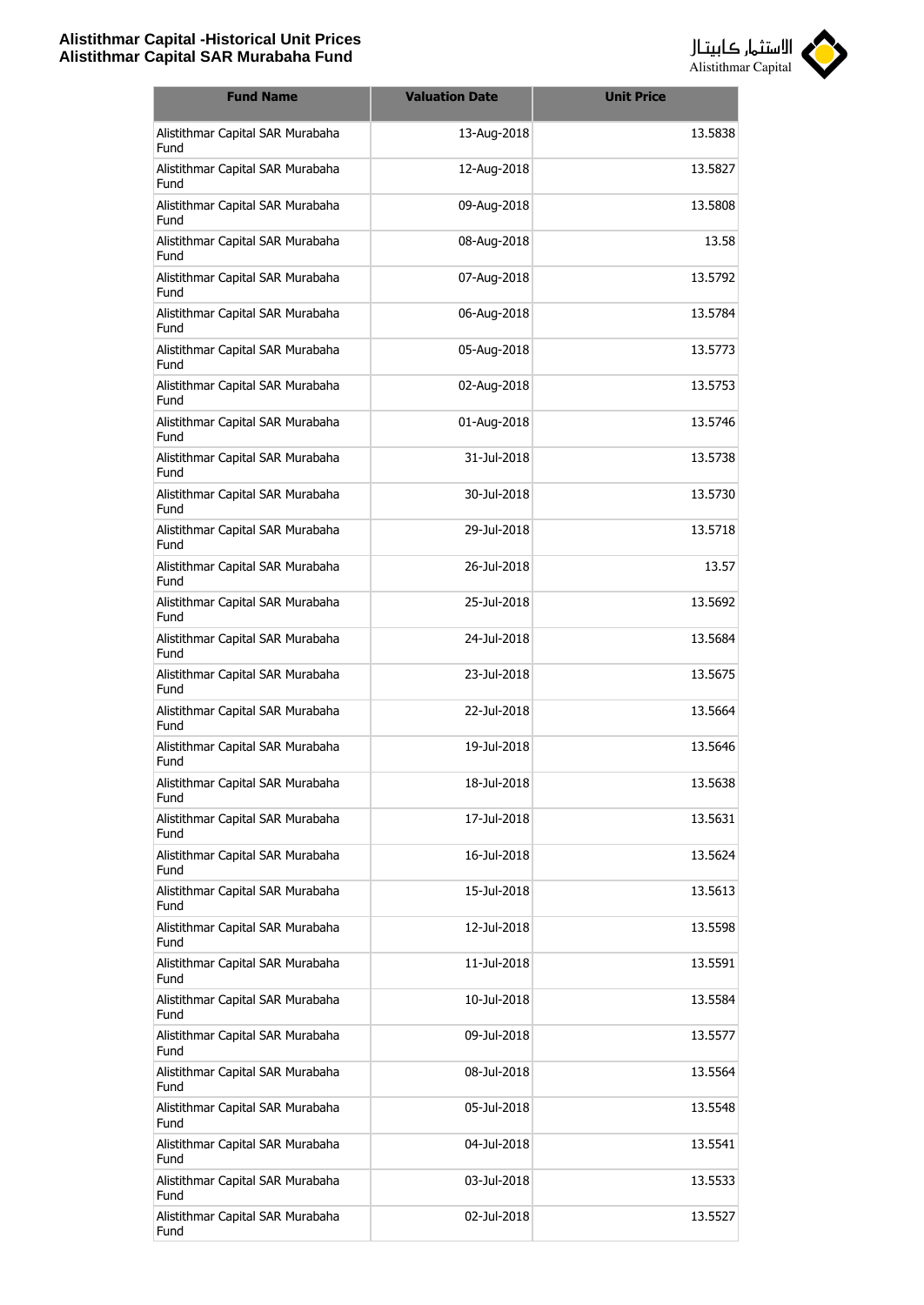

| <b>Fund Name</b>                         | <b>Valuation Date</b> | <b>Unit Price</b> |
|------------------------------------------|-----------------------|-------------------|
| Alistithmar Capital SAR Murabaha<br>Fund | 01-Jul-2018           | 13.5513           |
| Alistithmar Capital SAR Murabaha<br>Fund | 28-Jun-2018           | 13.5497           |
| Alistithmar Capital SAR Murabaha<br>Fund | 27-Jun-2018           | 13.5491           |
| Alistithmar Capital SAR Murabaha<br>Fund | 26-Jun-2018           | 13.5484           |
| Alistithmar Capital SAR Murabaha<br>Fund | 25-Jun-2018           | 13.5476           |
| Alistithmar Capital SAR Murabaha<br>Fund | 24-Jun-2018           | 13.5466           |
| Alistithmar Capital SAR Murabaha<br>Fund | 21-Jun-2018           | 13.5443           |
| Alistithmar Capital SAR Murabaha<br>Fund | 20-Jun-2018           | 13.5425           |
| Alistithmar Capital SAR Murabaha<br>Fund | 12-Jun-2018           | 13.5389           |
| Alistithmar Capital SAR Murabaha<br>Fund | 11-Jun-2018           | 13.5382           |
| Alistithmar Capital SAR Murabaha<br>Fund | 10-Jun-2018           | 13.5372           |
| Alistithmar Capital SAR Murabaha<br>Fund | 07-Jun-2018           | 13.5355           |
| Alistithmar Capital SAR Murabaha<br>Fund | 06-Jun-2018           | 13.5349           |
| Alistithmar Capital SAR Murabaha<br>Fund | 05-Jun-2018           | 13.5342           |
| Alistithmar Capital SAR Murabaha<br>Fund | 04-Jun-2018           | 13.5336           |
| Alistithmar Capital SAR Murabaha<br>Fund | 03-Jun-2018           | 13.5325           |
| Alistithmar Capital SAR Murabaha<br>Fund | 31-May-2018           | 13.5309           |
| Alistithmar Capital SAR Murabaha<br>Fund | 30-May-2018           | 13.5302           |
| Alistithmar Capital SAR Murabaha<br>Fund | 29-May-2018           | 13.5297           |
| Alistithmar Capital SAR Murabaha<br>Fund | 28-May-2018           | 13.5290           |
| Alistithmar Capital SAR Murabaha<br>Fund | 27-May-2018           | 13.5279           |
| Alistithmar Capital SAR Murabaha<br>Fund | 24-May-2018           | 13.5264           |
| Alistithmar Capital SAR Murabaha<br>Fund | 23-May-2018           | 13.5257           |
| Alistithmar Capital SAR Murabaha<br>Fund | 22-May-2018           | 13.5250           |
| Alistithmar Capital SAR Murabaha<br>Fund | 21-May-2018           | 13.5244           |
| Alistithmar Capital SAR Murabaha<br>Fund | 20-May-2018           | 13.5233           |
| Alistithmar Capital SAR Murabaha<br>Fund | 17-May-2018           | 13.5218           |
| Alistithmar Capital SAR Murabaha<br>Fund | 16-May-2018           | 13.5210           |
| Alistithmar Capital SAR Murabaha<br>Fund | 15-May-2018           | 13.5203           |
| Alistithmar Capital SAR Murabaha<br>Fund | 14-May-2018           | 13.5197           |
| Alistithmar Capital SAR Murabaha<br>Fund | 13-May-2018           | 13.5185           |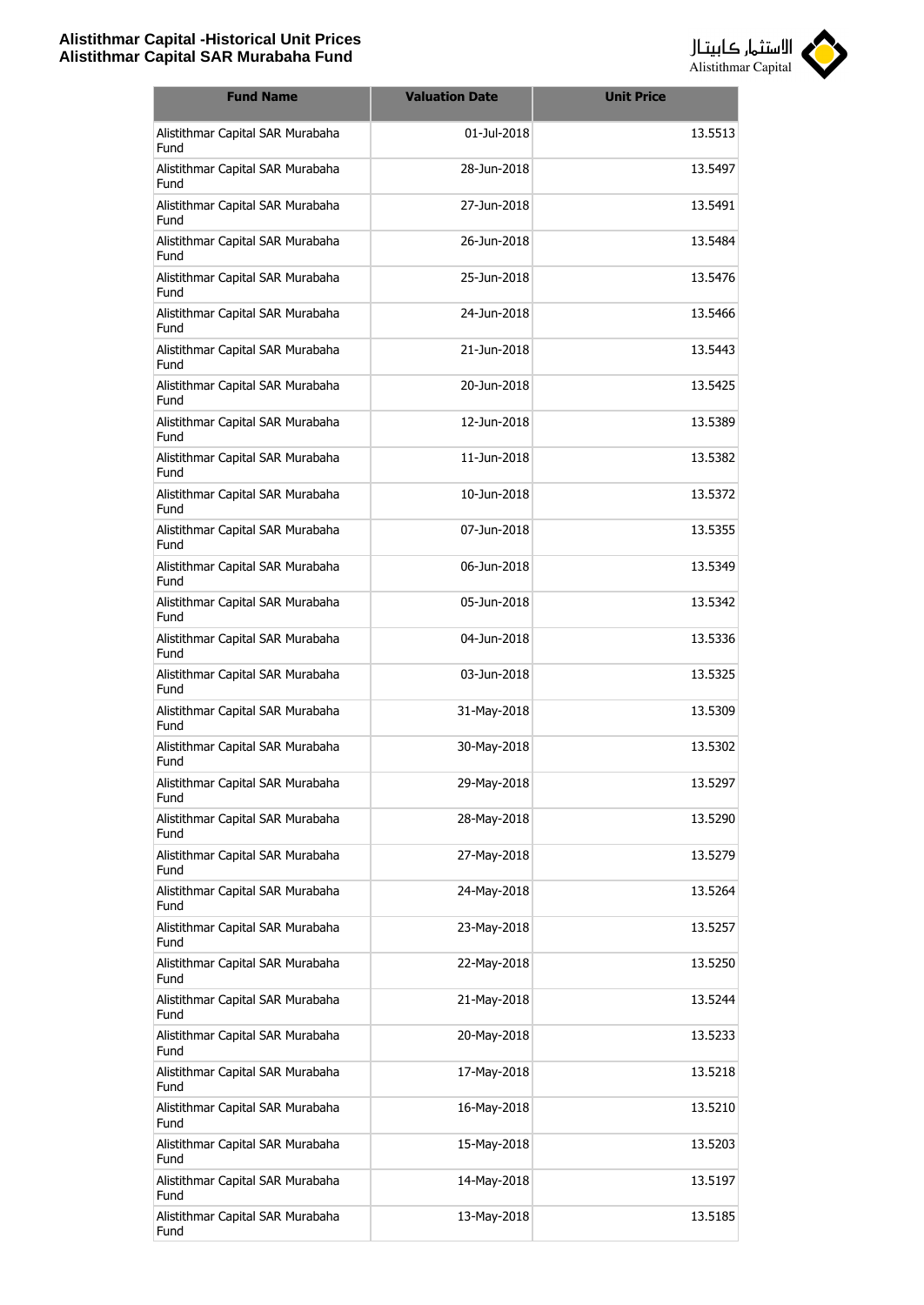

| <b>Fund Name</b>                         | <b>Valuation Date</b> | <b>Unit Price</b> |
|------------------------------------------|-----------------------|-------------------|
| Alistithmar Capital SAR Murabaha<br>Fund | 10-May-2018           | 13.5171           |
| Alistithmar Capital SAR Murabaha<br>Fund | 09-May-2018           | 13.5165           |
| Alistithmar Capital SAR Murabaha<br>Fund | 08-May-2018           | 13.5158           |
| Alistithmar Capital SAR Murabaha<br>Fund | 07-May-2018           | 13.5152           |
| Alistithmar Capital SAR Murabaha<br>Fund | 06-May-2018           | 13.5140           |
| Alistithmar Capital SAR Murabaha<br>Fund | 03-May-2018           | 13.5126           |
| Alistithmar Capital SAR Murabaha<br>Fund | 02-May-2018           | 13.5119           |
| Alistithmar Capital SAR Murabaha<br>Fund | 01-May-2018           | 13.5113           |
| Alistithmar Capital SAR Murabaha<br>Fund | 30-Apr-2018           | 13.5108           |
| Alistithmar Capital SAR Murabaha<br>Fund | 29-Apr-2018           | 13.5095           |
| Alistithmar Capital SAR Murabaha<br>Fund | 26-Apr-2018           | 13.5082           |
| Alistithmar Capital SAR Murabaha<br>Fund | 25-Apr-2018           | 13.5076           |
| Alistithmar Capital SAR Murabaha<br>Fund | 24-Apr-2018           | 13.5070           |
| Alistithmar Capital SAR Murabaha<br>Fund | 23-Apr-2018           | 13.5063           |
| Alistithmar Capital SAR Murabaha<br>Fund | 22-Apr-2018           | 13.5052           |
| Alistithmar Capital SAR Murabaha<br>Fund | 19-Apr-2018           | 13.5039           |
| Alistithmar Capital SAR Murabaha<br>Fund | 18-Apr-2018           | 13.5032           |
| Alistithmar Capital SAR Murabaha<br>Fund | 17-Apr-2018           | 13.5027           |
| Alistithmar Capital SAR Murabaha<br>Fund | 16-Apr-2018           | 13.5021           |
| Alistithmar Capital SAR Murabaha<br>Fund | 15-Apr-2018           | 13.5011           |
| Alistithmar Capital SAR Murabaha<br>Fund | 12-Apr-2018           | 13.4996           |
| Alistithmar Capital SAR Murabaha<br>Fund | 11-Apr-2018           | 13.4992           |
| Alistithmar Capital SAR Murabaha<br>Fund | 10-Apr-2018           | 13.4989           |
| Alistithmar Capital SAR Murabaha<br>Fund | 09-Apr-2018           | 13.4984           |
| Alistithmar Capital SAR Murabaha<br>Fund | 08-Apr-2018           | 13.4973           |
| Alistithmar Capital SAR Murabaha<br>Fund | 05-Apr-2018           | 13.4960           |
| Alistithmar Capital SAR Murabaha<br>Fund | 04-Apr-2018           | 13.4954           |
| Alistithmar Capital SAR Murabaha<br>Fund | 03-Apr-2018           | 13.4949           |
| Alistithmar Capital SAR Murabaha<br>Fund | 02-Apr-2018           | 13.4942           |
| Alistithmar Capital SAR Murabaha<br>Fund | 01-Apr-2018           | 13.4935           |
| Alistithmar Capital SAR Murabaha<br>Fund | 29-Mar-2018           | 13.4923           |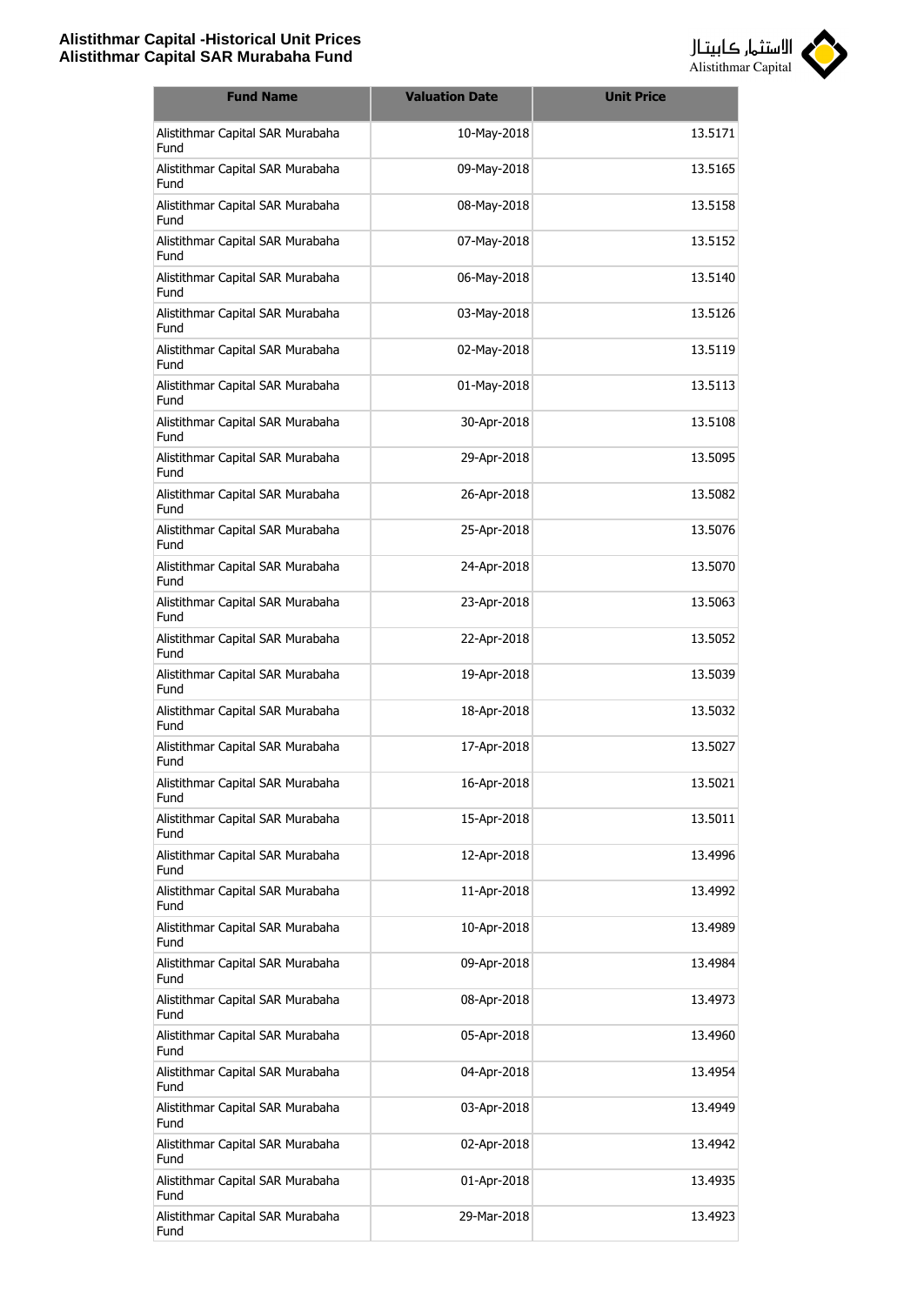

| <b>Fund Name</b>                         | <b>Valuation Date</b> | <b>Unit Price</b> |
|------------------------------------------|-----------------------|-------------------|
| Alistithmar Capital SAR Murabaha<br>Fund | 28-Mar-2018           | 13.4918           |
| Alistithmar Capital SAR Murabaha<br>Fund | 27-Mar-2018           | 13.4913           |
| Alistithmar Capital SAR Murabaha<br>Fund | 26-Mar-2018           | 13.4907           |
| Alistithmar Capital SAR Murabaha<br>Fund | 25-Mar-2018           | 13.4897           |
| Alistithmar Capital SAR Murabaha<br>Fund | 22-Mar-2018           | 13.4885           |
| Alistithmar Capital SAR Murabaha<br>Fund | 21-Mar-2018           | 13.4879           |
| Alistithmar Capital SAR Murabaha<br>Fund | 20-Mar-2018           | 13.4874           |
| Alistithmar Capital SAR Murabaha<br>Fund | 19-Mar-2018           | 13.4868           |
| Alistithmar Capital SAR Murabaha<br>Fund | 18-Mar-2018           | 13.4859           |
| Alistithmar Capital SAR Murabaha<br>Fund | 15-Mar-2018           | 13.4847           |
| Alistithmar Capital SAR Murabaha<br>Fund | 14-Mar-2018           | 13.4841           |
| Alistithmar Capital SAR Murabaha<br>Fund | 13-Mar-2018           | 13.4835           |
| Alistithmar Capital SAR Murabaha<br>Fund | 12-Mar-2018           | 13.4830           |
| Alistithmar Capital SAR Murabaha<br>Fund | 11-Mar-2018           | 13.4821           |
| Alistithmar Capital SAR Murabaha<br>Fund | 08-Mar-2018           | 13.4808           |
| Alistithmar Capital SAR Murabaha<br>Fund | 07-Mar-2018           | 13.4802           |
| Alistithmar Capital SAR Murabaha<br>Fund | 06-Mar-2018           | 13.4797           |
| Alistithmar Capital SAR Murabaha<br>Fund | 05-Mar-2018           | 13.4792           |
| Alistithmar Capital SAR Murabaha<br>Fund | 04-Mar-2018           | 13.4782           |
| Alistithmar Capital SAR Murabaha<br>Fund | 01-Mar-2018           | 13.4770           |
| Alistithmar Capital SAR Murabaha<br>Fund | 28-Feb-2018           | 13.4764           |
| Alistithmar Capital SAR Murabaha<br>Fund | 27-Feb-2018           | 13.4759           |
| Alistithmar Capital SAR Murabaha<br>Fund | 26-Feb-2018           | 13.4753           |
| Alistithmar Capital SAR Murabaha<br>Fund | 25-Feb-2018           | 13.4744           |
| Alistithmar Capital SAR Murabaha<br>Fund | 22-Feb-2018           | 13.4731           |
| Alistithmar Capital SAR Murabaha<br>Fund | 21-Feb-2018           | 13.4726           |
| Alistithmar Capital SAR Murabaha<br>Fund | 20-Feb-2018           | 13.4720           |
| Alistithmar Capital SAR Murabaha<br>Fund | 19-Feb-2018           | 13.4716           |
| Alistithmar Capital SAR Murabaha<br>Fund | 18-Feb-2018           | 13.4706           |
| Alistithmar Capital SAR Murabaha<br>Fund | 15-Feb-2018           | 13.4694           |
| Alistithmar Capital SAR Murabaha<br>Fund | 14-Feb-2018           | 13.4688           |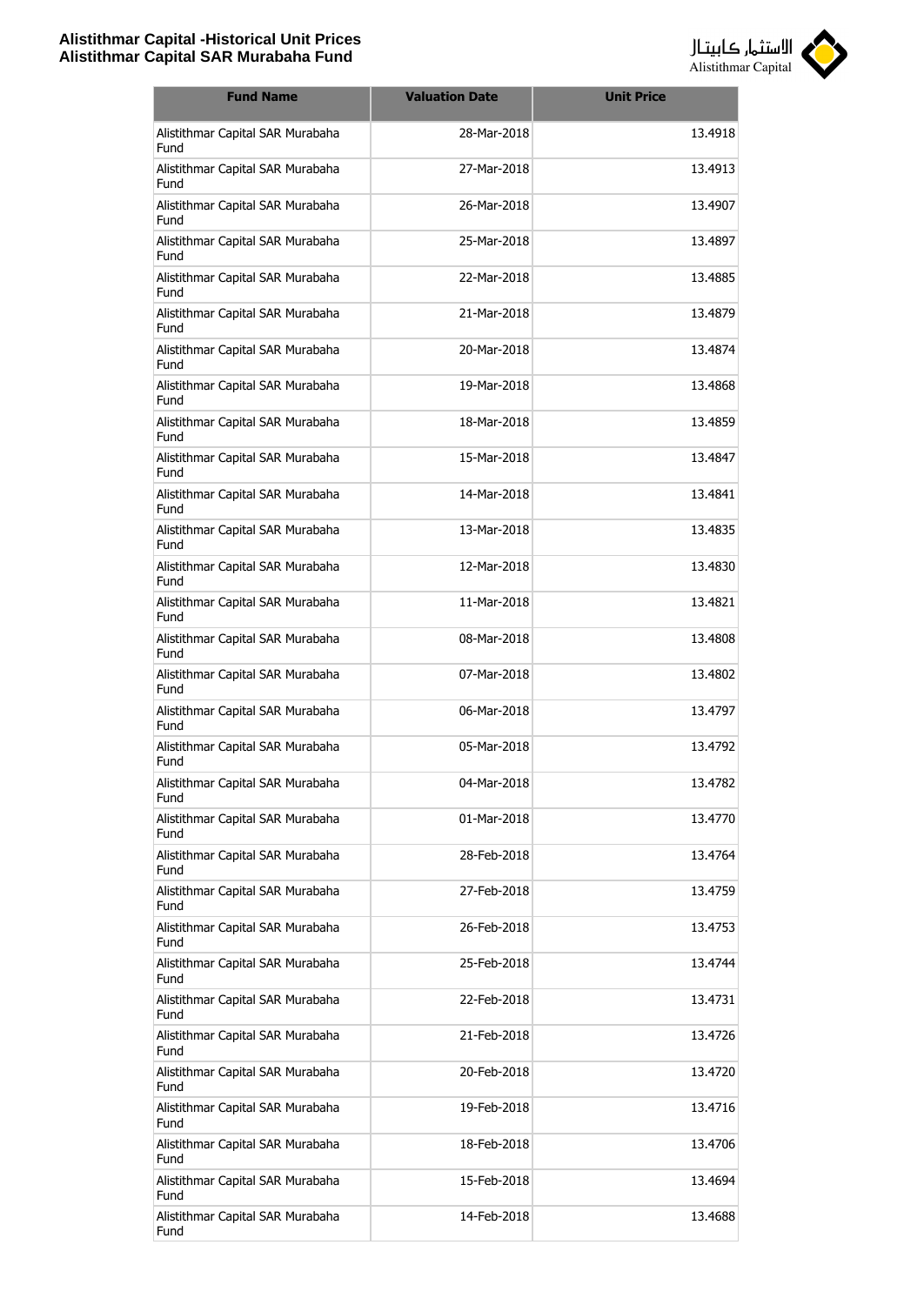

| <b>Fund Name</b>                         | <b>Valuation Date</b> | <b>Unit Price</b> |
|------------------------------------------|-----------------------|-------------------|
| Alistithmar Capital SAR Murabaha<br>Fund | 13-Feb-2018           | 13.4683           |
| Alistithmar Capital SAR Murabaha<br>Fund | 12-Feb-2018           | 13.4677           |
| Alistithmar Capital SAR Murabaha<br>Fund | 11-Feb-2018           | 13.4667           |
| Alistithmar Capital SAR Murabaha<br>Fund | 08-Feb-2018           | 13.4655           |
| Alistithmar Capital SAR Murabaha<br>Fund | 07-Feb-2018           | 13.4650           |
| Alistithmar Capital SAR Murabaha<br>Fund | 06-Feb-2018           | 13.4645           |
| Alistithmar Capital SAR Murabaha<br>Fund | 05-Feb-2018           | 13.4639           |
| Alistithmar Capital SAR Murabaha<br>Fund | 04-Feb-2018           | 13.4629           |
| Alistithmar Capital SAR Murabaha<br>Fund | 01-Feb-2018           | 13.4617           |
| Alistithmar Capital SAR Murabaha<br>Fund | 31-Jan-2018           | 13.4612           |
| Alistithmar Capital SAR Murabaha<br>Fund | 30-Jan-2018           | 13.4606           |
| Alistithmar Capital SAR Murabaha<br>Fund | 29-Jan-2018           | 13.4601           |
| Alistithmar Capital SAR Murabaha<br>Fund | 28-Jan-2018           | 13.4591           |
| Alistithmar Capital SAR Murabaha<br>Fund | 25-Jan-2018           | 13.4578           |
| Alistithmar Capital SAR Murabaha<br>Fund | 24-Jan-2018           | 13.4573           |
| Alistithmar Capital SAR Murabaha<br>Fund | 23-Jan-2018           | 13.4568           |
| Alistithmar Capital SAR Murabaha<br>Fund | 22-Jan-2018           | 13.4563           |
| Alistithmar Capital SAR Murabaha<br>Fund | 21-Jan-2018           | 13.4553           |
| Alistithmar Capital SAR Murabaha<br>Fund | 18-Jan-2018           | 13.4542           |
| Alistithmar Capital SAR Murabaha<br>Fund | 17-Jan-2018           | 13.4536           |
| Alistithmar Capital SAR Murabaha<br>Fund | 16-Jan-2018           | 13.4531           |
| Alistithmar Capital SAR Murabaha<br>Fund | 15-Jan-2018           | 13.4526           |
| Alistithmar Capital SAR Murabaha<br>Fund | 14-Jan-2018           | 13.4516           |
| Alistithmar Capital SAR Murabaha<br>Fund | 11-Jan-2018           | 13.4505           |
| Alistithmar Capital SAR Murabaha<br>Fund | 10-Jan-2018           | 13.4499           |
| Alistithmar Capital SAR Murabaha<br>Fund | 09-Jan-2018           | 13.4494           |
| Alistithmar Capital SAR Murabaha<br>Fund | 08-Jan-2018           | 13.4488           |
| Alistithmar Capital SAR Murabaha<br>Fund | 07-Jan-2018           | 13.4479           |
| Alistithmar Capital SAR Murabaha<br>Fund | 04-Jan-2018           | 13.4466           |
| Alistithmar Capital SAR Murabaha<br>Fund | 03-Jan-2018           | 13.4461           |
| Alistithmar Capital SAR Murabaha<br>Fund | 02-Jan-2018           | 13.4456           |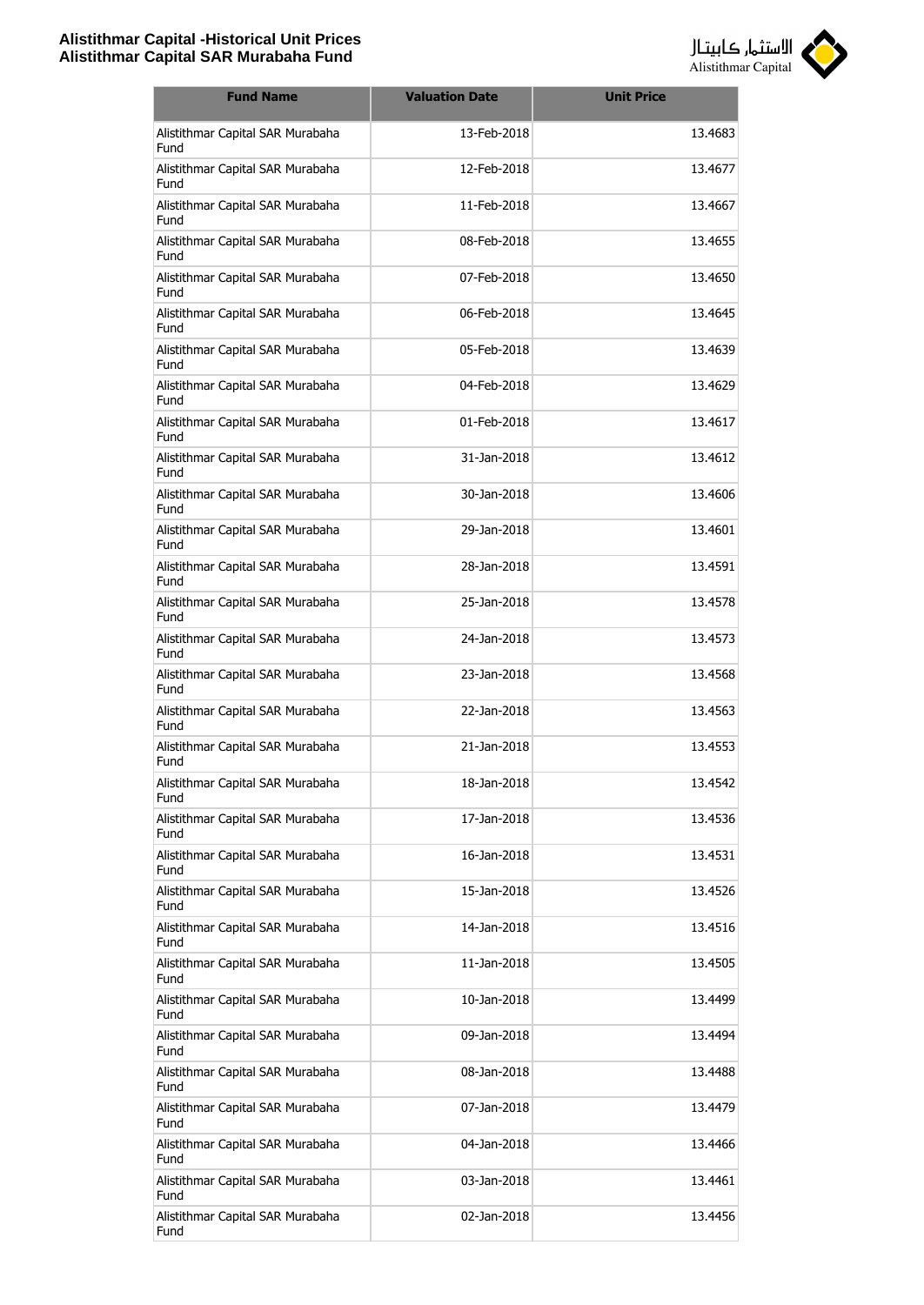

| <b>Fund Name</b>                         | <b>Valuation Date</b> | <b>Unit Price</b> |
|------------------------------------------|-----------------------|-------------------|
| Alistithmar Capital SAR Murabaha<br>Fund | 01-Jan-2018           | 13.4450           |
| Alistithmar Capital SAR Murabaha<br>Fund | 31-Dec-2017           | 13.4440           |
| Alistithmar Capital SAR Murabaha<br>Fund | 28-Dec-2017           | 13.4427           |
| Alistithmar Capital SAR Murabaha<br>Fund | 27-Dec-2017           | 13.4421           |
| Alistithmar Capital SAR Murabaha<br>Fund | 26-Dec-2017           | 13.4415           |
| Alistithmar Capital SAR Murabaha<br>Fund | 25-Dec-2017           | 13.4409           |
| Alistithmar Capital SAR Murabaha<br>Fund | 24-Dec-2017           | 13.44             |
| Alistithmar Capital SAR Murabaha<br>Fund | 21-Dec-2017           | 13.4385           |
| Alistithmar Capital SAR Murabaha<br>Fund | 20-Dec-2017           | 13.4380           |
| Alistithmar Capital SAR Murabaha<br>Fund | 19-Dec-2017           | 13.4374           |
| Alistithmar Capital SAR Murabaha<br>Fund | 18-Dec-2017           | 13.4368           |
| Alistithmar Capital SAR Murabaha<br>Fund | 17-Dec-2017           | 13.4360           |
| Alistithmar Capital SAR Murabaha<br>Fund | 14-Dec-2017           | 13.4347           |
| Alistithmar Capital SAR Murabaha<br>Fund | 13-Dec-2017           | 13.4341           |
| Alistithmar Capital SAR Murabaha<br>Fund | 12-Dec-2017           | 13.4336           |
| Alistithmar Capital SAR Murabaha<br>Fund | 11-Dec-2017           | 13.4330           |
| Alistithmar Capital SAR Murabaha<br>Fund | 10-Dec-2017           | 13.4320           |
| Alistithmar Capital SAR Murabaha<br>Fund | 07-Dec-2017           | 13.4307           |
| Alistithmar Capital SAR Murabaha<br>Fund | 06-Dec-2017           | 13.4301           |
| Alistithmar Capital SAR Murabaha<br>Fund | 05-Dec-2017           | 13.4296           |
| Alistithmar Capital SAR Murabaha<br>Fund | 04-Dec-2017           | 13.4291           |
| Alistithmar Capital SAR Murabaha<br>Fund | 03-Dec-2017           | 13.4280           |
| Alistithmar Capital SAR Murabaha<br>Fund | 30-Nov-2017           | 13.4268           |
| Alistithmar Capital SAR Murabaha<br>Fund | 29-Nov-2017           | 13.4262           |
| Alistithmar Capital SAR Murabaha<br>Fund | 28-Nov-2017           | 13.4257           |
| Alistithmar Capital SAR Murabaha<br>Fund | 27-Nov-2017           | 13.4251           |
| Alistithmar Capital SAR Murabaha<br>Fund | 26-Nov-2017           | 13.4242           |
| Alistithmar Capital SAR Murabaha<br>Fund | 23-Nov-2017           | 13.4229           |
| Alistithmar Capital SAR Murabaha<br>Fund | 22-Nov-2017           | 13.4224           |
| Alistithmar Capital SAR Murabaha<br>Fund | 21-Nov-2017           | 13.4218           |
| Alistithmar Capital SAR Murabaha<br>Fund | 20-Nov-2017           | 13.4212           |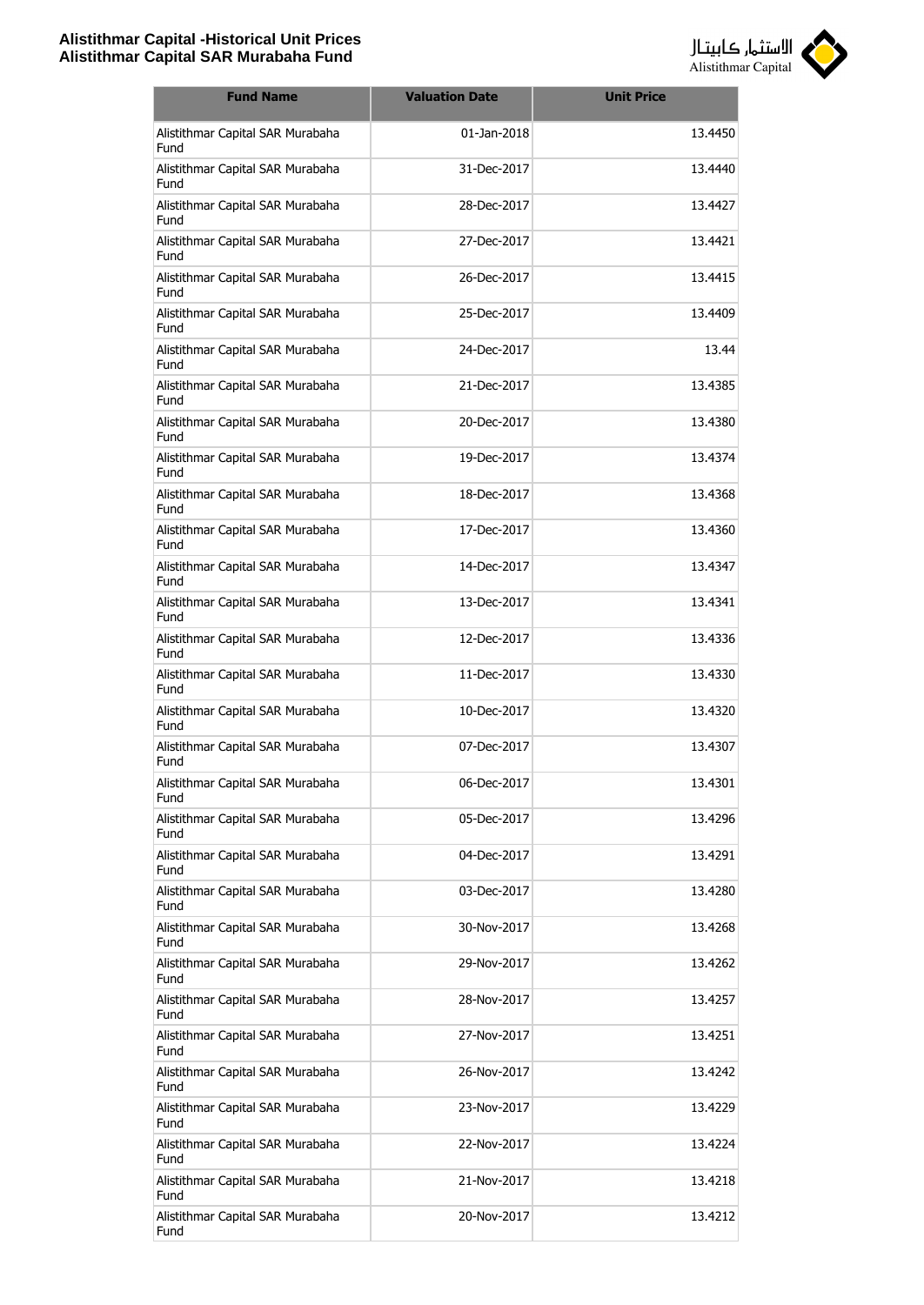

| <b>Fund Name</b>                         | <b>Valuation Date</b> | <b>Unit Price</b> |
|------------------------------------------|-----------------------|-------------------|
| Alistithmar Capital SAR Murabaha<br>Fund | 19-Nov-2017           | 13.4203           |
| Alistithmar Capital SAR Murabaha<br>Fund | 16-Nov-2017           | 13.4191           |
| Alistithmar Capital SAR Murabaha<br>Fund | 15-Nov-2017           | 13.4185           |
| Alistithmar Capital SAR Murabaha<br>Fund | 14-Nov-2017           | 13.4180           |
| Alistithmar Capital SAR Murabaha<br>Fund | 13-Nov-2017           | 13.4174           |
| Alistithmar Capital SAR Murabaha<br>Fund | 12-Nov-2017           | 13.4164           |
| Alistithmar Capital SAR Murabaha<br>Fund | 09-Nov-2017           | 13.4152           |
| Alistithmar Capital SAR Murabaha<br>Fund | 08-Nov-2017           | 13.4146           |
| Alistithmar Capital SAR Murabaha<br>Fund | 07-Nov-2017           | 13.4141           |
| Alistithmar Capital SAR Murabaha<br>Fund | 06-Nov-2017           | 13.4135           |
| Alistithmar Capital SAR Murabaha<br>Fund | 05-Nov-2017           | 13.4126           |
| Alistithmar Capital SAR Murabaha<br>Fund | 02-Nov-2017           | 13.4112           |
| Alistithmar Capital SAR Murabaha<br>Fund | 01-Nov-2017           | 13.4107           |
| Alistithmar Capital SAR Murabaha<br>Fund | 31-Oct-2017           | 13.4101           |
| Alistithmar Capital SAR Murabaha<br>Fund | 30-Oct-2017           | 13.4096           |
| Alistithmar Capital SAR Murabaha<br>Fund | 29-Oct-2017           | 13.4086           |
| Alistithmar Capital SAR Murabaha<br>Fund | 26-Oct-2017           | 13.4073           |
| Alistithmar Capital SAR Murabaha<br>Fund | 25-Oct-2017           | 13.4067           |
| Alistithmar Capital SAR Murabaha<br>Fund | 24-Oct-2017           | 13.4063           |
| Alistithmar Capital SAR Murabaha<br>Fund | 23-Oct-2017           | 13.4057           |
| Alistithmar Capital SAR Murabaha<br>Fund | 22-Oct-2017           | 13.4048           |
| Alistithmar Capital SAR Murabaha<br>Fund | 19-Oct-2017           | 13.4035           |
| Alistithmar Capital SAR Murabaha<br>Fund | 18-Oct-2017           | 13.4029           |
| Alistithmar Capital SAR Murabaha<br>Fund | 17-Oct-2017           | 13.4023           |
| Alistithmar Capital SAR Murabaha<br>Fund | 16-Oct-2017           | 13.4017           |
| Alistithmar Capital SAR Murabaha<br>Fund | 15-Oct-2017           | 13.4008           |
| Alistithmar Capital SAR Murabaha<br>Fund | 12-Oct-2017           | 13.3995           |
| Alistithmar Capital SAR Murabaha<br>Fund | 11-Oct-2017           | 13.3990           |
| Alistithmar Capital SAR Murabaha<br>Fund | 10-Oct-2017           | 13.3984           |
| Alistithmar Capital SAR Murabaha<br>Fund | 09-Oct-2017           | 13.3978           |
| Alistithmar Capital SAR Murabaha<br>Fund | 08-Oct-2017           | 13.3969           |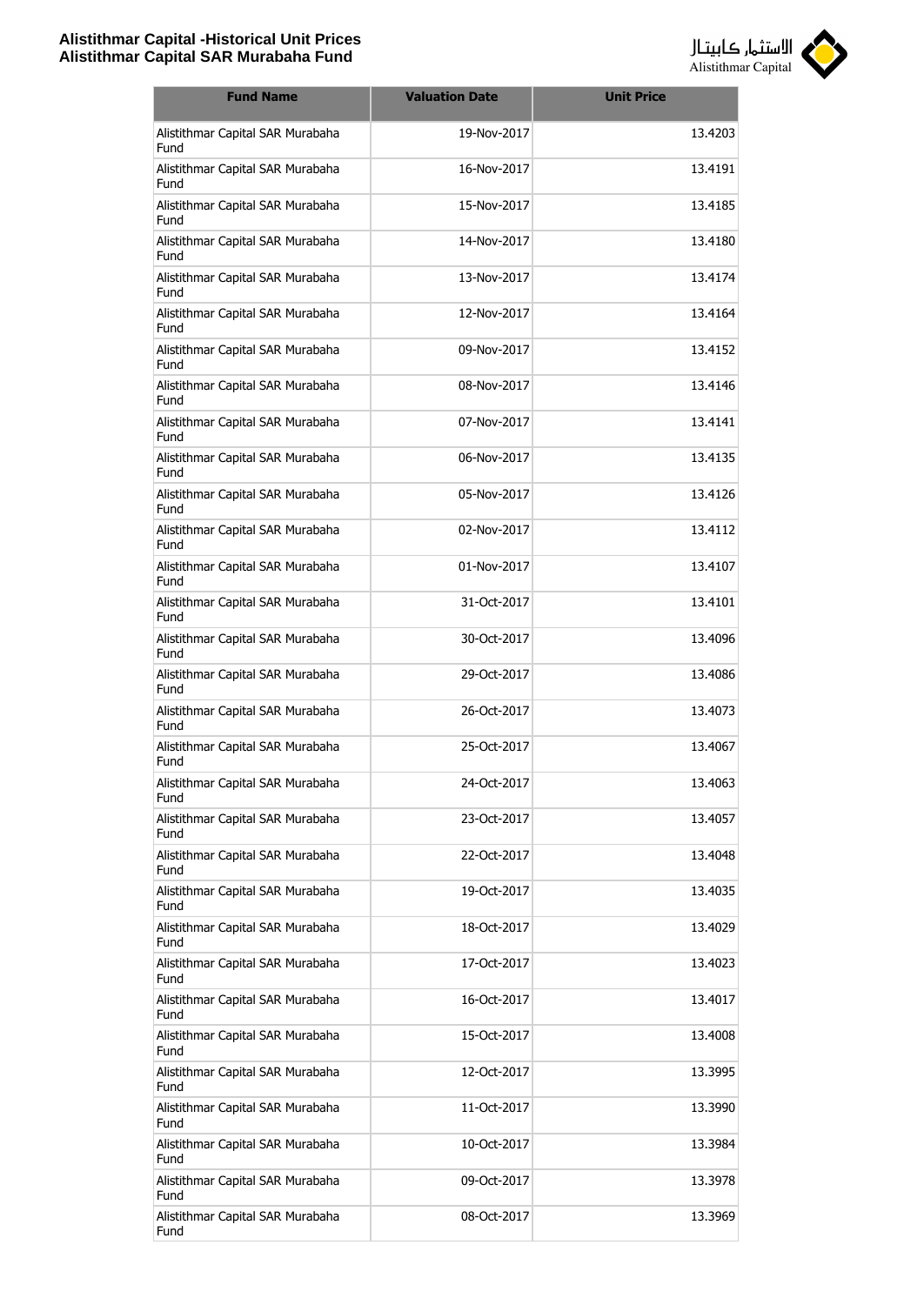

| <b>Fund Name</b>                         | <b>Valuation Date</b> | <b>Unit Price</b> |
|------------------------------------------|-----------------------|-------------------|
| Alistithmar Capital SAR Murabaha<br>Fund | 05-Oct-2017           | 13.3956           |
| Alistithmar Capital SAR Murabaha<br>Fund | 04-Oct-2017           | 13.3950           |
| Alistithmar Capital SAR Murabaha<br>Fund | 03-Oct-2017           | 13.3944           |
| Alistithmar Capital SAR Murabaha<br>Fund | 02-Oct-2017           | 13.3938           |
| Alistithmar Capital SAR Murabaha<br>Fund | 01-Oct-2017           | 13.3929           |
| Alistithmar Capital SAR Murabaha<br>Fund | 28-Sep-2017           | 13.3914           |
| Alistithmar Capital SAR Murabaha<br>Fund | 27-Sep-2017           | 13.3908           |
| Alistithmar Capital SAR Murabaha<br>Fund | 26-Sep-2017           | 13.3903           |
| Alistithmar Capital SAR Murabaha<br>Fund | 25-Sep-2017           | 13.3892           |
| Alistithmar Capital SAR Murabaha<br>Fund | 21-Sep-2017           | 13.3876           |
| Alistithmar Capital SAR Murabaha<br>Fund | 20-Sep-2017           | 13.3871           |
| Alistithmar Capital SAR Murabaha<br>Fund | 19-Sep-2017           | 13.3865           |
| Alistithmar Capital SAR Murabaha<br>Fund | 18-Sep-2017           | 13.3859           |
| Alistithmar Capital SAR Murabaha<br>Fund | 17-Sep-2017           | 13.3850           |
| Alistithmar Capital SAR Murabaha<br>Fund | 14-Sep-2017           | 13.3837           |
| Alistithmar Capital SAR Murabaha<br>Fund | 13-Sep-2017           | 13.3832           |
| Alistithmar Capital SAR Murabaha<br>Fund | 12-Sep-2017           | 13.3826           |
| Alistithmar Capital SAR Murabaha<br>Fund | 11-Sep-2017           | 13.3820           |
| Alistithmar Capital SAR Murabaha<br>Fund | 10-Sep-2017           | 13.3811           |
| Alistithmar Capital SAR Murabaha<br>Fund | 07-Sep-2017           | 13.3796           |
| Alistithmar Capital SAR Murabaha<br>Fund | 06-Sep-2017           | 13.3782           |
| Alistithmar Capital SAR Murabaha<br>Fund | 29-Aug-2017           | 13.3751           |
| Alistithmar Capital SAR Murabaha<br>Fund | 28-Aug-2017           | 13.3745           |
| Alistithmar Capital SAR Murabaha<br>Fund | 27-Aug-2017           | 13.3736           |
| Alistithmar Capital SAR Murabaha<br>Fund | 24-Aug-2017           | 13.3724           |
| Alistithmar Capital SAR Murabaha<br>Fund | 23-Aug-2017           | 13.3718           |
| Alistithmar Capital SAR Murabaha<br>Fund | 22-Aug-2017           | 13.3713           |
| Alistithmar Capital SAR Murabaha<br>Fund | 21-Aug-2017           | 13.3707           |
| Alistithmar Capital SAR Murabaha<br>Fund | 20-Aug-2017           | 13.3699           |
| Alistithmar Capital SAR Murabaha<br>Fund | 17-Aug-2017           | 13.3686           |
| Alistithmar Capital SAR Murabaha<br>Fund | 16-Aug-2017           | 13.3682           |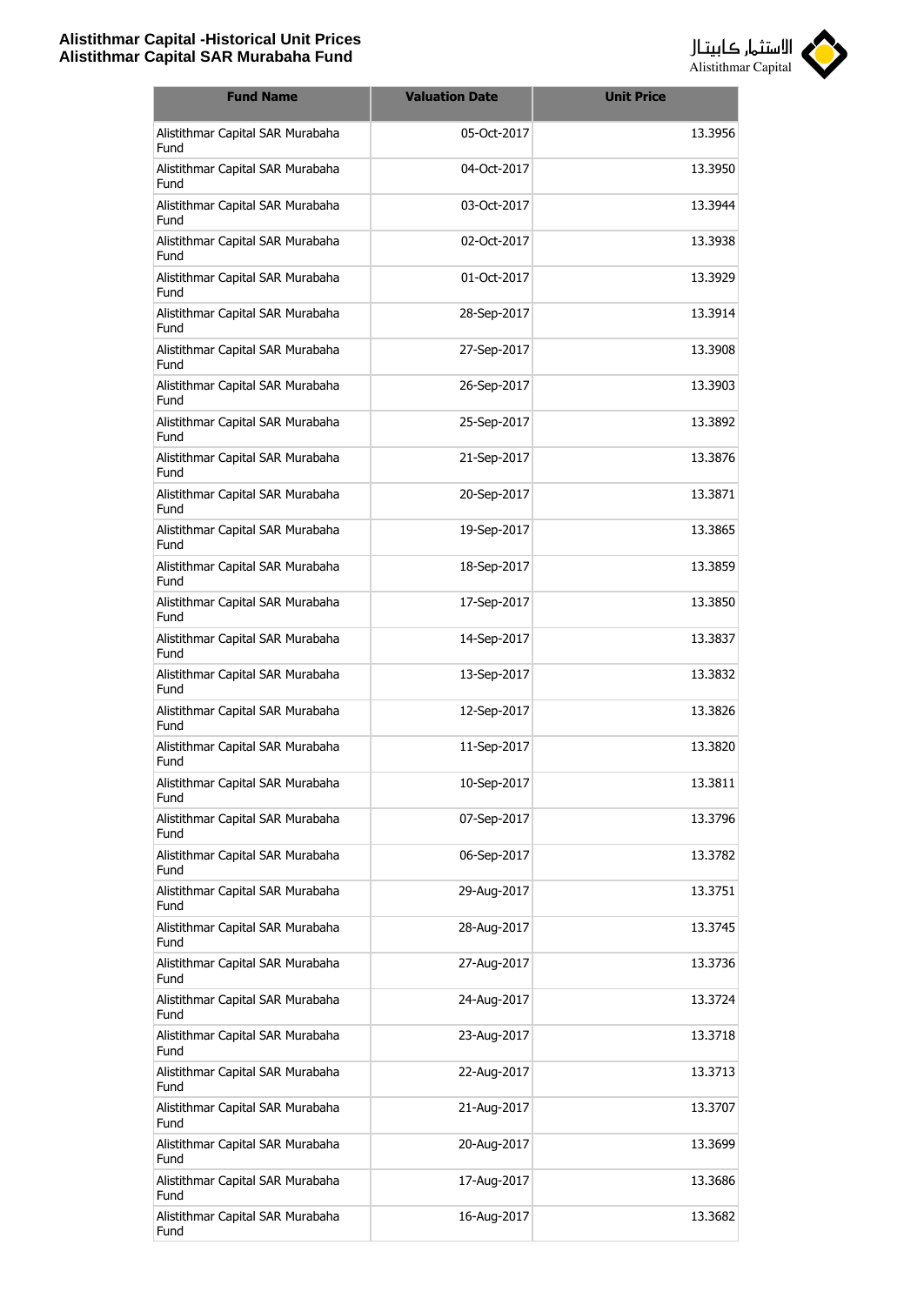

| <b>Fund Name</b>                         | <b>Valuation Date</b> | <b>Unit Price</b> |
|------------------------------------------|-----------------------|-------------------|
| Alistithmar Capital SAR Murabaha<br>Fund | 15-Aug-2017           | 13.3676           |
| Alistithmar Capital SAR Murabaha<br>Fund | 14-Aug-2017           | 13.3671           |
| Alistithmar Capital SAR Murabaha<br>Fund | 13-Aug-2017           | 13.3662           |
| Alistithmar Capital SAR Murabaha<br>Fund | 10-Aug-2017           | 13.3648           |
| Alistithmar Capital SAR Murabaha<br>Fund | 09-Aug-2017           | 13.3642           |
| Alistithmar Capital SAR Murabaha<br>Fund | 08-Aug-2017           | 13.3637           |
| Alistithmar Capital SAR Murabaha<br>Fund | 07-Aug-2017           | 13.3631           |
| Alistithmar Capital SAR Murabaha<br>Fund | 06-Aug-2017           | 13.3622           |
| Alistithmar Capital SAR Murabaha<br>Fund | 03-Aug-2017           | 13.3608           |
| Alistithmar Capital SAR Murabaha<br>Fund | 02-Aug-2017           | 13.3602           |
| Alistithmar Capital SAR Murabaha<br>Fund | 01-Aug-2017           | 13.3597           |
| Alistithmar Capital SAR Murabaha<br>Fund | 31-Jul-2017           | 13.3588           |
| Alistithmar Capital SAR Murabaha<br>Fund | 30-Jul-2017           | 13.3579           |
| Alistithmar Capital SAR Murabaha<br>Fund | 27-Jul-2017           | 13.3567           |
| Alistithmar Capital SAR Murabaha<br>Fund | 26-Jul-2017           | 13.3562           |
| Alistithmar Capital SAR Murabaha<br>Fund | 25-Jul-2017           | 13.3556           |
| Alistithmar Capital SAR Murabaha<br>Fund | 24-Jul-2017           | 13.3551           |
| Alistithmar Capital SAR Murabaha<br>Fund | 23-Jul-2017           | 13.3543           |
| Alistithmar Capital SAR Murabaha<br>Fund | 20-Jul-2017           | 13.3531           |
| Alistithmar Capital SAR Murabaha<br>Fund | 19-Jul-2017           | 13.3526           |
| Alistithmar Capital SAR Murabaha<br>Fund | 18-Jul-2017           | 13.3521           |
| Alistithmar Capital SAR Murabaha<br>Fund | 17-Jul-2017           | 13.3516           |
| Alistithmar Capital SAR Murabaha<br>Fund | 16-Jul-2017           | 13.3507           |
| Alistithmar Capital SAR Murabaha<br>Fund | 13-Jul-2017           | 13.3494           |
| Alistithmar Capital SAR Murabaha<br>Fund | 12-Jul-2017           | 13.3489           |
| Alistithmar Capital SAR Murabaha<br>Fund | 11-Jul-2017           | 13.3484           |
| Alistithmar Capital SAR Murabaha<br>Fund | 10-Jul-2017           | 13.3479           |
| Alistithmar Capital SAR Murabaha<br>Fund | 09-Jul-2017           | 13.3470           |
| Alistithmar Capital SAR Murabaha<br>Fund | 06-Jul-2017           | 13.3457           |
| Alistithmar Capital SAR Murabaha<br>Fund | 05-Jul-2017           | 13.3451           |
| Alistithmar Capital SAR Murabaha<br>Fund | 04-Jul-2017           | 13.3446           |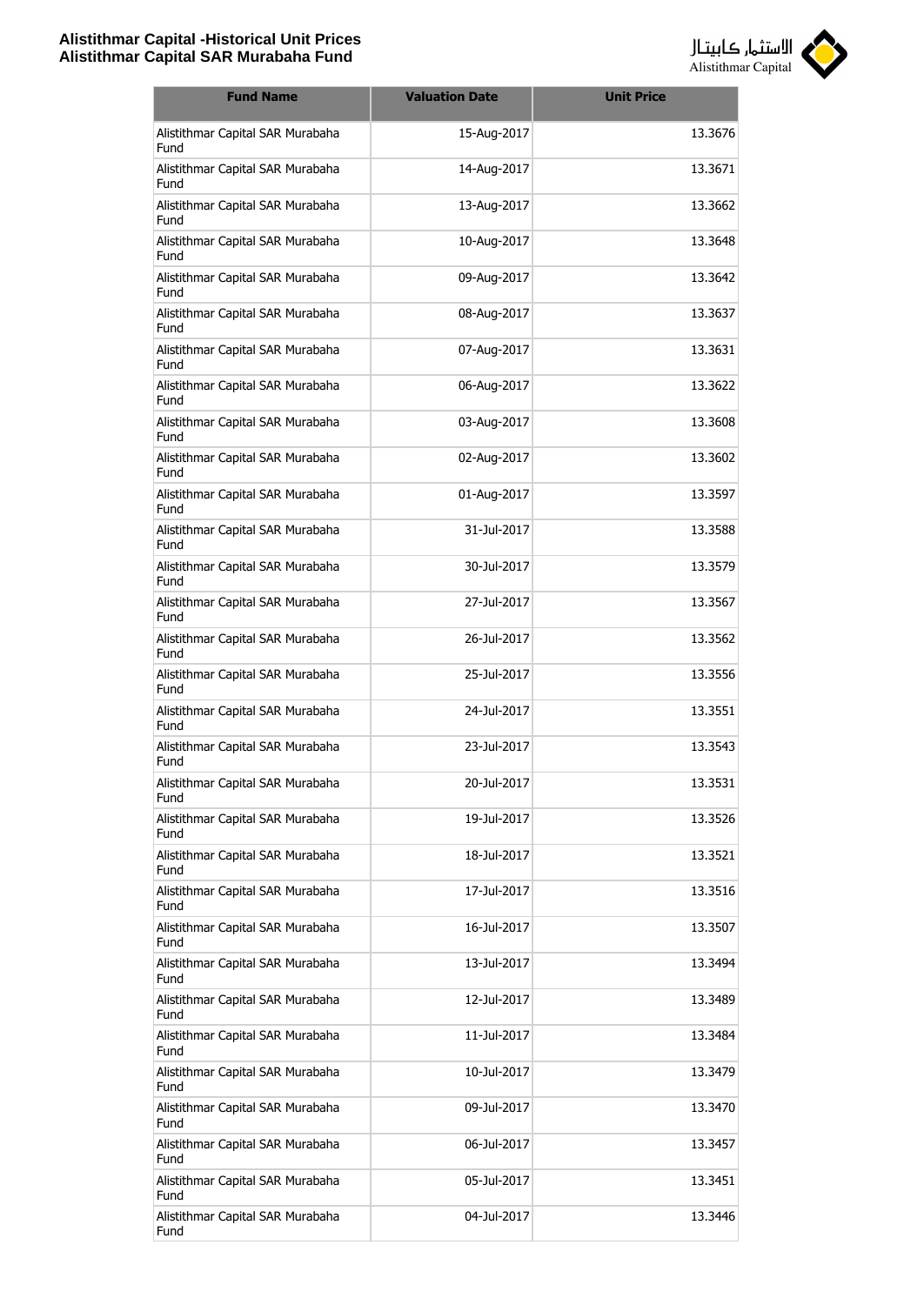

| <b>Fund Name</b>                         | <b>Valuation Date</b> | <b>Unit Price</b> |
|------------------------------------------|-----------------------|-------------------|
| Alistithmar Capital SAR Murabaha<br>Fund | 03-Jul-2017           | 13.3441           |
| Alistithmar Capital SAR Murabaha<br>Fund | 02-Jul-2017           | 13.3422           |
| Alistithmar Capital SAR Murabaha<br>Fund | 22-Jun-2017           | 13.3383           |
| Alistithmar Capital SAR Murabaha<br>Fund | 21-Jun-2017           | 13.3377           |
| Alistithmar Capital SAR Murabaha<br>Fund | 20-Jun-2017           | 13.3371           |
| Alistithmar Capital SAR Murabaha<br>Fund | 19-Jun-2017           | 13.3366           |
| Alistithmar Capital SAR Murabaha<br>Fund | 18-Jun-2017           | 13.3357           |
| Alistithmar Capital SAR Murabaha<br>Fund | 15-Jun-2017           | 13.3345           |
| Alistithmar Capital SAR Murabaha<br>Fund | 14-Jun-2017           | 13.3339           |
| Alistithmar Capital SAR Murabaha<br>Fund | 13-Jun-2017           | 13.3334           |
| Alistithmar Capital SAR Murabaha<br>Fund | 12-Jun-2017           | 13.3329           |
| Alistithmar Capital SAR Murabaha<br>Fund | 11-Jun-2017           | 13.3320           |
| Alistithmar Capital SAR Murabaha<br>Fund | 08-Jun-2017           | 13.3307           |
| Alistithmar Capital SAR Murabaha<br>Fund | 07-Jun-2017           | 13.3302           |
| Alistithmar Capital SAR Murabaha<br>Fund | 06-Jun-2017           | 13.3297           |
| Alistithmar Capital SAR Murabaha<br>Fund | 05-Jun-2017           | 13.3291           |
| Alistithmar Capital SAR Murabaha<br>Fund | 04-Jun-2017           | 13.3282           |
| Alistithmar Capital SAR Murabaha<br>Fund | 01-Jun-2017           | 13.3268           |
| Alistithmar Capital SAR Murabaha<br>Fund | 31-May-2017           | 13.3262           |
| Alistithmar Capital SAR Murabaha<br>Fund | 30-May-2017           | 13.3256           |
| Alistithmar Capital SAR Murabaha<br>Fund | 29-May-2017           | 13.3250           |
| Alistithmar Capital SAR Murabaha<br>Fund | 28-May-2017           | 13.3241           |
| Alistithmar Capital SAR Murabaha<br>Fund | 25-May-2017           | 13.3227           |
| Alistithmar Capital SAR Murabaha<br>Fund | 24-May-2017           | 13.3221           |
| Alistithmar Capital SAR Murabaha<br>Fund | 23-May-2017           | 13.3215           |
| Alistithmar Capital SAR Murabaha<br>Fund | 22-May-2017           | 13.3209           |
| Alistithmar Capital SAR Murabaha<br>Fund | 21-May-2017           | 13.3199           |
| Alistithmar Capital SAR Murabaha<br>Fund | 18-May-2017           | 13.3185           |
| Alistithmar Capital SAR Murabaha<br>Fund | 17-May-2017           | 13.3179           |
| Alistithmar Capital SAR Murabaha<br>Fund | 16-May-2017           | 13.3173           |
| Alistithmar Capital SAR Murabaha<br>Fund | 15-May-2017           | 13.3167           |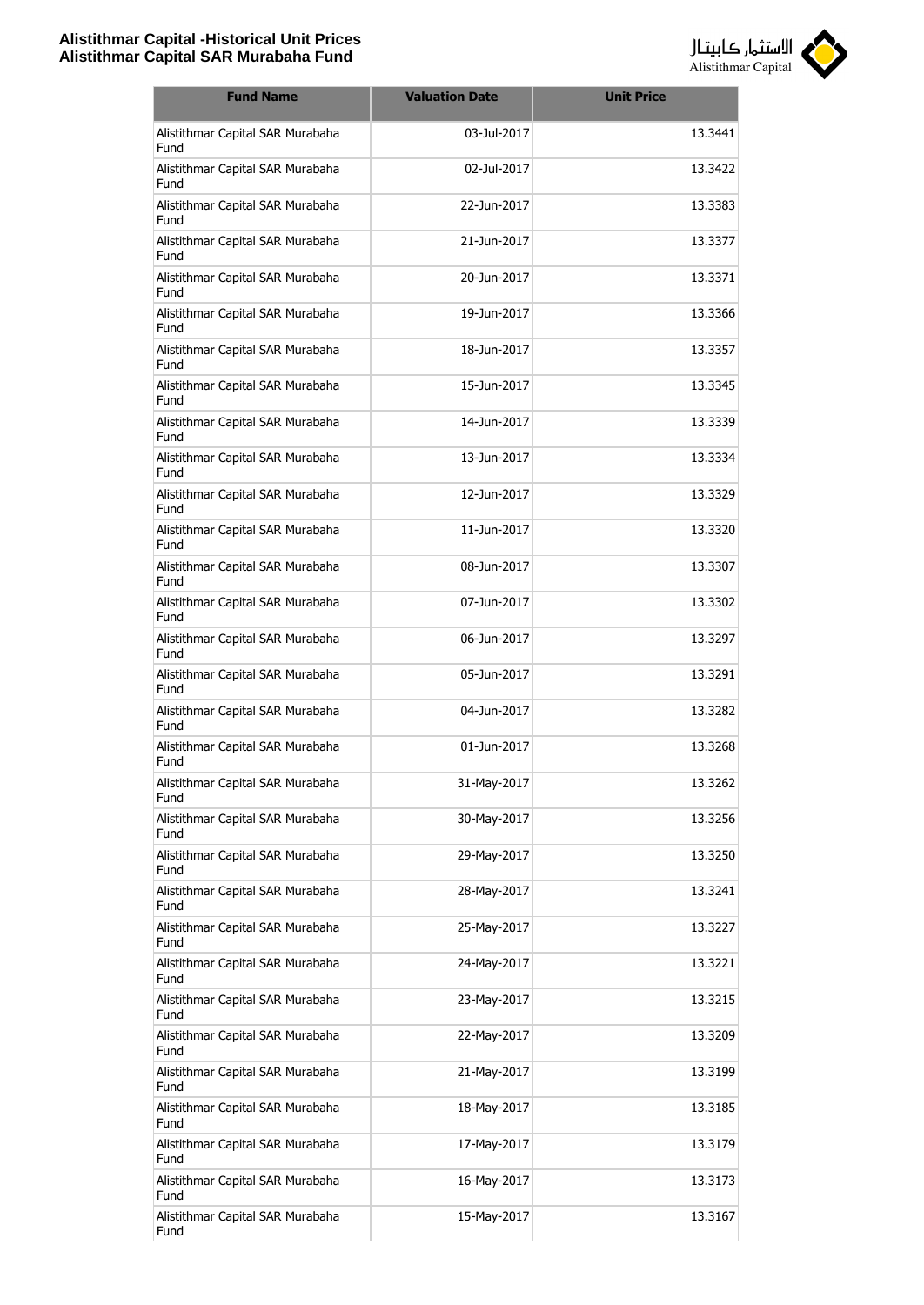

| <b>Fund Name</b>                         | <b>Valuation Date</b> | <b>Unit Price</b> |
|------------------------------------------|-----------------------|-------------------|
| Alistithmar Capital SAR Murabaha<br>Fund | 14-May-2017           | 13.3158           |
| Alistithmar Capital SAR Murabaha<br>Fund | 11-May-2017           | 13.3143           |
| Alistithmar Capital SAR Murabaha<br>Fund | 10-May-2017           | 13.3137           |
| Alistithmar Capital SAR Murabaha<br>Fund | 09-May-2017           | 13.3131           |
| Alistithmar Capital SAR Murabaha<br>Fund | 08-May-2017           | 13.3125           |
| Alistithmar Capital SAR Murabaha<br>Fund | 07-May-2017           | 13.3115           |
| Alistithmar Capital SAR Murabaha<br>Fund | 04-May-2017           | 13.3101           |
| Alistithmar Capital SAR Murabaha<br>Fund | 03-May-2017           | 13.3095           |
| Alistithmar Capital SAR Murabaha<br>Fund | 02-May-2017           | 13.3089           |
| Alistithmar Capital SAR Murabaha<br>Fund | 01-May-2017           | 13.3083           |
| Alistithmar Capital SAR Murabaha<br>Fund | 30-Apr-2017           | 13.3074           |
| Alistithmar Capital SAR Murabaha<br>Fund | 27-Apr-2017           | 13.3059           |
| Alistithmar Capital SAR Murabaha<br>Fund | 26-Apr-2017           | 13.3053           |
| Alistithmar Capital SAR Murabaha<br>Fund | 25-Apr-2017           | 13.3047           |
| Alistithmar Capital SAR Murabaha<br>Fund | 24-Apr-2017           | 13.3041           |
| Alistithmar Capital SAR Murabaha<br>Fund | 23-Apr-2017           | 13.3031           |
| Alistithmar Capital SAR Murabaha<br>Fund | 20-Apr-2017           | 13.3016           |
| Alistithmar Capital SAR Murabaha<br>Fund | 19-Apr-2017           | 13.3010           |
| Alistithmar Capital SAR Murabaha<br>Fund | 18-Apr-2017           | 13.3004           |
| Alistithmar Capital SAR Murabaha<br>Fund | 17-Apr-2017           | 13.2997           |
| Alistithmar Capital SAR Murabaha<br>Fund | 16-Apr-2017           | 13.2989           |
| Alistithmar Capital SAR Murabaha<br>Fund | 13-Apr-2017           | 13.2974           |
| Alistithmar Capital SAR Murabaha<br>Fund | 12-Apr-2017           | 13.2968           |
| Alistithmar Capital SAR Murabaha<br>Fund | 11-Apr-2017           | 13.2962           |
| Alistithmar Capital SAR Murabaha<br>Fund | 10-Apr-2017           | 13.2956           |
| Alistithmar Capital SAR Murabaha<br>Fund | 09-Apr-2017           | 13.2955           |
| Alistithmar Capital SAR Murabaha<br>Fund | 06-Apr-2017           | 13.2926           |
| Alistithmar Capital SAR Murabaha<br>Fund | 05-Apr-2017           | 13.2920           |
| Alistithmar Capital SAR Murabaha<br>Fund | 04-Apr-2017           | 13.2914           |
| Alistithmar Capital SAR Murabaha<br>Fund | 03-Apr-2017           | 13.2908           |
| Alistithmar Capital SAR Murabaha<br>Fund | 02-Apr-2017           | 13.2897           |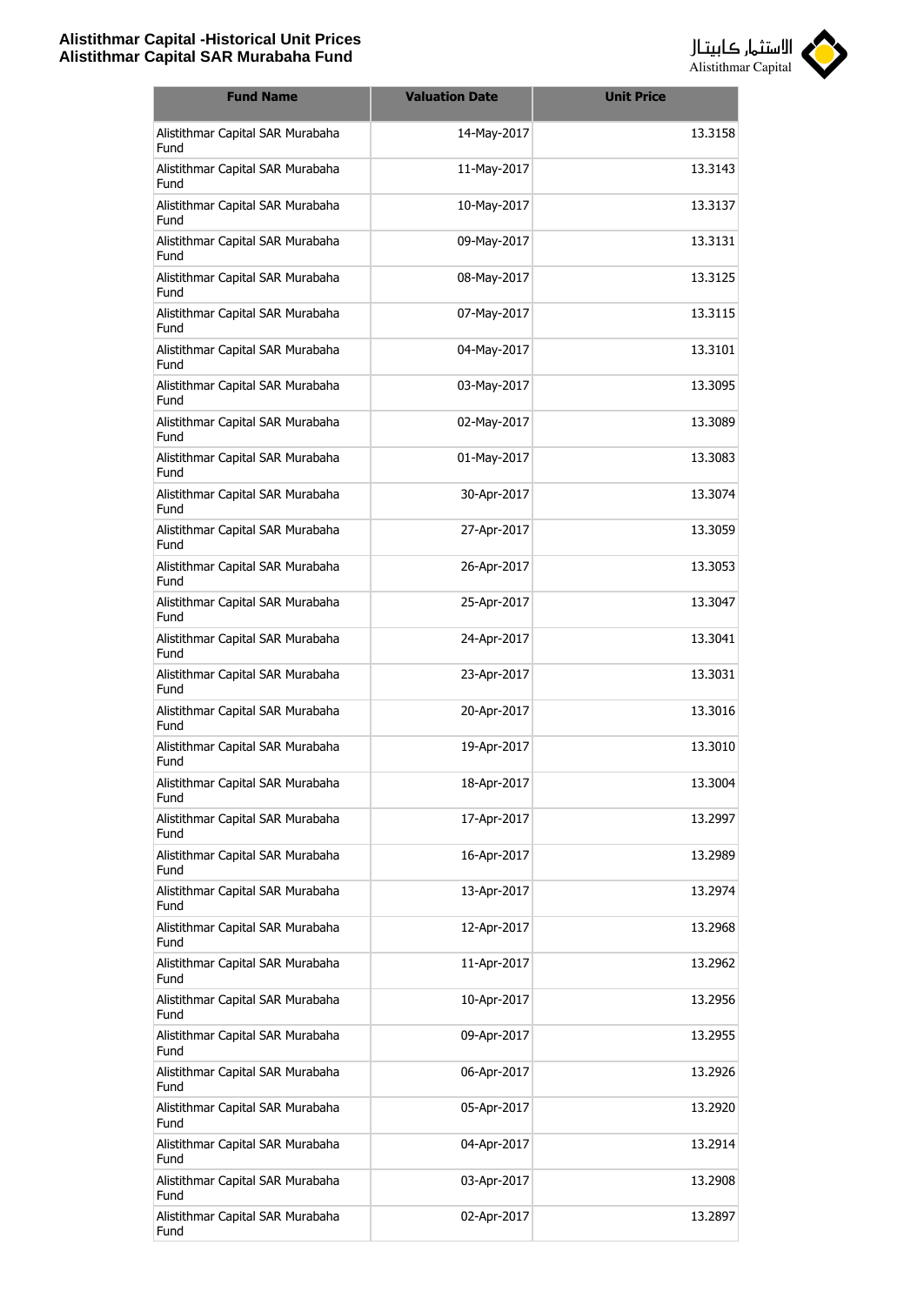

| <b>Fund Name</b>                         | <b>Valuation Date</b> | <b>Unit Price</b> |
|------------------------------------------|-----------------------|-------------------|
| Alistithmar Capital SAR Murabaha<br>Fund | 30-Mar-2017           | 13.2882           |
| Alistithmar Capital SAR Murabaha<br>Fund | 29-Mar-2017           | 13.2875           |
| Alistithmar Capital SAR Murabaha<br>Fund | 28-Mar-2017           | 13.2869           |
| Alistithmar Capital SAR Murabaha<br>Fund | 27-Mar-2017           | 13.2863           |
| Alistithmar Capital SAR Murabaha<br>Fund | 26-Mar-2017           | 13.2882           |
| Alistithmar Capital SAR Murabaha<br>Fund | 23-Mar-2017           | 13.2837           |
| Alistithmar Capital SAR Murabaha<br>Fund | 22-Mar-2017           | 13.2830           |
| Alistithmar Capital SAR Murabaha<br>Fund | 21-Mar-2017           | 13.2824           |
| Alistithmar Capital SAR Murabaha<br>Fund | 20-Mar-2017           | 13.2818           |
| Alistithmar Capital SAR Murabaha<br>Fund | 19-Mar-2017           | 13.2807           |
| Alistithmar Capital SAR Murabaha<br>Fund | 16-Mar-2017           | 13.2790           |
| Alistithmar Capital SAR Murabaha<br>Fund | 15-Mar-2017           | 13.2783           |
| Alistithmar Capital SAR Murabaha<br>Fund | 14-Mar-2017           | 13.2776           |
| Alistithmar Capital SAR Murabaha<br>Fund | 13-Mar-2017           | 13.2770           |
| Alistithmar Capital SAR Murabaha<br>Fund | 12-Mar-2017           | 13.2758           |
| Alistithmar Capital SAR Murabaha<br>Fund | 09-Mar-2017           | 13.2742           |
| Alistithmar Capital SAR Murabaha<br>Fund | 08-Mar-2017           | 13.2735           |
| Alistithmar Capital SAR Murabaha<br>Fund | 07-Mar-2017           | 13.2728           |
| Alistithmar Capital SAR Murabaha<br>Fund | 06-Mar-2017           | 13.2721           |
| Alistithmar Capital SAR Murabaha<br>Fund | 05-Mar-2017           | 13.2709           |
| Alistithmar Capital SAR Murabaha<br>Fund | 02-Mar-2017           | 13.2694           |
| Alistithmar Capital SAR Murabaha<br>Fund | 01-Mar-2017           | 13.2687           |
| Alistithmar Capital SAR Murabaha<br>Fund | 28-Feb-2017           | 13.2681           |
| Alistithmar Capital SAR Murabaha<br>Fund | 27-Feb-2017           | 13.2673           |
| Alistithmar Capital SAR Murabaha<br>Fund | 26-Feb-2017           | 13.2664           |
| Alistithmar Capital SAR Murabaha<br>Fund | 23-Feb-2017           | 13.2646           |
| Alistithmar Capital SAR Murabaha<br>Fund | 22-Feb-2017           | 13.2637           |
| Alistithmar Capital SAR Murabaha<br>Fund | 21-Feb-2017           | 13.2631           |
| Alistithmar Capital SAR Murabaha<br>Fund | 20-Feb-2017           | 13.2624           |
| Alistithmar Capital SAR Murabaha<br>Fund | 19-Feb-2017           | 13.2617           |
| Alistithmar Capital SAR Murabaha<br>Fund | 16-Feb-2017           | 13.2596           |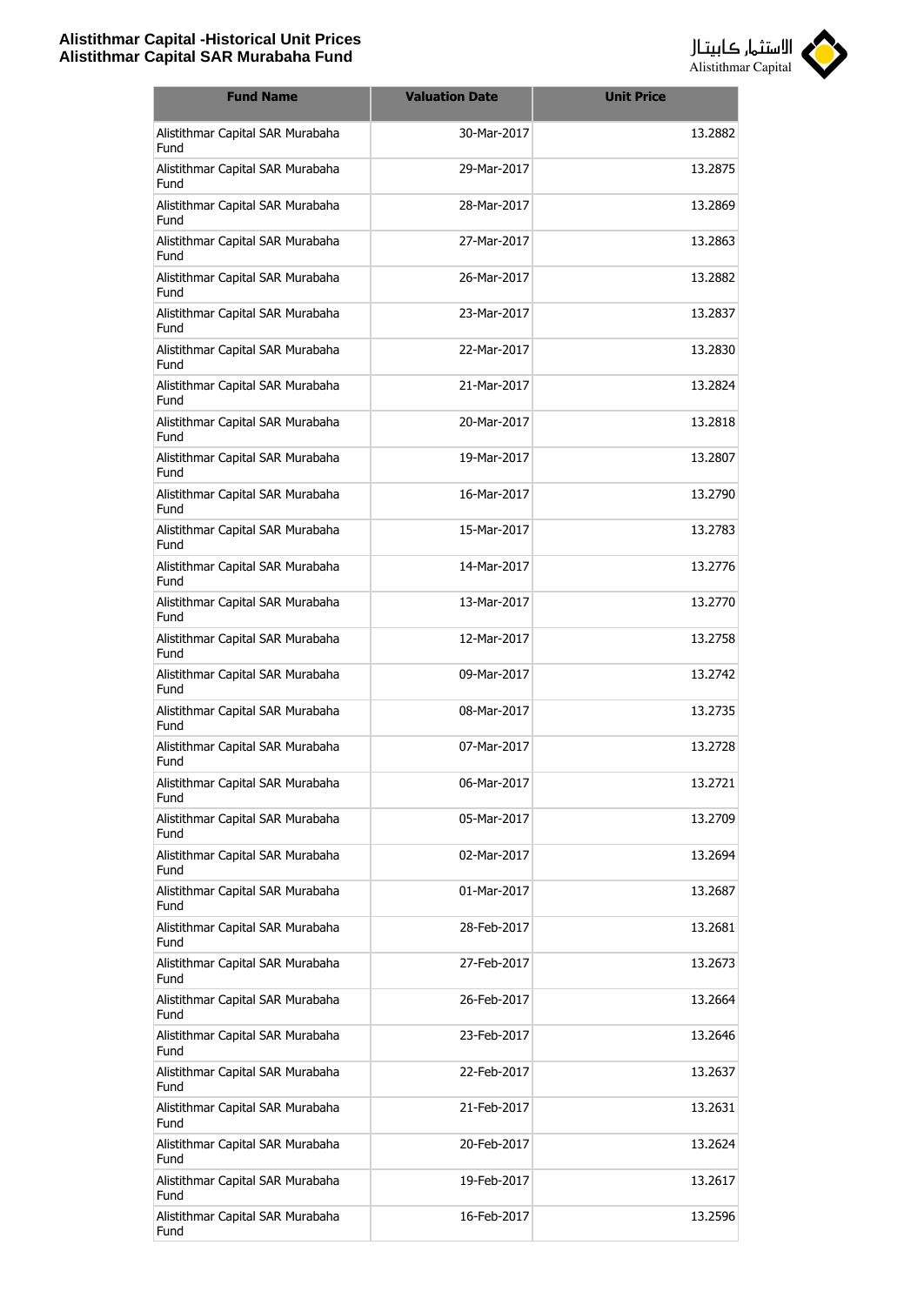

| <b>Fund Name</b>                         | <b>Valuation Date</b> | <b>Unit Price</b> |
|------------------------------------------|-----------------------|-------------------|
| Alistithmar Capital SAR Murabaha<br>Fund | 15-Feb-2017           | 13.2589           |
| Alistithmar Capital SAR Murabaha<br>Fund | 14-Feb-2017           | 13.2583           |
| Alistithmar Capital SAR Murabaha<br>Fund | 13-Feb-2017           | 13.2576           |
| Alistithmar Capital SAR Murabaha<br>Fund | 12-Feb-2017           | 13.2569           |
| Alistithmar Capital SAR Murabaha<br>Fund | 09-Feb-2017           | 13.2545           |
| Alistithmar Capital SAR Murabaha<br>Fund | 08-Feb-2017           | 13.2538           |
| Alistithmar Capital SAR Murabaha<br>Fund | 07-Feb-2017           | 13.2531           |
| Alistithmar Capital SAR Murabaha<br>Fund | 06-Feb-2017           | 13.2523           |
| Alistithmar Capital SAR Murabaha<br>Fund | 05-Feb-2017           | 13.2514           |
| Alistithmar Capital SAR Murabaha<br>Fund | 02-Feb-2017           | 13.2493           |
| Alistithmar Capital SAR Murabaha<br>Fund | 01-Feb-2017           | 13.2485           |
| Alistithmar Capital SAR Murabaha<br>Fund | 31-Jan-2017           | 13.2478           |
| Alistithmar Capital SAR Murabaha<br>Fund | 30-Jan-2017           | 13.2470           |
| Alistithmar Capital SAR Murabaha<br>Fund | 29-Jan-2017           | 13.2462           |
| Alistithmar Capital SAR Murabaha<br>Fund | 26-Jan-2017           | 13.2441           |
| Alistithmar Capital SAR Murabaha<br>Fund | 25-Jan-2017           | 13.2433           |
| Alistithmar Capital SAR Murabaha<br>Fund | 24-Jan-2017           | 13.2425           |
| Alistithmar Capital SAR Murabaha<br>Fund | 23-Jan-2017           | 13.2418           |
| Alistithmar Capital SAR Murabaha<br>Fund | 22-Jan-2017           | 13.2410           |
| Alistithmar Capital SAR Murabaha<br>Fund | 19-Jan-2017           | 13.2388           |
| Alistithmar Capital SAR Murabaha<br>Fund | 18-Jan-2017           | 13.2381           |
| Alistithmar Capital SAR Murabaha<br>Fund | 17-Jan-2017           | 13.2373           |
| Alistithmar Capital SAR Murabaha<br>Fund | 16-Jan-2017           | 13.2365           |
| Alistithmar Capital SAR Murabaha<br>Fund | 15-Jan-2017           | 13.2354           |
| Alistithmar Capital SAR Murabaha<br>Fund | 12-Jan-2017           | 13.2331           |
| Alistithmar Capital SAR Murabaha<br>Fund | 11-Jan-2017           | 13.2323           |
| Alistithmar Capital SAR Murabaha<br>Fund | 10-Jan-2017           | 13.2315           |
| Alistithmar Capital SAR Murabaha<br>Fund | 09-Jan-2017           | 13.2308           |
| Alistithmar Capital SAR Murabaha<br>Fund | 08-Jan-2017           | 13.23             |
| Alistithmar Capital SAR Murabaha<br>Fund | 05-Jan-2017           | 13.2281           |
| Alistithmar Capital SAR Murabaha<br>Fund | 04-Jan-2017           | 13.2274           |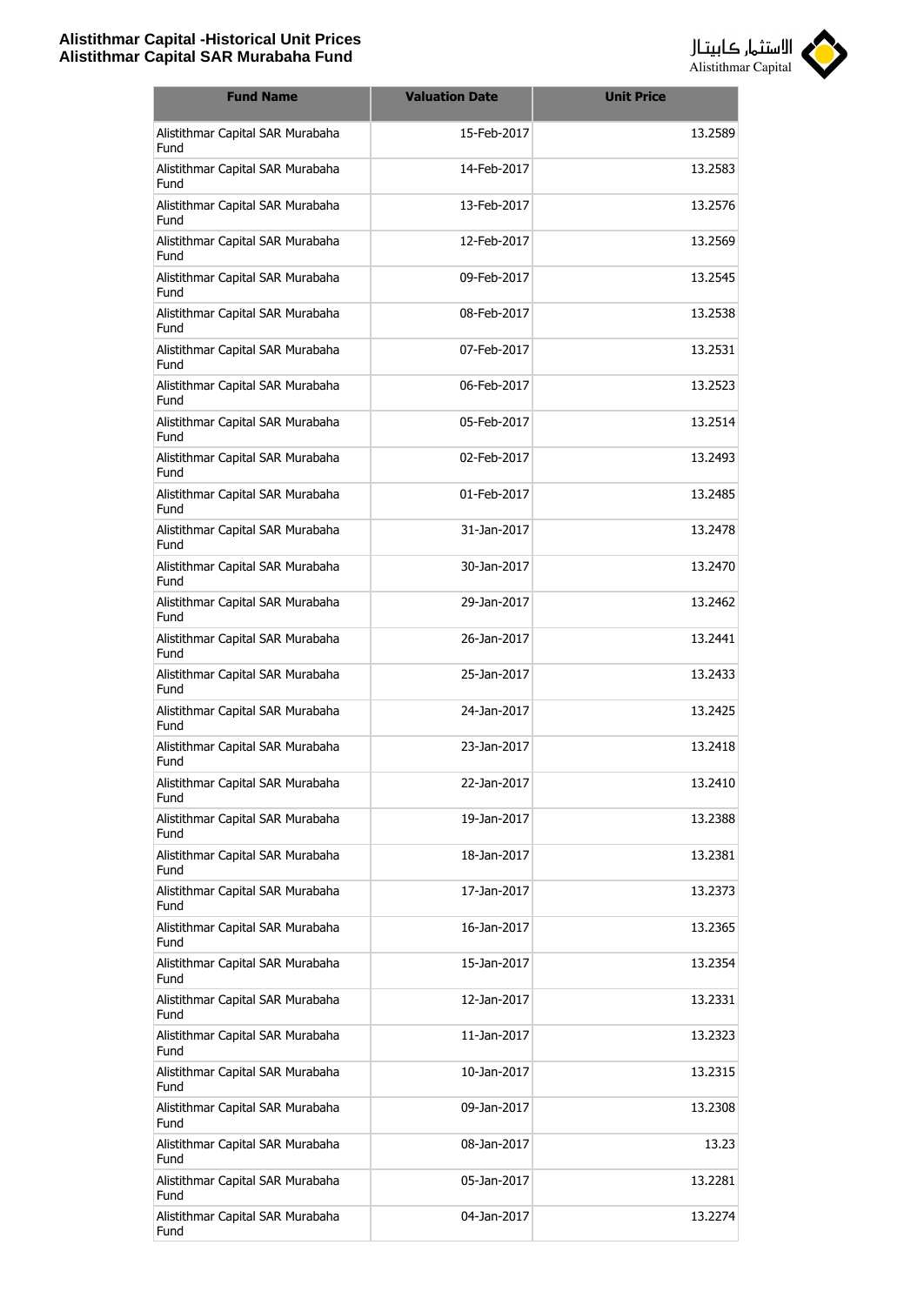

| <b>Fund Name</b>                         | <b>Valuation Date</b> | <b>Unit Price</b> |
|------------------------------------------|-----------------------|-------------------|
| Alistithmar Capital SAR Murabaha<br>Fund | 03-Jan-2017           | 13.2266           |
| Alistithmar Capital SAR Murabaha<br>Fund | 02-Jan-2017           | 13.2257           |
| Alistithmar Capital SAR Murabaha<br>Fund | 01-Jan-2017           | 13.2248           |
| Alistithmar Capital SAR Murabaha<br>Fund | 29-Dec-2016           | 13.2230           |
| Alistithmar Capital SAR Murabaha<br>Fund | 28-Dec-2016           | 13.2207           |
| Alistithmar Capital SAR Murabaha<br>Fund | 27-Dec-2016           | 13.2198           |
| Alistithmar Capital SAR Murabaha<br>Fund | 26-Dec-2016           | 13.2190           |
| Alistithmar Capital SAR Murabaha<br>Fund | 25-Dec-2016           | 13.2181           |
| Alistithmar Capital SAR Murabaha<br>Fund | 22-Dec-2016           | 13.2155           |
| Alistithmar Capital SAR Murabaha<br>Fund | 21-Dec-2016           | 13.2147           |
| Alistithmar Capital SAR Murabaha<br>Fund | 20-Dec-2016           | 13.2138           |
| Alistithmar Capital SAR Murabaha<br>Fund | 19-Dec-2016           | 13.2129           |
| Alistithmar Capital SAR Murabaha<br>Fund | 18-Dec-2016           | 13.2120           |
| Alistithmar Capital SAR Murabaha<br>Fund | 15-Dec-2016           | 13.2094           |
| Alistithmar Capital SAR Murabaha<br>Fund | 14-Dec-2016           | 13.2086           |
| Alistithmar Capital SAR Murabaha<br>Fund | 13-Dec-2016           | 13.2077           |
| Alistithmar Capital SAR Murabaha<br>Fund | 12-Dec-2016           | 13.2068           |
| Alistithmar Capital SAR Murabaha<br>Fund | 11-Dec-2016           | 13.2059           |
| Alistithmar Capital SAR Murabaha<br>Fund | 08-Dec-2016           | 13.2033           |
| Alistithmar Capital SAR Murabaha<br>Fund | 07-Dec-2016           | 13.2024           |
| Alistithmar Capital SAR Murabaha<br>Fund | 06-Dec-2016           | 13.2015           |
| Alistithmar Capital SAR Murabaha<br>Fund | 05-Dec-2016           | 13.2007           |
| Alistithmar Capital SAR Murabaha<br>Fund | 04-Dec-2016           | 13.1998           |
| Alistithmar Capital SAR Murabaha<br>Fund | 01-Dec-2016           | 13.1971           |
| Alistithmar Capital SAR Murabaha<br>Fund | 30-Nov-2016           | 13.1962           |
| Alistithmar Capital SAR Murabaha<br>Fund | 29-Nov-2016           | 13.1953           |
| Alistithmar Capital SAR Murabaha<br>Fund | 28-Nov-2016           | 13.1944           |
| Alistithmar Capital SAR Murabaha<br>Fund | 27-Nov-2016           | 13.1935           |
| Alistithmar Capital SAR Murabaha<br>Fund | 24-Nov-2016           | 13.1908           |
| Alistithmar Capital SAR Murabaha<br>Fund | 23-Nov-2016           | 13.1899           |
| Alistithmar Capital SAR Murabaha<br>Fund | 22-Nov-2016           | 13.1890           |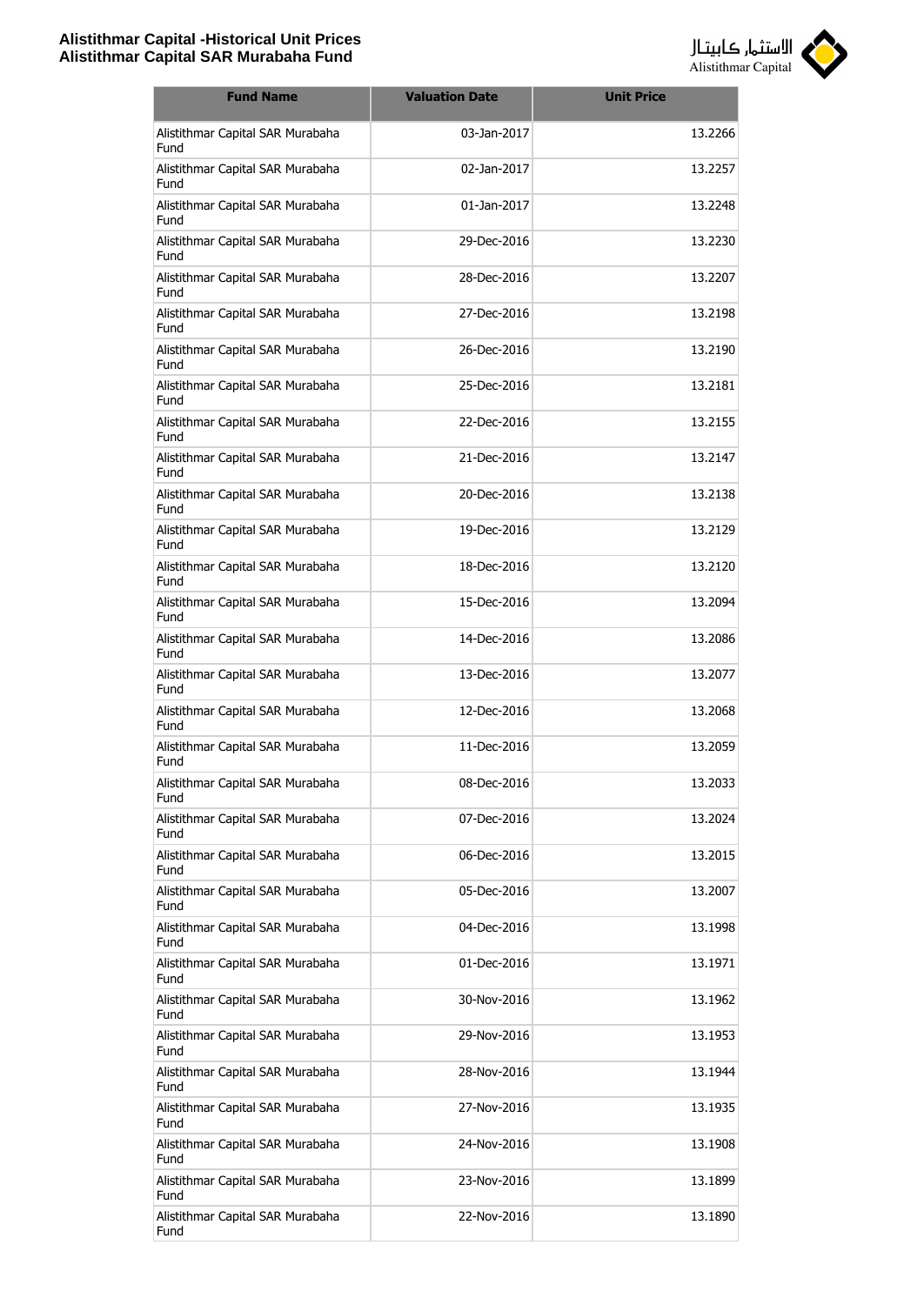

| <b>Fund Name</b>                         | <b>Valuation Date</b> | <b>Unit Price</b> |
|------------------------------------------|-----------------------|-------------------|
| Alistithmar Capital SAR Murabaha<br>Fund | 21-Nov-2016           | 13.1882           |
| Alistithmar Capital SAR Murabaha<br>Fund | 20-Nov-2016           | 13.1873           |
| Alistithmar Capital SAR Murabaha<br>Fund | 17-Nov-2016           | 13.1846           |
| Alistithmar Capital SAR Murabaha<br>Fund | 16-Nov-2016           | 13.1837           |
| Alistithmar Capital SAR Murabaha<br>Fund | 15-Nov-2016           | 13.1829           |
| Alistithmar Capital SAR Murabaha<br>Fund | 14-Nov-2016           | 13.1820           |
| Alistithmar Capital SAR Murabaha<br>Fund | 13-Nov-2016           | 13.1811           |
| Alistithmar Capital SAR Murabaha<br>Fund | 10-Nov-2016           | 13.1784           |
| Alistithmar Capital SAR Murabaha<br>Fund | 09-Nov-2016           | 13.1775           |
| Alistithmar Capital SAR Murabaha<br>Fund | 08-Nov-2016           | 13.1766           |
| Alistithmar Capital SAR Murabaha<br>Fund | 07-Nov-2016           | 13.1757           |
| Alistithmar Capital SAR Murabaha<br>Fund | 06-Nov-2016           | 13.1748           |
| Alistithmar Capital SAR Murabaha<br>Fund | 03-Nov-2016           | 13.1721           |
| Alistithmar Capital SAR Murabaha<br>Fund | 02-Nov-2016           | 13.1713           |
| Alistithmar Capital SAR Murabaha<br>Fund | 01-Nov-2016           | 13.1704           |
| Alistithmar Capital SAR Murabaha<br>Fund | 31-Oct-2016           | 13.1695           |
| Alistithmar Capital SAR Murabaha<br>Fund | 30-Oct-2016           | 13.1686           |
| Alistithmar Capital SAR Murabaha<br>Fund | 27-Oct-2016           | 13.1660           |
| Alistithmar Capital SAR Murabaha<br>Fund | 26-Oct-2016           | 13.1647           |
| Alistithmar Capital SAR Murabaha<br>Fund | 25-Oct-2016           | 13.1635           |
| Alistithmar Capital SAR Murabaha<br>Fund | 24-Oct-2016           | 13.1629           |
| Alistithmar Capital SAR Murabaha<br>Fund | 23-Oct-2016           | 13.1623           |
| Alistithmar Capital SAR Murabaha<br>Fund | 20-Oct-2016           | 13.1605           |
| Alistithmar Capital SAR Murabaha<br>Fund | 19-Oct-2016           | 13.1599           |
| Alistithmar Capital SAR Murabaha<br>Fund | 18-Oct-2016           | 13.1591           |
| Alistithmar Capital SAR Murabaha<br>Fund | 17-Oct-2016           | 13.1582           |
| Alistithmar Capital SAR Murabaha<br>Fund | 16-Oct-2016           | 13.1573           |
| Alistithmar Capital SAR Murabaha<br>Fund | 13-Oct-2016           | 13.1549           |
| Alistithmar Capital SAR Murabaha<br>Fund | 12-Oct-2016           | 13.1541           |
| Alistithmar Capital SAR Murabaha<br>Fund | 11-Oct-2016           | 13.1533           |
| Alistithmar Capital SAR Murabaha<br>Fund | 10-Oct-2016           | 13.1525           |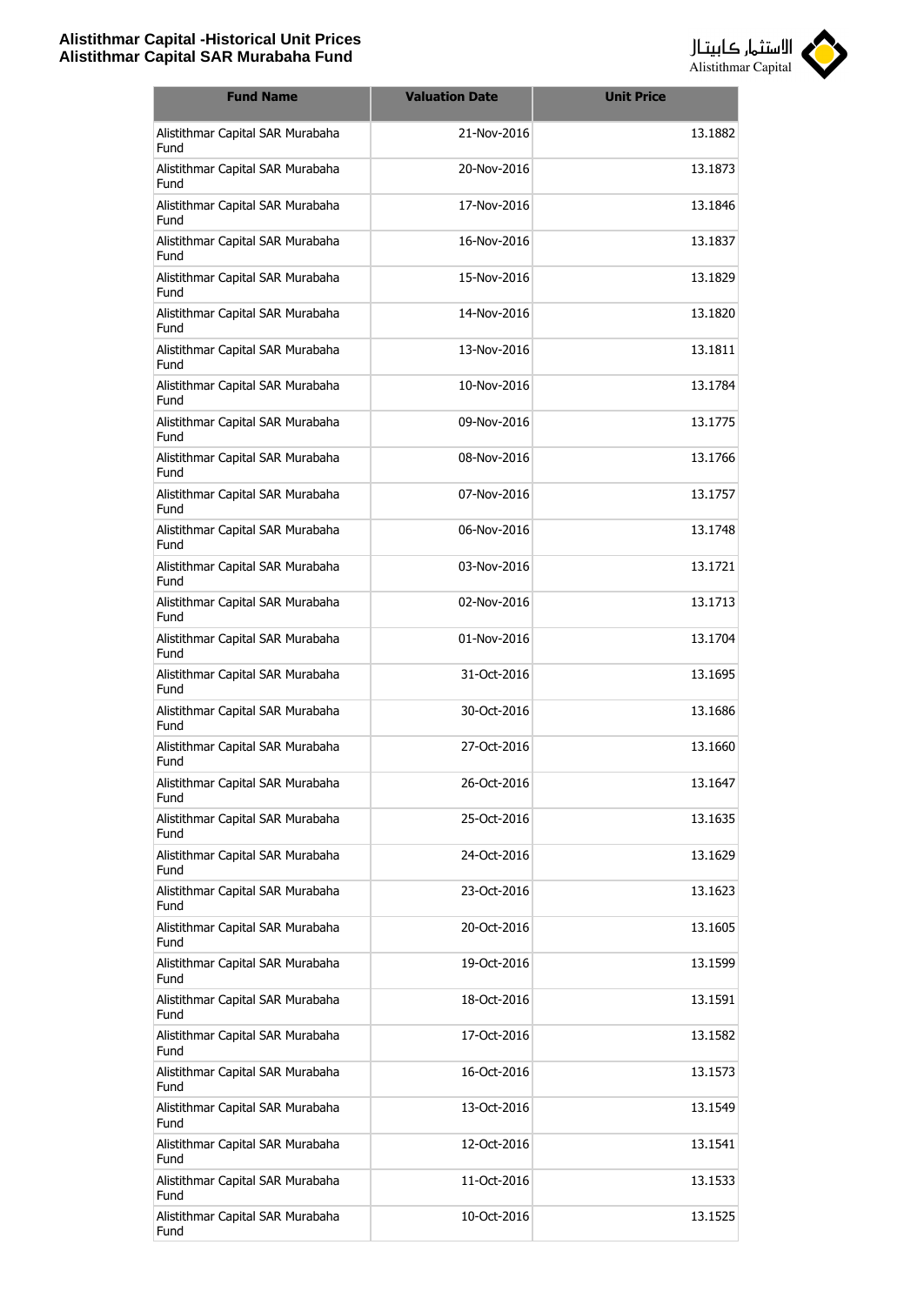

| <b>Fund Name</b>                         | <b>Valuation Date</b> | <b>Unit Price</b> |
|------------------------------------------|-----------------------|-------------------|
| Alistithmar Capital SAR Murabaha<br>Fund | 09-Oct-2016           | 13.1516           |
| Alistithmar Capital SAR Murabaha<br>Fund | 06-Oct-2016           | 13.1491           |
| Alistithmar Capital SAR Murabaha<br>Fund | 05-Oct-2016           | 13.1483           |
| Alistithmar Capital SAR Murabaha<br>Fund | 04-Oct-2016           | 13.1475           |
| Alistithmar Capital SAR Murabaha<br>Fund | 03-Oct-2016           | 13.1467           |
| Alistithmar Capital SAR Murabaha<br>Fund | 02-Oct-2016           | 13.1460           |
| Alistithmar Capital SAR Murabaha<br>Fund | 29-Sep-2016           | 13.1436           |
| Alistithmar Capital SAR Murabaha<br>Fund | 28-Sep-2016           | 13.1428           |
| Alistithmar Capital SAR Murabaha<br>Fund | 27-Sep-2016           | 13.1420           |
| Alistithmar Capital SAR Murabaha<br>Fund | 26-Sep-2016           | 13.1411           |
| Alistithmar Capital SAR Murabaha<br>Fund | 25-Sep-2016           | 13.1403           |
| Alistithmar Capital SAR Murabaha<br>Fund | 21-Sep-2016           | 13.1371           |
| Alistithmar Capital SAR Murabaha<br>Fund | 20-Sep-2016           | 13.1363           |
| Alistithmar Capital SAR Murabaha<br>Fund | 19-Sep-2016           | 13.1355           |
| Alistithmar Capital SAR Murabaha<br>Fund | 18-Sep-2016           | 13.1348           |
| Alistithmar Capital SAR Murabaha<br>Fund | 08-Sep-2016           | 13.1269           |
| Alistithmar Capital SAR Murabaha<br>Fund | 07-Sep-2016           | 13.1261           |
| Alistithmar Capital SAR Murabaha<br>Fund | 06-Sep-2016           | 13.1254           |
| Alistithmar Capital SAR Murabaha<br>Fund | 05-Sep-2016           | 13.1247           |
| Alistithmar Capital SAR Murabaha<br>Fund | 04-Sep-2016           | 13.1239           |
| Alistithmar Capital SAR Murabaha<br>Fund | 01-Sep-2016           | 13.1217           |
| Alistithmar Capital SAR Murabaha<br>Fund | 31-Aug-2016           | 13.1206           |
| Alistithmar Capital SAR Murabaha<br>Fund | 30-Aug-2016           | 13.1198           |
| Alistithmar Capital SAR Murabaha<br>Fund | 29-Aug-2016           | 13.1180           |
| Alistithmar Capital SAR Murabaha<br>Fund | 28-Aug-2016           | 13.1172           |
| Alistithmar Capital SAR Murabaha<br>Fund | 25-Aug-2016           | 13.1150           |
| Alistithmar Capital SAR Murabaha<br>Fund | 24-Aug-2016           | 13.1143           |
| Alistithmar Capital SAR Murabaha<br>Fund | 23-Aug-2016           | 13.1123           |
| Alistithmar Capital SAR Murabaha<br>Fund | 22-Aug-2016           | 13.1114           |
| Alistithmar Capital SAR Murabaha<br>Fund | 21-Aug-2016           | 13.1106           |
| Alistithmar Capital SAR Murabaha<br>Fund | 18-Aug-2016           | 13.1083           |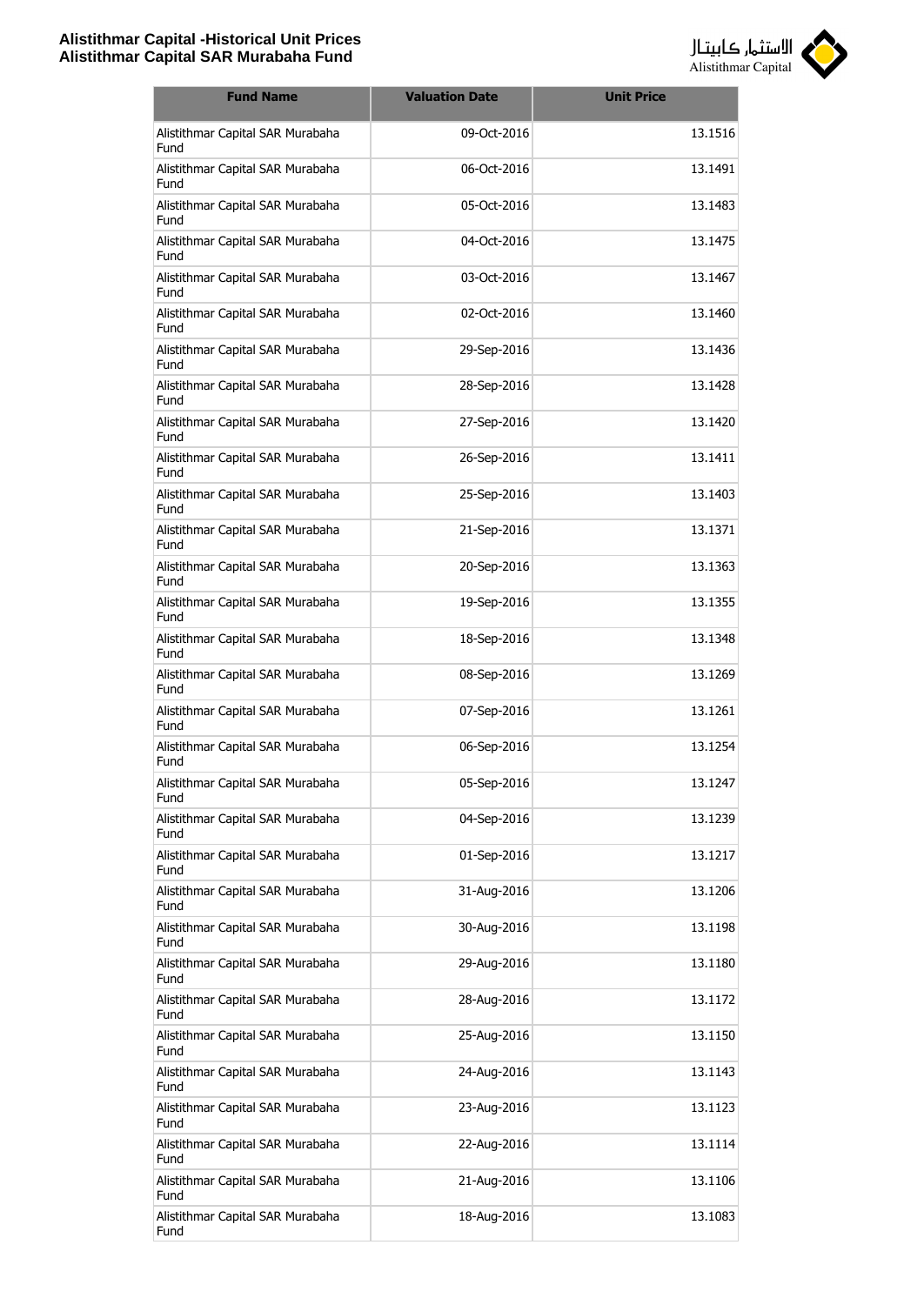

| <b>Fund Name</b>                         | <b>Valuation Date</b> | <b>Unit Price</b> |
|------------------------------------------|-----------------------|-------------------|
| Alistithmar Capital SAR Murabaha<br>Fund | 17-Aug-2016           | 13.1075           |
| Alistithmar Capital SAR Murabaha<br>Fund | 16-Aug-2016           | 13.1067           |
| Alistithmar Capital SAR Murabaha<br>Fund | 15-Aug-2016           | 13.1058           |
| Alistithmar Capital SAR Murabaha<br>Fund | 14-Aug-2016           | 13.1051           |
| Alistithmar Capital SAR Murabaha<br>Fund | 11-Aug-2016           | 13.1028           |
| Alistithmar Capital SAR Murabaha<br>Fund | 10-Aug-2016           | 13.1021           |
| Alistithmar Capital SAR Murabaha<br>Fund | 09-Aug-2016           | 13.1014           |
| Alistithmar Capital SAR Murabaha<br>Fund | 08-Aug-2016           | 13.1008           |
| Alistithmar Capital SAR Murabaha<br>Fund | 07-Aug-2016           | 13.1003           |
| Alistithmar Capital SAR Murabaha<br>Fund | 04-Aug-2016           | 13.0983           |
| Alistithmar Capital SAR Murabaha<br>Fund | 03-Aug-2016           | 13.0976           |
| Alistithmar Capital SAR Murabaha<br>Fund | 02-Aug-2016           | 13.0969           |
| Alistithmar Capital SAR Murabaha<br>Fund | 01-Aug-2016           | 13.0961           |
| Alistithmar Capital SAR Murabaha<br>Fund | 31-Jul-2016           | 13.0954           |
| Alistithmar Capital SAR Murabaha<br>Fund | 28-Jul-2016           | 13.0933           |
| Alistithmar Capital SAR Murabaha<br>Fund | 27-Jul-2016           | 13.0926           |
| Alistithmar Capital SAR Murabaha<br>Fund | 26-Jul-2016           | 13.0919           |
| Alistithmar Capital SAR Murabaha<br>Fund | 25-Jul-2016           | 13.0912           |
| Alistithmar Capital SAR Murabaha<br>Fund | 24-Jul-2016           | 13.0905           |
| Alistithmar Capital SAR Murabaha<br>Fund | 21-Jul-2016           | 13.0885           |
| Alistithmar Capital SAR Murabaha<br>Fund | 20-Jul-2016           | 13.0878           |
| Alistithmar Capital SAR Murabaha<br>Fund | 19-Jul-2016           | 13.0871           |
| Alistithmar Capital SAR Murabaha<br>Fund | 18-Jul-2016           | 13.0864           |
| Alistithmar Capital SAR Murabaha<br>Fund | 17-Jul-2016           | 13.0857           |
| Alistithmar Capital SAR Murabaha<br>Fund | 14-Jul-2016           | 13.0837           |
| Alistithmar Capital SAR Murabaha<br>Fund | 13-Jul-2016           | 13.0828           |
| Alistithmar Capital SAR Murabaha<br>Fund | 12-Jul-2016           | 13.0823           |
| Alistithmar Capital SAR Murabaha<br>Fund | 11-Jul-2016           | 13.0816           |
| Alistithmar Capital SAR Murabaha<br>Fund | 10-Jul-2016           | 13.0808           |
| Alistithmar Capital SAR Murabaha<br>Fund | 30-Jun-2016           | 13.0741           |
| Alistithmar Capital SAR Murabaha<br>Fund | 29-Jun-2016           | 13.0735           |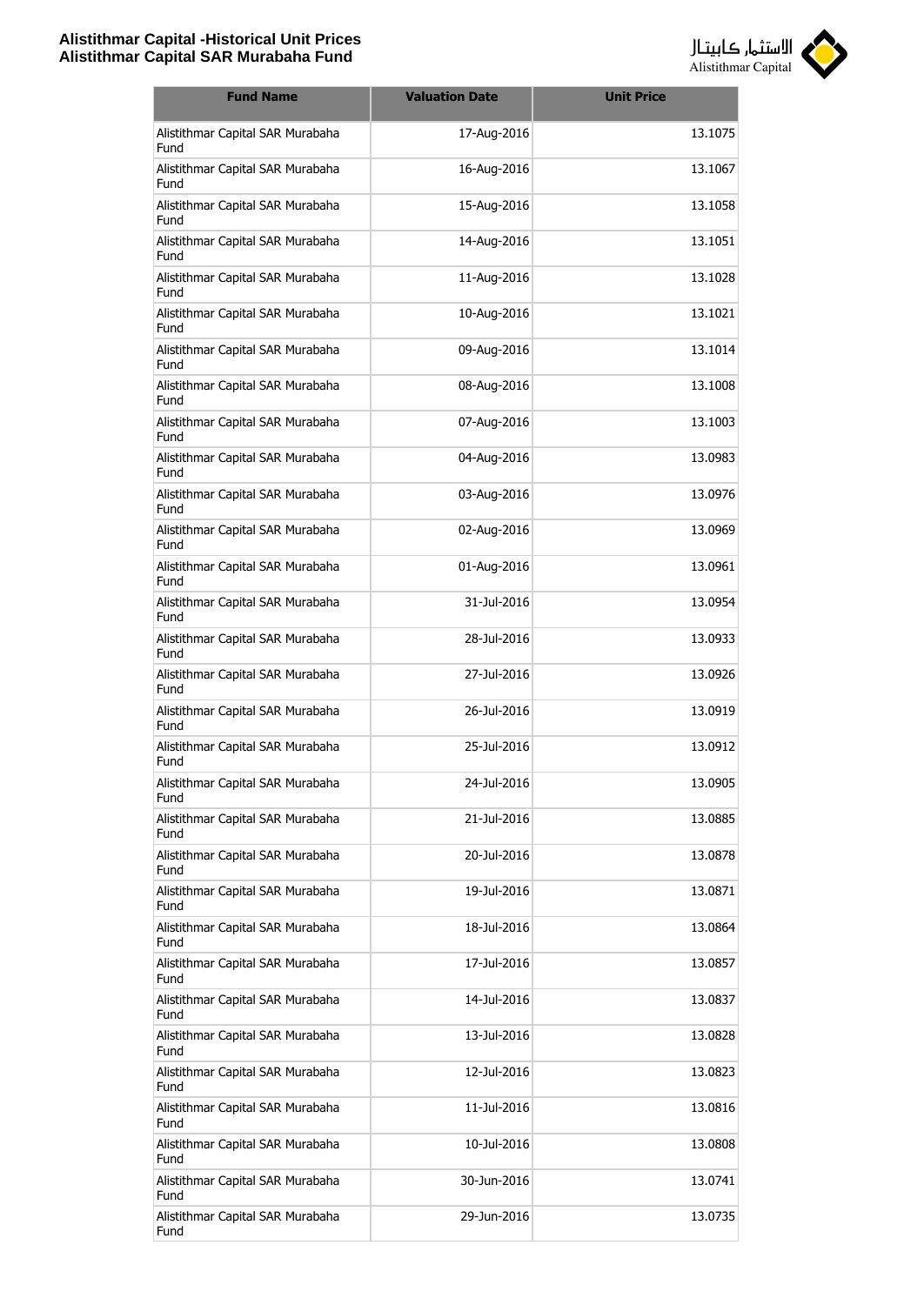

| <b>Fund Name</b>                         | <b>Valuation Date</b> | <b>Unit Price</b> |
|------------------------------------------|-----------------------|-------------------|
| Alistithmar Capital SAR Murabaha<br>Fund | 28-Jun-2016           | 13.0728           |
| Alistithmar Capital SAR Murabaha<br>Fund | 27-Jun-2016           | 13.0721           |
| Alistithmar Capital SAR Murabaha<br>Fund | 26-Jun-2016           | 13.0717           |
| Alistithmar Capital SAR Murabaha<br>Fund | 23-Jun-2016           | 13.0697           |
| Alistithmar Capital SAR Murabaha<br>Fund | 22-Jun-2016           | 13.0691           |
| Alistithmar Capital SAR Murabaha<br>Fund | 21-Jun-2016           | 13.0685           |
| Alistithmar Capital SAR Murabaha<br>Fund | 20-Jun-2016           | 13.0678           |
| Alistithmar Capital SAR Murabaha<br>Fund | 19-Jun-2016           | 13.0671           |
| Alistithmar Capital SAR Murabaha<br>Fund | 16-Jun-2016           | 13.0651           |
| Alistithmar Capital SAR Murabaha<br>Fund | 15-Jun-2016           | 13.0645           |
| Alistithmar Capital SAR Murabaha<br>Fund | 14-Jun-2016           | 13.0638           |
| Alistithmar Capital SAR Murabaha<br>Fund | 13-Jun-2016           | 13.0632           |
| Alistithmar Capital SAR Murabaha<br>Fund | 12-Jun-2016           | 13.0625           |
| Alistithmar Capital SAR Murabaha<br>Fund | 09-Jun-2016           | 13.0607           |
| Alistithmar Capital SAR Murabaha<br>Fund | 08-Jun-2016           | 13.0601           |
| Alistithmar Capital SAR Murabaha<br>Fund | 07-Jun-2016           | 13.0594           |
| Alistithmar Capital SAR Murabaha<br>Fund | 06-Jun-2016           | 13.0588           |
| Alistithmar Capital SAR Murabaha<br>Fund | 05-Jun-2016           | 13.0582           |
| Alistithmar Capital SAR Murabaha<br>Fund | 02-Jun-2016           | 13.0563           |
| Alistithmar Capital SAR Murabaha<br>Fund | 01-Jun-2016           | 13.0558           |
| Alistithmar Capital SAR Murabaha<br>Fund | 31-May-2016           | 13.0552           |
| Alistithmar Capital SAR Murabaha<br>Fund | 30-May-2016           | 13.0545           |
| Alistithmar Capital SAR Murabaha<br>Fund | 29-May-2016           | 13.0538           |
| Alistithmar Capital SAR Murabaha<br>Fund | 26-May-2016           | 13.0520           |
| Alistithmar Capital SAR Murabaha<br>Fund | 25-May-2016           | 13.0514           |
| Alistithmar Capital SAR Murabaha<br>Fund | 24-May-2016           | 13.0508           |
| Alistithmar Capital SAR Murabaha<br>Fund | 23-May-2016           | 13.0502           |
| Alistithmar Capital SAR Murabaha<br>Fund | 22-May-2016           | 13.0497           |
| Alistithmar Capital SAR Murabaha<br>Fund | 19-May-2016           | 13.0479           |
| Alistithmar Capital SAR Murabaha<br>Fund | 18-May-2016           | 13.0467           |
| Alistithmar Capital SAR Murabaha<br>Fund | 17-May-2016           | 13.0464           |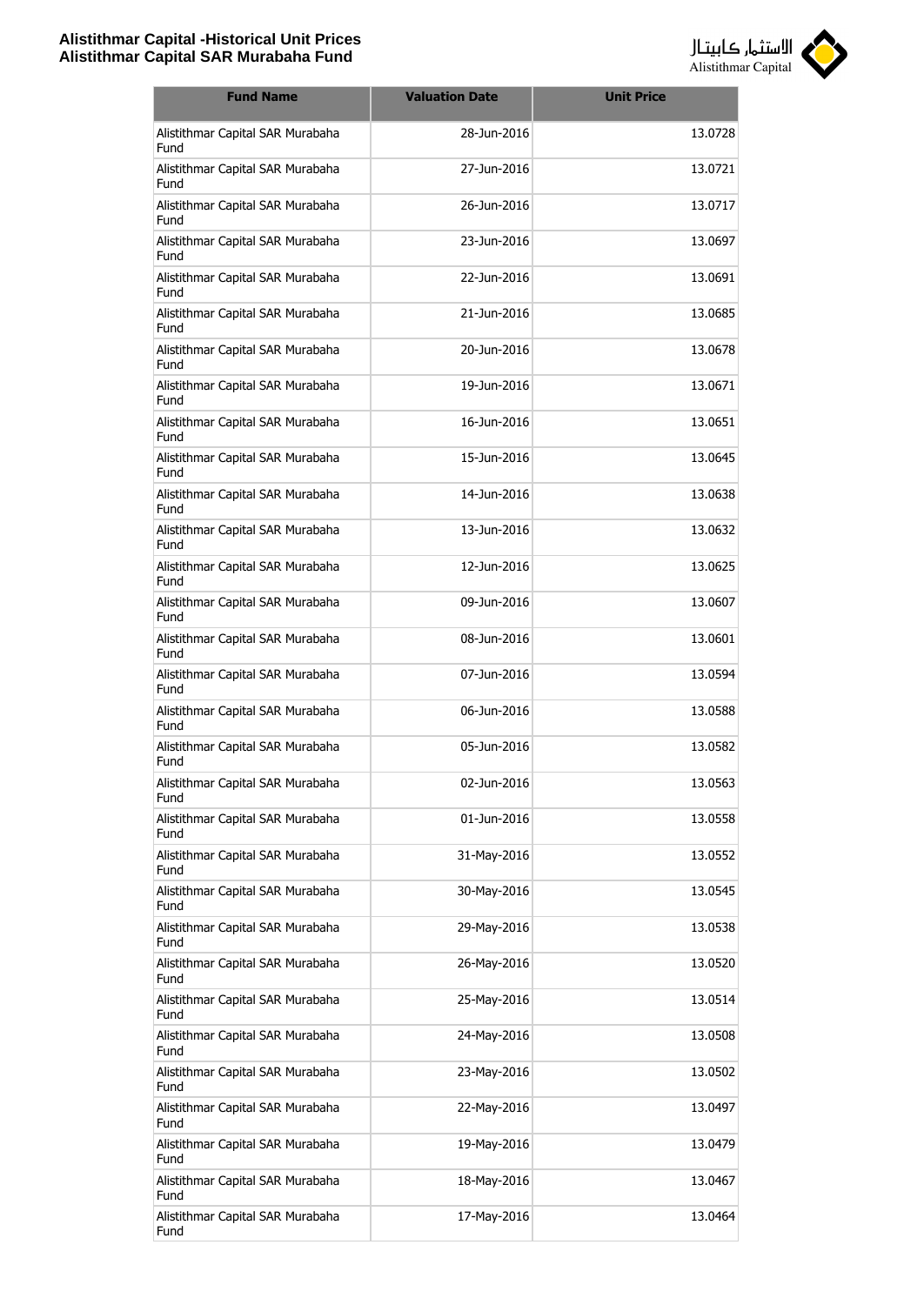

| <b>Fund Name</b>                         | <b>Valuation Date</b> | <b>Unit Price</b> |
|------------------------------------------|-----------------------|-------------------|
| Alistithmar Capital SAR Murabaha<br>Fund | 16-May-2016           | 13.0458           |
| Alistithmar Capital SAR Murabaha<br>Fund | 15-May-2016           | 13.0453           |
| Alistithmar Capital SAR Murabaha<br>Fund | 12-May-2016           | 13.0437           |
| Alistithmar Capital SAR Murabaha<br>Fund | 11-May-2016           | 13.0433           |
| Alistithmar Capital SAR Murabaha<br>Fund | 10-May-2016           | 13.0430           |
| Alistithmar Capital SAR Murabaha<br>Fund | 09-May-2016           | 13.0427           |
| Alistithmar Capital SAR Murabaha<br>Fund | 08-May-2016           | 13.0425           |
| Alistithmar Capital SAR Murabaha<br>Fund | 05-May-2016           | 13.0419           |
| Alistithmar Capital SAR Murabaha<br>Fund | 04-May-2016           | 13.0418           |
| Alistithmar Capital SAR Murabaha<br>Fund | 03-May-2016           | 13.0416           |
| Alistithmar Capital SAR Murabaha<br>Fund | 02-May-2016           | 13.0410           |
| Alistithmar Capital SAR Murabaha<br>Fund | 01-May-2016           | 13.0407           |
| Alistithmar Capital SAR Murabaha<br>Fund | 28-Apr-2016           | 13.0397           |
| Alistithmar Capital SAR Murabaha<br>Fund | 27-Apr-2016           | 13.0394           |
| Alistithmar Capital SAR Murabaha<br>Fund | 26-Apr-2016           | 13.0391           |
| Alistithmar Capital SAR Murabaha<br>Fund | 25-Apr-2016           | 13.0386           |
| Alistithmar Capital SAR Murabaha<br>Fund | 24-Apr-2016           | 13.0380           |
| Alistithmar Capital SAR Murabaha<br>Fund | 21-Apr-2016           | 13.0369           |
| Alistithmar Capital SAR Murabaha<br>Fund | 20-Apr-2016           | 13.0364           |
| Alistithmar Capital SAR Murabaha<br>Fund | 19-Apr-2016           | 13.0361           |
| Alistithmar Capital SAR Murabaha<br>Fund | 18-Apr-2016           | 13.0355           |
| Alistithmar Capital SAR Murabaha<br>Fund | 17-Apr-2016           | 13.0354           |
| Alistithmar Capital SAR Murabaha<br>Fund | 14-Apr-2016           | 13.0339           |
| Alistithmar Capital SAR Murabaha<br>Fund | 13-Apr-2016           | 13.0336           |
| Alistithmar Capital SAR Murabaha<br>Fund | 12-Apr-2016           | 13.0330           |
| Alistithmar Capital SAR Murabaha<br>Fund | 11-Apr-2016           | 13.0325           |
| Alistithmar Capital SAR Murabaha<br>Fund | 10-Apr-2016           | 13.0319           |
| Alistithmar Capital SAR Murabaha<br>Fund | 07-Apr-2016           | 13.0303           |
| Alistithmar Capital SAR Murabaha<br>Fund | 06-Apr-2016           | 13.0298           |
| Alistithmar Capital SAR Murabaha<br>Fund | 05-Apr-2016           | 13.0292           |
| Alistithmar Capital SAR Murabaha<br>Fund | 04-Apr-2016           | 13.0287           |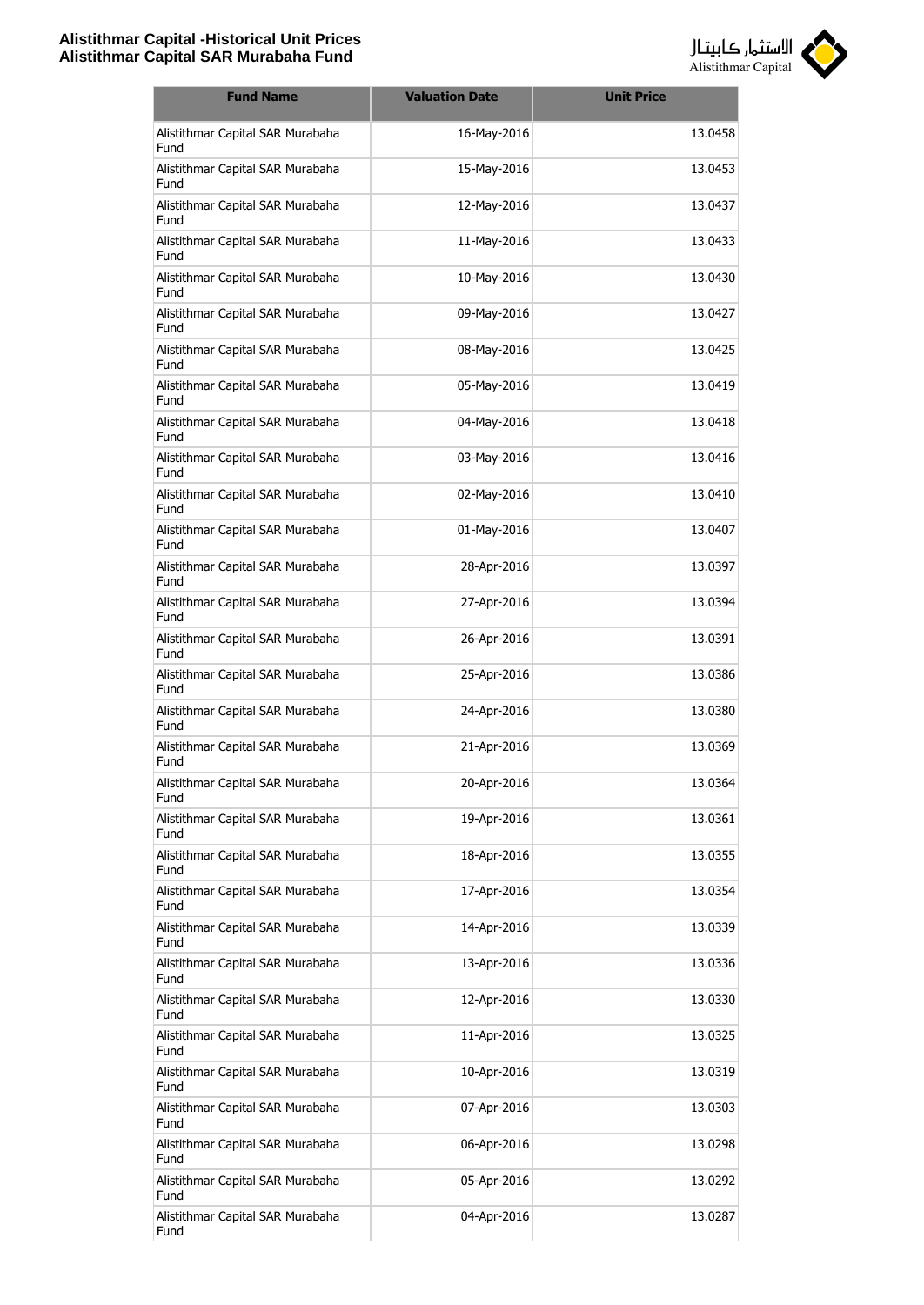

| <b>Fund Name</b>                         | <b>Valuation Date</b> | <b>Unit Price</b> |
|------------------------------------------|-----------------------|-------------------|
| Alistithmar Capital SAR Murabaha<br>Fund | 03-Apr-2016           | 13.0281           |
| Alistithmar Capital SAR Murabaha<br>Fund | 31-Mar-2016           | 13.0271           |
| Alistithmar Capital SAR Murabaha<br>Fund | 30-Mar-2016           | 13.0266           |
| Alistithmar Capital SAR Murabaha<br>Fund | 29-Mar-2016           | 13.0261           |
| Alistithmar Capital SAR Murabaha<br>Fund | 28-Mar-2016           | 13.0256           |
| Alistithmar Capital SAR Murabaha<br>Fund | 27-Mar-2016           | 13.0251           |
| Alistithmar Capital SAR Murabaha<br>Fund | 24-Mar-2016           | 13.0238           |
| Alistithmar Capital SAR Murabaha<br>Fund | 23-Mar-2016           | 13.0233           |
| Alistithmar Capital SAR Murabaha<br>Fund | 22-Mar-2016           | 13.0229           |
| Alistithmar Capital SAR Murabaha<br>Fund | 21-Mar-2016           | 13.0224           |
| Alistithmar Capital SAR Murabaha<br>Fund | 20-Mar-2016           | 13.0219           |
| Alistithmar Capital SAR Murabaha<br>Fund | 17-Mar-2016           | 13.0205           |
| Alistithmar Capital SAR Murabaha<br>Fund | 16-Mar-2016           | 13.02             |
| Alistithmar Capital SAR Murabaha<br>Fund | 15-Mar-2016           | 13.0196           |
| Alistithmar Capital SAR Murabaha<br>Fund | 14-Mar-2016           | 13.0191           |
| Alistithmar Capital SAR Murabaha<br>Fund | 13-Mar-2016           | 13.0186           |
| Alistithmar Capital SAR Murabaha<br>Fund | 10-Mar-2016           | 13.0173           |
| Alistithmar Capital SAR Murabaha<br>Fund | 09-Mar-2016           | 13.0168           |
| Alistithmar Capital SAR Murabaha<br>Fund | 08-Mar-2016           | 13.0164           |
| Alistithmar Capital SAR Murabaha<br>Fund | 07-Mar-2016           | 13.0159           |
| Alistithmar Capital SAR Murabaha<br>Fund | 06-Mar-2016           | 13.0154           |
| Alistithmar Capital SAR Murabaha<br>Fund | 03-Mar-2016           | 13.0141           |
| Alistithmar Capital SAR Murabaha<br>Fund | 02-Mar-2016           | 13.0136           |
| Alistithmar Capital SAR Murabaha<br>Fund | 01-Mar-2016           | 13.0134           |
| Alistithmar Capital SAR Murabaha<br>Fund | 29-Feb-2016           | 13.0131           |
| Alistithmar Capital SAR Murabaha<br>Fund | 28-Feb-2016           | 13.0128           |
| Alistithmar Capital SAR Murabaha<br>Fund | 25-Feb-2016           | 13.0116           |
| Alistithmar Capital SAR Murabaha<br>Fund | 24-Feb-2016           | 13.0113           |
| Alistithmar Capital SAR Murabaha<br>Fund | 23-Feb-2016           | 13.0109           |
| Alistithmar Capital SAR Murabaha<br>Fund | 22-Feb-2016           | 13.0108           |
| Alistithmar Capital SAR Murabaha<br>Fund | 21-Feb-2016           | 13.0104           |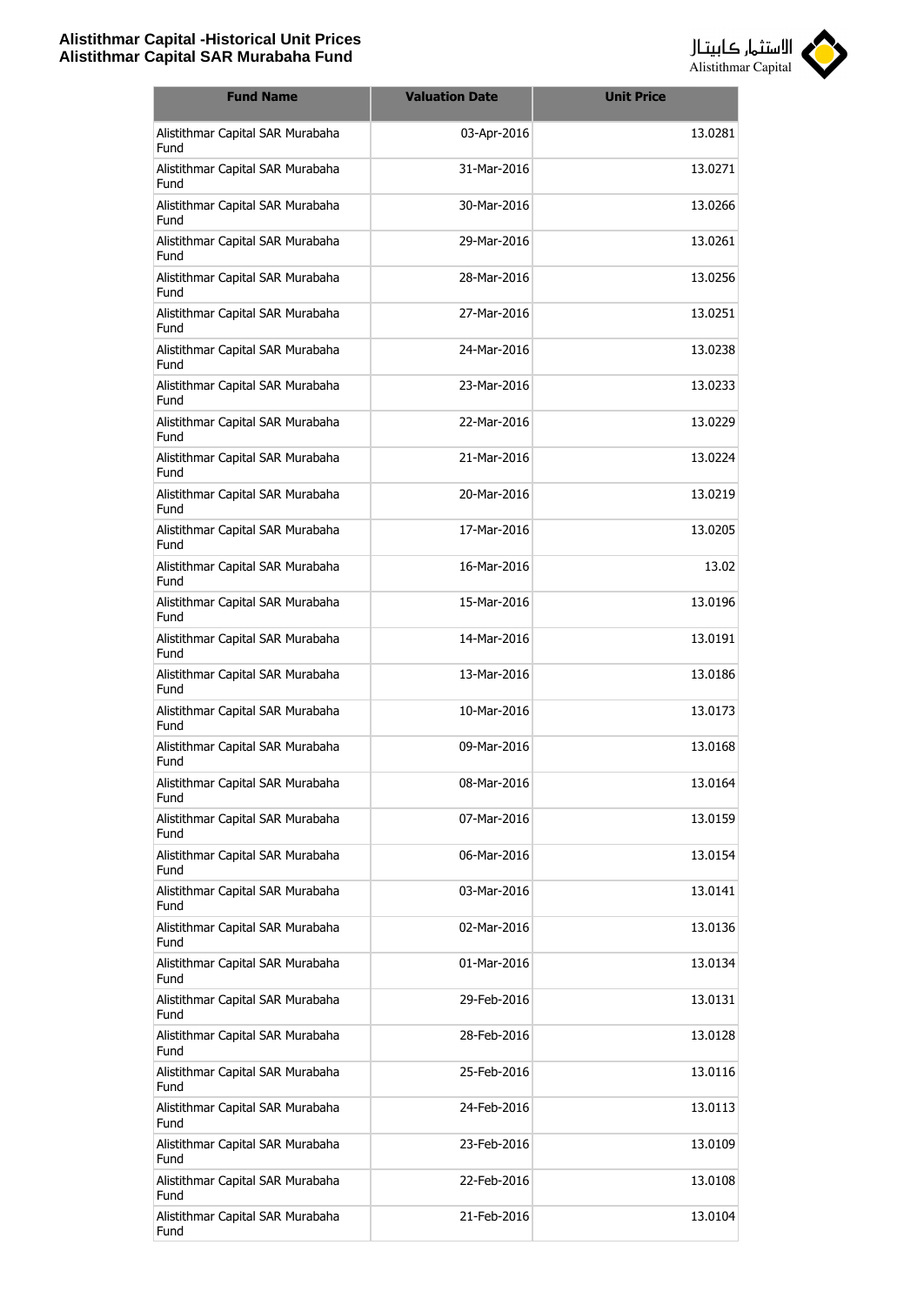

| <b>Fund Name</b>                         | <b>Valuation Date</b> | <b>Unit Price</b> |
|------------------------------------------|-----------------------|-------------------|
| Alistithmar Capital SAR Murabaha<br>Fund | 18-Feb-2016           | 13.0090           |
| Alistithmar Capital SAR Murabaha<br>Fund | 17-Feb-2016           | 13.0086           |
| Alistithmar Capital SAR Murabaha<br>Fund | 16-Feb-2016           | 13.0080           |
| Alistithmar Capital SAR Murabaha<br>Fund | 15-Feb-2016           | 13.0080           |
| Alistithmar Capital SAR Murabaha<br>Fund | 14-Feb-2016           | 13.0075           |
| Alistithmar Capital SAR Murabaha<br>Fund | 11-Feb-2016           | 13.0072           |
| Alistithmar Capital SAR Murabaha<br>Fund | 10-Feb-2016           | 13.0072           |
| Alistithmar Capital SAR Murabaha<br>Fund | 09-Feb-2016           | 13.0070           |
| Alistithmar Capital SAR Murabaha<br>Fund | 08-Feb-2016           | 13.0064           |
| Alistithmar Capital SAR Murabaha<br>Fund | 07-Feb-2016           | 13.0059           |
| Alistithmar Capital SAR Murabaha<br>Fund | 04-Feb-2016           | 13.0046           |
| Alistithmar Capital SAR Murabaha<br>Fund | 03-Feb-2016           | 13.0042           |
| Alistithmar Capital SAR Murabaha<br>Fund | 02-Feb-2016           | 13.0038           |
| Alistithmar Capital SAR Murabaha<br>Fund | 01-Feb-2016           | 13.0034           |
| Alistithmar Capital SAR Murabaha<br>Fund | 31-Jan-2016           | 13.0029           |
| Alistithmar Capital SAR Murabaha<br>Fund | 28-Jan-2016           | 13.0016           |
| Alistithmar Capital SAR Murabaha<br>Fund | 27-Jan-2016           | 13.0012           |
| Alistithmar Capital SAR Murabaha<br>Fund | 26-Jan-2016           | 13.0008           |
| Alistithmar Capital SAR Murabaha<br>Fund | 25-Jan-2016           | 13.0007           |
| Alistithmar Capital SAR Murabaha<br>Fund | 24-Jan-2016           | 13.0003           |
| Alistithmar Capital SAR Murabaha<br>Fund | 21-Jan-2016           | 12.9992           |
| Alistithmar Capital SAR Murabaha<br>Fund | 20-Jan-2016           | 12.9988           |
| Alistithmar Capital SAR Murabaha<br>Fund | 19-Jan-2016           | 12.9985           |
| Alistithmar Capital SAR Murabaha<br>Fund | 18-Jan-2016           | 12.9981           |
| Alistithmar Capital SAR Murabaha<br>Fund | 17-Jan-2016           | 12.9976           |
| Alistithmar Capital SAR Murabaha<br>Fund | 14-Jan-2016           | 12.9965           |
| Alistithmar Capital SAR Murabaha<br>Fund | 13-Jan-2016           | 12.9961           |
| Alistithmar Capital SAR Murabaha<br>Fund | 12-Jan-2016           | 12.9957           |
| Alistithmar Capital SAR Murabaha<br>Fund | 11-Jan-2016           | 12.9953           |
| Alistithmar Capital SAR Murabaha<br>Fund | 10-Jan-2016           | 12.9949           |
| Alistithmar Capital SAR Murabaha<br>Fund | 07-Jan-2016           | 12.9938           |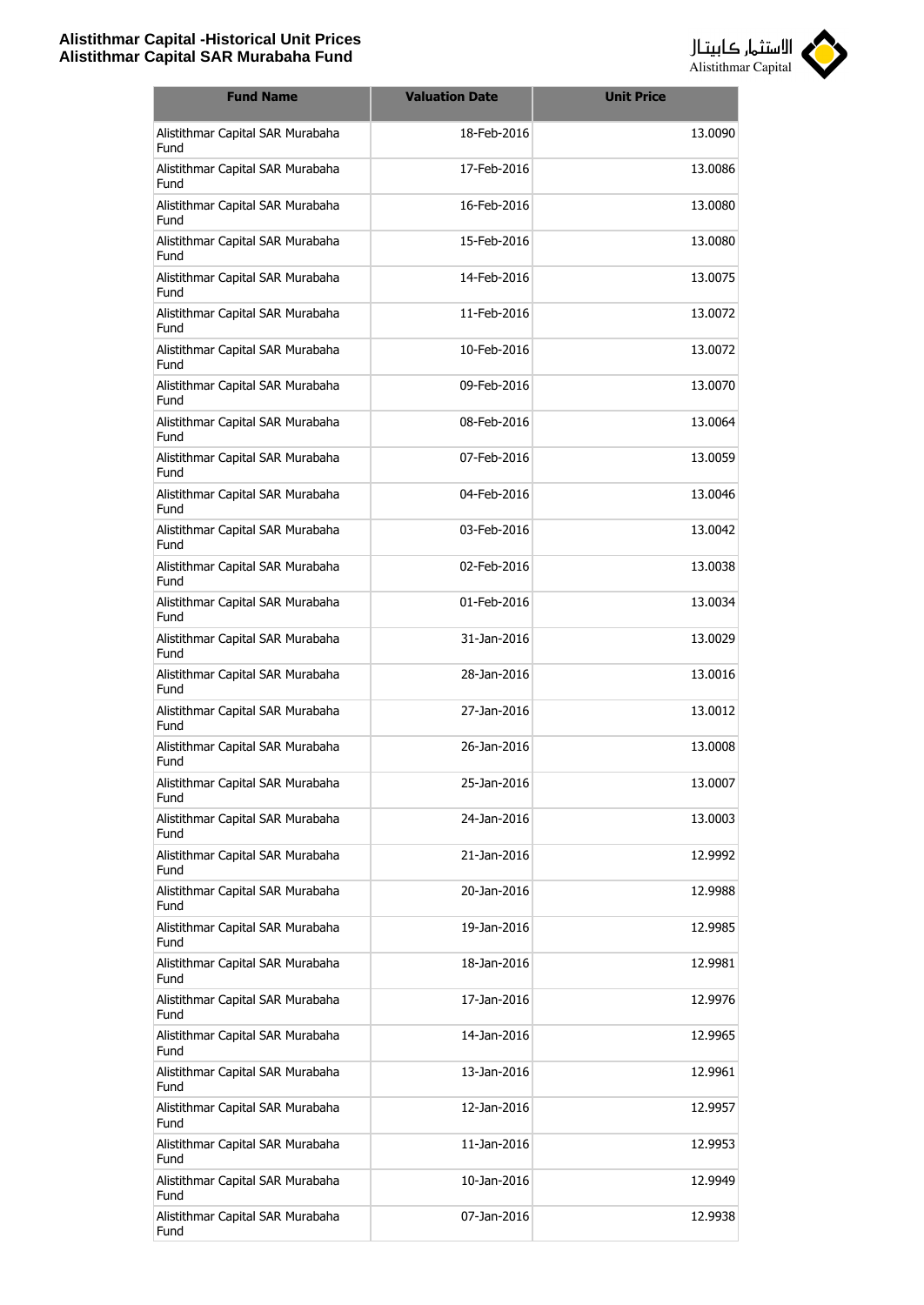

| <b>Fund Name</b>                         | <b>Valuation Date</b> | <b>Unit Price</b> |
|------------------------------------------|-----------------------|-------------------|
| Alistithmar Capital SAR Murabaha<br>Fund | 06-Jan-2016           | 12.9935           |
| Alistithmar Capital SAR Murabaha<br>Fund | 05-Jan-2016           | 12.9932           |
| Alistithmar Capital SAR Murabaha<br>Fund | 04-Jan-2016           | 12.9928           |
| Alistithmar Capital SAR Murabaha<br>Fund | 03-Jan-2016           | 12.9925           |
| Alistithmar Capital SAR Murabaha<br>Fund | 31-Dec-2015           | 12.9914           |
| Alistithmar Capital SAR Murabaha<br>Fund | 30-Dec-2015           | 12.9910           |
| Alistithmar Capital SAR Murabaha<br>Fund | 29-Dec-2015           | 12.9907           |
| Alistithmar Capital SAR Murabaha<br>Fund | 28-Dec-2015           | 12.9904           |
| Alistithmar Capital SAR Murabaha<br>Fund | 27-Dec-2015           | 12.9901           |
| Alistithmar Capital SAR Murabaha<br>Fund | 24-Dec-2015           | 12.9889           |
| Alistithmar Capital SAR Murabaha<br>Fund | 23-Dec-2015           | 12.9886           |
| Alistithmar Capital SAR Murabaha<br>Fund | 22-Dec-2015           | 12.9883           |
| Alistithmar Capital SAR Murabaha<br>Fund | 21-Dec-2015           | 12.9880           |
| Alistithmar Capital SAR Murabaha<br>Fund | 20-Dec-2015           | 12.9877           |
| Alistithmar Capital SAR Murabaha<br>Fund | 17-Dec-2015           | 12.9868           |
| Alistithmar Capital SAR Murabaha<br>Fund | 16-Dec-2015           | 12.9868           |
| Alistithmar Capital SAR Murabaha<br>Fund | 15-Dec-2015           | 12.9867           |
| Alistithmar Capital SAR Murabaha<br>Fund | 14-Dec-2015           | 12.9866           |
| Alistithmar Capital SAR Murabaha<br>Fund | 13-Dec-2015           | 12.9862           |
| Alistithmar Capital SAR Murabaha<br>Fund | 10-Dec-2015           | 12.9854           |
| Alistithmar Capital SAR Murabaha<br>Fund | 09-Dec-2015           | 12.9850           |
| Alistithmar Capital SAR Murabaha<br>Fund | 08-Dec-2015           | 12.9846           |
| Alistithmar Capital SAR Murabaha<br>Fund | 07-Dec-2015           | 12.9842           |
| Alistithmar Capital SAR Murabaha<br>Fund | 06-Dec-2015           | 12.9839           |
| Alistithmar Capital SAR Murabaha<br>Fund | 03-Dec-2015           | 12.9828           |
| Alistithmar Capital SAR Murabaha<br>Fund | 02-Dec-2015           | 12.9825           |
| Alistithmar Capital SAR Murabaha<br>Fund | 01-Dec-2015           | 12.9817           |
| Alistithmar Capital SAR Murabaha<br>Fund | 30-Nov-2015           | 12.9813           |
| Alistithmar Capital SAR Murabaha<br>Fund | 29-Nov-2015           | 12.9810           |
| Alistithmar Capital SAR Murabaha<br>Fund | 26-Nov-2015           | 12.9798           |
| Alistithmar Capital SAR Murabaha<br>Fund | 25-Nov-2015           | 12.9794           |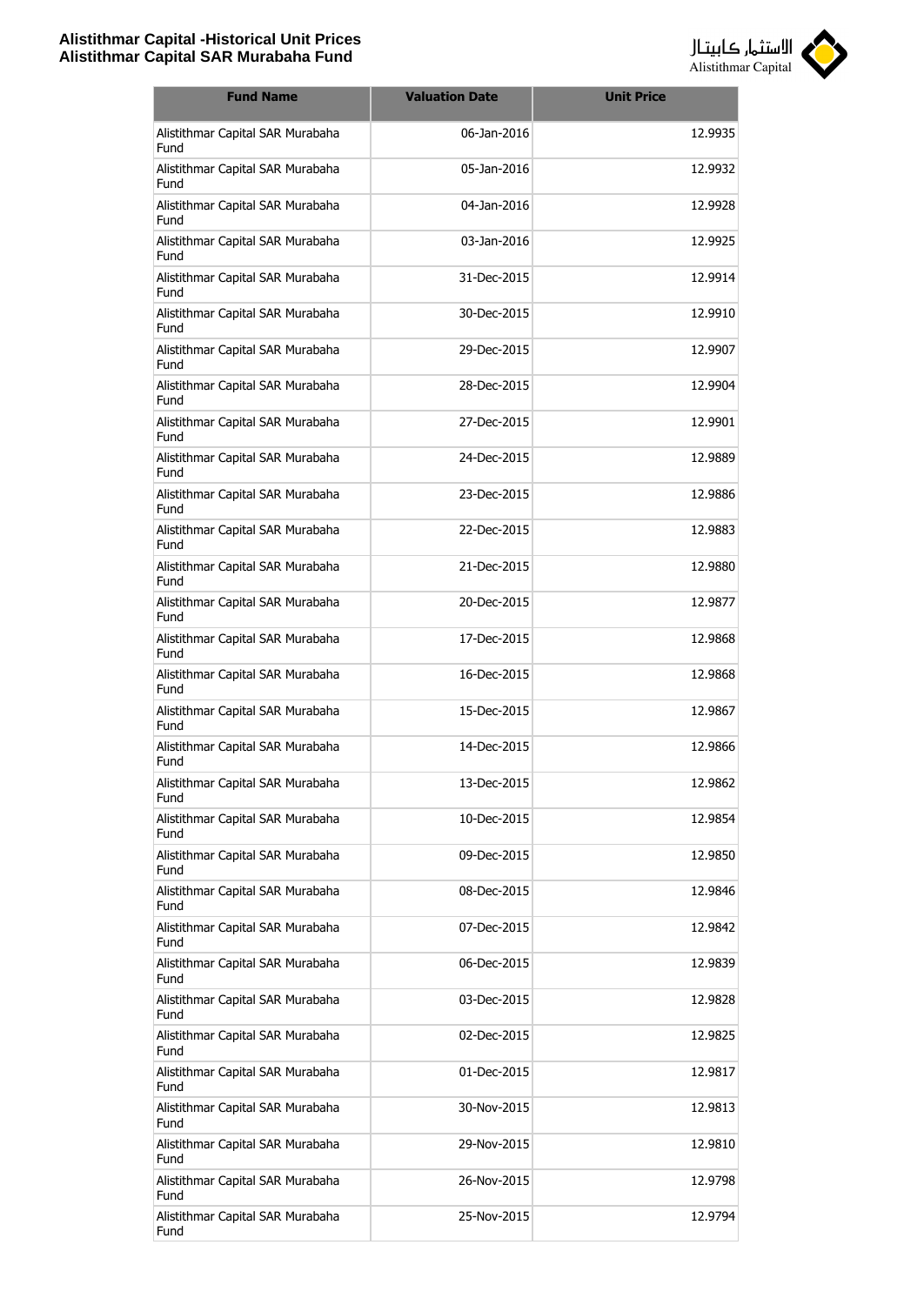

| <b>Fund Name</b>                         | <b>Valuation Date</b> | <b>Unit Price</b> |
|------------------------------------------|-----------------------|-------------------|
| Alistithmar Capital SAR Murabaha<br>Fund | 24-Nov-2015           | 12.9791           |
| Alistithmar Capital SAR Murabaha<br>Fund | 23-Nov-2015           | 12.9787           |
| Alistithmar Capital SAR Murabaha<br>Fund | 22-Nov-2015           | 12.9783           |
| Alistithmar Capital SAR Murabaha<br>Fund | 19-Nov-2015           | 12.9771           |
| Alistithmar Capital SAR Murabaha<br>Fund | 18-Nov-2015           | 12.9767           |
| Alistithmar Capital SAR Murabaha<br>Fund | 17-Nov-2015           | 12.9763           |
| Alistithmar Capital SAR Murabaha<br>Fund | 16-Nov-2015           | 12.9759           |
| Alistithmar Capital SAR Murabaha<br>Fund | 15-Nov-2015           | 12.9755           |
| Alistithmar Capital SAR Murabaha<br>Fund | 12-Nov-2015           | 12.9744           |
| Alistithmar Capital SAR Murabaha<br>Fund | 11-Nov-2015           | 12.9741           |
| Alistithmar Capital SAR Murabaha<br>Fund | 10-Nov-2015           | 12.9737           |
| Alistithmar Capital SAR Murabaha<br>Fund | 09-Nov-2015           | 12.9733           |
| Alistithmar Capital SAR Murabaha<br>Fund | 08-Nov-2015           | 12.9730           |
| Alistithmar Capital SAR Murabaha<br>Fund | 05-Nov-2015           | 12.9719           |
| Alistithmar Capital SAR Murabaha<br>Fund | 04-Nov-2015           | 12.9716           |
| Alistithmar Capital SAR Murabaha<br>Fund | 03-Nov-2015           | 12.9710           |
| Alistithmar Capital SAR Murabaha<br>Fund | 02-Nov-2015           | 12.9706           |
| Alistithmar Capital SAR Murabaha<br>Fund | 01-Nov-2015           | 12.9702           |
| Alistithmar Capital SAR Murabaha<br>Fund | 29-Oct-2015           | 12.9691           |
| Alistithmar Capital SAR Murabaha<br>Fund | 28-Oct-2015           | 12.9688           |
| Alistithmar Capital SAR Murabaha<br>Fund | 27-Oct-2015           | 12.9682           |
| Alistithmar Capital SAR Murabaha<br>Fund | 26-Oct-2015           | 12.9678           |
| Alistithmar Capital SAR Murabaha<br>Fund | 25-Oct-2015           | 12.9675           |
| Alistithmar Capital SAR Murabaha<br>Fund | 22-Oct-2015           | 12.9664           |
| Alistithmar Capital SAR Murabaha<br>Fund | 21-Oct-2015           | 12.9660           |
| Alistithmar Capital SAR Murabaha<br>Fund | 20-Oct-2015           | 12.9657           |
| Alistithmar Capital SAR Murabaha<br>Fund | 19-Oct-2015           | 12.9653           |
| Alistithmar Capital SAR Murabaha<br>Fund | 18-Oct-2015           | 12.9650           |
| Alistithmar Capital SAR Murabaha<br>Fund | 15-Oct-2015           | 12.9639           |
| Alistithmar Capital SAR Murabaha<br>Fund | 14-Oct-2015           | 12.9636           |
| Alistithmar Capital SAR Murabaha<br>Fund | 13-Oct-2015           | 12.9632           |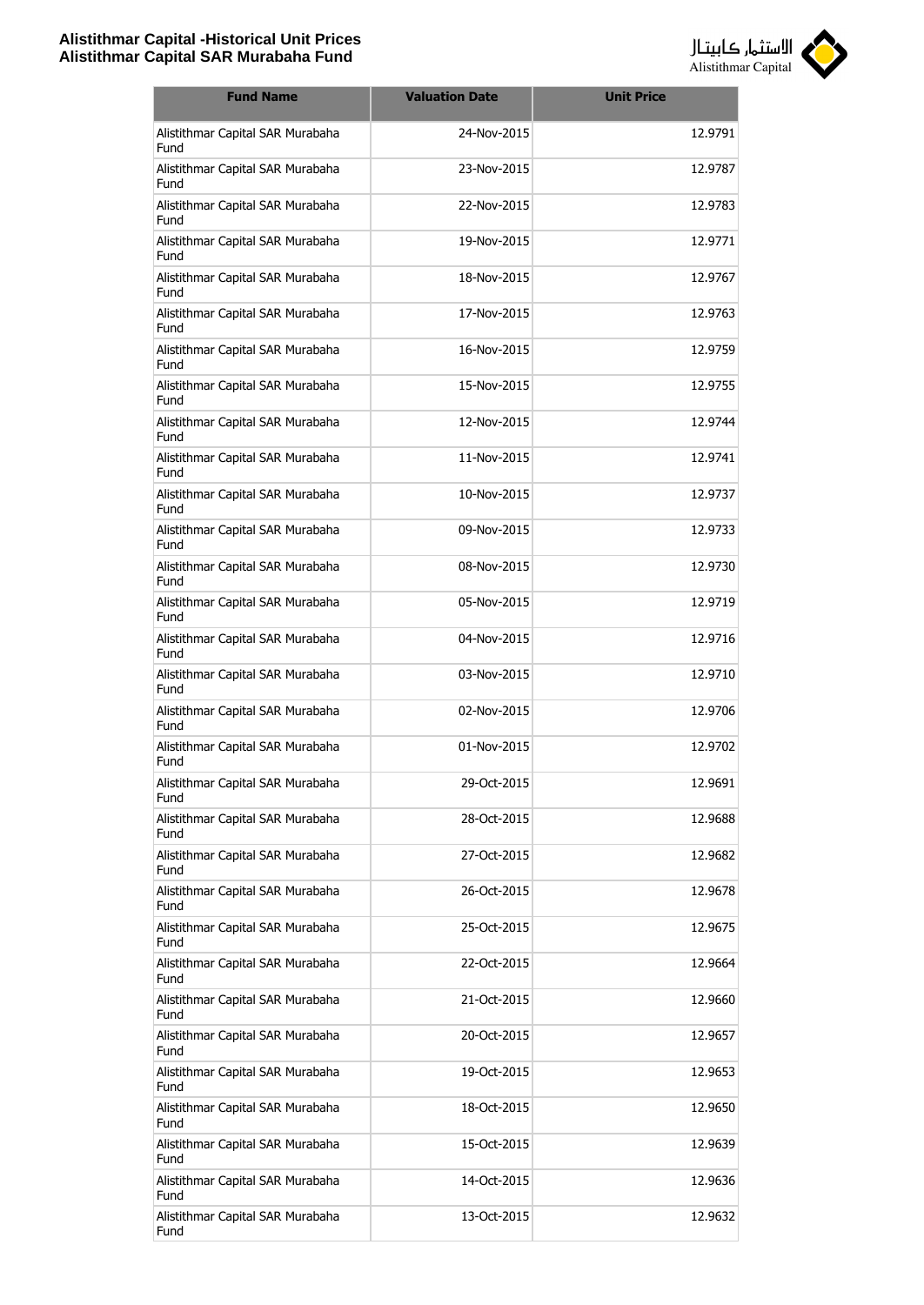

| <b>Fund Name</b>                         | <b>Valuation Date</b> | <b>Unit Price</b> |
|------------------------------------------|-----------------------|-------------------|
| Alistithmar Capital SAR Murabaha<br>Fund | 12-Oct-2015           | 12.9629           |
| Alistithmar Capital SAR Murabaha<br>Fund | 11-Oct-2015           | 12.9625           |
| Alistithmar Capital SAR Murabaha<br>Fund | 08-Oct-2015           | 12.9615           |
| Alistithmar Capital SAR Murabaha<br>Fund | 07-Oct-2015           | 12.9612           |
| Alistithmar Capital SAR Murabaha<br>Fund | 06-Oct-2015           | 12.9608           |
| Alistithmar Capital SAR Murabaha<br>Fund | 05-Oct-2015           | 12.9605           |
| Alistithmar Capital SAR Murabaha<br>Fund | 04-Oct-2015           | 12.9602           |
| Alistithmar Capital SAR Murabaha<br>Fund | 01-Oct-2015           | 12.9592           |
| Alistithmar Capital SAR Murabaha<br>Fund | 30-Sep-2015           | 12.9588           |
| Alistithmar Capital SAR Murabaha<br>Fund | 29-Sep-2015           | 12.9584           |
| Alistithmar Capital SAR Murabaha<br>Fund | 21-Sep-2015           | 12.9549           |
| Alistithmar Capital SAR Murabaha<br>Fund | 20-Sep-2015           | 12.9545           |
| Alistithmar Capital SAR Murabaha<br>Fund | 17-Sep-2015           | 12.9535           |
| Alistithmar Capital SAR Murabaha<br>Fund | 16-Sep-2015           | 12.9533           |
| Alistithmar Capital SAR Murabaha<br>Fund | 15-Sep-2015           | 12.9529           |
| Alistithmar Capital SAR Murabaha<br>Fund | 14-Sep-2015           | 12.9526           |
| Alistithmar Capital SAR Murabaha<br>Fund | 13-Sep-2015           | 12.9522           |
| Alistithmar Capital SAR Murabaha<br>Fund | 10-Sep-2015           | 12.9512           |
| Alistithmar Capital SAR Murabaha<br>Fund | 09-Sep-2015           | 12.9509           |
| Alistithmar Capital SAR Murabaha<br>Fund | 08-Sep-2015           | 12.9505           |
| Alistithmar Capital SAR Murabaha<br>Fund | 06-Sep-2015           | 12.9499           |
| Alistithmar Capital SAR Murabaha<br>Fund | 03-Sep-2015           | 12.9489           |
| Alistithmar Capital SAR Murabaha<br>Fund | 02-Sep-2015           | 12.9486           |
| Alistithmar Capital SAR Murabaha<br>Fund | 01-Sep-2015           | 12.9482           |
| Alistithmar Capital SAR Murabaha<br>Fund | 31-Aug-2015           | 12.9479           |
| Alistithmar Capital SAR Murabaha<br>Fund | 30-Aug-2015           | 12.9457           |
| Alistithmar Capital SAR Murabaha<br>Fund | 26-Aug-2015           | 12.9446           |
| Alistithmar Capital SAR Murabaha<br>Fund | 25-Aug-2015           | 12.9442           |
| Alistithmar Capital SAR Murabaha<br>Fund | 24-Aug-2015           | 12.9438           |
| Alistithmar Capital SAR Murabaha<br>Fund | 23-Aug-2015           | 12.9434           |
| Alistithmar Capital SAR Murabaha<br>Fund | 20-Aug-2015           | 12.9424           |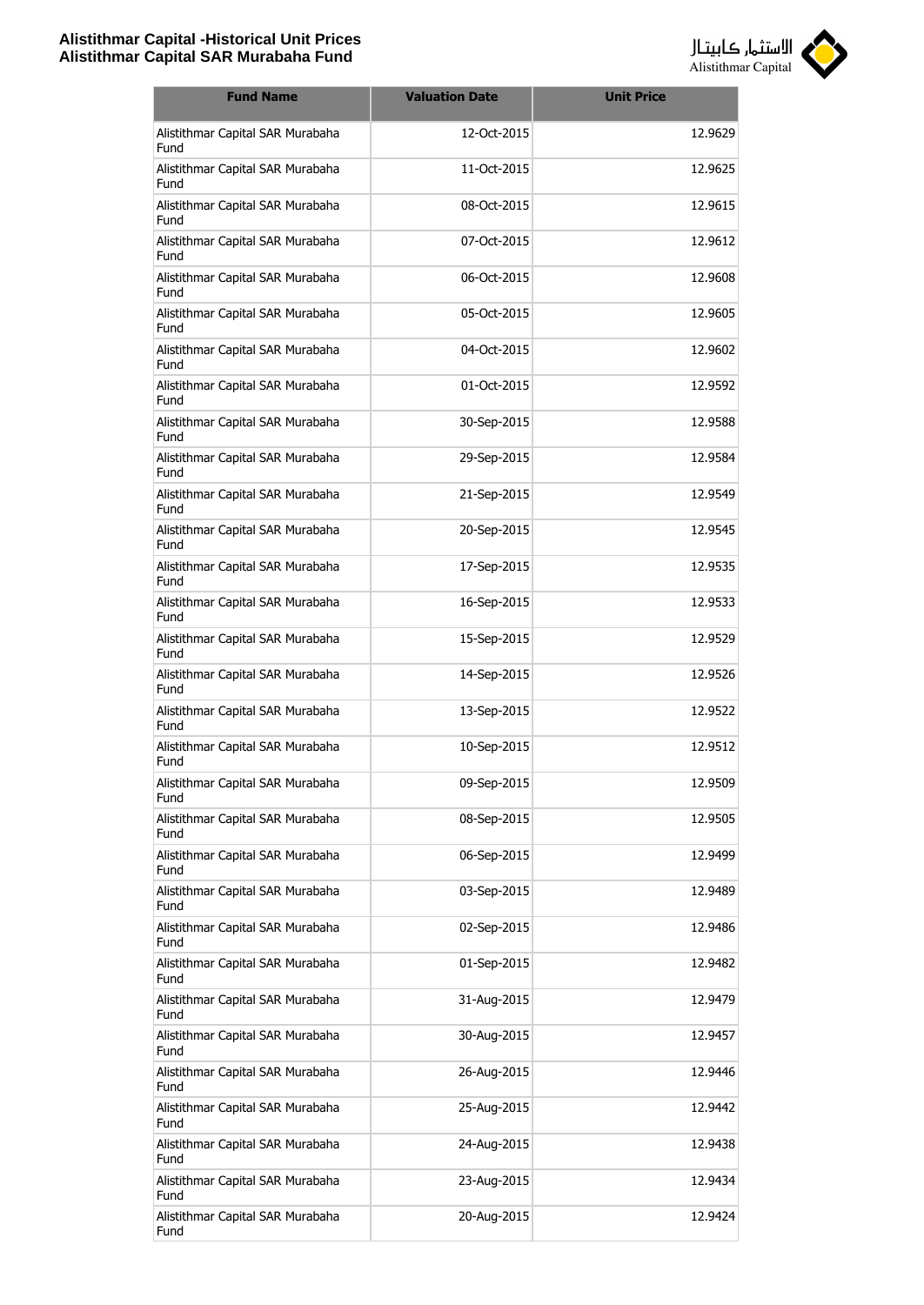

| <b>Fund Name</b>                                | <b>Valuation Date</b> | <b>Unit Price</b> |
|-------------------------------------------------|-----------------------|-------------------|
| Alistithmar Capital SAR Murabaha<br>Fund        | 19-Aug-2015           | 12.9420           |
| Alistithmar Capital SAR Murabaha<br>Fund        | 18-Aug-2015           | 12.9416           |
| Alistithmar Capital SAR Murabaha<br>Fund        | 17-Aug-2015           | 12.9413           |
| Alistithmar Capital SAR Murabaha<br>Fund        | 16-Aug-2015           | 12.9409           |
| Alistithmar Capital SAR Murabaha<br>Fund        | 13-Aug-2015           | 12.9399           |
| Alistithmar Capital SAR Murabaha<br>Fund        | 12-Aug-2015           | 12.9395           |
| Alistithmar Capital SAR Murabaha<br>Fund        | 11-Aug-2015           | 12.9392           |
| Alistithmar Capital SAR Murabaha<br>Fund        | 10-Aug-2015           | 12.9389           |
| Alistithmar Capital SAR Murabaha<br>Fund        | 09-Aug-2015           | 12.9385           |
| Alistithmar Capital SAR Murabaha<br>Fund        | 06-Aug-2015           | 12.9374           |
| Alistithmar Capital SAR Murabaha<br>Fund        | 05-Aug-2015           | 12.9371           |
| Alistithmar Capital SAR Murabaha<br>Fund        | 04-Aug-2015           | 12.9367           |
| Alistithmar Capital SAR Murabaha<br>Fund        | 03-Aug-2015           | 12.9364           |
| Alistithmar Capital SAR Murabaha<br>Fund        | 02-Aug-2015           | 12.9359           |
| Alistithmar Capital SAR Murabaha<br>Fund        | 30-Jul-2015           | 12.9349           |
| Alistithmar Capital SAR Murabaha<br>Fund        | 29-Jul-2015           | 12.9346           |
| Alistithmar Capital SAR Murabaha<br><b>Fund</b> | 28-Jul-2015           | 12.9343           |
| Alistithmar Capital SAR Murabaha<br>Fund        | 27-Jul-2015           | 12.9340           |
| Alistithmar Capital SAR Murabaha<br>Fund        | 26-Jul-2015           | 12.9337           |
| Alistithmar Capital SAR Murabaha<br>Fund        | 23-Jul-2015           | 12.9328           |
| Alistithmar Capital SAR Murabaha<br>Fund        | 22-Jul-2015           | 12.9325           |
| Alistithmar Capital SAR Murabaha<br>Fund        | 15-Jul-2015           | 12.9305           |
| Alistithmar Capital SAR Murabaha<br>Fund        | 14-Jul-2015           | 12.9301           |
| Alistithmar Capital SAR Murabaha<br>Fund        | 13-Jul-2015           | 12.9298           |
| Alistithmar Capital SAR Murabaha<br>Fund        | 12-Jul-2015           | 12.9296           |
| Alistithmar Capital SAR Murabaha<br>Fund        | 09-Jul-2015           | 12.9287           |
| Alistithmar Capital SAR Murabaha<br>Fund        | 08-Jul-2015           | 12.9283           |
| Alistithmar Capital SAR Murabaha<br>Fund        | 07-Jul-2015           | 12.9280           |
| Alistithmar Capital SAR Murabaha<br>Fund        | 06-Jul-2015           | 12.9278           |
| Alistithmar Capital SAR Murabaha<br>Fund        | 05-Jul-2015           | 12.9275           |
| Alistithmar Capital SAR Murabaha<br>Fund        | 02-Jul-2015           | 12.9266           |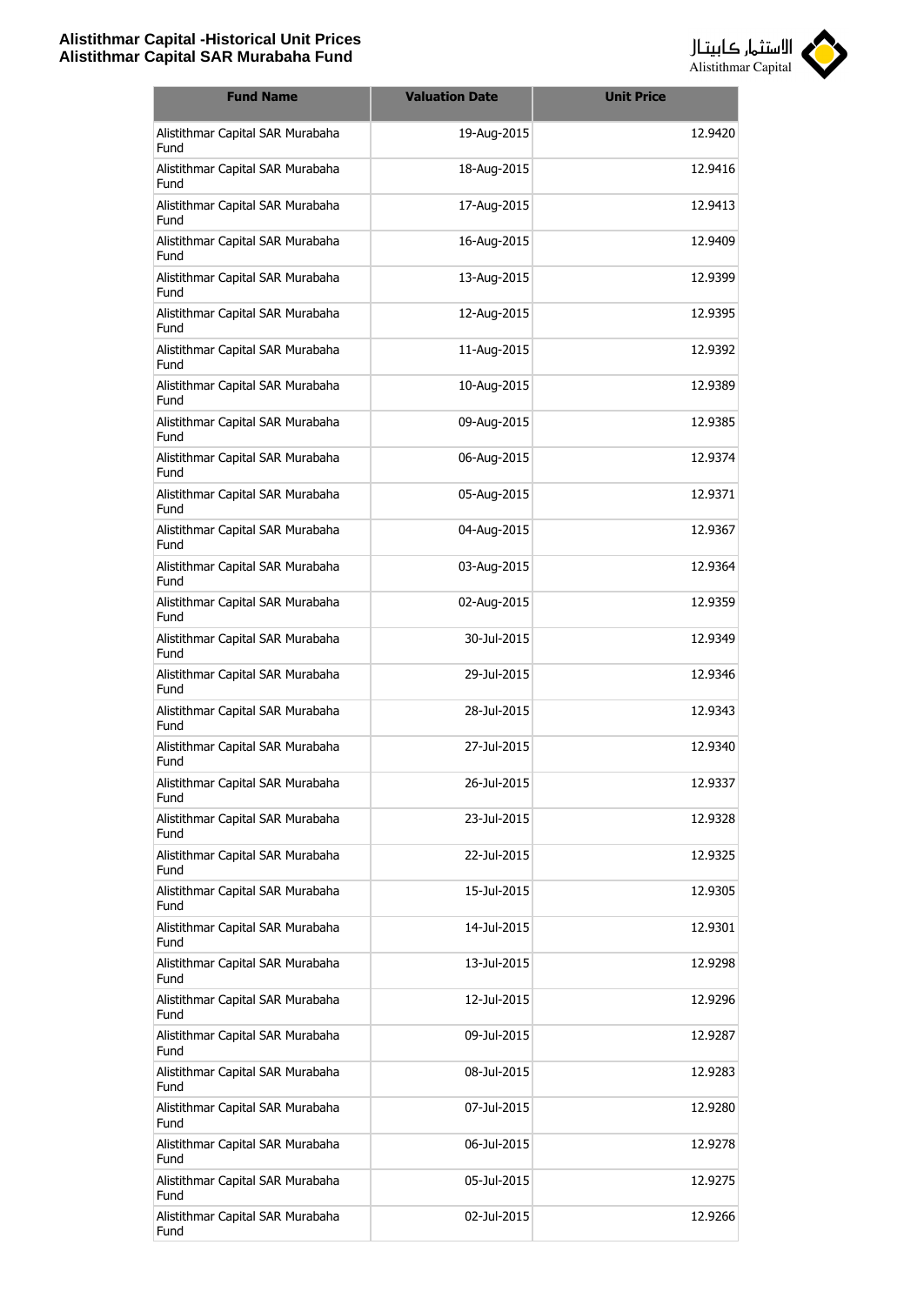

| <b>Fund Name</b>                         | <b>Valuation Date</b> | <b>Unit Price</b> |
|------------------------------------------|-----------------------|-------------------|
| Alistithmar Capital SAR Murabaha<br>Fund | 01-Jul-2015           | 12.9262           |
| Alistithmar Capital SAR Murabaha<br>Fund | 30-Jun-2015           | 12.9259           |
| Alistithmar Capital SAR Murabaha<br>Fund | 29-Jun-2015           | 12.9256           |
| Alistithmar Capital SAR Murabaha<br>Fund | 28-Jun-2015           | 12.9252           |
| Alistithmar Capital SAR Murabaha<br>Fund | 25-Jun-2015           | 12.9243           |
| Alistithmar Capital SAR Murabaha<br>Fund | 24-Jun-2015           | 12.9240           |
| Alistithmar Capital SAR Murabaha<br>Fund | 23-Jun-2015           | 12.9237           |
| Alistithmar Capital SAR Murabaha<br>Fund | 22-Jun-2015           | 12.9233           |
| Alistithmar Capital SAR Murabaha<br>Fund | 21-Jun-2015           | 12.9230           |
| Alistithmar Capital SAR Murabaha<br>Fund | 18-Jun-2015           | 12.9221           |
| Alistithmar Capital SAR Murabaha<br>Fund | 17-Jun-2015           | 12.9218           |
| Alistithmar Capital SAR Murabaha<br>Fund | 16-Jun-2015           | 12.9215           |
| Alistithmar Capital SAR Murabaha<br>Fund | 15-Jun-2015           | 12.9212           |
| Alistithmar Capital SAR Murabaha<br>Fund | 14-Jun-2015           | 12.9209           |
| Alistithmar Capital SAR Murabaha<br>Fund | 11-Jun-2015           | 12.9199           |
| Alistithmar Capital SAR Murabaha<br>Fund | 10-Jun-2015           | 12.9196           |
| Alistithmar Capital SAR Murabaha<br>Fund | 09-Jun-2015           | 12.9193           |
| Alistithmar Capital SAR Murabaha<br>Fund | 08-Jun-2015           | 12.9189           |
| Alistithmar Capital SAR Murabaha<br>Fund | 07-Jun-2015           | 12.9186           |
| Alistithmar Capital SAR Murabaha<br>Fund | 04-Jun-2015           | 12.9176           |
| Alistithmar Capital SAR Murabaha<br>Fund | 03-Jun-2015           | 12.9173           |
| Alistithmar Capital SAR Murabaha<br>Fund | 02-Jun-2015           | 12.9169           |
| Alistithmar Capital SAR Murabaha<br>Fund | 01-Jun-2015           | 12.9166           |
| Alistithmar Capital SAR Murabaha<br>Fund | 31-May-2015           | 12.9163           |
| Alistithmar Capital SAR Murabaha<br>Fund | 28-May-2015           | 12.9153           |
| Alistithmar Capital SAR Murabaha<br>Fund | 27-May-2015           | 12.9149           |
| Alistithmar Capital SAR Murabaha<br>Fund | 26-May-2015           | 12.9148           |
| Alistithmar Capital SAR Murabaha<br>Fund | 25-May-2015           | 12.9145           |
| Alistithmar Capital SAR Murabaha<br>Fund | 24-May-2015           | 12.9142           |
| Alistithmar Capital SAR Murabaha<br>Fund | 21-May-2015           | 12.9132           |
| Alistithmar Capital SAR Murabaha<br>Fund | 20-May-2015           | 12.9129           |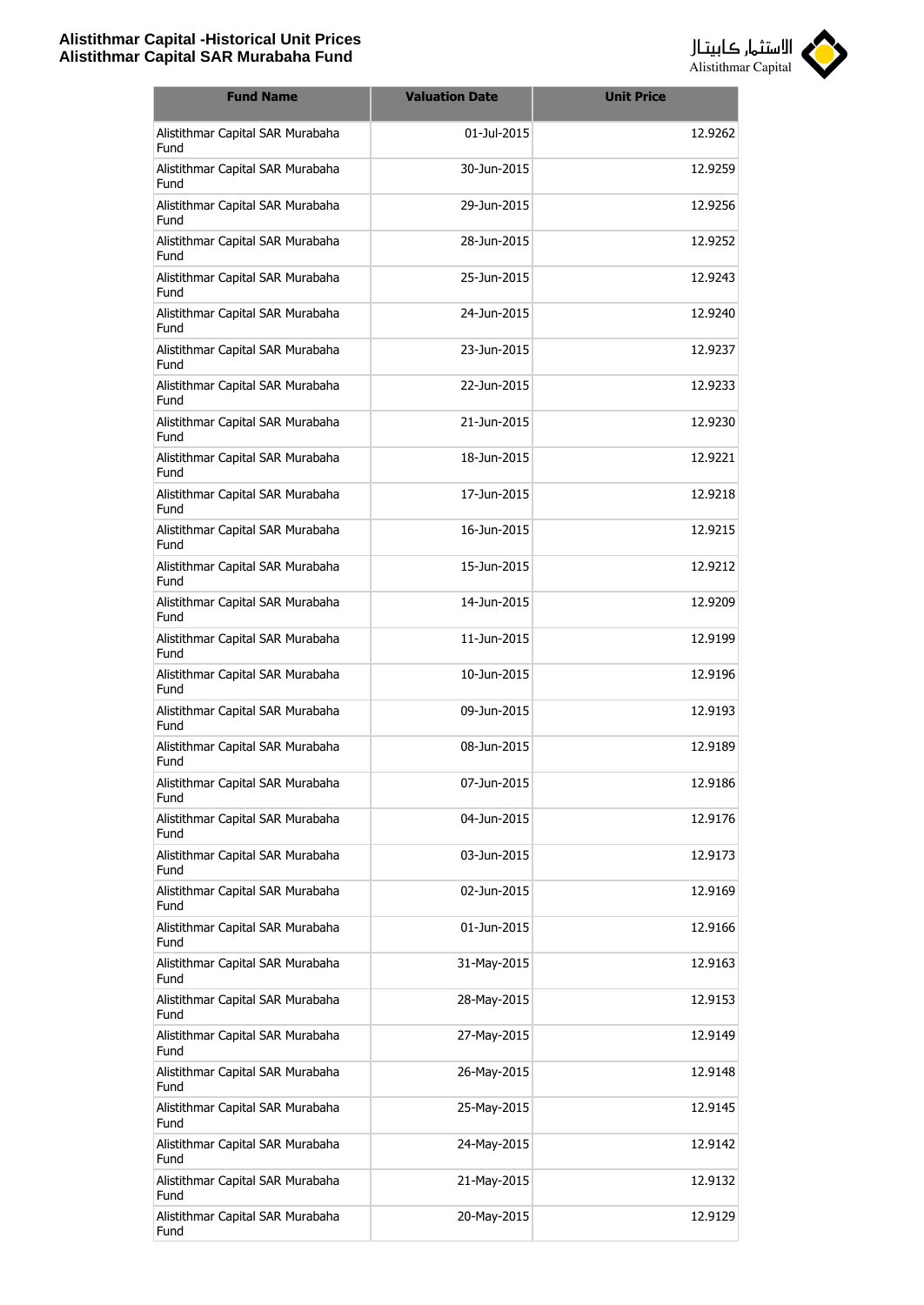

| <b>Fund Name</b>                         | <b>Valuation Date</b> | <b>Unit Price</b> |
|------------------------------------------|-----------------------|-------------------|
| Alistithmar Capital SAR Murabaha<br>Fund | 19-May-2015           | 12.9126           |
| Alistithmar Capital SAR Murabaha<br>Fund | 18-May-2015           | 12.9122           |
| Alistithmar Capital SAR Murabaha<br>Fund | 17-May-2015           | 12.9119           |
| Alistithmar Capital SAR Murabaha<br>Fund | 14-May-2015           | 12.9109           |
| Alistithmar Capital SAR Murabaha<br>Fund | 13-May-2015           | 12.9106           |
| Alistithmar Capital SAR Murabaha<br>Fund | 12-May-2015           | 12.9102           |
| Alistithmar Capital SAR Murabaha<br>Fund | 11-May-2015           | 12.9099           |
| Alistithmar Capital SAR Murabaha<br>Fund | 10-May-2015           | 12.9096           |
| Alistithmar Capital SAR Murabaha<br>Fund | 07-May-2015           | 12.9086           |
| Alistithmar Capital SAR Murabaha<br>Fund | 06-May-2015           | 12.9082           |
| Alistithmar Capital SAR Murabaha<br>Fund | 05-May-2015           | 12.9079           |
| Alistithmar Capital SAR Murabaha<br>Fund | 04-May-2015           | 12.9076           |
| Alistithmar Capital SAR Murabaha<br>Fund | 03-May-2015           | 12.9072           |
| Alistithmar Capital SAR Murabaha<br>Fund | 30-Apr-2015           | 12.9062           |
| Alistithmar Capital SAR Murabaha<br>Fund | 29-Apr-2015           | 12.9059           |
| Alistithmar Capital SAR Murabaha<br>Fund | 28-Apr-2015           | 12.9056           |
| Alistithmar Capital SAR Murabaha<br>Fund | 27-Apr-2015           | 12.9053           |
| Alistithmar Capital SAR Murabaha<br>Fund | 26-Apr-2015           | 12.9050           |
| Alistithmar Capital SAR Murabaha<br>Fund | 23-Apr-2015           | 12.9040           |
| Alistithmar Capital SAR Murabaha<br>Fund | 22-Apr-2015           | 12.9037           |
| Alistithmar Capital SAR Murabaha<br>Fund | 21-Apr-2015           | 12.9033           |
| Alistithmar Capital SAR Murabaha<br>Fund | 20-Apr-2015           | 12.9030           |
| Alistithmar Capital SAR Murabaha<br>Fund | 19-Apr-2015           | 12.9027           |
| Alistithmar Capital SAR Murabaha<br>Fund | 16-Apr-2015           | 12.9017           |
| Alistithmar Capital SAR Murabaha<br>Fund | 15-Apr-2015           | 12.9015           |
| Alistithmar Capital SAR Murabaha<br>Fund | 14-Apr-2015           | 12.9011           |
| Alistithmar Capital SAR Murabaha<br>Fund | 13-Apr-2015           | 12.9008           |
| Alistithmar Capital SAR Murabaha<br>Fund | 12-Apr-2015           | 12.9003           |
| Alistithmar Capital SAR Murabaha<br>Fund | 09-Apr-2015           | 12.8994           |
| Alistithmar Capital SAR Murabaha<br>Fund | 08-Apr-2015           | 12.8990           |
| Alistithmar Capital SAR Murabaha<br>Fund | 07-Apr-2015           | 12.8987           |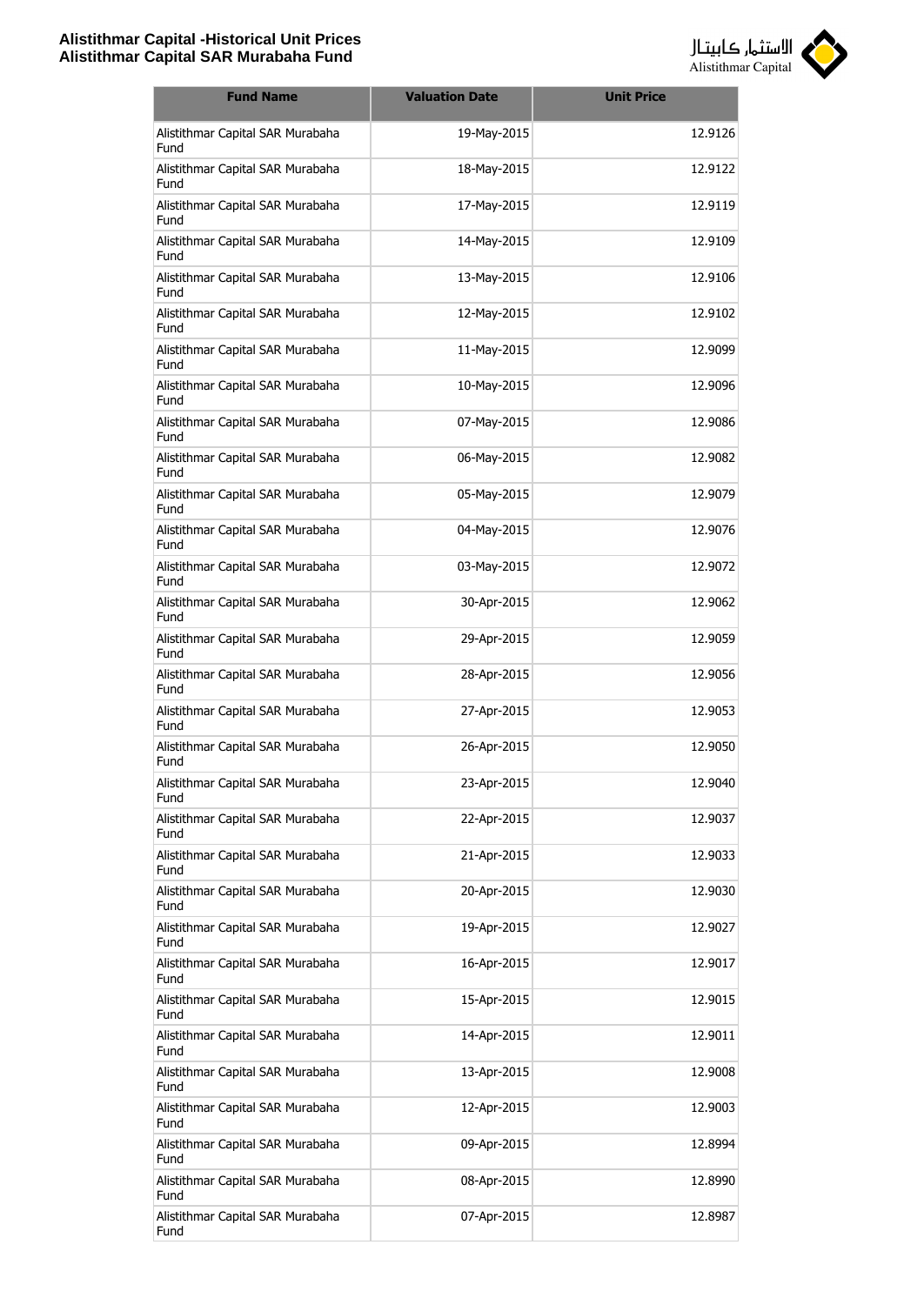

| <b>Fund Name</b>                         | <b>Valuation Date</b> | <b>Unit Price</b> |
|------------------------------------------|-----------------------|-------------------|
| Alistithmar Capital SAR Murabaha<br>Fund | 06-Apr-2015           | 12.8984           |
| Alistithmar Capital SAR Murabaha<br>Fund | 05-Apr-2015           | 12.8981           |
| Alistithmar Capital SAR Murabaha<br>Fund | 02-Apr-2015           | 12.8971           |
| Alistithmar Capital SAR Murabaha<br>Fund | 01-Apr-2015           | 12.8968           |
| Alistithmar Capital SAR Murabaha<br>Fund | 31-Mar-2015           | 12.8965           |
| Alistithmar Capital SAR Murabaha<br>Fund | 30-Mar-2015           | 12.8961           |
| Alistithmar Capital SAR Murabaha<br>Fund | 29-Mar-2015           | 12.8958           |
| Alistithmar Capital SAR Murabaha<br>Fund | 26-Mar-2015           | 12.8948           |
| Alistithmar Capital SAR Murabaha<br>Fund | 25-Mar-2015           | 12.8945           |
| Alistithmar Capital SAR Murabaha<br>Fund | 24-Mar-2015           | 12.8942           |
| Alistithmar Capital SAR Murabaha<br>Fund | 23-Mar-2015           | 12.8939           |
| Alistithmar Capital SAR Murabaha<br>Fund | 22-Mar-2015           | 12.8936           |
| Alistithmar Capital SAR Murabaha<br>Fund | 19-Mar-2015           | 12.8926           |
| Alistithmar Capital SAR Murabaha<br>Fund | 18-Mar-2015           | 12.8910           |
| Alistithmar Capital SAR Murabaha<br>Fund | 17-Mar-2015           | 12.8907           |
| Alistithmar Capital SAR Murabaha<br>Fund | 16-Mar-2015           | 12.8904           |
| Alistithmar Capital SAR Murabaha<br>Fund | 15-Mar-2015           | 12.89             |
| Alistithmar Capital SAR Murabaha<br>Fund | 12-Mar-2015           | 12.8890           |
| Alistithmar Capital SAR Murabaha<br>Fund | 11-Mar-2015           | 12.8884           |
| Alistithmar Capital SAR Murabaha<br>Fund | 10-Mar-2015           | 12.8881           |
| Alistithmar Capital SAR Murabaha<br>Fund | 09-Mar-2015           | 12.8878           |
| Alistithmar Capital SAR Murabaha<br>Fund | 08-Mar-2015           | 12.8874           |
| Alistithmar Capital SAR Murabaha<br>Fund | 05-Mar-2015           | 12.8865           |
| Alistithmar Capital SAR Murabaha<br>Fund | 04-Mar-2015           | 12.8862           |
| Alistithmar Capital SAR Murabaha<br>Fund | 03-Mar-2015           | 12.8859           |
| Alistithmar Capital SAR Murabaha<br>Fund | 02-Mar-2015           | 12.8856           |
| Alistithmar Capital SAR Murabaha<br>Fund | 01-Mar-2015           | 12.8853           |
| Alistithmar Capital SAR Murabaha<br>Fund | 26-Feb-2015           | 12.8843           |
| Alistithmar Capital SAR Murabaha<br>Fund | 25-Feb-2015           | 12.8839           |
| Alistithmar Capital SAR Murabaha<br>Fund | 24-Feb-2015           | 12.8836           |
| Alistithmar Capital SAR Murabaha<br>Fund | 23-Feb-2015           | 12.8833           |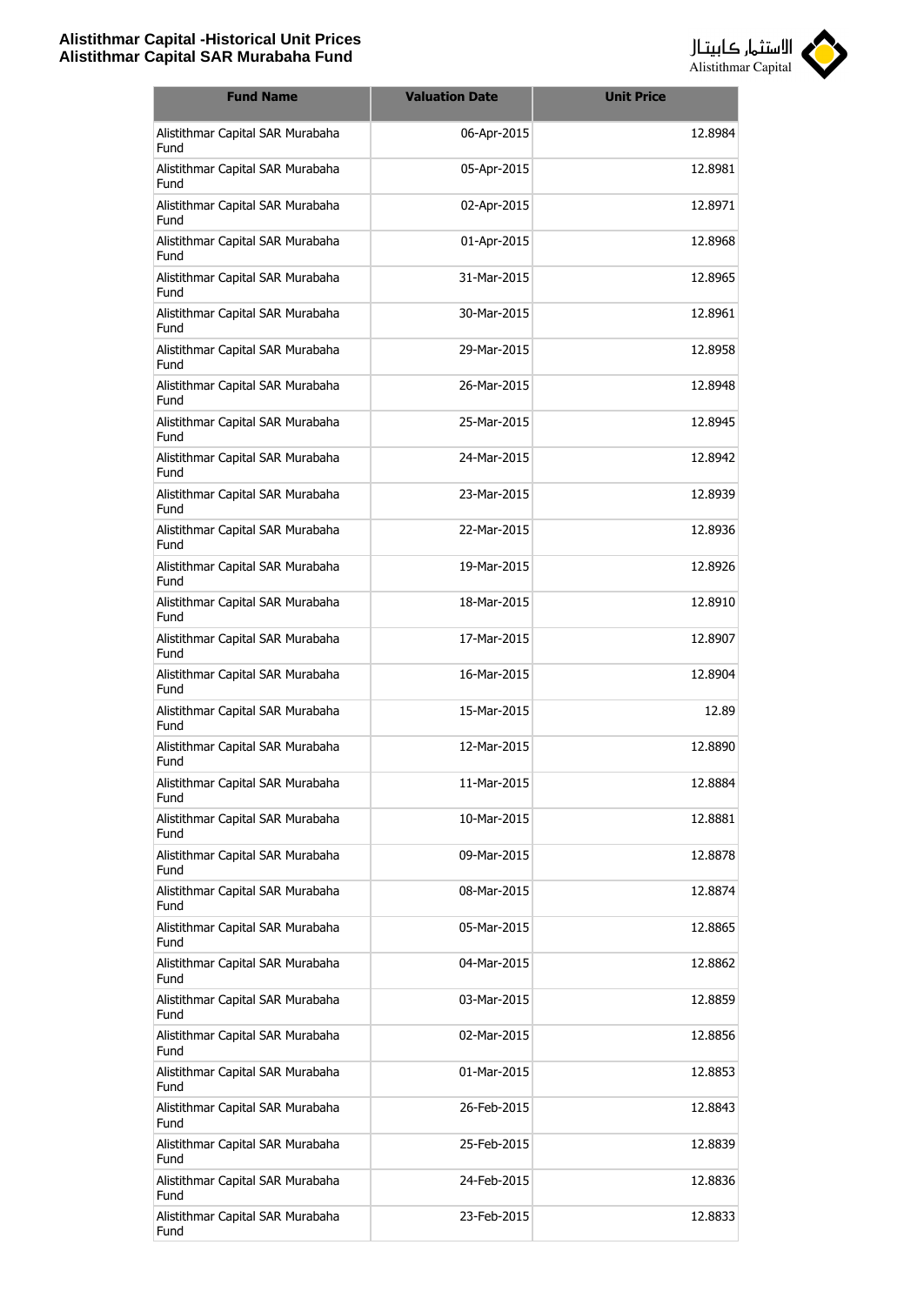

| <b>Fund Name</b>                         | <b>Valuation Date</b> | <b>Unit Price</b> |
|------------------------------------------|-----------------------|-------------------|
| Alistithmar Capital SAR Murabaha<br>Fund | 22-Feb-2015           | 12.8830           |
| Alistithmar Capital SAR Murabaha<br>Fund | 19-Feb-2015           | 12.8820           |
| Alistithmar Capital SAR Murabaha<br>Fund | 18-Feb-2015           | 12.8817           |
| Alistithmar Capital SAR Murabaha<br>Fund | 17-Feb-2015           | 12.8814           |
| Alistithmar Capital SAR Murabaha<br>Fund | 16-Feb-2015           | 12.8811           |
| Alistithmar Capital SAR Murabaha<br>Fund | 15-Feb-2015           | 12,8807           |
| Alistithmar Capital SAR Murabaha<br>Fund | 12-Feb-2015           | 12.8798           |
| Alistithmar Capital SAR Murabaha<br>Fund | 11-Feb-2015           | 12.8795           |
| Alistithmar Capital SAR Murabaha<br>Fund | 10-Feb-2015           | 12.8791           |
| Alistithmar Capital SAR Murabaha<br>Fund | 09-Feb-2015           | 12.8787           |
| Alistithmar Capital SAR Murabaha<br>Fund | 08-Feb-2015           | 12.8774           |
| Alistithmar Capital SAR Murabaha<br>Fund | 05-Feb-2015           | 12.8765           |
| Alistithmar Capital SAR Murabaha<br>Fund | 04-Feb-2015           | 12.8762           |
| Alistithmar Capital SAR Murabaha<br>Fund | 03-Feb-2015           | 12.8759           |
| Alistithmar Capital SAR Murabaha<br>Fund | 02-Feb-2015           | 12.8756           |
| Alistithmar Capital SAR Murabaha<br>Fund | 01-Feb-2015           | 12.8753           |
| Alistithmar Capital SAR Murabaha<br>Fund | 29-Jan-2015           | 12.8743           |
| Alistithmar Capital SAR Murabaha<br>Fund | 28-Jan-2015           | 12.8740           |
| Alistithmar Capital SAR Murabaha<br>Fund | 27-Jan-2015           | 12.8737           |
| Alistithmar Capital SAR Murabaha<br>Fund | 26-Jan-2015           | 12.8734           |
| Alistithmar Capital SAR Murabaha<br>Fund | 22-Jan-2015           | 12.8697           |
| Alistithmar Capital SAR Murabaha<br>Fund | 21-Jan-2015           | 12.8698           |
| Alistithmar Capital SAR Murabaha<br>Fund | 20-Jan-2015           | 12.8693           |
| Alistithmar Capital SAR Murabaha<br>Fund | 19-Jan-2015           | 12.8690           |
| Alistithmar Capital SAR Murabaha<br>Fund | 15-Jan-2015           | 12.8679           |
| Alistithmar Capital SAR Murabaha<br>Fund | 14-Jan-2015           | 12.8676           |
| Alistithmar Capital SAR Murabaha<br>Fund | 13-Jan-2015           | 12.8673           |
| Alistithmar Capital SAR Murabaha<br>Fund | 12-Jan-2015           | 12.8670           |
| Alistithmar Capital SAR Murabaha<br>Fund | 11-Jan-2015           | 12.8668           |
| Alistithmar Capital SAR Murabaha<br>Fund | 08-Jan-2015           | 12.8659           |
| Alistithmar Capital SAR Murabaha<br>Fund | 07-Jan-2015           | 12.8657           |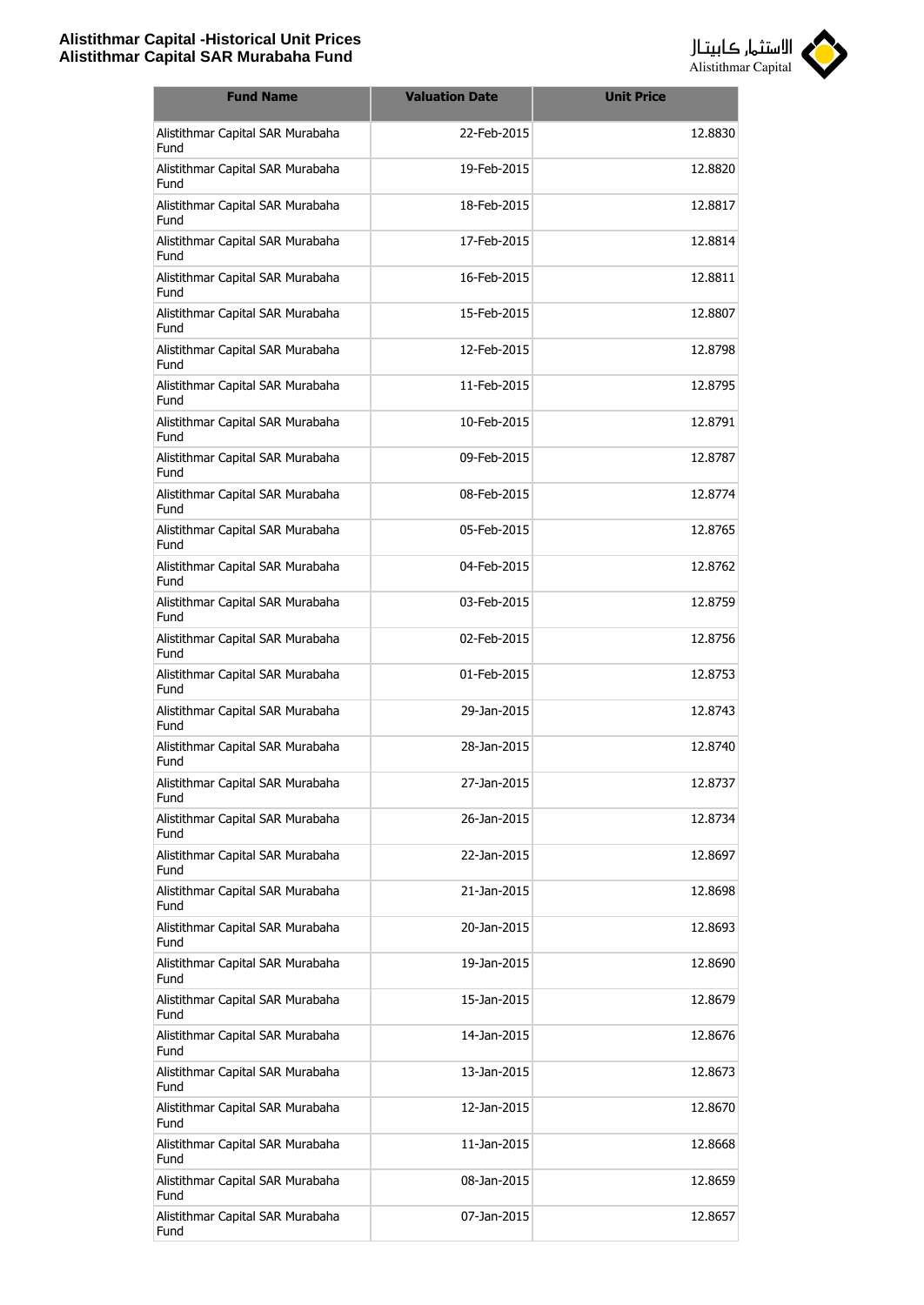

| <b>Fund Name</b>                         | <b>Valuation Date</b> | <b>Unit Price</b> |
|------------------------------------------|-----------------------|-------------------|
| Alistithmar Capital SAR Murabaha<br>Fund | 06-Jan-2015           | 12.8654           |
| Alistithmar Capital SAR Murabaha<br>Fund | 05-Jan-2015           | 12.8651           |
| Alistithmar Capital SAR Murabaha<br>Fund | 04-Jan-2015           | 12.8649           |
| Alistithmar Capital SAR Murabaha<br>Fund | 01-Jan-2015           | 12.8642           |
| Alistithmar Capital SAR Murabaha<br>Fund | 31-Dec-2014           | 12.8640           |
| Alistithmar Capital SAR Murabaha<br>Fund | 30-Dec-2014           | 12.8638           |
| Alistithmar Capital SAR Murabaha<br>Fund | 29-Dec-2014           | 12.8635           |
| Alistithmar Capital SAR Murabaha<br>Fund | 28-Dec-2014           | 12.8632           |
| Alistithmar Capital SAR Murabaha<br>Fund | 25-Dec-2014           | 12.8623           |
| Alistithmar Capital SAR Murabaha<br>Fund | 24-Dec-2014           | 12.8619           |
| Alistithmar Capital SAR Murabaha<br>Fund | 23-Dec-2014           | 12.8616           |
| Alistithmar Capital SAR Murabaha<br>Fund | 22-Dec-2014           | 12.8613           |
| Alistithmar Capital SAR Murabaha<br>Fund | 21-Dec-2014           | 12.8610           |
| Alistithmar Capital SAR Murabaha<br>Fund | 18-Dec-2014           | 12.8601           |
| Alistithmar Capital SAR Murabaha<br>Fund | 17-Dec-2014           | 12.8597           |
| Alistithmar Capital SAR Murabaha<br>Fund | 16-Dec-2014           | 12.8594           |
| Alistithmar Capital SAR Murabaha<br>Fund | 15-Dec-2014           | 12.8591           |
| Alistithmar Capital SAR Murabaha<br>Fund | 14-Dec-2014           | 12.8587           |
| Alistithmar Capital SAR Murabaha<br>Fund | 11-Dec-2014           | 12.8578           |
| Alistithmar Capital SAR Murabaha<br>Fund | 10-Dec-2014           | 12.8574           |
| Alistithmar Capital SAR Murabaha<br>Fund | 09-Dec-2014           | 12.8571           |
| Alistithmar Capital SAR Murabaha<br>Fund | 08-Dec-2014           | 12.8568           |
| Alistithmar Capital SAR Murabaha<br>Fund | 07-Dec-2014           | 12.8565           |
| Alistithmar Capital SAR Murabaha<br>Fund | 04-Dec-2014           | 12.8555           |
| Alistithmar Capital SAR Murabaha<br>Fund | 03-Dec-2014           | 12.8552           |
| Alistithmar Capital SAR Murabaha<br>Fund | 02-Dec-2014           | 12.8548           |
| Alistithmar Capital SAR Murabaha<br>Fund | 01-Dec-2014           | 12.8545           |
| Alistithmar Capital SAR Murabaha<br>Fund | 30-Nov-2014           | 12.8542           |
| Alistithmar Capital SAR Murabaha<br>Fund | 27-Nov-2014           | 12.8531           |
| Alistithmar Capital SAR Murabaha<br>Fund | 26-Nov-2014           | 12.8528           |
| Alistithmar Capital SAR Murabaha<br>Fund | 25-Nov-2014           | 12.8524           |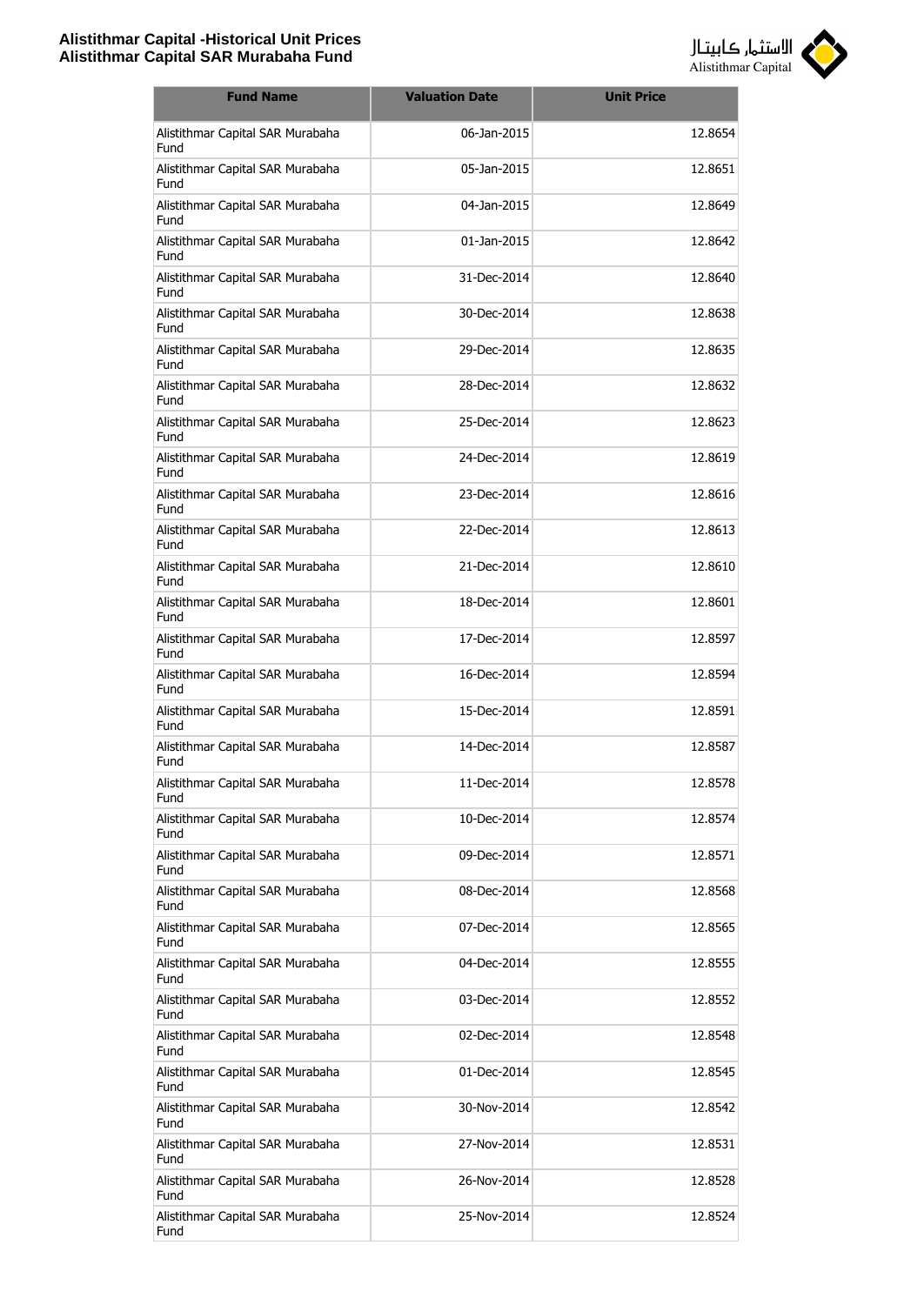

| <b>Fund Name</b>                         | <b>Valuation Date</b> | <b>Unit Price</b> |
|------------------------------------------|-----------------------|-------------------|
| Alistithmar Capital SAR Murabaha<br>Fund | 24-Nov-2014           | 12.8521           |
| Alistithmar Capital SAR Murabaha<br>Fund | 23-Nov-2014           | 12.8517           |
| Alistithmar Capital SAR Murabaha<br>Fund | 20-Nov-2014           | 12.8507           |
| Alistithmar Capital SAR Murabaha<br>Fund | 19-Nov-2014           | 12.8504           |
| Alistithmar Capital SAR Murabaha<br>Fund | 18-Nov-2014           | 12.85             |
| Alistithmar Capital SAR Murabaha<br>Fund | 17-Nov-2014           | 12.8497           |
| Alistithmar Capital SAR Murabaha<br>Fund | 16-Nov-2014           | 12.8494           |
| Alistithmar Capital SAR Murabaha<br>Fund | 13-Nov-2014           | 12.8484           |
| Alistithmar Capital SAR Murabaha<br>Fund | 12-Nov-2014           | 12.8480           |
| Alistithmar Capital SAR Murabaha<br>Fund | 11-Nov-2014           | 12.8477           |
| Alistithmar Capital SAR Murabaha<br>Fund | 10-Nov-2014           | 12.8473           |
| Alistithmar Capital SAR Murabaha<br>Fund | 09-Nov-2014           | 12.8470           |
| Alistithmar Capital SAR Murabaha<br>Fund | 06-Nov-2014           | 12.8459           |
| Alistithmar Capital SAR Murabaha<br>Fund | 05-Nov-2014           | 12.8456           |
| Alistithmar Capital SAR Murabaha<br>Fund | 04-Nov-2014           | 12.8453           |
| Alistithmar Capital SAR Murabaha<br>Fund | 03-Nov-2014           | 12.8450           |
| Alistithmar Capital SAR Murabaha<br>Fund | 02-Nov-2014           | 12.8446           |
| Alistithmar Capital SAR Murabaha<br>Fund | 30-Oct-2014           | 12.8436           |
| Alistithmar Capital SAR Murabaha<br>Fund | 29-Oct-2014           | 12.8432           |
| Alistithmar Capital SAR Murabaha<br>Fund | 28-Oct-2014           | 12.8429           |
| Alistithmar Capital SAR Murabaha<br>Fund | 27-Oct-2014           | 12.8425           |
| Alistithmar Capital SAR Murabaha<br>Fund | 26-Oct-2014           | 12.8421           |
| Alistithmar Capital SAR Murabaha<br>Fund | 23-Oct-2014           | 12.8411           |
| Alistithmar Capital SAR Murabaha<br>Fund | 22-Oct-2014           | 12.8408           |
| Alistithmar Capital SAR Murabaha<br>Fund | 21-Oct-2014           | 12.8405           |
| Alistithmar Capital SAR Murabaha<br>Fund | 20-Oct-2014           | 12.8402           |
| Alistithmar Capital SAR Murabaha<br>Fund | 19-Oct-2014           | 12.8399           |
| Alistithmar Capital SAR Murabaha<br>Fund | 16-Oct-2014           | 12.8390           |
| Alistithmar Capital SAR Murabaha<br>Fund | 15-Oct-2014           | 12.8387           |
| Alistithmar Capital SAR Murabaha<br>Fund | 14-Oct-2014           | 12.8384           |
| Alistithmar Capital SAR Murabaha<br>Fund | 13-Oct-2014           | 12.8380           |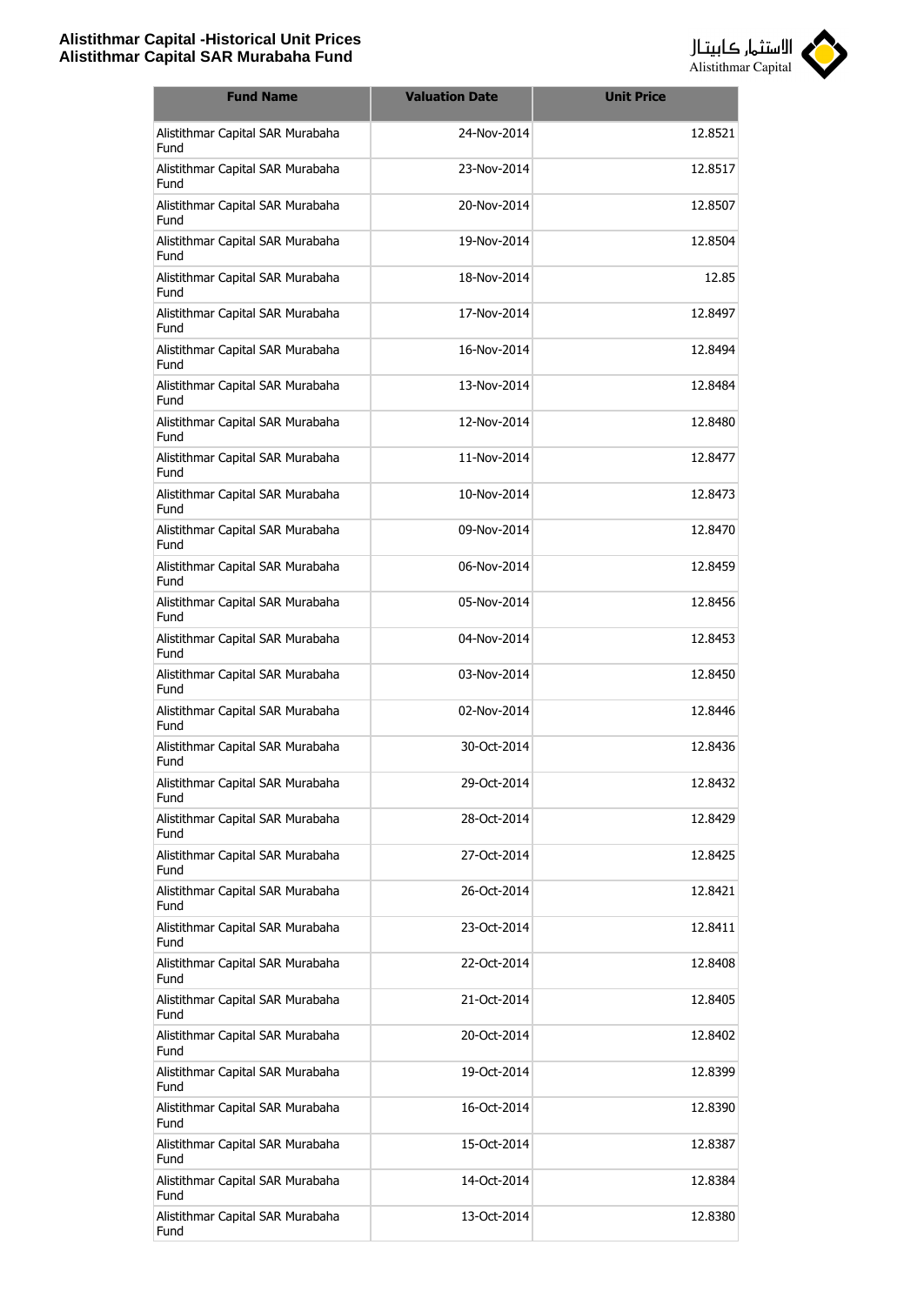

| <b>Fund Name</b>                         | <b>Valuation Date</b> | <b>Unit Price</b> |
|------------------------------------------|-----------------------|-------------------|
| Alistithmar Capital SAR Murabaha<br>Fund | 12-Oct-2014           | 12.8376           |
| Alistithmar Capital SAR Murabaha<br>Fund | 09-Oct-2014           | 12.8340           |
| Alistithmar Capital SAR Murabaha<br>Fund | 08-Oct-2014           | 12.8340           |
| Alistithmar Capital SAR Murabaha<br>Fund | 07-Oct-2014           | 12.8340           |
| Alistithmar Capital SAR Murabaha<br>Fund | 06-Oct-2014           | 12.8340           |
| Alistithmar Capital SAR Murabaha<br>Fund | 05-Oct-2014           | 12.8340           |
| Alistithmar Capital SAR Murabaha<br>Fund | 02-Oct-2014           | 12.8340           |
| Alistithmar Capital SAR Murabaha<br>Fund | 01-Oct-2014           | 12.8337           |
| Alistithmar Capital SAR Murabaha<br>Fund | 30-Sep-2014           | 12.8334           |
| Alistithmar Capital SAR Murabaha<br>Fund | 29-Sep-2014           | 12.8331           |
| Alistithmar Capital SAR Murabaha<br>Fund | 28-Sep-2014           | 12.8328           |
| Alistithmar Capital SAR Murabaha<br>Fund | 25-Sep-2014           | 12.8316           |
| Alistithmar Capital SAR Murabaha<br>Fund | 24-Sep-2014           | 12.8313           |
| Alistithmar Capital SAR Murabaha<br>Fund | 22-Sep-2014           | 12.8306           |
| Alistithmar Capital SAR Murabaha<br>Fund | 21-Sep-2014           | 12.8302           |
| Alistithmar Capital SAR Murabaha<br>Fund | 18-Sep-2014           | 12.8292           |
| Alistithmar Capital SAR Murabaha<br>Fund | 17-Sep-2014           | 12.8288           |
| Alistithmar Capital SAR Murabaha<br>Fund | 16-Sep-2014           | 12.8285           |
| Alistithmar Capital SAR Murabaha<br>Fund | 15-Sep-2014           | 12.8282           |
| Alistithmar Capital SAR Murabaha<br>Fund | 14-Sep-2014           | 12.8279           |
| Alistithmar Capital SAR Murabaha<br>Fund | 11-Sep-2014           | 12.8268           |
| Alistithmar Capital SAR Murabaha<br>Fund | 10-Sep-2014           | 12.8265           |
| Alistithmar Capital SAR Murabaha<br>Fund | 09-Sep-2014           | 12.8262           |
| Alistithmar Capital SAR Murabaha<br>Fund | 08-Sep-2014           | 12.8259           |
| Alistithmar Capital SAR Murabaha<br>Fund | 07-Sep-2014           | 12.8256           |
| Alistithmar Capital SAR Murabaha<br>Fund | 04-Sep-2014           | 12.8246           |
| Alistithmar Capital SAR Murabaha<br>Fund | 03-Sep-2014           | 12.8243           |
| Alistithmar Capital SAR Murabaha<br>Fund | 02-Sep-2014           | 12.8239           |
| Alistithmar Capital SAR Murabaha<br>Fund | 01-Sep-2014           | 12.8236           |
| Alistithmar Capital SAR Murabaha<br>Fund | 31-Aug-2014           | 12.8231           |
| Alistithmar Capital SAR Murabaha<br>Fund | 28-Aug-2014           | 12.8221           |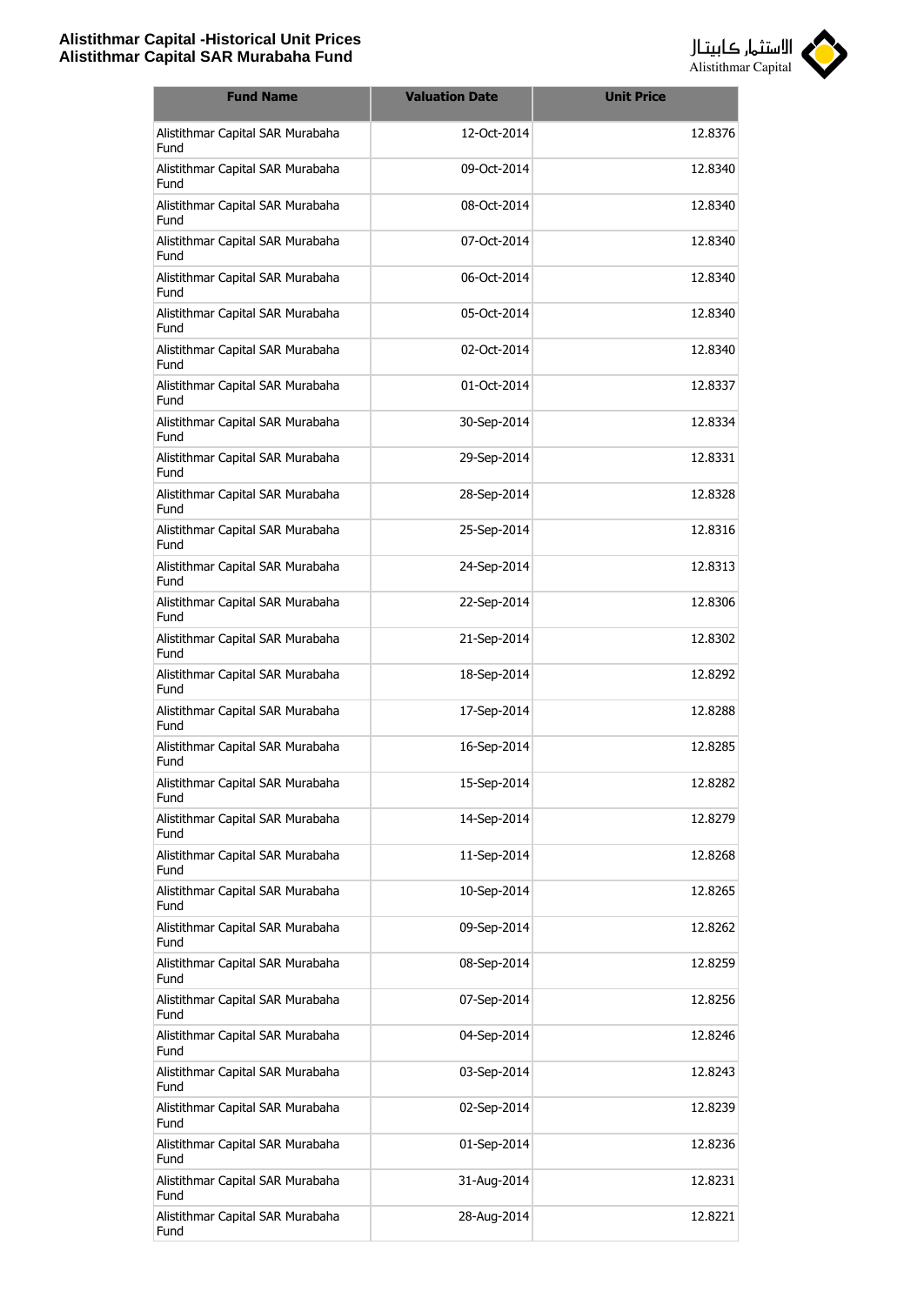

| <b>Fund Name</b>                         | <b>Valuation Date</b> | <b>Unit Price</b> |
|------------------------------------------|-----------------------|-------------------|
| Alistithmar Capital SAR Murabaha<br>Fund | 27-Aug-2014           | 12.8218           |
| Alistithmar Capital SAR Murabaha<br>Fund | 26-Aug-2014           | 12.8214           |
| Alistithmar Capital SAR Murabaha<br>Fund | 25-Aug-2014           | 12.8211           |
| Alistithmar Capital SAR Murabaha<br>Fund | 24-Aug-2014           | 12.8209           |
| Alistithmar Capital SAR Murabaha<br>Fund | 21-Aug-2014           | 12.82             |
| Alistithmar Capital SAR Murabaha<br>Fund | 20-Aug-2014           | 12.8197           |
| Alistithmar Capital SAR Murabaha<br>Fund | 19-Aug-2014           | 12.8193           |
| Alistithmar Capital SAR Murabaha<br>Fund | 18-Aug-2014           | 12.8190           |
| Alistithmar Capital SAR Murabaha<br>Fund | 17-Aug-2014           | 12.8186           |
| Alistithmar Capital SAR Murabaha<br>Fund | 14-Aug-2014           | 12.8176           |
| Alistithmar Capital SAR Murabaha<br>Fund | 13-Aug-2014           | 12.8173           |
| Alistithmar Capital SAR Murabaha<br>Fund | 12-Aug-2014           | 12.8170           |
| Alistithmar Capital SAR Murabaha<br>Fund | 11-Aug-2014           | 12.8167           |
| Alistithmar Capital SAR Murabaha<br>Fund | 10-Aug-2014           | 12.8163           |
| Alistithmar Capital SAR Murabaha<br>Fund | 07-Aug-2014           | 12.8154           |
| Alistithmar Capital SAR Murabaha<br>Fund | 06-Aug-2014           | 12.8150           |
| Alistithmar Capital SAR Murabaha<br>Fund | 05-Aug-2014           | 12.8147           |
| Alistithmar Capital SAR Murabaha<br>Fund | 04-Aug-2014           | 12.8143           |
| Alistithmar Capital SAR Murabaha<br>Fund | 03-Aug-2014           | 12.8140           |
| Alistithmar Capital SAR Murabaha<br>Fund | 24-Jul-2014           | 12.8104           |
| Alistithmar Capital SAR Murabaha<br>Fund | 23-Jul-2014           | 12.8101           |
| Alistithmar Capital SAR Murabaha<br>Fund | 22-Jul-2014           | 12.8096           |
| Alistithmar Capital SAR Murabaha<br>Fund | 21-Jul-2014           | 12.8093           |
| Alistithmar Capital SAR Murabaha<br>Fund | 20-Jul-2014           | 12.8089           |
| Alistithmar Capital SAR Murabaha<br>Fund | 17-Jul-2014           | 12.8078           |
| Alistithmar Capital SAR Murabaha<br>Fund | 16-Jul-2014           | 12.8075           |
| Alistithmar Capital SAR Murabaha<br>Fund | 15-Jul-2014           | 12.8071           |
| Alistithmar Capital SAR Murabaha<br>Fund | 14-Jul-2014           | 12.8068           |
| Alistithmar Capital SAR Murabaha<br>Fund | 13-Jul-2014           | 12.8062           |
| Alistithmar Capital SAR Murabaha<br>Fund | 10-Jul-2014           | 12.8053           |
| Alistithmar Capital SAR Murabaha<br>Fund | 09-Jul-2014           | 12.8050           |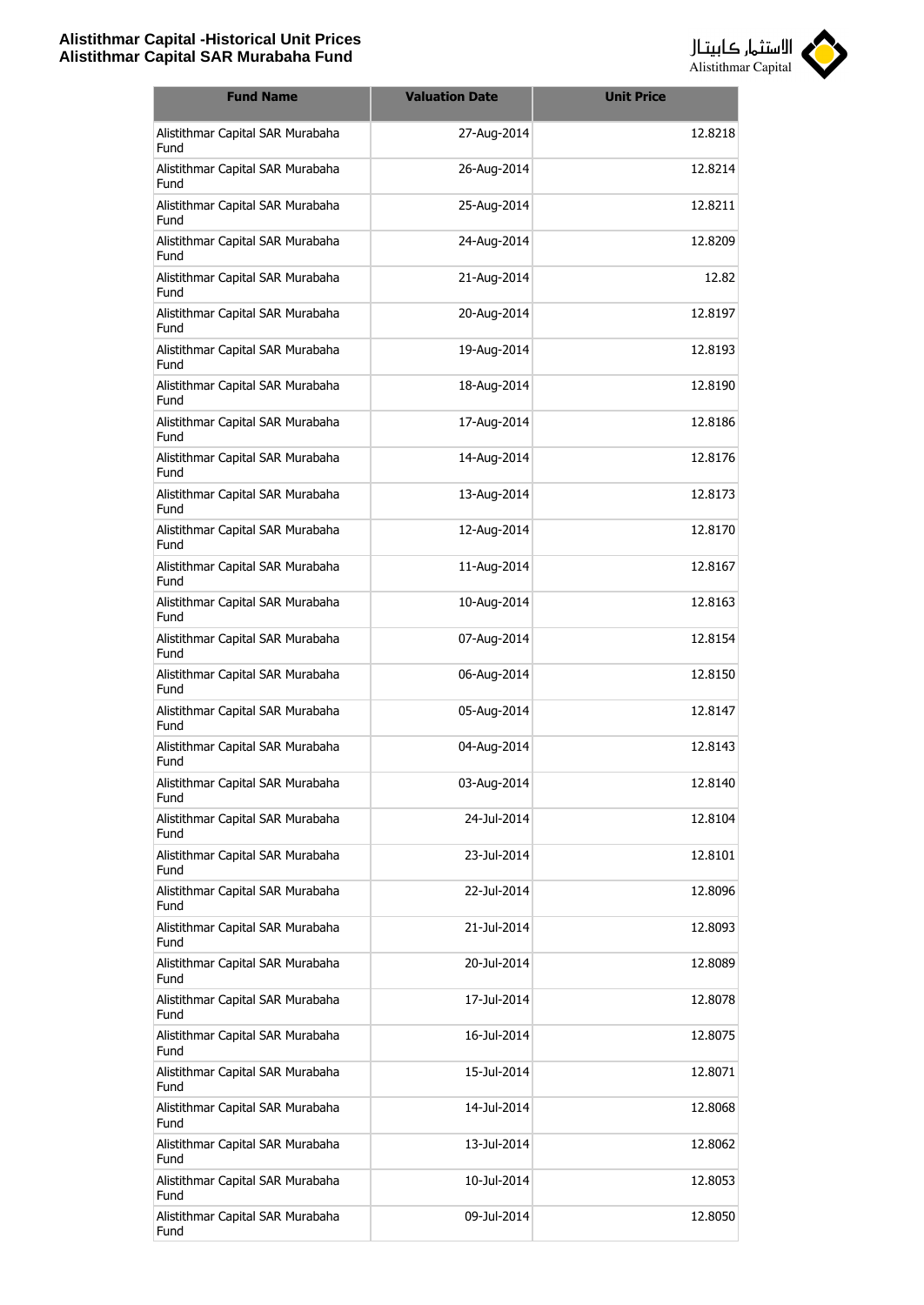

| <b>Fund Name</b>                         | <b>Valuation Date</b> | <b>Unit Price</b> |
|------------------------------------------|-----------------------|-------------------|
| Alistithmar Capital SAR Murabaha<br>Fund | 08-Jul-2014           | 12.8047           |
| Alistithmar Capital SAR Murabaha<br>Fund | 07-Jul-2014           | 12.8042           |
| Alistithmar Capital SAR Murabaha<br>Fund | 06-Jul-2014           | 12.8039           |
| Alistithmar Capital SAR Murabaha<br>Fund | 03-Jul-2014           | 12.8026           |
| Alistithmar Capital SAR Murabaha<br>Fund | 02-Jul-2014           | 12.8022           |
| Alistithmar Capital SAR Murabaha<br>Fund | 01-Jul-2014           | 12.8017           |
| Alistithmar Capital SAR Murabaha<br>Fund | 30-Jun-2014           | 12.8014           |
| Alistithmar Capital SAR Murabaha<br>Fund | 29-1un-2014           | 12.8009           |
| Alistithmar Capital SAR Murabaha<br>Fund | 26-Jun-2014           | 12.7996           |
| Alistithmar Capital SAR Murabaha<br>Fund | 25-Jun-2014           | 12.7993           |
| Alistithmar Capital SAR Murabaha<br>Fund | 24-Jun-2014           | 12.7989           |
| Alistithmar Capital SAR Murabaha<br>Fund | 23-Jun-2014           | 12.7985           |
| Alistithmar Capital SAR Murabaha<br>Fund | 22-Jun-2014           | 12.7980           |
| Alistithmar Capital SAR Murabaha<br>Fund | 19-Jun-2014           | 12.7968           |
| Alistithmar Capital SAR Murabaha<br>Fund | 18-Jun-2014           | 12.7963           |
| Alistithmar Capital SAR Murabaha<br>Fund | 17-Jun-2014           | 12.7959           |
| Alistithmar Capital SAR Murabaha<br>Fund | 16-Jun-2014           | 12.7955           |
| Alistithmar Capital SAR Murabaha<br>Fund | 15-Jun-2014           | 12.7951           |
| Alistithmar Capital SAR Murabaha<br>Fund | 12-Jun-2014           | 12.7940           |
| Alistithmar Capital SAR Murabaha<br>Fund | 11-Jun-2014           | 12.7936           |
| Alistithmar Capital SAR Murabaha<br>Fund | 10-Jun-2014           | 12.7932           |
| Alistithmar Capital SAR Murabaha<br>Fund | 09-Jun-2014           | 12.7928           |
| Alistithmar Capital SAR Murabaha<br>Fund | 08-Jun-2014           | 12.7924           |
| Alistithmar Capital SAR Murabaha<br>Fund | 05-Jun-2014           | 12.7912           |
| Alistithmar Capital SAR Murabaha<br>Fund | 04-Jun-2014           | 12.7908           |
| Alistithmar Capital SAR Murabaha<br>Fund | 03-Jun-2014           | 12.7904           |
| Alistithmar Capital SAR Murabaha<br>Fund | 02-Jun-2014           | 12.79             |
| Alistithmar Capital SAR Murabaha<br>Fund | 01-Jun-2014           | 12.7896           |
| Alistithmar Capital SAR Murabaha<br>Fund | 29-May-2014           | 12.7883           |
| Alistithmar Capital SAR Murabaha<br>Fund | 28-May-2014           | 12.7879           |
| Alistithmar Capital SAR Murabaha<br>Fund | 27-May-2014           | 12.7875           |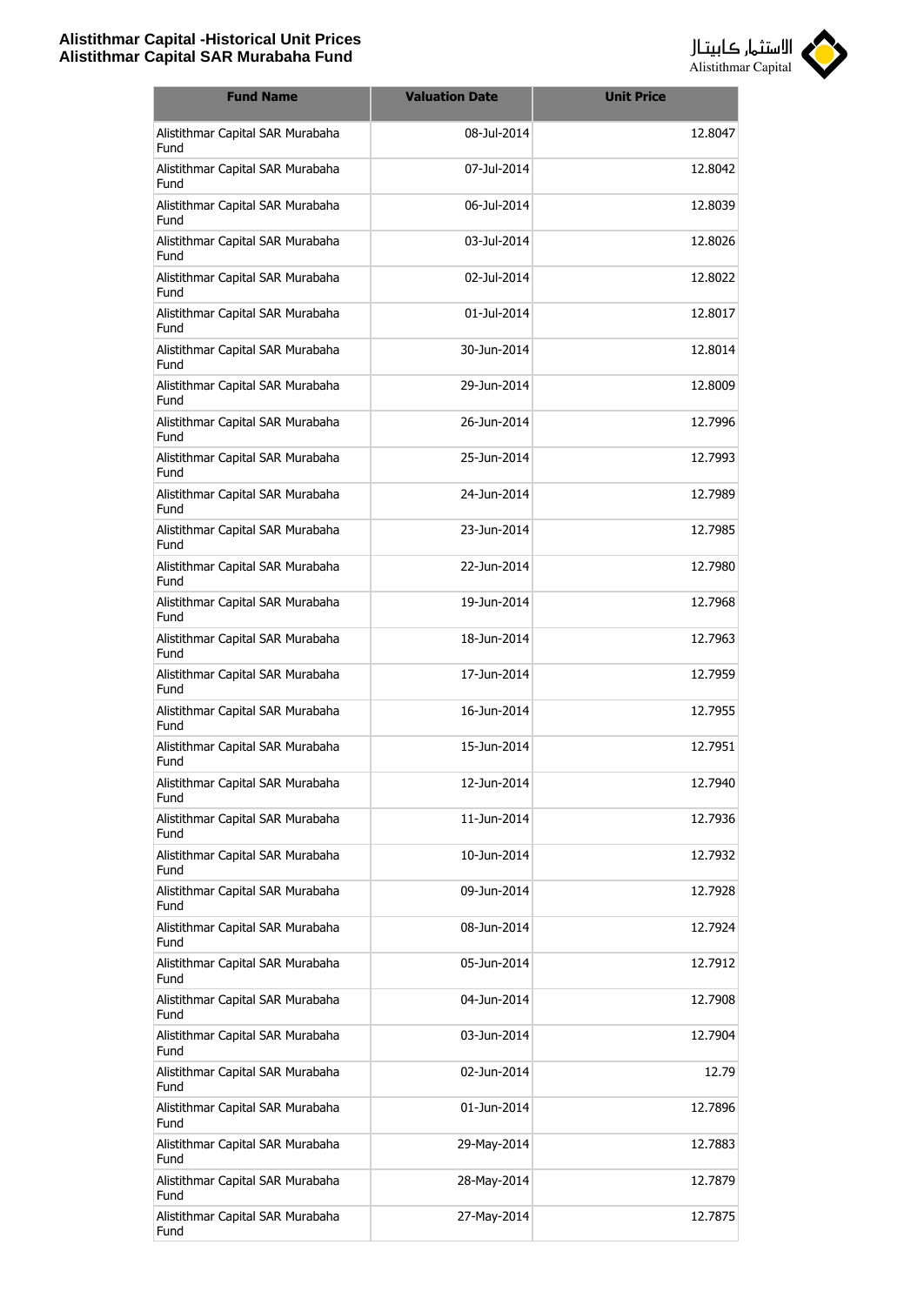

| <b>Fund Name</b>                         | <b>Valuation Date</b> | <b>Unit Price</b> |
|------------------------------------------|-----------------------|-------------------|
| Alistithmar Capital SAR Murabaha<br>Fund | 26-May-2014           | 12.7871           |
| Alistithmar Capital SAR Murabaha<br>Fund | 25-May-2014           | 12.7867           |
| Alistithmar Capital SAR Murabaha<br>Fund | 22-May-2014           | 12.7855           |
| Alistithmar Capital SAR Murabaha<br>Fund | 21-May-2014           | 12.7850           |
| Alistithmar Capital SAR Murabaha<br>Fund | 20-May-2014           | 12.7846           |
| Alistithmar Capital SAR Murabaha<br>Fund | 19-May-2014           | 12.7842           |
| Alistithmar Capital SAR Murabaha<br>Fund | 18-May-2014           | 12.7837           |
| Alistithmar Capital SAR Murabaha<br>Fund | 15-May-2014           | 12.7825           |
| Alistithmar Capital SAR Murabaha<br>Fund | 14-May-2014           | 12.7821           |
| Alistithmar Capital SAR Murabaha<br>Fund | 13-May-2014           | 12.7817           |
| Alistithmar Capital SAR Murabaha<br>Fund | 12-May-2014           | 12.7813           |
| Alistithmar Capital SAR Murabaha<br>Fund | 11-May-2014           | 12.7809           |
| Alistithmar Capital SAR Murabaha<br>Fund | 08-May-2014           | 12.7797           |
| Alistithmar Capital SAR Murabaha<br>Fund | 07-May-2014           | 12.7793           |
| Alistithmar Capital SAR Murabaha<br>Fund | 06-May-2014           | 12.7788           |
| Alistithmar Capital SAR Murabaha<br>Fund | 05-May-2014           | 12.7784           |
| Alistithmar Capital SAR Murabaha<br>Fund | 04-May-2014           | 12.7780           |
| Alistithmar Capital SAR Murabaha<br>Fund | 01-May-2014           | 12.7768           |
| Alistithmar Capital SAR Murabaha<br>Fund | 30-Apr-2014           | 12.7764           |
| Alistithmar Capital SAR Murabaha<br>Fund | 29-Apr-2014           | 12.7760           |
| Alistithmar Capital SAR Murabaha<br>Fund | 28-Apr-2014           | 12.7756           |
| Alistithmar Capital SAR Murabaha<br>Fund | 27-Apr-2014           | 12.7752           |
| Alistithmar Capital SAR Murabaha<br>Fund | 24-Apr-2014           | 12.7740           |
| Alistithmar Capital SAR Murabaha<br>Fund | 23-Apr-2014           | 12.7736           |
| Alistithmar Capital SAR Murabaha<br>Fund | 22-Apr-2014           | 12.7732           |
| Alistithmar Capital SAR Murabaha<br>Fund | 21-Apr-2014           | 12.7728           |
| Alistithmar Capital SAR Murabaha<br>Fund | 20-Apr-2014           | 12.7724           |
| Alistithmar Capital SAR Murabaha<br>Fund | 17-Apr-2014           | 12.7712           |
| Alistithmar Capital SAR Murabaha<br>Fund | 16-Apr-2014           | 12.7708           |
| Alistithmar Capital SAR Murabaha<br>Fund | 15-Apr-2014           | 12.7704           |
| Alistithmar Capital SAR Murabaha<br>Fund | 14-Apr-2014           | 12.77             |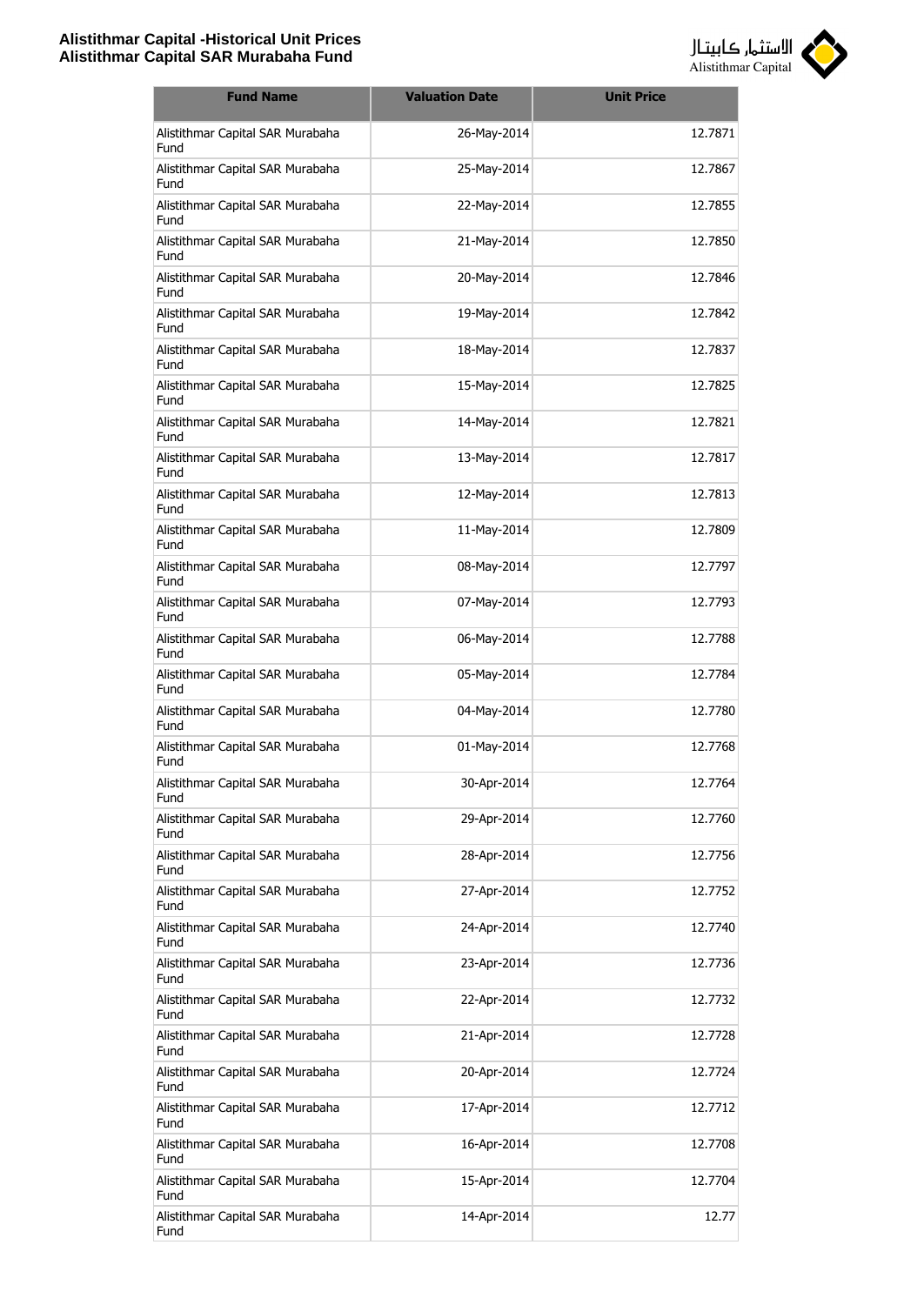

| <b>Fund Name</b>                         | <b>Valuation Date</b> | <b>Unit Price</b> |
|------------------------------------------|-----------------------|-------------------|
| Alistithmar Capital SAR Murabaha<br>Fund | 13-Apr-2014           | 12.7696           |
| Alistithmar Capital SAR Murabaha<br>Fund | 10-Apr-2014           | 12.7683           |
| Alistithmar Capital SAR Murabaha<br>Fund | 09-Apr-2014           | 12.7680           |
| Alistithmar Capital SAR Murabaha<br>Fund | 08-Apr-2014           | 12.7676           |
| Alistithmar Capital SAR Murabaha<br>Fund | 07-Apr-2014           | 12.7672           |
| Alistithmar Capital SAR Murabaha<br>Fund | 06-Apr-2014           | 12.7668           |
| Alistithmar Capital SAR Murabaha<br>Fund | 03-Apr-2014           | 12.7656           |
| Alistithmar Capital SAR Murabaha<br>Fund | 02-Apr-2014           | 12.7652           |
| Alistithmar Capital SAR Murabaha<br>Fund | 01-Apr-2014           | 12.7648           |
| Alistithmar Capital SAR Murabaha<br>Fund | 31-Mar-2014           | 12.7644           |
| Alistithmar Capital SAR Murabaha<br>Fund | 30-Mar-2014           | 12.7640           |
| Alistithmar Capital SAR Murabaha<br>Fund | 27-Mar-2014           | 12.7628           |
| Alistithmar Capital SAR Murabaha<br>Fund | 26-Mar-2014           | 12.7624           |
| Alistithmar Capital SAR Murabaha<br>Fund | 25-Mar-2014           | 12.7620           |
| Alistithmar Capital SAR Murabaha<br>Fund | 24-Mar-2014           | 12.7616           |
| Alistithmar Capital SAR Murabaha<br>Fund | 23-Mar-2014           | 12.7612           |
| Alistithmar Capital SAR Murabaha<br>Fund | 20-Mar-2014           | 12.76             |
| Alistithmar Capital SAR Murabaha<br>Fund | 19-Mar-2014           | 12.7596           |
| Alistithmar Capital SAR Murabaha<br>Fund | 18-Mar-2014           | 12.7592           |
| Alistithmar Capital SAR Murabaha<br>Fund | 17-Mar-2014           | 12.7588           |
| Alistithmar Capital SAR Murabaha<br>Fund | 16-Mar-2014           | 12.7584           |
| Alistithmar Capital SAR Murabaha<br>Fund | 13-Mar-2014           | 12.7572           |
| Alistithmar Capital SAR Murabaha<br>Fund | 12-Mar-2014           | 12.7568           |
| Alistithmar Capital SAR Murabaha<br>Fund | 11-Mar-2014           | 12.7564           |
| Alistithmar Capital SAR Murabaha<br>Fund | 10-Mar-2014           | 12.7560           |
| Alistithmar Capital SAR Murabaha<br>Fund | 09-Mar-2014           | 12.7556           |
| Alistithmar Capital SAR Murabaha<br>Fund | 06-Mar-2014           | 12.7544           |
| Alistithmar Capital SAR Murabaha<br>Fund | 05-Mar-2014           | 12.7540           |
| Alistithmar Capital SAR Murabaha<br>Fund | 04-Mar-2014           | 12.7536           |
| Alistithmar Capital SAR Murabaha<br>Fund | 03-Mar-2014           | 12.7532           |
| Alistithmar Capital SAR Murabaha<br>Fund | 02-Mar-2014           | 12.7528           |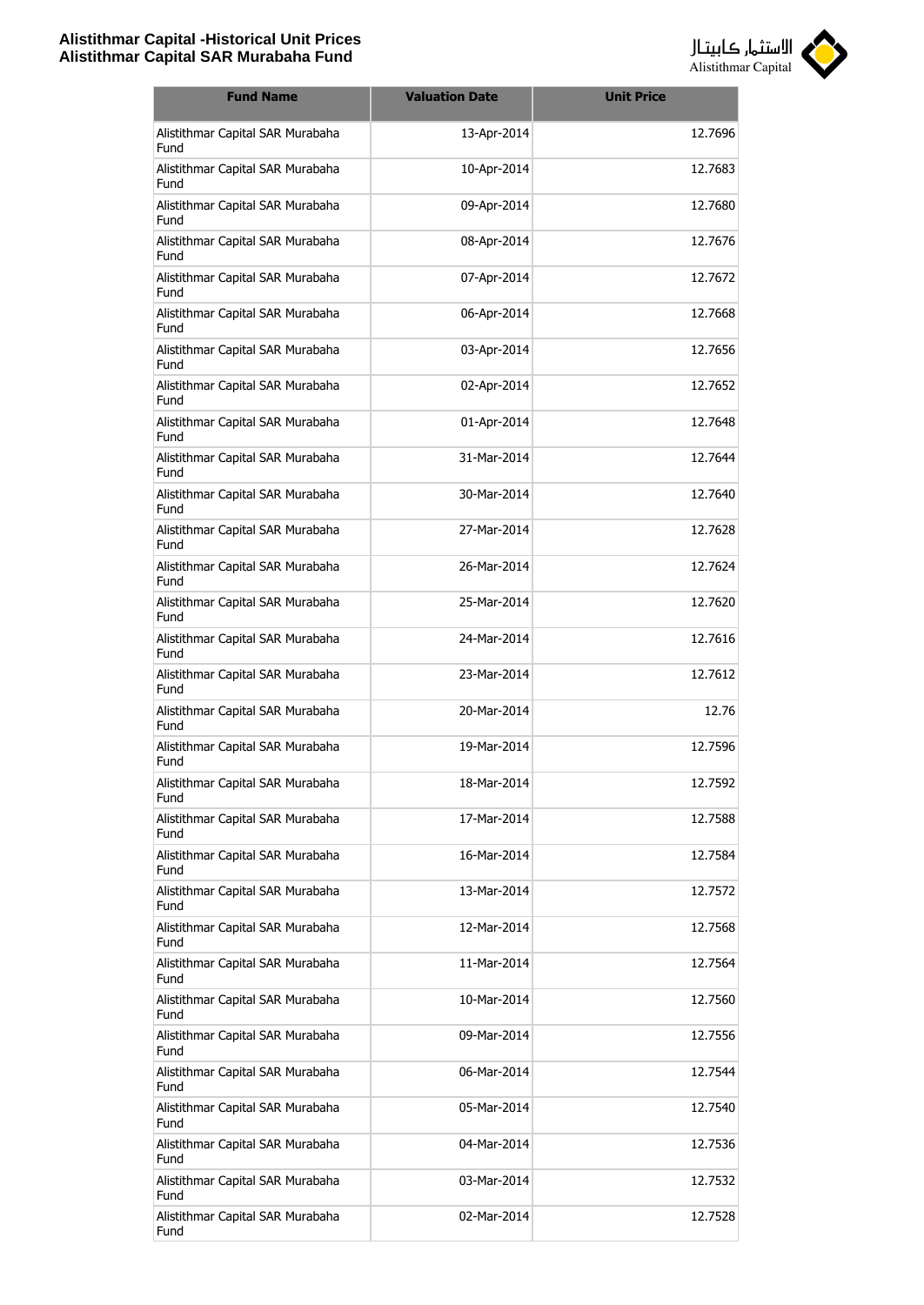

| <b>Fund Name</b>                                | <b>Valuation Date</b> | <b>Unit Price</b> |
|-------------------------------------------------|-----------------------|-------------------|
| Alistithmar Capital SAR Murabaha<br>Fund        | 27-Feb-2014           | 12.7515           |
| Alistithmar Capital SAR Murabaha<br>Fund        | 26-Feb-2014           | 12.7511           |
| Alistithmar Capital SAR Murabaha<br>Fund        | 25-Feb-2014           | 12.7507           |
| Alistithmar Capital SAR Murabaha<br>Fund        | 24-Feb-2014           | 12.7503           |
| Alistithmar Capital SAR Murabaha<br>Fund        | 23-Feb-2014           | 12.7499           |
| Alistithmar Capital SAR Murabaha<br>Fund        | 20-Feb-2014           | 12.7487           |
| Alistithmar Capital SAR Murabaha<br>Fund        | 19-Feb-2014           | 12.7483           |
| Alistithmar Capital SAR Murabaha<br>Fund        | 18-Feb-2014           | 12.7479           |
| Alistithmar Capital SAR Murabaha<br>Fund        | 17-Feb-2014           | 12.7475           |
| Alistithmar Capital SAR Murabaha<br>Fund        | 16-Feb-2014           | 12.7471           |
| Alistithmar Capital SAR Murabaha<br>Fund        | 13-Feb-2014           | 12.7459           |
| Alistithmar Capital SAR Murabaha<br>Fund        | 12-Feb-2014           | 12.7455           |
| Alistithmar Capital SAR Murabaha<br>Fund        | 11-Feb-2014           | 12.7451           |
| Alistithmar Capital SAR Murabaha<br>Fund        | 10-Feb-2014           | 12.7447           |
| Alistithmar Capital SAR Murabaha<br>Fund        | 09-Feb-2014           | 12.7443           |
| Alistithmar Capital SAR Murabaha<br>Fund        | 06-Feb-2014           | 12.7431           |
| Alistithmar Capital SAR Murabaha<br><b>Fund</b> | 05-Feb-2014           | 12.7427           |
| Alistithmar Capital SAR Murabaha<br>Fund        | 04-Feb-2014           | 12.7423           |
| Alistithmar Capital SAR Murabaha<br>Fund        | 03-Feb-2014           | 12.7419           |
| Alistithmar Capital SAR Murabaha<br>Fund        | 02-Feb-2014           | 12.7415           |
| Alistithmar Capital SAR Murabaha<br>Fund        | 30-Jan-2014           | 12.7403           |
| Alistithmar Capital SAR Murabaha<br>Fund        | 29-Jan-2014           | 12.7399           |
| Alistithmar Capital SAR Murabaha<br>Fund        | 28-Jan-2014           | 12.7395           |
| Alistithmar Capital SAR Murabaha<br>Fund        | 27-Jan-2014           | 12.7391           |
| Alistithmar Capital SAR Murabaha<br>Fund        | 26-Jan-2014           | 12.7387           |
| Alistithmar Capital SAR Murabaha<br>Fund        | 23-Jan-2014           | 12.7375           |
| Alistithmar Capital SAR Murabaha<br>Fund        | 22-Jan-2014           | 12.7371           |
| Alistithmar Capital SAR Murabaha<br>Fund        | 21-Jan-2014           | 12.7368           |
| Alistithmar Capital SAR Murabaha<br>Fund        | 20-Jan-2014           | 12.7363           |
| Alistithmar Capital SAR Murabaha<br>Fund        | 19-Jan-2014           | 12.7359           |
| Alistithmar Capital SAR Murabaha<br>Fund        | 16-Jan-2014           | 12.7347           |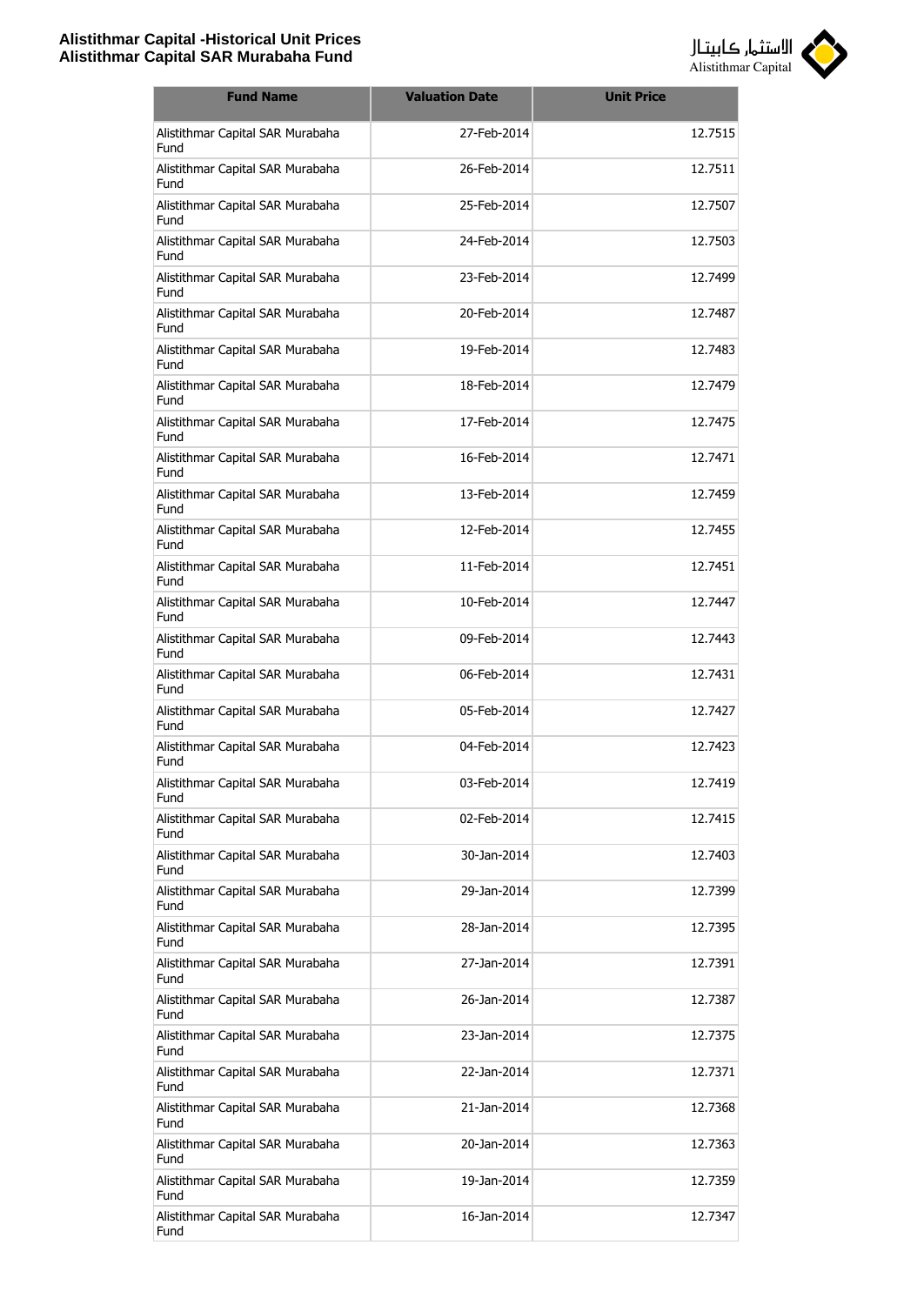

| <b>Fund Name</b>                         | <b>Valuation Date</b> | <b>Unit Price</b> |
|------------------------------------------|-----------------------|-------------------|
| Alistithmar Capital SAR Murabaha<br>Fund | 15-Jan-2014           | 12.7343           |
| Alistithmar Capital SAR Murabaha<br>Fund | 14-Jan-2014           | 12.7334           |
| Alistithmar Capital SAR Murabaha<br>Fund | 13-Jan-2014           | 12.7334           |
| Alistithmar Capital SAR Murabaha<br>Fund | 12-Jan-2014           | 12.7329           |
| Alistithmar Capital SAR Murabaha<br>Fund | 09-1an-2014           | 12.7317           |
| Alistithmar Capital SAR Murabaha<br>Fund | 08-Jan-2014           | 12.7313           |
| Alistithmar Capital SAR Murabaha<br>Fund | 07-Jan-2014           | 12.7309           |
| Alistithmar Capital SAR Murabaha<br>Fund | 06-Jan-2014           | 12.7305           |
| Alistithmar Capital SAR Murabaha<br>Fund | 05-Jan-2014           | 12.7313           |
| Alistithmar Capital SAR Murabaha<br>Fund | 02-Jan-2014           | 12.7305           |
| Alistithmar Capital SAR Murabaha<br>Fund | 01-Jan-2014           | 12.7301           |
| Alistithmar Capital SAR Murabaha<br>Fund | 31-Dec-2013           | 12.7301           |
| Alistithmar Capital SAR Murabaha<br>Fund | 30-Dec-2013           | 12.7296           |
| Alistithmar Capital SAR Murabaha<br>Fund | 29-Dec-2013           | 12.7284           |
| Alistithmar Capital SAR Murabaha<br>Fund | 26-Dec-2013           | 12.7280           |
| Alistithmar Capital SAR Murabaha<br>Fund | 25-Dec-2013           | 12.7272           |
| Alistithmar Capital SAR Murabaha<br>Fund | 24-Dec-2013           | 12.7269           |
| Alistithmar Capital SAR Murabaha<br>Fund | 23-Dec-2013           | 12.7265           |
| Alistithmar Capital SAR Murabaha<br>Fund | 22-Dec-2013           | 12.7260           |
| Alistithmar Capital SAR Murabaha<br>Fund | 19-Dec-2013           | 12.7249           |
| Alistithmar Capital SAR Murabaha<br>Fund | 18-Dec-2013           | 12.7244           |
| Alistithmar Capital SAR Murabaha<br>Fund | 17-Dec-2013           | 12.7239           |
| Alistithmar Capital SAR Murabaha<br>Fund | 16-Dec-2013           | 12.7233           |
| Alistithmar Capital SAR Murabaha<br>Fund | 15-Dec-2013           | 12.7228           |
| Alistithmar Capital SAR Murabaha<br>Fund | 12-Dec-2013           | 12.7215           |
| Alistithmar Capital SAR Murabaha<br>Fund | 11-Dec-2013           | 12.7211           |
| Alistithmar Capital SAR Murabaha<br>Fund | 10-Dec-2013           | 12.7208           |
| Alistithmar Capital SAR Murabaha<br>Fund | 09-Dec-2013           | 12.7204           |
| Alistithmar Capital SAR Murabaha<br>Fund | 08-Dec-2013           | 12.7201           |
| Alistithmar Capital SAR Murabaha<br>Fund | 05-Dec-2013           | 12.7185           |
| Alistithmar Capital SAR Murabaha<br>Fund | 04-Dec-2013           | 12.7180           |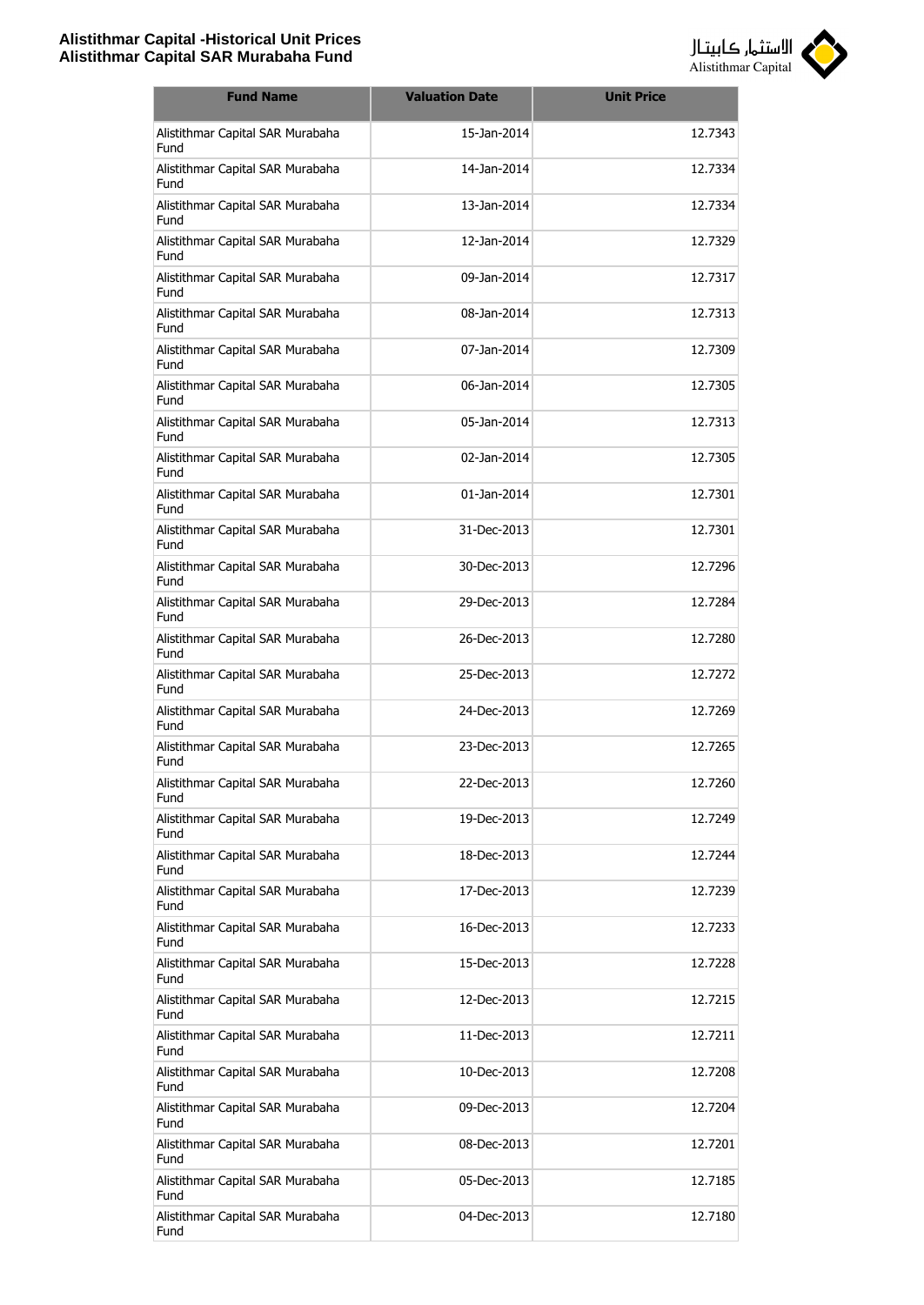

| <b>Fund Name</b>                         | <b>Valuation Date</b> | <b>Unit Price</b> |
|------------------------------------------|-----------------------|-------------------|
| Alistithmar Capital SAR Murabaha<br>Fund | 03-Dec-2013           | 12.7175           |
| Alistithmar Capital SAR Murabaha<br>Fund | 02-Dec-2013           | 12.7167           |
| Alistithmar Capital SAR Murabaha<br>Fund | 01-Dec-2013           | 12.7162           |
| Alistithmar Capital SAR Murabaha<br>Fund | 28-Nov-2013           | 12.7127           |
| Alistithmar Capital SAR Murabaha<br>Fund | 27-Nov-2013           | 12.7123           |
| Alistithmar Capital SAR Murabaha<br>Fund | 26-Nov-2013           | 12.7120           |
| Alistithmar Capital SAR Murabaha<br>Fund | 25-Nov-2013           | 12.7115           |
| Alistithmar Capital SAR Murabaha<br>Fund | 24-Nov-2013           | 12.7109           |
| Alistithmar Capital SAR Murabaha<br>Fund | 21-Nov-2013           | 12.7096           |
| Alistithmar Capital SAR Murabaha<br>Fund | 20-Nov-2013           | 12.7091           |
| Alistithmar Capital SAR Murabaha<br>Fund | 19-Nov-2013           | 12.7087           |
| Alistithmar Capital SAR Murabaha<br>Fund | 18-Nov-2013           | 12.7083           |
| Alistithmar Capital SAR Murabaha<br>Fund | 17-Nov-2013           | 12.7080           |
| Alistithmar Capital SAR Murabaha<br>Fund | 14-Nov-2013           | 12.7065           |
| Alistithmar Capital SAR Murabaha<br>Fund | 13-Nov-2013           | 12.7059           |
| Alistithmar Capital SAR Murabaha<br>Fund | 12-Nov-2013           | 12.7055           |
| Alistithmar Capital SAR Murabaha<br>Fund | 11-Nov-2013           | 12.7051           |
| Alistithmar Capital SAR Murabaha<br>Fund | 06-Nov-2013           | 12.7012           |
| Alistithmar Capital SAR Murabaha<br>Fund | 30-Oct-2013           | 12.6989           |
| Alistithmar Capital SAR Murabaha<br>Fund | 23-Oct-2013           | 12.6965           |
| Alistithmar Capital SAR Murabaha<br>Fund | 16-Oct-2013           | 12.6904           |
| Alistithmar Capital SAR Murabaha<br>Fund | 09-Oct-2013           | 12.6904           |
| Alistithmar Capital SAR Murabaha<br>Fund | 02-Oct-2013           | 12.6872           |
| Alistithmar Capital SAR Murabaha<br>Fund | 25-Sep-2013           | 12.6841           |
| Alistithmar Capital SAR Murabaha<br>Fund | 18-Sep-2013           | 12.6815           |
| Alistithmar Capital SAR Murabaha<br>Fund | 11-Sep-2013           | 12.6793           |
| Alistithmar Capital SAR Murabaha<br>Fund | 04-Sep-2013           | 12.6766           |
| Alistithmar Capital SAR Murabaha<br>Fund | 28-Aug-2013           | 12.6736           |
| Alistithmar Capital SAR Murabaha<br>Fund | 21-Aug-2013           | 12.6709           |
| Alistithmar Capital SAR Murabaha<br>Fund | 14-Aug-2013           | 12.6682           |
| Alistithmar Capital SAR Murabaha<br>Fund | 07-Aug-2013           | 12.6639           |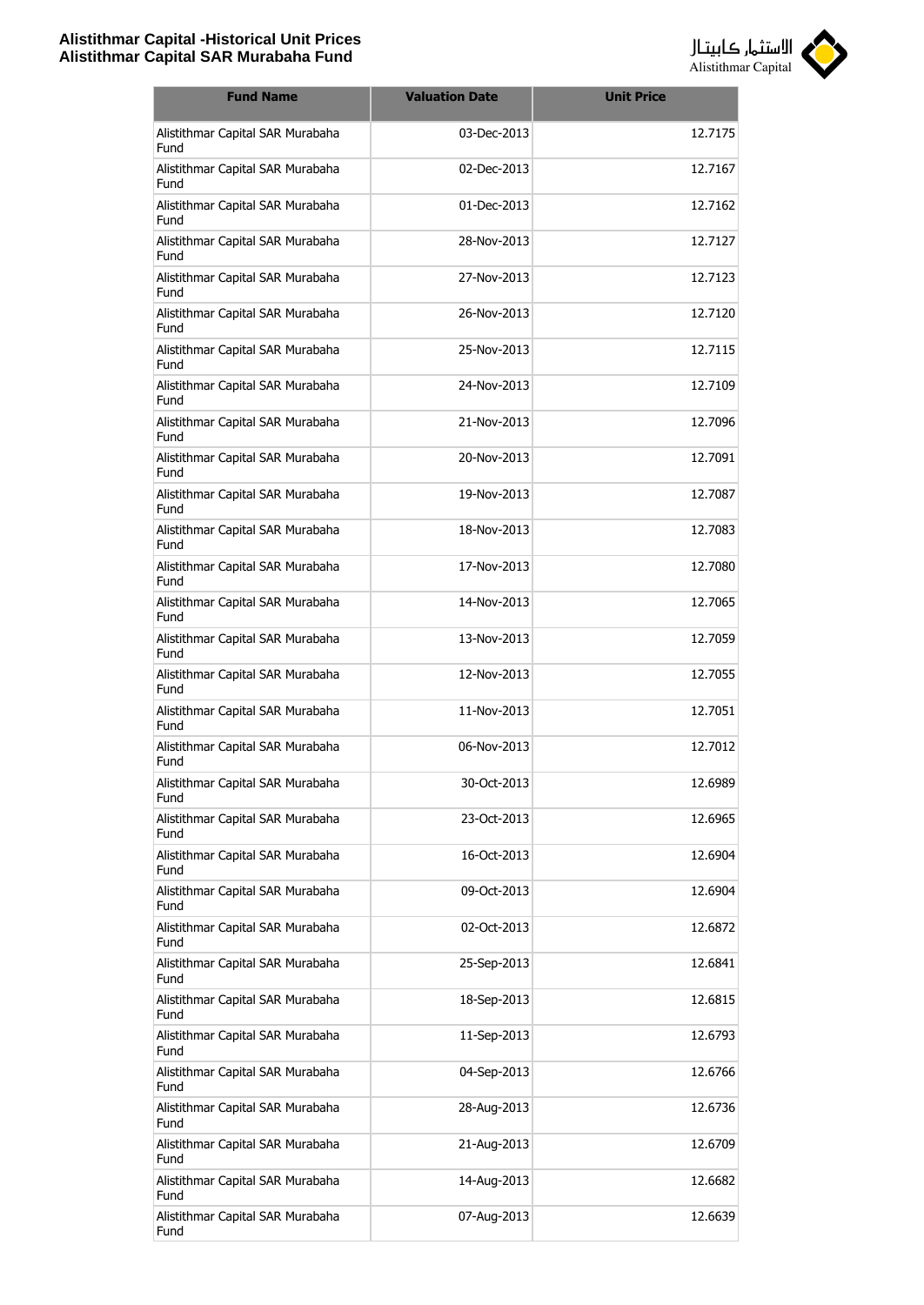

| <b>Fund Name</b>                         | <b>Valuation Date</b> | <b>Unit Price</b> |
|------------------------------------------|-----------------------|-------------------|
| Alistithmar Capital SAR Murabaha<br>Fund | 31-Jul-2013           | 12.6639           |
| Alistithmar Capital SAR Murabaha<br>Fund | 24-Jul-2013           | 12.6617           |
| Alistithmar Capital SAR Murabaha<br>Fund | 17-Jul-2013           | 12.6599           |
| Alistithmar Capital SAR Murabaha<br>Fund | 10-Jul-2013           | 12.6563           |
| Alistithmar Capital SAR Murabaha<br>Fund | 03-Jul-2013           | 12.6541           |
| Alistithmar Capital SAR Murabaha<br>Fund | 26-Jun-2013           | 12.6519           |
| Alistithmar Capital SAR Murabaha<br>Fund | 19-Jun-2013           | 12.6485           |
| Alistithmar Capital SAR Murabaha<br>Fund | 12-Jun-2013           | 12.6459           |
| Alistithmar Capital SAR Murabaha<br>Fund | 05-Jun-2013           | 12.6409           |
| Alistithmar Capital SAR Murabaha<br>Fund | 29-May-2013           | 12.6389           |
| Alistithmar Capital SAR Murabaha<br>Fund | 22-May-2013           | 12.6372           |
| Alistithmar Capital SAR Murabaha<br>Fund | 15-May-2013           | 12.6364           |
| Alistithmar Capital SAR Murabaha<br>Fund | 08-May-2013           | 12.6352           |
| Alistithmar Capital SAR Murabaha<br>Fund | 01-May-2013           | 12.6330           |
| Alistithmar Capital SAR Murabaha<br>Fund | 24-Apr-2013           | 12.6308           |
| Alistithmar Capital SAR Murabaha<br>Fund | 17-Apr-2013           | 12.6283           |
| Alistithmar Capital SAR Murabaha<br>Fund | 10-Apr-2013           | 12.6272           |
| Alistithmar Capital SAR Murabaha<br>Fund | 03-Apr-2013           | 12.6244           |
| Alistithmar Capital SAR Murabaha<br>Fund | 27-Mar-2013           | 12.6223           |
| Alistithmar Capital SAR Murabaha<br>Fund | 20-Mar-2013           | 12.6196           |
| Alistithmar Capital SAR Murabaha<br>Fund | 13-Mar-2013           | 12.6170           |
| Alistithmar Capital SAR Murabaha<br>Fund | 06-Mar-2013           | 12.6145           |
| Alistithmar Capital SAR Murabaha<br>Fund | 27-Feb-2013           | 12.6120           |
| Alistithmar Capital SAR Murabaha<br>Fund | 20-Feb-2013           | 12.6094           |
| Alistithmar Capital SAR Murabaha<br>Fund | 13-Feb-2013           | 12.6070           |
| Alistithmar Capital SAR Murabaha<br>Fund | 06-Feb-2013           | 12.6045           |
| Alistithmar Capital SAR Murabaha<br>Fund | 30-Jan-2013           | 12.6015           |
| Alistithmar Capital SAR Murabaha<br>Fund | 23-Jan-2013           | 12.5991           |
| Alistithmar Capital SAR Murabaha<br>Fund | 16-Jan-2013           | 12.5961           |
| Alistithmar Capital SAR Murabaha<br>Fund | 09-Jan-2013           | 12.5935           |
| Alistithmar Capital SAR Murabaha<br>Fund | 02-Jan-2013           | 12.5910           |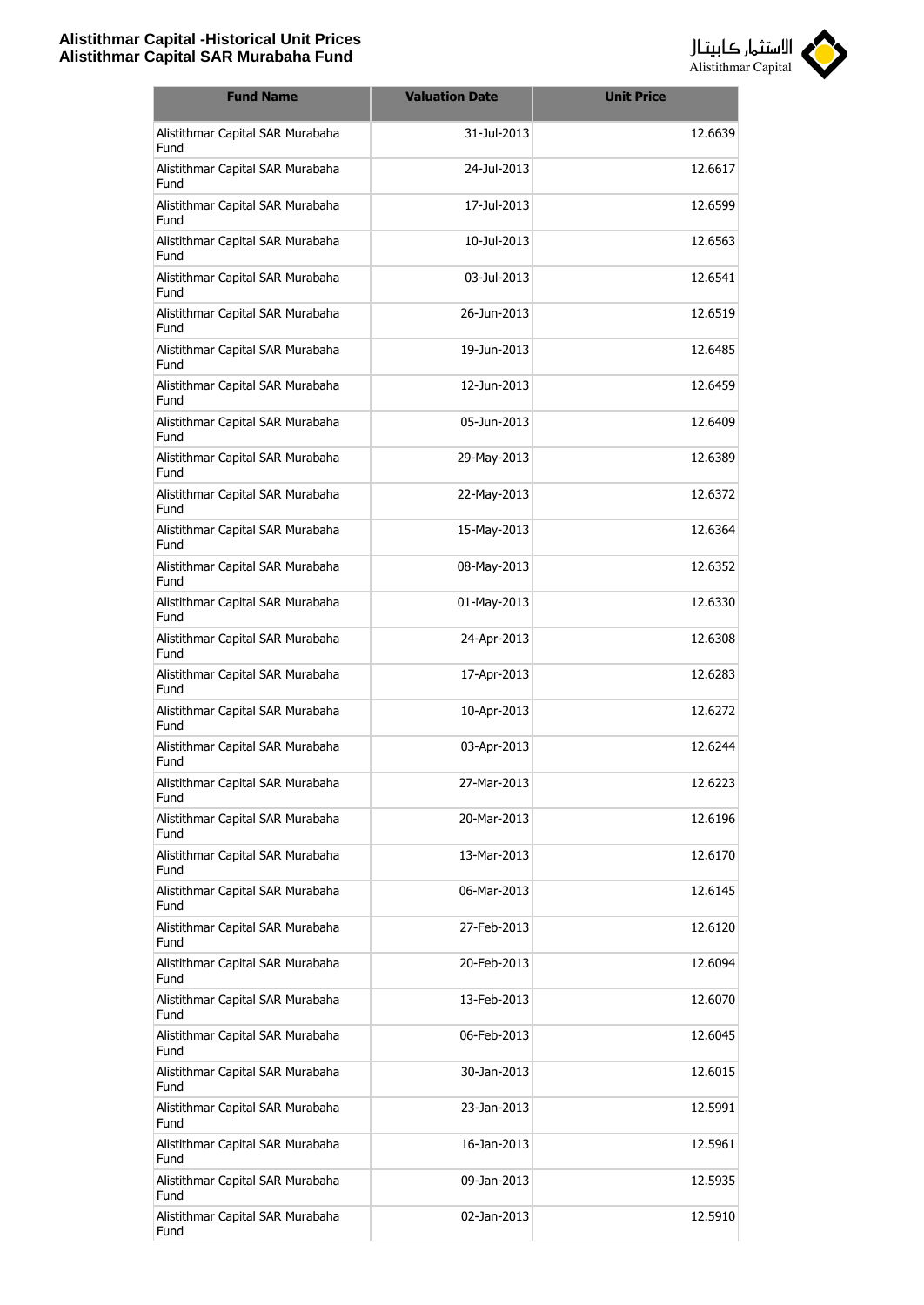

| <b>Fund Name</b>                         | <b>Valuation Date</b> | <b>Unit Price</b> |
|------------------------------------------|-----------------------|-------------------|
| Alistithmar Capital SAR Murabaha<br>Fund | 31-Dec-2012           | 12.5905           |
| Alistithmar Capital SAR Murabaha<br>Fund | 26-Dec-2012           | 12.5886           |
| Alistithmar Capital SAR Murabaha<br>Fund | 19-Dec-2012           | 12.5855           |
| Alistithmar Capital SAR Murabaha<br>Fund | 12-Dec-2012           | 12.5831           |
| Alistithmar Capital SAR Murabaha<br>Fund | 05-Dec-2012           | 12.5805           |
| Alistithmar Capital SAR Murabaha<br>Fund | 28-Nov-2012           | 12.5777           |
| Alistithmar Capital SAR Murabaha<br>Fund | 21-Nov-2012           | 12.5753           |
| Alistithmar Capital SAR Murabaha<br>Fund | 14-Nov-2012           | 12.5727           |
| Alistithmar Capital SAR Murabaha<br>Fund | 07-Nov-2012           | 12.5706           |
| Alistithmar Capital SAR Murabaha<br>Fund | 31-Oct-2012           | 12.5646           |
| Alistithmar Capital SAR Murabaha<br>Fund | 24-Oct-2012           | 12.5646           |
| Alistithmar Capital SAR Murabaha<br>Fund | 17-Oct-2012           | 12.5625           |
| Alistithmar Capital SAR Murabaha<br>Fund | 10-Oct-2012           | 12.5608           |
| Alistithmar Capital SAR Murabaha<br>Fund | 03-Oct-2012           | 12.5586           |
| Alistithmar Capital SAR Murabaha<br>Fund | 26-Sep-2012           | 12.5564           |
| Alistithmar Capital SAR Murabaha<br>Fund | 19-Sep-2012           | 12.5540           |
| Alistithmar Capital SAR Murabaha<br>Fund | 12-Sep-2012           | 12.5515           |
| Alistithmar Capital SAR Murabaha<br>Fund | 05-Sep-2012           | 12.5488           |
| Alistithmar Capital SAR Murabaha<br>Fund | 29-Aug-2012           | 12.5477           |
| Alistithmar Capital SAR Murabaha<br>Fund | 22-Aug-2012           | 12.5447           |
| Alistithmar Capital SAR Murabaha<br>Fund | 15-Aug-2012           | 12.5447           |
| Alistithmar Capital SAR Murabaha<br>Fund | 08-Aug-2012           | 12.5421           |
| Alistithmar Capital SAR Murabaha<br>Fund | 01-Aug-2012           | 12.5383           |
| Alistithmar Capital SAR Murabaha<br>Fund | 25-Jul-2012           | 12.5357           |
| Alistithmar Capital SAR Murabaha<br>Fund | 18-Jul-2012           | 12.5327           |
| Alistithmar Capital SAR Murabaha<br>Fund | 11-Jul-2012           | 12.5299           |
| Alistithmar Capital SAR Murabaha<br>Fund | 04-Jul-2012           | 12.5258           |
| Alistithmar Capital SAR Murabaha<br>Fund | 27-Jun-2012           | 12.5231           |
| Alistithmar Capital SAR Murabaha<br>Fund | 20-Jun-2012           | 12.5206           |
| Alistithmar Capital SAR Murabaha<br>Fund | 13-Jun-2012           | 12.5187           |
| Alistithmar Capital SAR Murabaha<br>Fund | 06-Jun-2012           | 12.5163           |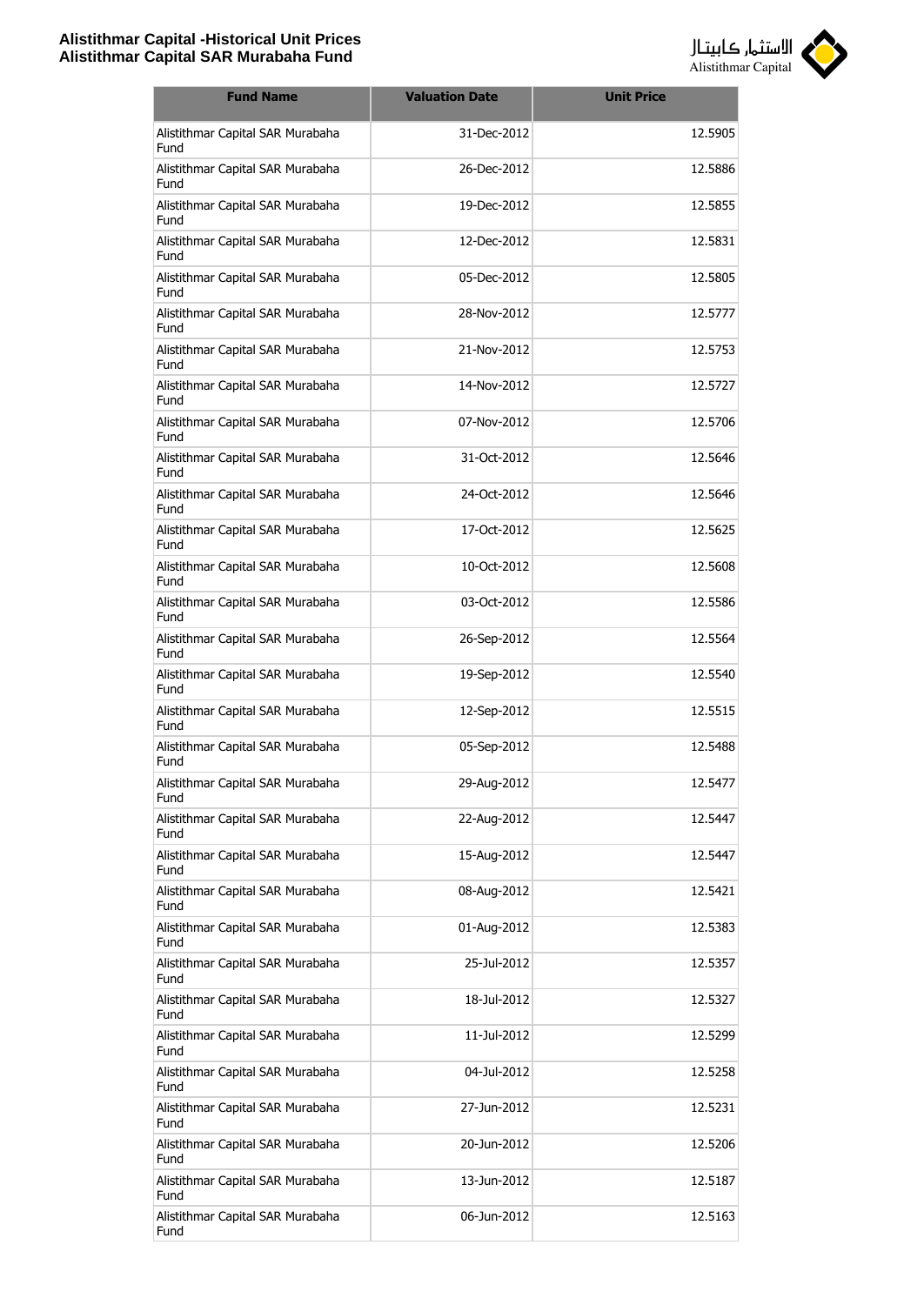

| <b>Fund Name</b>                                | <b>Valuation Date</b> | <b>Unit Price</b> |
|-------------------------------------------------|-----------------------|-------------------|
| Alistithmar Capital SAR Murabaha<br>Fund        | 30-May-2012           | 12.5139           |
| Alistithmar Capital SAR Murabaha<br>Fund        | 23-May-2012           | 12.5125           |
| Alistithmar Capital SAR Murabaha<br>Fund        | 16-May-2012           | 12.5106           |
| Alistithmar Capital SAR Murabaha<br>Fund        | 09-May-2012           | 12.5084           |
| Alistithmar Capital SAR Murabaha<br>Fund        | 02-May-2012           | 12.5067           |
| Alistithmar Capital SAR Murabaha<br>Fund        | 25-Apr-2012           | 12.5046           |
| Alistithmar Capital SAR Murabaha<br>Fund        | 18-Apr-2012           | 12.5026           |
| Alistithmar Capital SAR Murabaha<br>Fund        | 11-Apr-2012           | 12.5007           |
| Alistithmar Capital SAR Murabaha<br>Fund        | 04-Apr-2012           | 12.4986           |
| Alistithmar Capital SAR Murabaha<br>Fund        | 28-Mar-2012           | 12.4969           |
| Alistithmar Capital SAR Murabaha<br>Fund        | 21-Mar-2012           | 12.4951           |
| Alistithmar Capital SAR Murabaha<br>Fund        | 14-Mar-2012           | 12.4929           |
| Alistithmar Capital SAR Murabaha<br>Fund        | 07-Mar-2012           | 12.4915           |
| Alistithmar Capital SAR Murabaha<br>Fund        | 29-Feb-2012           | 12.4841           |
| Alistithmar Capital SAR Murabaha<br>Fund        | 22-Feb-2012           | 12.4816           |
| Alistithmar Capital SAR Murabaha<br>Fund        | 15-Feb-2012           | 12.4783           |
| Alistithmar Capital SAR Murabaha<br><b>Fund</b> | 08-Feb-2012           | 12.4757           |
| Alistithmar Capital SAR Murabaha<br>Fund        | 01-Feb-2012           | 12.4730           |
| Alistithmar Capital SAR Murabaha<br>Fund        | 25-Jan-2012           | 12.4709           |
| Alistithmar Capital SAR Murabaha<br>Fund        | 18-Jan-2012           | 12.4676           |
| Alistithmar Capital SAR Murabaha<br>Fund        | 11-Jan-2012           | 12.4655           |
| Alistithmar Capital SAR Murabaha<br>Fund        | 04-Jan-2012           | 12.4631           |
| Alistithmar Capital SAR Murabaha<br>Fund        | 28-Dec-2011           | 12.4608           |
| Alistithmar Capital SAR Murabaha<br>Fund        | 21-Dec-2011           | 12.4585           |
| Alistithmar Capital SAR Murabaha<br>Fund        | 14-Dec-2011           | 12.4565           |
| Alistithmar Capital SAR Murabaha<br>Fund        | 07-Dec-2011           | 12.4544           |
| Alistithmar Capital SAR Murabaha<br>Fund        | 30-Nov-2011           | 12.4529           |
| Alistithmar Capital SAR Murabaha<br>Fund        | 23-Nov-2011           | 12.4497           |
| Alistithmar Capital SAR Murabaha<br>Fund        | 16-Nov-2011           | 12.4470           |
| Alistithmar Capital SAR Murabaha<br>Fund        | 09-Nov-2011           | 12.4431           |
| Alistithmar Capital SAR Murabaha<br>Fund        | 02-Nov-2011           | 12.4431           |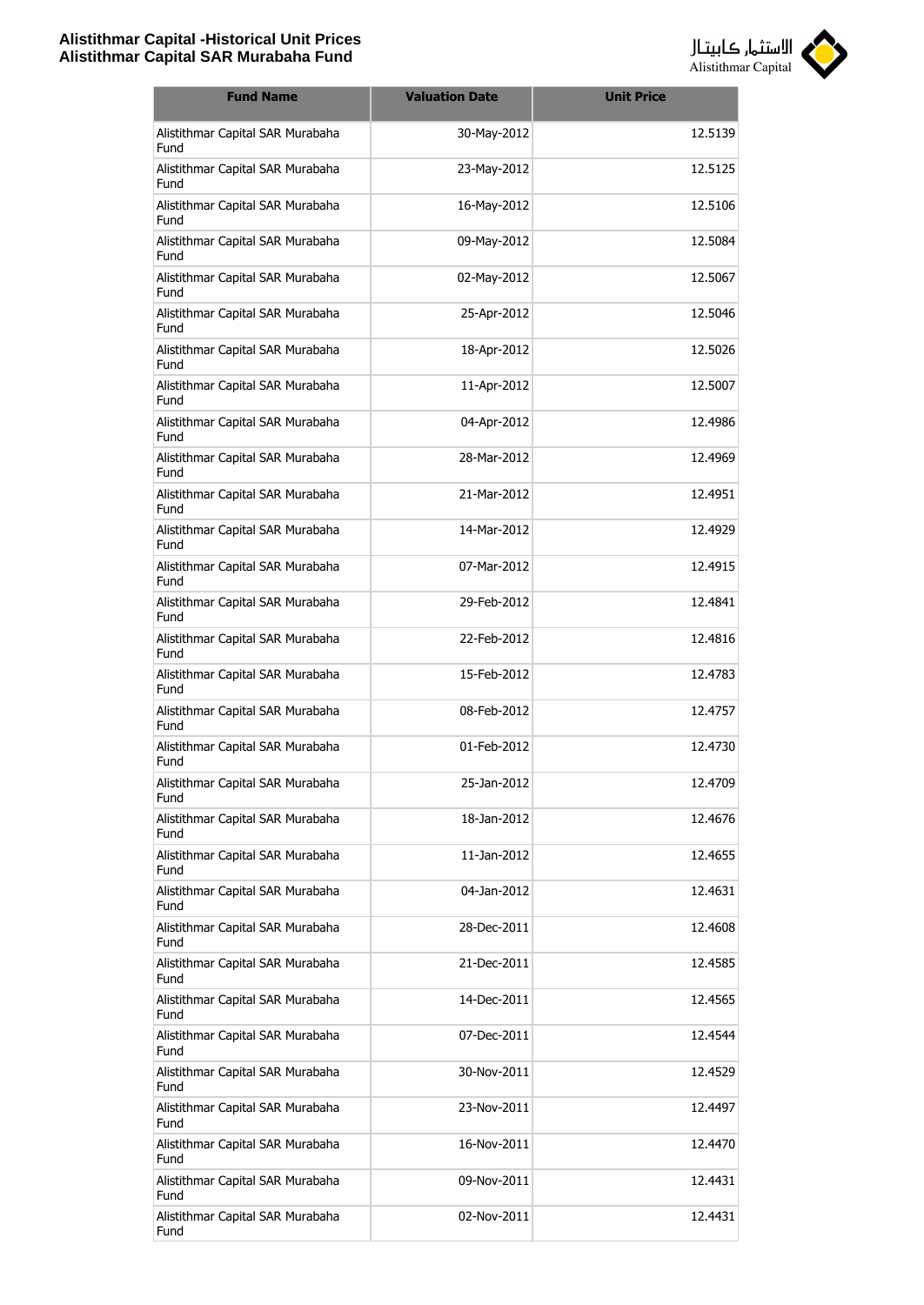

| <b>Fund Name</b>                         | <b>Valuation Date</b> | <b>Unit Price</b> |
|------------------------------------------|-----------------------|-------------------|
| Alistithmar Capital SAR Murabaha<br>Fund | 26-Oct-2011           | 12.4414           |
| Alistithmar Capital SAR Murabaha<br>Fund | 19-Oct-2011           | 12.4396           |
| Alistithmar Capital SAR Murabaha<br>Fund | 12-Oct-2011           | 12.4378           |
| Alistithmar Capital SAR Murabaha<br>Fund | 05-Oct-2011           | 12.4360           |
| Alistithmar Capital SAR Murabaha<br>Fund | 28-Sep-2011           | 12.4343           |
| Alistithmar Capital SAR Murabaha<br>Fund | 21-Sep-2011           | 12.4326           |
| Alistithmar Capital SAR Murabaha<br>Fund | 14-Sep-2011           | 12.4311           |
| Alistithmar Capital SAR Murabaha<br>Fund | 07-Sep-2011           | 12.4296           |
| Alistithmar Capital SAR Murabaha<br>Fund | 31-Aug-2011           | 12.4258           |
| Alistithmar Capital SAR Murabaha<br>Fund | 24-Aug-2011           | 12.4258           |
| Alistithmar Capital SAR Murabaha<br>Fund | 17-Aug-2011           | 12.4242           |
| Alistithmar Capital SAR Murabaha<br>Fund | 10-Aug-2011           | 12.4225           |
| Alistithmar Capital SAR Murabaha<br>Fund | 03-Aug-2011           | 12.4208           |
| Alistithmar Capital SAR Murabaha<br>Fund | 27-Jul-2011           | 12.4192           |
| Alistithmar Capital SAR Murabaha<br>Fund | 20-Jul-2011           | 12.4164           |
| Alistithmar Capital SAR Murabaha<br>Fund | 13-Jul-2011           | 12.4147           |
| Alistithmar Capital SAR Murabaha<br>Fund | 06-Jul-2011           | 12.4155           |
| Alistithmar Capital SAR Murabaha<br>Fund | 29-Jun-2011           | 12.4116           |
| Alistithmar Capital SAR Murabaha<br>Fund | 22-Jun-2011           | 12.4101           |
| Alistithmar Capital SAR Murabaha<br>Fund | 15-Jun-2011           | 12.4078           |
| Alistithmar Capital SAR Murabaha<br>Fund | 08-Jun-2011           | 12.4064           |
| Alistithmar Capital SAR Murabaha<br>Fund | 01-Jun-2011           | 12.4049           |
| Alistithmar Capital SAR Murabaha<br>Fund | 25-May-2011           | 12.4034           |
| Alistithmar Capital SAR Murabaha<br>Fund | 18-May-2011           | 12.4004           |
| Alistithmar Capital SAR Murabaha<br>Fund | 11-May-2011           | 12.3990           |
| Alistithmar Capital SAR Murabaha<br>Fund | 04-May-2011           | 12.3949           |
| Alistithmar Capital SAR Murabaha<br>Fund | 27-Apr-2011           | 12.3933           |
| Alistithmar Capital SAR Murabaha<br>Fund | 20-Apr-2011           | 12.3918           |
| Alistithmar Capital SAR Murabaha<br>Fund | 13-Apr-2011           | 12.3904           |
| Alistithmar Capital SAR Murabaha<br>Fund | 06-Apr-2011           | 12.3909           |
| Alistithmar Capital SAR Murabaha<br>Fund | 30-Mar-2011           | 12.3869           |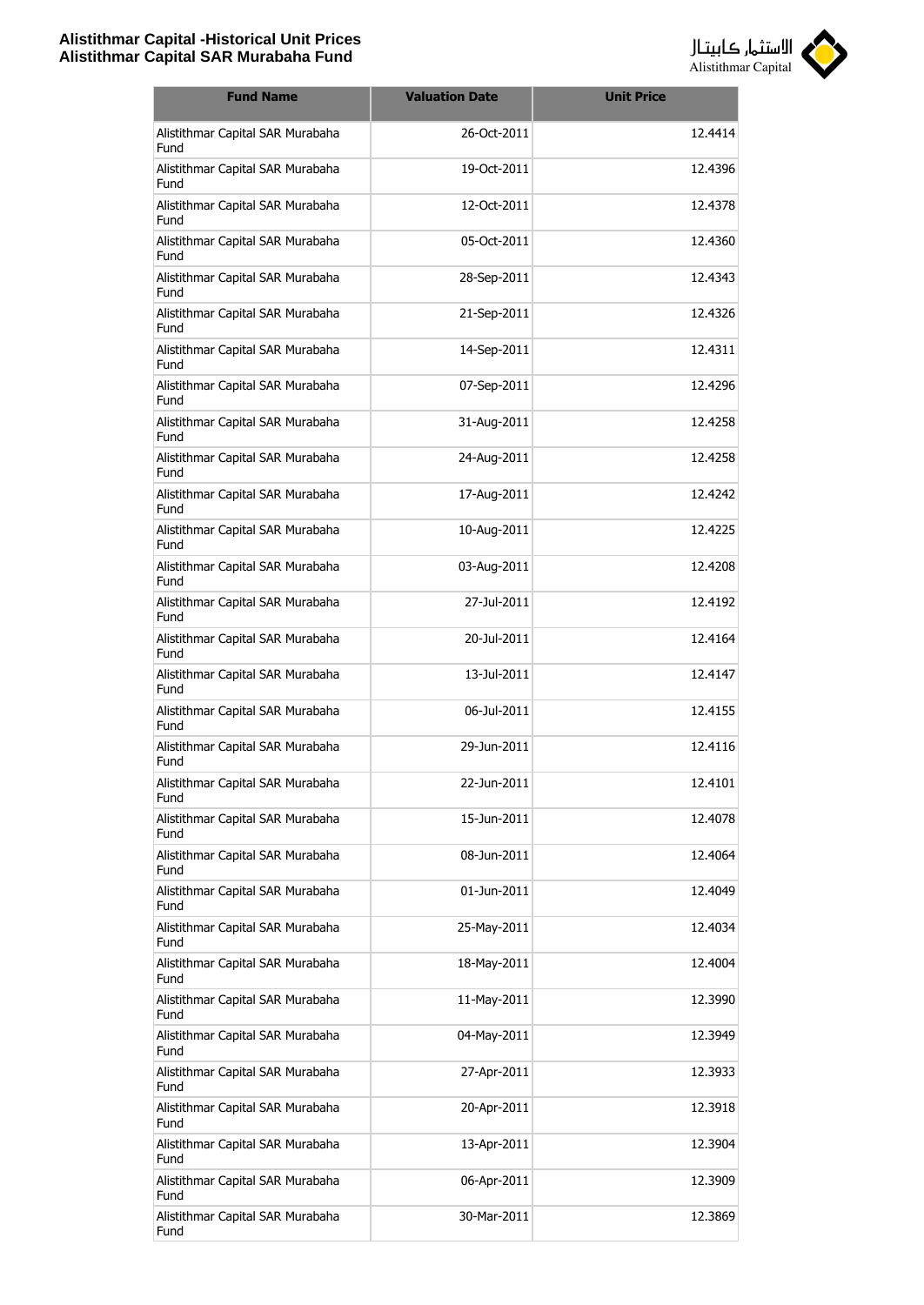

| <b>Fund Name</b>                         | <b>Valuation Date</b> | <b>Unit Price</b> |
|------------------------------------------|-----------------------|-------------------|
| Alistithmar Capital SAR Murabaha<br>Fund | 23-Mar-2011           | 12.3810           |
| Alistithmar Capital SAR Murabaha<br>Fund | 16-Mar-2011           | 12.3759           |
| Alistithmar Capital SAR Murabaha<br>Fund | 09-Mar-2011           | 12.3738           |
| Alistithmar Capital SAR Murabaha<br>Fund | 02-Mar-2011           | 12.3719           |
| Alistithmar Capital SAR Murabaha<br>Fund | 23-Feb-2011           | 12.3699           |
| Alistithmar Capital SAR Murabaha<br>Fund | 16-Feb-2011           | 12.3680           |
| Alistithmar Capital SAR Murabaha<br>Fund | 09-Feb-2011           | 12.3660           |
| Alistithmar Capital SAR Murabaha<br>Fund | 02-Feb-2011           | 12.3645           |
| Alistithmar Capital SAR Murabaha<br>Fund | 26-Jan-2011           | 12.3626           |
| Alistithmar Capital SAR Murabaha<br>Fund | 19-Jan-2011           | 12.3608           |
| Alistithmar Capital SAR Murabaha<br>Fund | 12-Jan-2011           | 12.3585           |
| Alistithmar Capital SAR Murabaha<br>Fund | 05-Jan-2011           | 12.3563           |
| Alistithmar Capital SAR Murabaha<br>Fund | 31-Dec-2010           | 12.3551           |
| Alistithmar Capital SAR Murabaha<br>Fund | 29-Dec-2010           | 12.3546           |
| Alistithmar Capital SAR Murabaha<br>Fund | 22-Dec-2010           | 12.3526           |
| Alistithmar Capital SAR Murabaha<br>Fund | 15-Dec-2010           | 12.3506           |
| Alistithmar Capital SAR Murabaha<br>Fund | 08-Dec-2010           | 12.3489           |
| Alistithmar Capital SAR Murabaha<br>Fund | 01-Dec-2010           | 12.3470           |
| Alistithmar Capital SAR Murabaha<br>Fund | 24-Nov-2010           | 12.3453           |
| Alistithmar Capital SAR Murabaha<br>Fund | 17-Nov-2010           | 12.3430           |
| Alistithmar Capital SAR Murabaha<br>Fund | 10-Nov-2010           | 12.3415           |
| Alistithmar Capital SAR Murabaha<br>Fund | 03-Nov-2010           | 12.3396           |
| Alistithmar Capital SAR Murabaha<br>Fund | 27-Oct-2010           | 12.3336           |
| Alistithmar Capital SAR Murabaha<br>Fund | 20-Oct-2010           | 12.3317           |
| Alistithmar Capital SAR Murabaha<br>Fund | 13-Oct-2010           | 12.33             |
| Alistithmar Capital SAR Murabaha<br>Fund | 06-Oct-2010           | 12.3287           |
| Alistithmar Capital SAR Murabaha<br>Fund | 29-Sep-2010           | 12.3271           |
| Alistithmar Capital SAR Murabaha<br>Fund | 25-Sep-2010           | 12.3259           |
| Alistithmar Capital SAR Murabaha<br>Fund | 15-Sep-2010           | 12.3238           |
| Alistithmar Capital SAR Murabaha<br>Fund | 08-Sep-2010           | 12.3219           |
| Alistithmar Capital SAR Murabaha<br>Fund | 01-Sep-2010           | 12.3203           |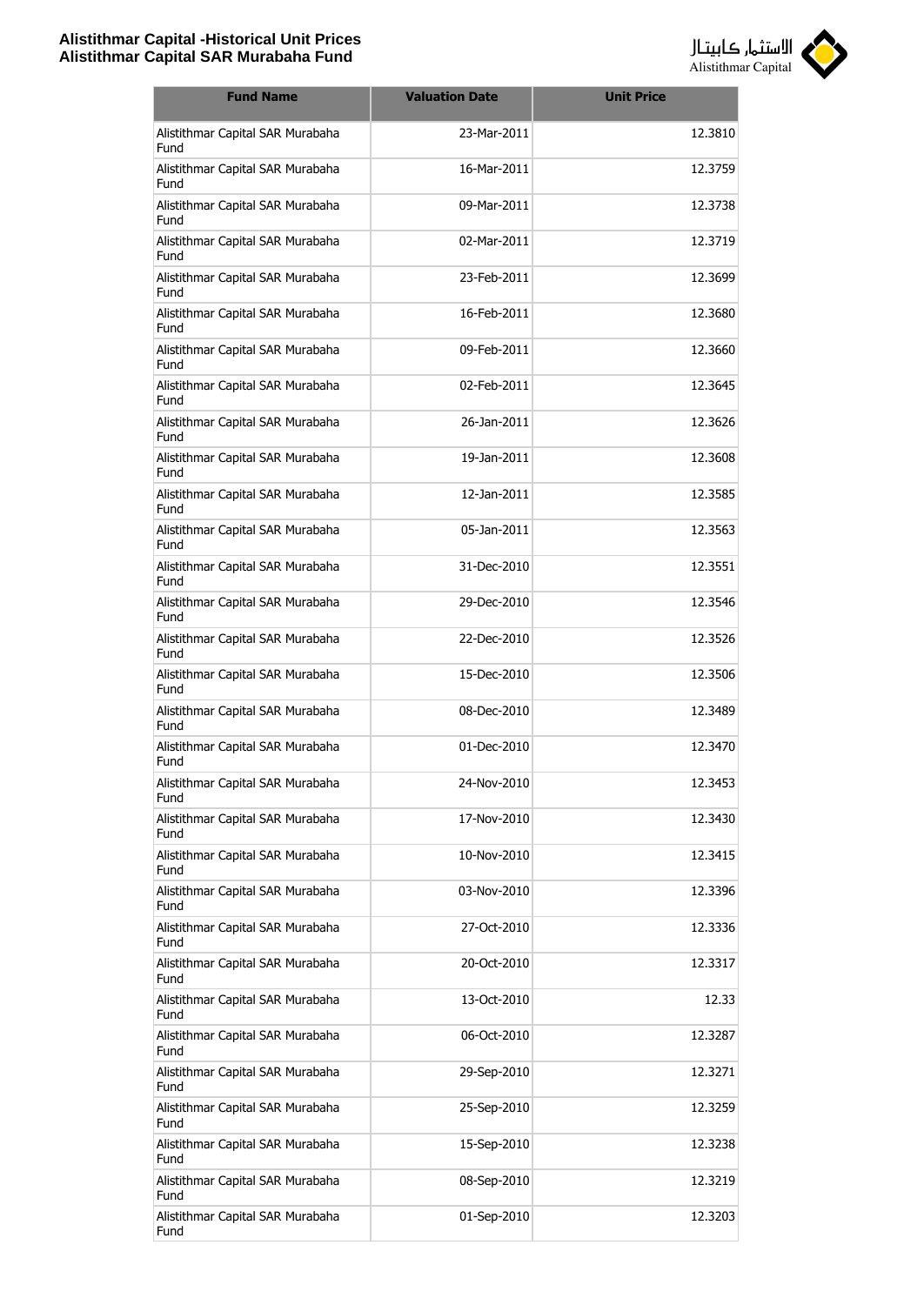

| <b>Fund Name</b>                         | <b>Valuation Date</b> | <b>Unit Price</b> |
|------------------------------------------|-----------------------|-------------------|
| Alistithmar Capital SAR Murabaha<br>Fund | 25-Aug-2010           | 12.3183           |
| Alistithmar Capital SAR Murabaha<br>Fund | 18-Aug-2010           | 12.3166           |
| Alistithmar Capital SAR Murabaha<br>Fund | 11-Aug-2010           | 12.3124           |
| Alistithmar Capital SAR Murabaha<br>Fund | 04-Aug-2010           | 12.3109           |
| Alistithmar Capital SAR Murabaha<br>Fund | 28-Jul-2010           | 12.3086           |
| Alistithmar Capital SAR Murabaha<br>Fund | 21-Jul-2010           | 12.3074           |
| Alistithmar Capital SAR Murabaha<br>Fund | 14-Jul-2010           | 12.3053           |
| Alistithmar Capital SAR Murabaha<br>Fund | 07-Jul-2010           | 12.3042           |
| Alistithmar Capital SAR Murabaha<br>Fund | 30-Jun-2010           | 12.3030           |
| Alistithmar Capital SAR Murabaha<br>Fund | 23-Jun-2010           | 12.3020           |
| Alistithmar Capital SAR Murabaha<br>Fund | 16-Jun-2010           | 12.3011           |
| Alistithmar Capital SAR Murabaha<br>Fund | 09-Jun-2010           | 12.3002           |
| Alistithmar Capital SAR Murabaha<br>Fund | 02-Jun-2010           | 12.2995           |
| Alistithmar Capital SAR Murabaha<br>Fund | 26-May-2010           | 12.2989           |
| Alistithmar Capital SAR Murabaha<br>Fund | 19-May-2010           | 12.2983           |
| Alistithmar Capital SAR Murabaha<br>Fund | 12-May-2010           | 12.2977           |
| Alistithmar Capital SAR Murabaha<br>Fund | 05-May-2010           | 12.2970           |
| Alistithmar Capital SAR Murabaha<br>Fund | 28-Apr-2010           | 12.2962           |
| Alistithmar Capital SAR Murabaha<br>Fund | 21-Apr-2010           | 12.2954           |
| Alistithmar Capital SAR Murabaha<br>Fund | 14-Apr-2010           | 12.2943           |
| Alistithmar Capital SAR Murabaha<br>Fund | 07-Apr-2010           | 12.2932           |
| Alistithmar Capital SAR Murabaha<br>Fund | 31-Mar-2010           | 12.2920           |
| Alistithmar Capital SAR Murabaha<br>Fund | 24-Mar-2010           | 12.2914           |
| Alistithmar Capital SAR Murabaha<br>Fund | 17-Mar-2010           | 12.2895           |
| Alistithmar Capital SAR Murabaha<br>Fund | 10-Mar-2010           | 12.2891           |
| Alistithmar Capital SAR Murabaha<br>Fund | 03-Mar-2010           | 12.2885           |
| Alistithmar Capital SAR Murabaha<br>Fund | 24-Feb-2010           | 12.2869           |
| Alistithmar Capital SAR Murabaha<br>Fund | 17-Feb-2010           | 12.2861           |
| Alistithmar Capital SAR Murabaha<br>Fund | 10-Feb-2010           | 12.2860           |
| Alistithmar Capital SAR Murabaha<br>Fund | 03-Feb-2010           | 12.2852           |
| Alistithmar Capital SAR Murabaha<br>Fund | 27-Jan-2010           | 12.2854           |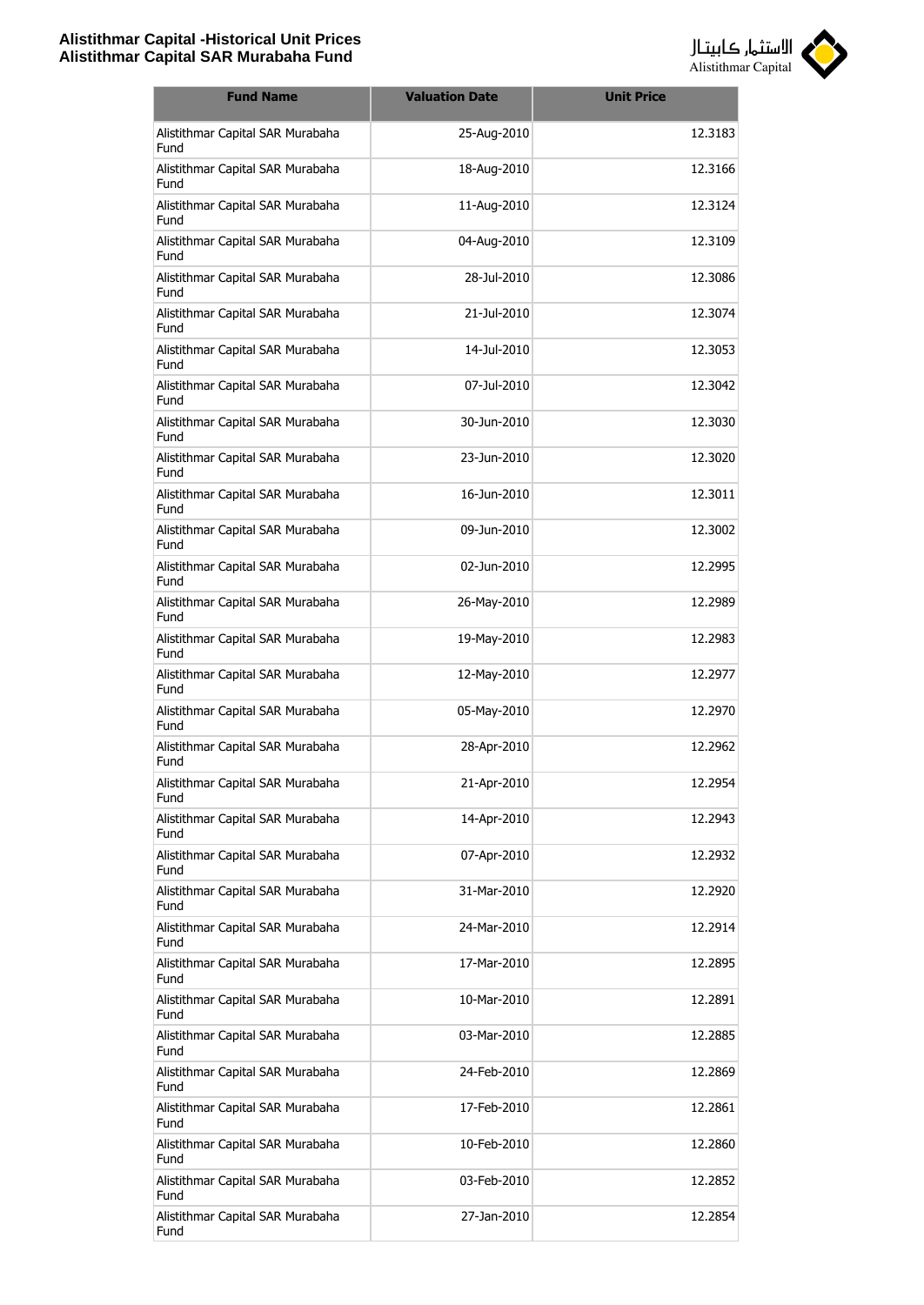

| <b>Fund Name</b>                         | <b>Valuation Date</b> | <b>Unit Price</b> |
|------------------------------------------|-----------------------|-------------------|
| Alistithmar Capital SAR Murabaha<br>Fund | 20-Jan-2010           | 12.2849           |
| Alistithmar Capital SAR Murabaha<br>Fund | 13-Jan-2010           | 12.2834           |
| Alistithmar Capital SAR Murabaha<br>Fund | 06-Jan-2010           | 12.2824           |
| Alistithmar Capital SAR Murabaha<br>Fund | 31-Dec-2009           | 12.2811           |
| Alistithmar Capital SAR Murabaha<br>Fund | 30-Dec-2009           | 12.2810           |
| Alistithmar Capital SAR Murabaha<br>Fund | 23-Dec-2009           | 12.2797           |
| Alistithmar Capital SAR Murabaha<br>Fund | 16-Dec-2009           | 12.2768           |
| Alistithmar Capital SAR Murabaha<br>Fund | 09-Dec-2009           | 12.2758           |
| Alistithmar Capital SAR Murabaha<br>Fund | 02-Dec-2009           | 12.2791           |
| Alistithmar Capital SAR Murabaha<br>Fund | 25-Nov-2009           | 12.2779           |
| Alistithmar Capital SAR Murabaha<br>Fund | 18-Nov-2009           | 12.2768           |
| Alistithmar Capital SAR Murabaha<br>Fund | 11-Nov-2009           | 12.2759           |
| Alistithmar Capital SAR Murabaha<br>Fund | 04-Nov-2009           | 12.2750           |
| Alistithmar Capital SAR Murabaha<br>Fund | 28-Oct-2009           | 12.2744           |
| Alistithmar Capital SAR Murabaha<br>Fund | 21-Oct-2009           | 12.2736           |
| Alistithmar Capital SAR Murabaha<br>Fund | 14-Oct-2009           | 12.2719           |
| Alistithmar Capital SAR Murabaha<br>Fund | 07-Oct-2009           | 12.2709           |
| Alistithmar Capital SAR Murabaha<br>Fund | 30-Sep-2009           | 12.2699           |
| Alistithmar Capital SAR Murabaha<br>Fund | 23-Sep-2009           | 12.2687           |
| Alistithmar Capital SAR Murabaha<br>Fund | 16-Sep-2009           | 12.2674           |
| Alistithmar Capital SAR Murabaha<br>Fund | 09-Sep-2009           | 12.2645           |
| Alistithmar Capital SAR Murabaha<br>Fund | 02-Sep-2009           | 12.2639           |
| Alistithmar Capital SAR Murabaha<br>Fund | 26-Aug-2009           | 12.2597           |
| Alistithmar Capital SAR Murabaha<br>Fund | 19-Aug-2009           | 12.2591           |
| Alistithmar Capital SAR Murabaha<br>Fund | 12-Aug-2009           | 12.2572           |
| Alistithmar Capital SAR Murabaha<br>Fund | 05-Aug-2009           | 12.2565           |
| Alistithmar Capital SAR Murabaha<br>Fund | 29-Jul-2009           | 12.2539           |
| Alistithmar Capital SAR Murabaha<br>Fund | 22-Jul-2009           | 12.2532           |
| Alistithmar Capital SAR Murabaha<br>Fund | 15-Jul-2009           | 12.2524           |
| Alistithmar Capital SAR Murabaha<br>Fund | 08-Jul-2009           | 12.2522           |
| Alistithmar Capital SAR Murabaha<br>Fund | 01-Jul-2009           | 12.2525           |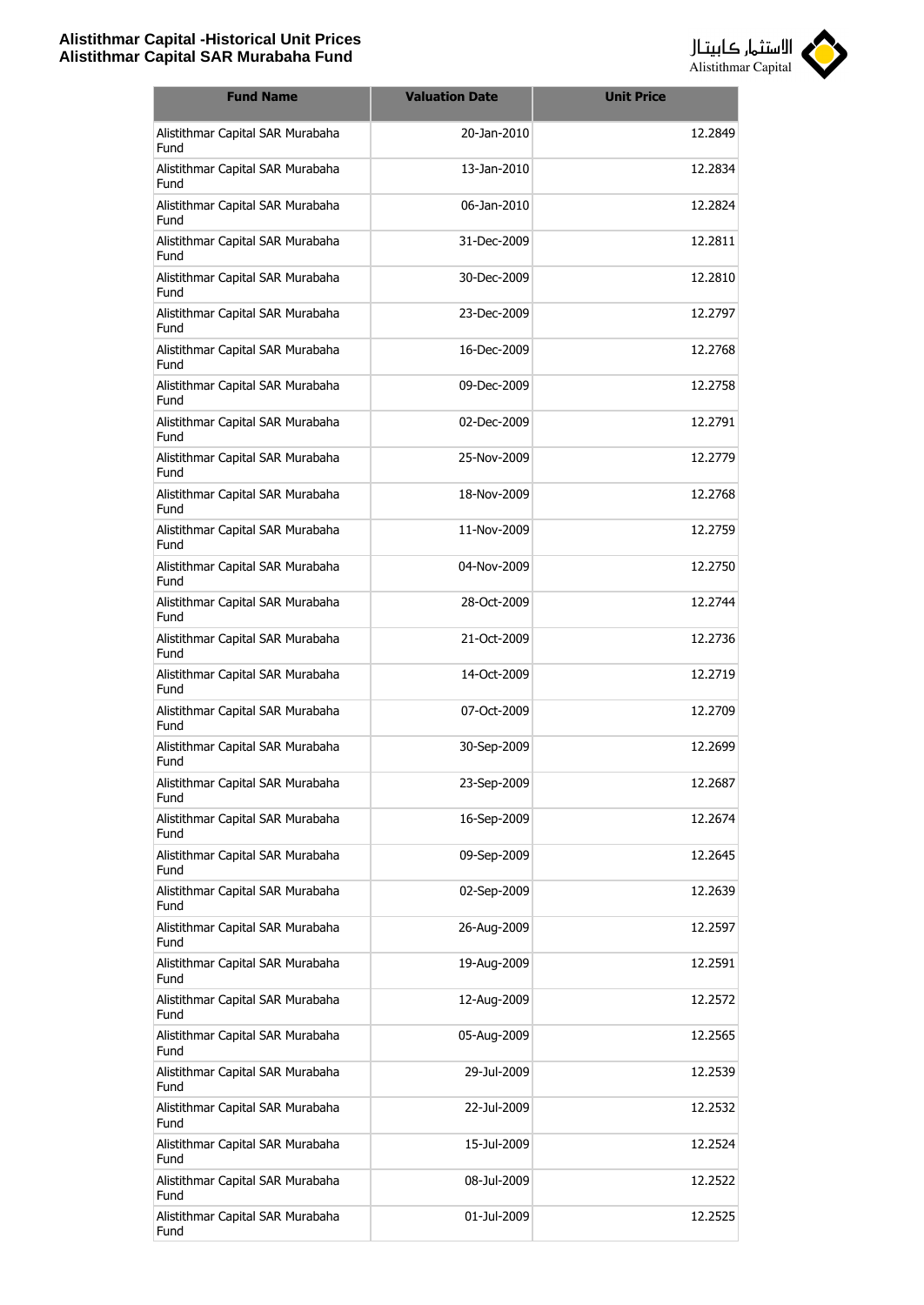

| <b>Fund Name</b>                         | <b>Valuation Date</b> | <b>Unit Price</b> |
|------------------------------------------|-----------------------|-------------------|
| Alistithmar Capital SAR Murabaha<br>Fund | 24-Jun-2009           | 12.2515           |
| Alistithmar Capital SAR Murabaha<br>Fund | 17-Jun-2009           | 12.2506           |
| Alistithmar Capital SAR Murabaha<br>Fund | 10-Jun-2009           | 12.2501           |
| Alistithmar Capital SAR Murabaha<br>Fund | 03-Jun-2009           | 12.2493           |
| Alistithmar Capital SAR Murabaha<br>Fund | 27-May-2009           | 12.2488           |
| Alistithmar Capital SAR Murabaha<br>Fund | 20-May-2009           | 12.2487           |
| Alistithmar Capital SAR Murabaha<br>Fund | 13-May-2009           | 12.2477           |
| Alistithmar Capital SAR Murabaha<br>Fund | 06-May-2009           | 12.2469           |
| Alistithmar Capital SAR Murabaha<br>Fund | 29-Apr-2009           | 12.2462           |
| Alistithmar Capital SAR Murabaha<br>Fund | 22-Apr-2009           | 12.2456           |
| Alistithmar Capital SAR Murabaha<br>Fund | 15-Apr-2009           | 12.2449           |
| Alistithmar Capital SAR Murabaha<br>Fund | 08-Apr-2009           | 12.2432           |
| Alistithmar Capital SAR Murabaha<br>Fund | 01-Apr-2009           | 12.2418           |
| Alistithmar Capital SAR Murabaha<br>Fund | 25-Mar-2009           | 12.2405           |
| Alistithmar Capital SAR Murabaha<br>Fund | 18-Mar-2009           | 12.2391           |
| Alistithmar Capital SAR Murabaha<br>Fund | 11-Mar-2009           | 12.2378           |
| Alistithmar Capital SAR Murabaha<br>Fund | 04-Mar-2009           | 12.2356           |
| Alistithmar Capital SAR Murabaha<br>Fund | 25-Feb-2009           | 12.2342           |
| Alistithmar Capital SAR Murabaha<br>Fund | 18-Feb-2009           | 12.2327           |
| Alistithmar Capital SAR Murabaha<br>Fund | 13-Feb-2009           | 12.2316           |
| Alistithmar Capital SAR Murabaha<br>Fund | 06-Feb-2009           | 12.2296           |
| Alistithmar Capital SAR Murabaha<br>Fund | 30-Jan-2009           | 12.2274           |
| Alistithmar Capital SAR Murabaha<br>Fund | 23-Jan-2009           | 12.2243           |
| Alistithmar Capital SAR Murabaha<br>Fund | 16-Jan-2009           | 12.2215           |
| Alistithmar Capital SAR Murabaha<br>Fund | 09-Jan-2009           | 12.2161           |
| Alistithmar Capital SAR Murabaha<br>Fund | 31-Dec-2008           | 12.2085           |
| Alistithmar Capital SAR Murabaha<br>Fund | 26-Dec-2008           | 12.2049           |
| Alistithmar Capital SAR Murabaha<br>Fund | 19-Dec-2008           | 12.1974           |
| Alistithmar Capital SAR Murabaha<br>Fund | 12-Dec-2008           | 12.1904           |
| Alistithmar Capital SAR Murabaha<br>Fund | 28-Nov-2008           | 12.1761           |
| Alistithmar Capital SAR Murabaha<br>Fund | 21-Nov-2008           | 12.1685           |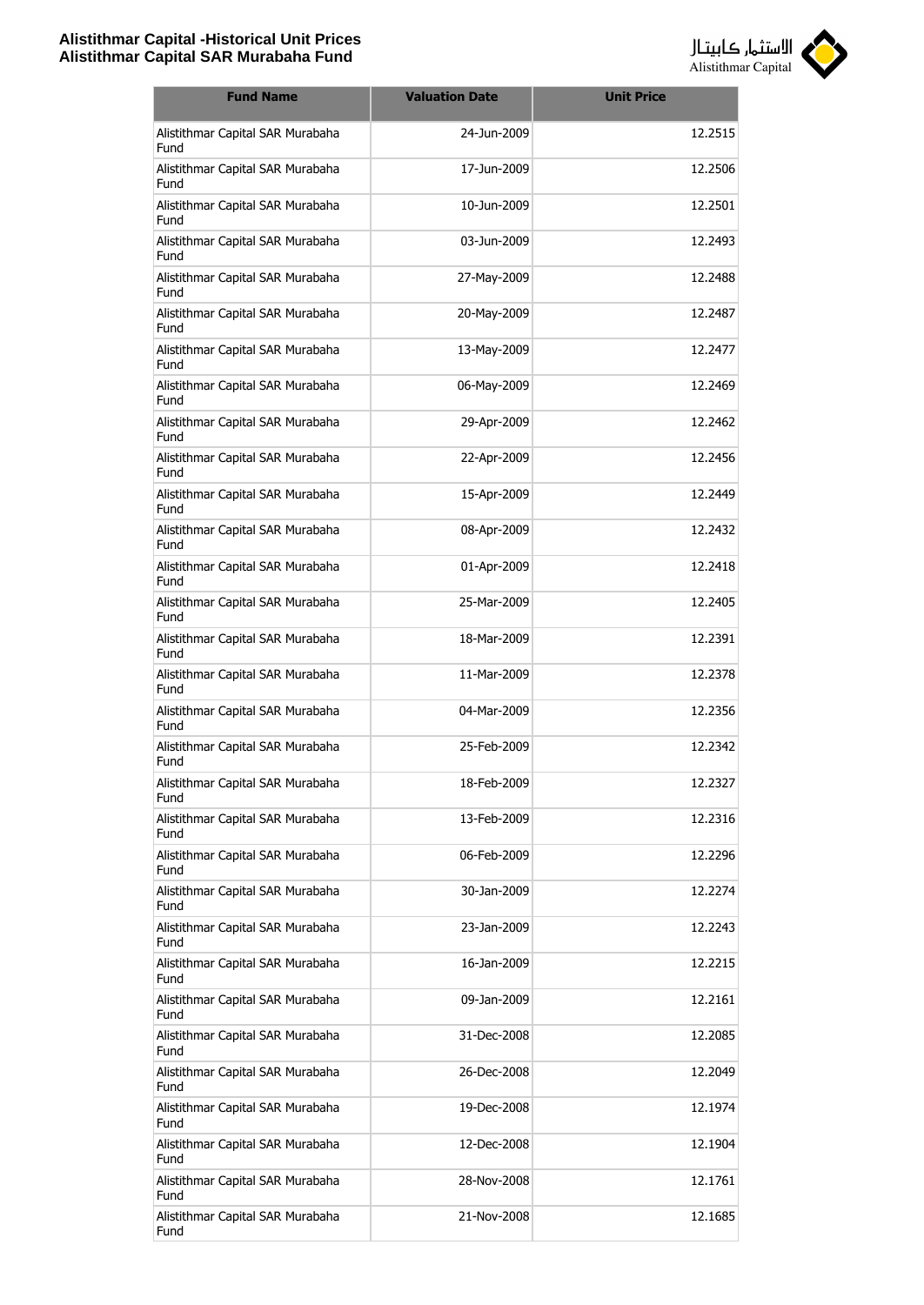

| <b>Fund Name</b>                         | <b>Valuation Date</b> | <b>Unit Price</b> |
|------------------------------------------|-----------------------|-------------------|
| Alistithmar Capital SAR Murabaha<br>Fund | 14-Nov-2008           | 12.1607           |
| Alistithmar Capital SAR Murabaha<br>Fund | 07-Nov-2008           | 12.1530           |
| Alistithmar Capital SAR Murabaha<br>Fund | 31-Oct-2008           | 12.1455           |
| Alistithmar Capital SAR Murabaha<br>Fund | 24-Oct-2008           | 12.1379           |
| Alistithmar Capital SAR Murabaha<br>Fund | 17-Oct-2008           | 12.1318           |
| Alistithmar Capital SAR Murabaha<br>Fund | 10-Oct-2008           | 12.1244           |
| Alistithmar Capital SAR Murabaha<br>Fund | 03-Oct-2008           | 12.1192           |
| Alistithmar Capital SAR Murabaha<br>Fund | 26-Sep-2008           | 12.1088           |
| Alistithmar Capital SAR Murabaha<br>Fund | 19-Sep-2008           | 12.1021           |
| Alistithmar Capital SAR Murabaha<br>Fund | 12-Sep-2008           | 12.0955           |
| Alistithmar Capital SAR Murabaha<br>Fund | 05-Sep-2008           | 12.0893           |
| Alistithmar Capital SAR Murabaha<br>Fund | 29-Aug-2008           | 12.0835           |
| Alistithmar Capital SAR Murabaha<br>Fund | 22-Aug-2008           | 12.0787           |
| Alistithmar Capital SAR Murabaha<br>Fund | 15-Aug-2008           | 12.0735           |
| Alistithmar Capital SAR Murabaha<br>Fund | 08-Aug-2008           | 12.0670           |
| Alistithmar Capital SAR Murabaha<br>Fund | 01-Aug-2008           | 12.0611           |
| Alistithmar Capital SAR Murabaha<br>Fund | 25-Jul-2008           | 12.0559           |
| Alistithmar Capital SAR Murabaha<br>Fund | 18-Jul-2008           | 12.0506           |
| Alistithmar Capital SAR Murabaha<br>Fund | 11-Jul-2008           | 12.0452           |
| Alistithmar Capital SAR Murabaha<br>Fund | 04-Jul-2008           | 12.0405           |
| Alistithmar Capital SAR Murabaha<br>Fund | 27-Jun-2008           | 12.0359           |
| Alistithmar Capital SAR Murabaha<br>Fund | 20-Jun-2008           | 12.0313           |
| Alistithmar Capital SAR Murabaha<br>Fund | 13-Jun-2008           | 12.0268           |
| Alistithmar Capital SAR Murabaha<br>Fund | 06-Jun-2008           | 12.0222           |
| Alistithmar Capital SAR Murabaha<br>Fund | 30-May-2008           | 12.0178           |
| Alistithmar Capital SAR Murabaha<br>Fund | 23-May-2008           | 12.0133           |
| Alistithmar Capital SAR Murabaha<br>Fund | 16-May-2008           | 12.0088           |
| Alistithmar Capital SAR Murabaha<br>Fund | 09-May-2008           | 12.0043           |
| Alistithmar Capital SAR Murabaha<br>Fund | 02-May-2008           | 11.9997           |
| Alistithmar Capital SAR Murabaha<br>Fund | 25-Apr-2008           | 11.9949           |
| Alistithmar Capital SAR Murabaha<br>Fund | 18-Apr-2008           | 11.9899           |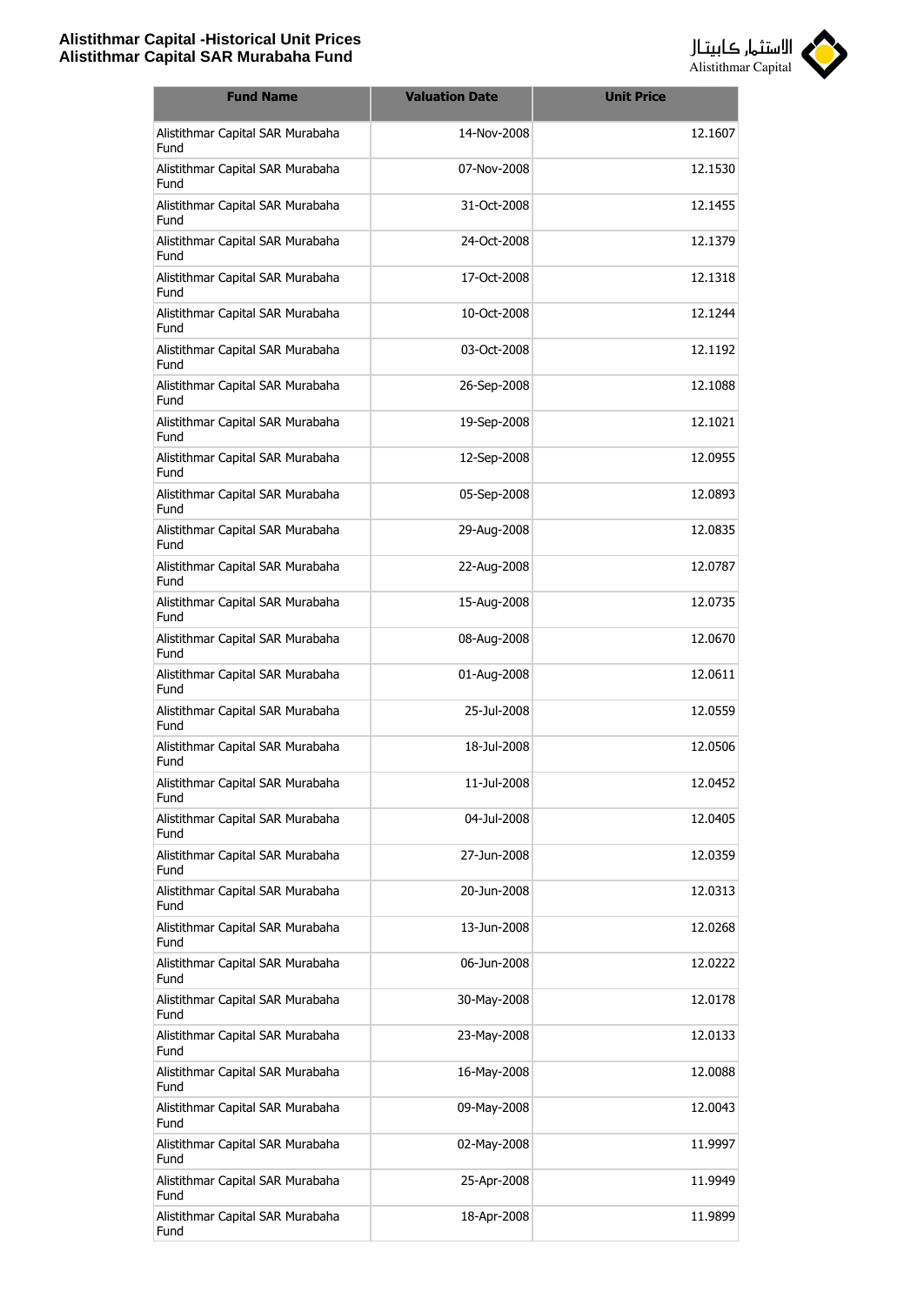

| <b>Fund Name</b>                         | <b>Valuation Date</b> | <b>Unit Price</b> |
|------------------------------------------|-----------------------|-------------------|
| Alistithmar Capital SAR Murabaha<br>Fund | 11-Apr-2008           | 11.9848           |
| Alistithmar Capital SAR Murabaha<br>Fund | 04-Apr-2008           | 11.9790           |
| Alistithmar Capital SAR Murabaha<br>Fund | 28-Mar-2008           | 11.9730           |
| Alistithmar Capital SAR Murabaha<br>Fund | 21-Mar-2008           | 11.9669           |
| Alistithmar Capital SAR Murabaha<br>Fund | 14-Mar-2008           | 11.9610           |
| Alistithmar Capital SAR Murabaha<br>Fund | 07-Mar-2008           | 11.9548           |
| Alistithmar Capital SAR Murabaha<br>Fund | 29-Feb-2008           | 11.9483           |
| Alistithmar Capital SAR Murabaha<br>Fund | 22-Feb-2008           | 11.9417           |
| Alistithmar Capital SAR Murabaha<br>Fund | 15-Feb-2008           | 11.9347           |
| Alistithmar Capital SAR Murabaha<br>Fund | 08-Feb-2008           | 11.9277           |
| Alistithmar Capital SAR Murabaha<br>Fund | 30-Jan-2008           | 11.9205           |
| Alistithmar Capital SAR Murabaha<br>Fund | 23-Jan-2008           | 11.9131           |
| Alistithmar Capital SAR Murabaha<br>Fund | 16-Jan-2008           | 11.9056           |
| Alistithmar Capital SAR Murabaha<br>Fund | 09-Jan-2008           | 11.8981           |
| Alistithmar Capital SAR Murabaha<br>Fund | 02-Jan-2008           | 11.8901           |
| Alistithmar Capital SAR Murabaha<br>Fund | 26-Dec-2007           | 11.8783           |
| Alistithmar Capital SAR Murabaha<br>Fund | 10-Dec-2007           | 11.8582           |
| Alistithmar Capital SAR Murabaha<br>Fund | 03-Dec-2007           | 11.8494           |
| Alistithmar Capital SAR Murabaha<br>Fund | 26-Nov-2007           | 11.8404           |
| Alistithmar Capital SAR Murabaha<br>Fund | 19-Nov-2007           | 11.8312           |
| Alistithmar Capital SAR Murabaha<br>Fund | 12-Nov-2007           | 11.8220           |
| Alistithmar Capital SAR Murabaha<br>Fund | 05-Nov-2007           | 11.8129           |
| Alistithmar Capital SAR Murabaha<br>Fund | 29-Oct-2007           | 11.8037           |
| Alistithmar Capital SAR Murabaha<br>Fund | 22-Oct-2007           | 11.7945           |
| Alistithmar Capital SAR Murabaha<br>Fund | 08-Oct-2007           | 11.7775           |
| Alistithmar Capital SAR Murabaha<br>Fund | 01-Oct-2007           | 11.7671           |
| Alistithmar Capital SAR Murabaha<br>Fund | 24-Sep-2007           | 11.7579           |
| Alistithmar Capital SAR Murabaha<br>Fund | 17-Sep-2007           | 11.7478           |
| Alistithmar Capital SAR Murabaha<br>Fund | 10-Sep-2007           | 11.7396           |
| Alistithmar Capital SAR Murabaha<br>Fund | 03-Sep-2007           | 11.7304           |
| Alistithmar Capital SAR Murabaha<br>Fund | 06-Aug-2007           | 11.6938           |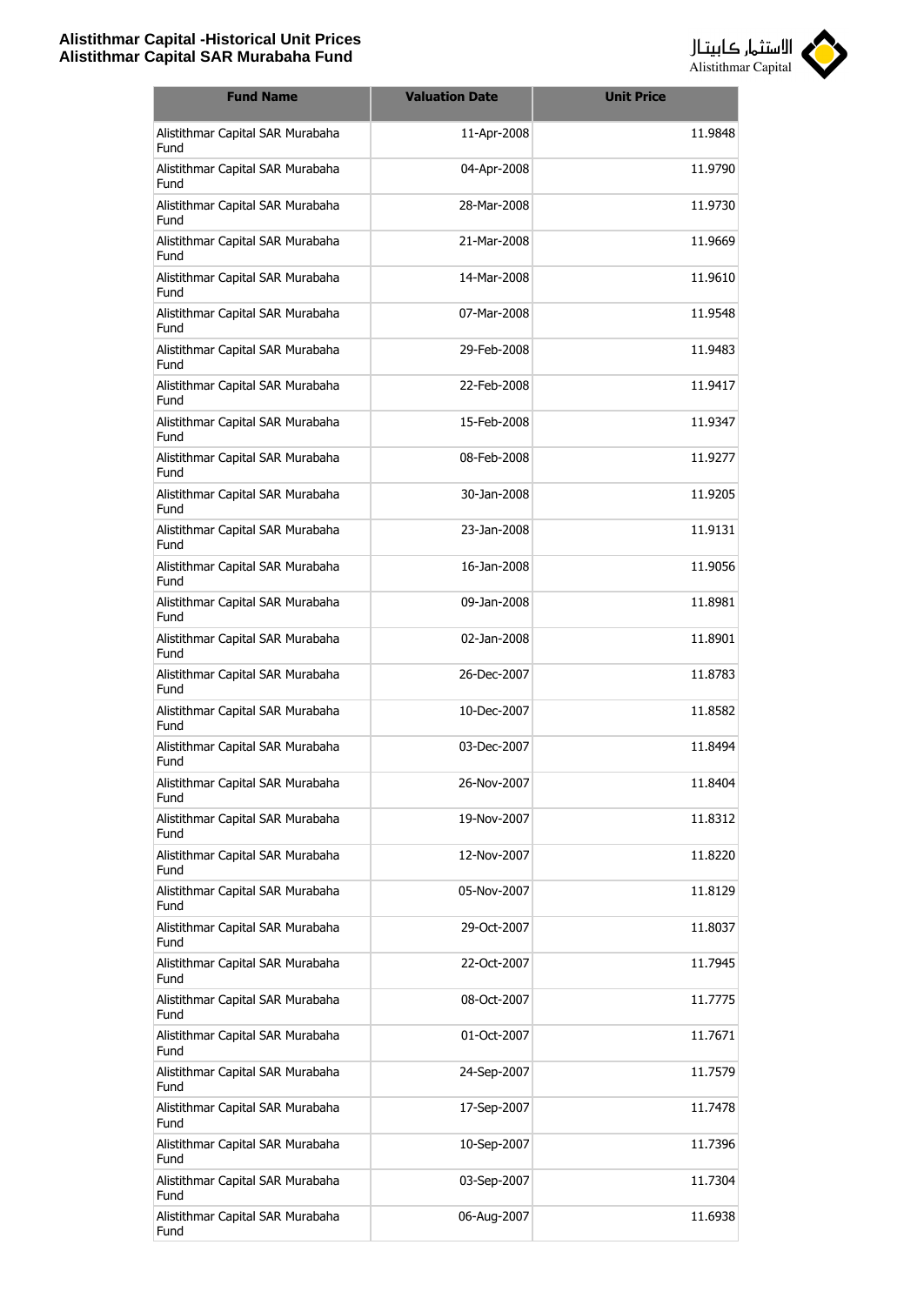

| <b>Fund Name</b>                         | <b>Valuation Date</b> | <b>Unit Price</b> |
|------------------------------------------|-----------------------|-------------------|
| Alistithmar Capital SAR Murabaha<br>Fund | 30-Jul-2007           | 11.6847           |
| Alistithmar Capital SAR Murabaha<br>Fund | 23-Jul-2007           | 11.6756           |
| Alistithmar Capital SAR Murabaha<br>Fund | 16-Jul-2007           | 11.6667           |
| Alistithmar Capital SAR Murabaha<br>Fund | 09-Jul-2007           | 11.6576           |
| Alistithmar Capital SAR Murabaha<br>Fund | 02-Jul-2007           | 11.6485           |
| Alistithmar Capital SAR Murabaha<br>Fund | 25-Jun-2007           | 11.6394           |
| Alistithmar Capital SAR Murabaha<br>Fund | 18-Jun-2007           | 11.6303           |
| Alistithmar Capital SAR Murabaha<br>Fund | 11-1un-2007           | 11.6212           |
| Alistithmar Capital SAR Murabaha<br>Fund | 04-Jun-2007           | 11.6120           |
| Alistithmar Capital SAR Murabaha<br>Fund | 14-May-2007           | 11.5844           |
| Alistithmar Capital SAR Murabaha<br>Fund | 07-May-2007           | 11.5752           |
| Alistithmar Capital SAR Murabaha<br>Fund | 30-Apr-2007           | 11.5657           |
| Alistithmar Capital SAR Murabaha<br>Fund | 23-Apr-2007           | 11.5562           |
| Alistithmar Capital SAR Murabaha<br>Fund | 16-Apr-2007           | 11.5467           |
| Alistithmar Capital SAR Murabaha<br>Fund | 09-Apr-2007           | 11.5373           |
| Alistithmar Capital SAR Murabaha<br>Fund | 02-Apr-2007           | 11.5277           |
| Alistithmar Capital SAR Murabaha<br>Fund | 26-Mar-2007           | 11.5182           |
| Alistithmar Capital SAR Murabaha<br>Fund | 19-Mar-2007           | 11.5087           |
| Alistithmar Capital SAR Murabaha<br>Fund | 12-Mar-2007           | 11.4992           |
| Alistithmar Capital SAR Murabaha<br>Fund | 04-Mar-2007           | 11.4897           |
| Alistithmar Capital SAR Murabaha<br>Fund | 26-Feb-2007           | 11.4803           |
| Alistithmar Capital SAR Murabaha<br>Fund | 19-Feb-2007           | 11.4709           |
| Alistithmar Capital SAR Murabaha<br>Fund | 10-Feb-2007           | 11.4588           |
| Alistithmar Capital SAR Murabaha<br>Fund | 04-Feb-2007           | 11.4521           |
| Alistithmar Capital SAR Murabaha<br>Fund | 29-Jan-2007           | 11.4427           |
| Alistithmar Capital SAR Murabaha<br>Fund | 22-Jan-2007           | 11.4333           |
| Alistithmar Capital SAR Murabaha<br>Fund | 15-Jan-2007           | 11.4239           |
| Alistithmar Capital SAR Murabaha<br>Fund | 08-Jan-2007           | 11.4143           |
| Alistithmar Capital SAR Murabaha<br>Fund | 27-Dec-2006           | 11.3958           |
| Alistithmar Capital SAR Murabaha<br>Fund | 18-Dec-2006           | 11.3861           |
| Alistithmar Capital SAR Murabaha<br>Fund | 11-Dec-2006           | 11.3764           |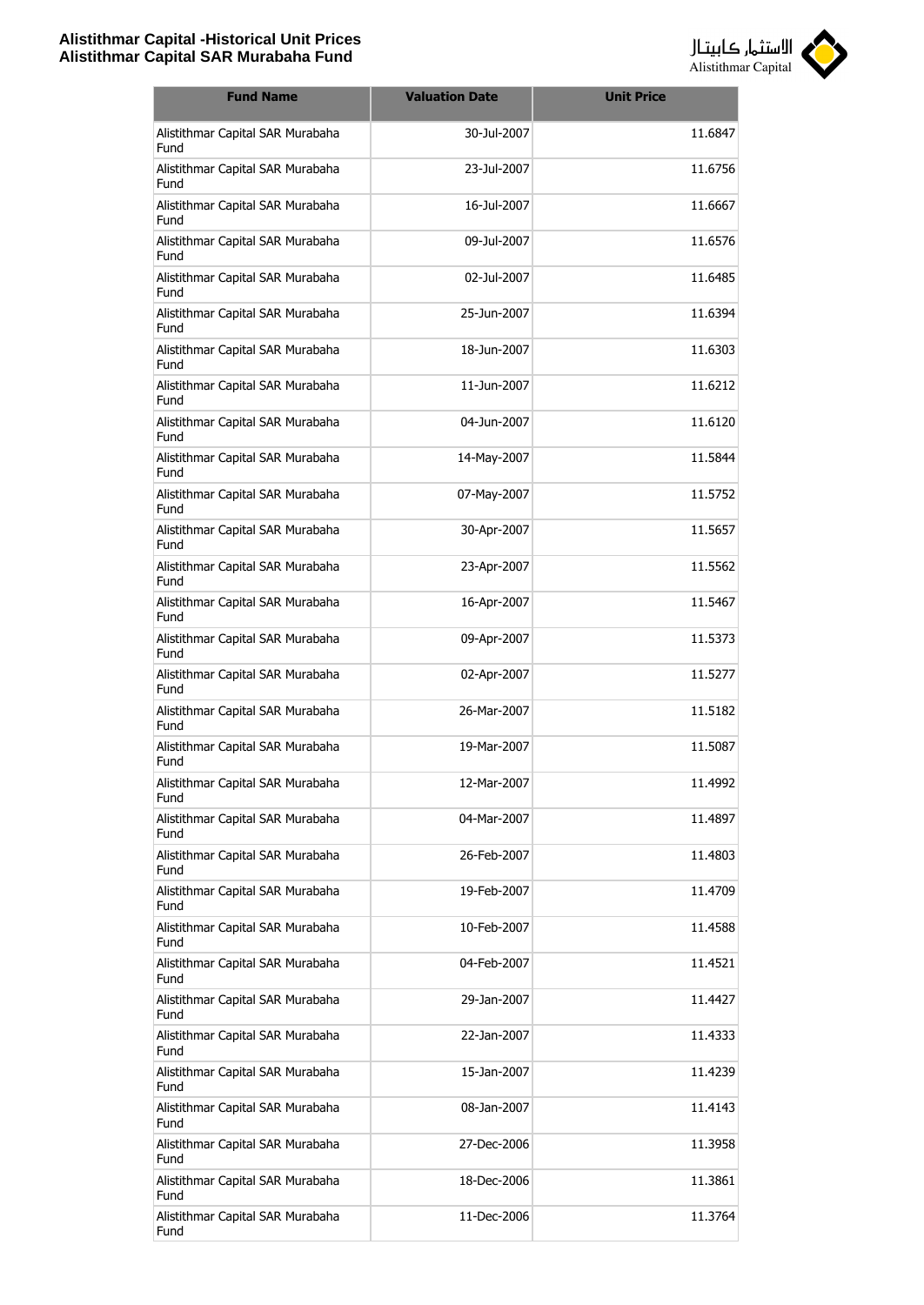

| <b>Fund Name</b>                         | <b>Valuation Date</b> | <b>Unit Price</b> |
|------------------------------------------|-----------------------|-------------------|
| Alistithmar Capital SAR Murabaha<br>Fund | 04-Dec-2006           | 11.3666           |
| Alistithmar Capital SAR Murabaha<br>Fund | 21-Nov-2006           | 11.3573           |
| Alistithmar Capital SAR Murabaha<br>Fund | 20-Nov-2006           | 11.3473           |
| Alistithmar Capital SAR Murabaha<br>Fund | 06-Nov-2006           | 11.3270           |
| Alistithmar Capital SAR Murabaha<br>Fund | 30-Oct-2006           | 11.3168           |
| Alistithmar Capital SAR Murabaha<br>Fund | 16-Oct-2006           | 11.2967           |
| Alistithmar Capital SAR Murabaha<br>Fund | 09-Oct-2006           | 11.2867           |
| Alistithmar Capital SAR Murabaha<br>Fund | 02-Oct-2006           | 11.2767           |
| Alistithmar Capital SAR Murabaha<br>Fund | 25-Sep-2006           | 11.2667           |
| Alistithmar Capital SAR Murabaha<br>Fund | 18-Sep-2006           | 11.2558           |
| Alistithmar Capital SAR Murabaha<br>Fund | 11-Sep-2006           | 11.2457           |
| Alistithmar Capital SAR Murabaha<br>Fund | 04-Sep-2006           | 11.2356           |
| Alistithmar Capital SAR Murabaha<br>Fund | 28-Aug-2006           | 11.2150           |
| Alistithmar Capital SAR Murabaha<br>Fund | 21-Aug-2006           | 11.2065           |
| Alistithmar Capital SAR Murabaha<br>Fund | 14-Aug-2006           | 11.1980           |
| Alistithmar Capital SAR Murabaha<br>Fund | 07-Aug-2006           | 11.1895           |
| Alistithmar Capital SAR Murabaha<br>Fund | 31-Jul-2006           | 11.1810           |
| Alistithmar Capital SAR Murabaha<br>Fund | 24-Jul-2006           | 11.1725           |
| Alistithmar Capital SAR Murabaha<br>Fund | 17-Jul-2006           | 11.1640           |
| Alistithmar Capital SAR Murabaha<br>Fund | 10-Jul-2006           | 11.1555           |
| Alistithmar Capital SAR Murabaha<br>Fund | 03-Jul-2006           | 11.1470           |
| Alistithmar Capital SAR Murabaha<br>Fund | 26-Jun-2006           | 11.1385           |
| Alistithmar Capital SAR Murabaha<br>Fund | 19-Jun-2006           | 11.13             |
| Alistithmar Capital SAR Murabaha<br>Fund | 12-Jun-2006           | 11.1215           |
| Alistithmar Capital SAR Murabaha<br>Fund | 05-Jun-2006           | 11.1130           |
| Alistithmar Capital SAR Murabaha<br>Fund | 29-May-2006           | 11.1045           |
| Alistithmar Capital SAR Murabaha<br>Fund | 22-May-2006           | 11.0960           |
| Alistithmar Capital SAR Murabaha<br>Fund | 15-May-2006           | 11.0875           |
| Alistithmar Capital SAR Murabaha<br>Fund | 08-May-2006           | 11.0790           |
| Alistithmar Capital SAR Murabaha<br>Fund | 01-May-2006           | 11.0705           |
| Alistithmar Capital SAR Murabaha<br>Fund | 24-Apr-2006           | 11.0620           |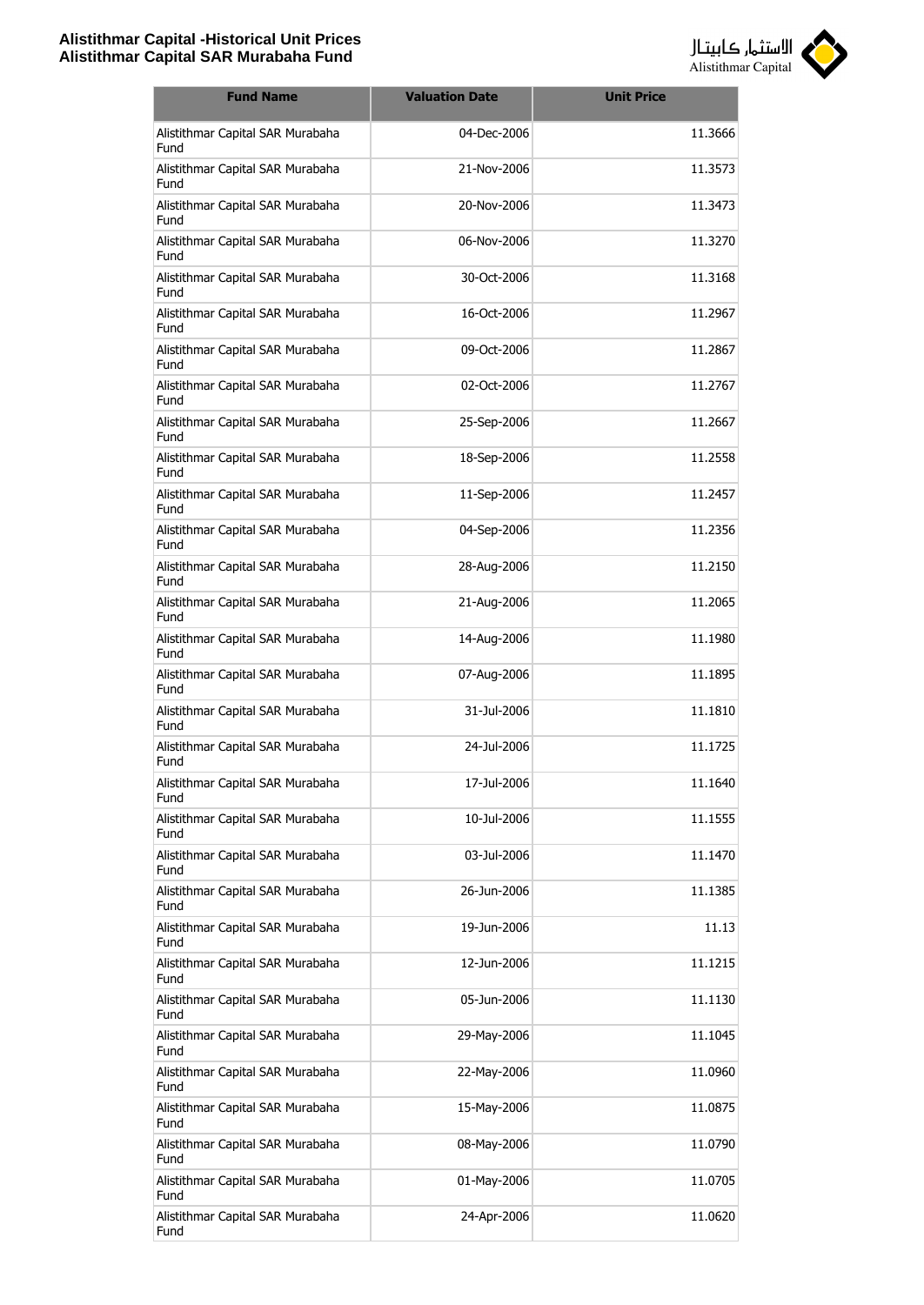

| <b>Fund Name</b>                         | <b>Valuation Date</b> | <b>Unit Price</b> |
|------------------------------------------|-----------------------|-------------------|
| Alistithmar Capital SAR Murabaha<br>Fund | 17-Apr-2006           | 11.0535           |
| Alistithmar Capital SAR Murabaha<br>Fund | 10-Apr-2006           | 11.0450           |
| Alistithmar Capital SAR Murabaha<br>Fund | 03-Apr-2006           | 11.0365           |
| Alistithmar Capital SAR Murabaha<br>Fund | 27-Mar-2006           | 11.0280           |
| Alistithmar Capital SAR Murabaha<br>Fund | 20-Mar-2006           | 11.0195           |
| Alistithmar Capital SAR Murabaha<br>Fund | 13-Mar-2006           | 11.0110           |
| Alistithmar Capital SAR Murabaha<br>Fund | 06-Mar-2006           | 11.0025           |
| Alistithmar Capital SAR Murabaha<br>Fund | 27-Feb-2006           | 10.9940           |
| Alistithmar Capital SAR Murabaha<br>Fund | 20-Feb-2006           | 10.9855           |
| Alistithmar Capital SAR Murabaha<br>Fund | 13-Feb-2006           | 10.9770           |
| Alistithmar Capital SAR Murabaha<br>Fund | 06-Feb-2006           | 10.9685           |
| Alistithmar Capital SAR Murabaha<br>Fund | 30-Jan-2006           | 10.96             |
| Alistithmar Capital SAR Murabaha<br>Fund | 23-Jan-2006           | 10.9515           |
| Alistithmar Capital SAR Murabaha<br>Fund | 16-Jan-2006           | 10.9430           |
| Alistithmar Capital SAR Murabaha<br>Fund | 09-Jan-2006           | 10.9345           |
| Alistithmar Capital SAR Murabaha<br>Fund | 02-Jan-2006           | 10.9260           |
| Alistithmar Capital SAR Murabaha<br>Fund | 26-Dec-2005           | 10.9175           |
| Alistithmar Capital SAR Murabaha<br>Fund | 19-Dec-2005           | 10.9090           |
| Alistithmar Capital SAR Murabaha<br>Fund | 12-Dec-2005           | 10.9005           |
| Alistithmar Capital SAR Murabaha<br>Fund | 05-Dec-2005           | 10.8920           |
| Alistithmar Capital SAR Murabaha<br>Fund | 28-Nov-2005           | 10.8835           |
| Alistithmar Capital SAR Murabaha<br>Fund | 21-Nov-2005           | 10.8750           |
| Alistithmar Capital SAR Murabaha<br>Fund | 14-Nov-2005           | 10.8665           |
| Alistithmar Capital SAR Murabaha<br>Fund | 07-Nov-2005           | 10.8580           |
| Alistithmar Capital SAR Murabaha<br>Fund | 31-Oct-2005           | 10.8495           |
| Alistithmar Capital SAR Murabaha<br>Fund | 24-Oct-2005           | 10.8410           |
| Alistithmar Capital SAR Murabaha<br>Fund | 17-Oct-2005           | 10.8325           |
| Alistithmar Capital SAR Murabaha<br>Fund | 10-Oct-2005           | 10.8240           |
| Alistithmar Capital SAR Murabaha<br>Fund | 03-Oct-2005           | 10.8155           |
| Alistithmar Capital SAR Murabaha<br>Fund | 26-Sep-2005           | 10.8070           |
| Alistithmar Capital SAR Murabaha<br>Fund | 19-Sep-2005           | 10.7985           |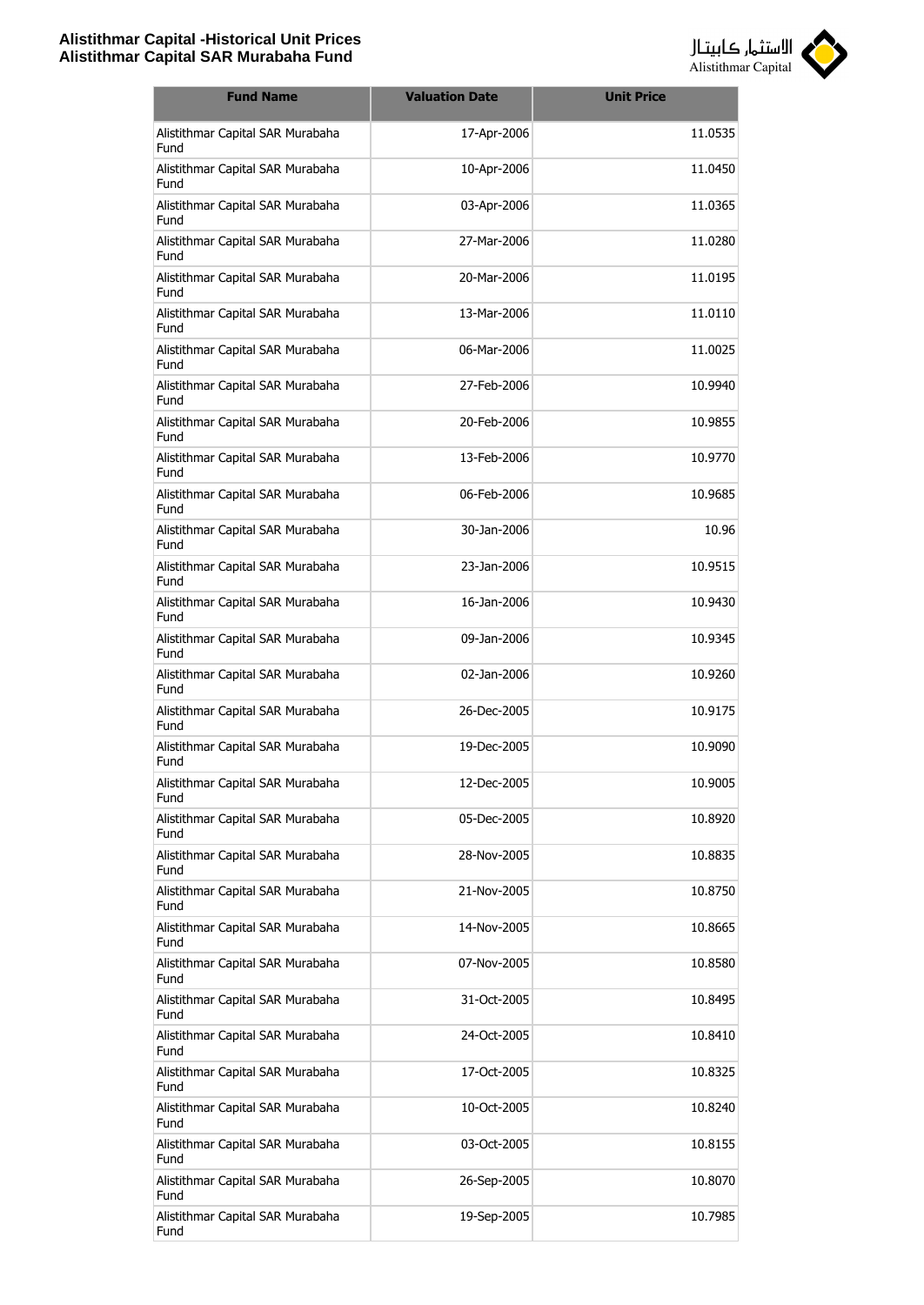

| <b>Fund Name</b>                         | <b>Valuation Date</b> | <b>Unit Price</b> |
|------------------------------------------|-----------------------|-------------------|
| Alistithmar Capital SAR Murabaha<br>Fund | 12-Sep-2005           | 10.79             |
| Alistithmar Capital SAR Murabaha<br>Fund | 05-Sep-2005           | 10.7815           |
| Alistithmar Capital SAR Murabaha<br>Fund | 29-Aug-2005           | 10.7730           |
| Alistithmar Capital SAR Murabaha<br>Fund | 22-Aug-2005           | 10.7645           |
| Alistithmar Capital SAR Murabaha<br>Fund | 15-Aug-2005           | 10.7560           |
| Alistithmar Capital SAR Murabaha<br>Fund | 08-Aug-2005           | 10.7475           |
| Alistithmar Capital SAR Murabaha<br>Fund | 01-Aug-2005           | 10.7390           |
| Alistithmar Capital SAR Murabaha<br>Fund | 25-Jul-2005           | 10.7305           |
| Alistithmar Capital SAR Murabaha<br>Fund | 17-Jul-2005           | 10.7220           |
| Alistithmar Capital SAR Murabaha<br>Fund | 09-Jul-2005           | 10.7135           |
| Alistithmar Capital SAR Murabaha<br>Fund | 02-Jul-2005           | 10.7050           |
| Alistithmar Capital SAR Murabaha<br>Fund | 27-Jun-2005           | 10.6965           |
| Alistithmar Capital SAR Murabaha<br>Fund | 20-Jun-2005           | 10.6880           |
| Alistithmar Capital SAR Murabaha<br>Fund | 14-Jun-2005           | 10.68             |
| Alistithmar Capital SAR Murabaha<br>Fund | 06-Jun-2005           | 10.6750           |
| Alistithmar Capital SAR Murabaha<br>Fund | 30-May-2005           | 10.6641           |
| Alistithmar Capital SAR Murabaha<br>Fund | 23-May-2005           | 10.6595           |
| Alistithmar Capital SAR Murabaha<br>Fund | 16-May-2005           | 10.65             |
| Alistithmar Capital SAR Murabaha<br>Fund | 09-May-2005           | 10.6423           |
| Alistithmar Capital SAR Murabaha<br>Fund | 02-May-2005           | 10.6352           |
| Alistithmar Capital SAR Murabaha<br>Fund | 25-Apr-2005           | 10.6270           |
| Alistithmar Capital SAR Murabaha<br>Fund | 18-Apr-2005           | 10.6213           |
| Alistithmar Capital SAR Murabaha<br>Fund | 11-Apr-2005           | 10.6143           |
| Alistithmar Capital SAR Murabaha<br>Fund | 04-Apr-2005           | 10.6074           |
| Alistithmar Capital SAR Murabaha<br>Fund | 28-Mar-2005           | 10.6006           |
| Alistithmar Capital SAR Murabaha<br>Fund | 21-Mar-2005           | 10.5939           |
| Alistithmar Capital SAR Murabaha<br>Fund | 14-Mar-2005           | 10.5873           |
| Alistithmar Capital SAR Murabaha<br>Fund | 07-Mar-2005           | 10.5808           |
| Alistithmar Capital SAR Murabaha<br>Fund | 28-Feb-2005           | 10.5745           |
| Alistithmar Capital SAR Murabaha<br>Fund | 21-Feb-2005           | 10.5682           |
| Alistithmar Capital SAR Murabaha<br>Fund | 14-Feb-2005           | 10.5619           |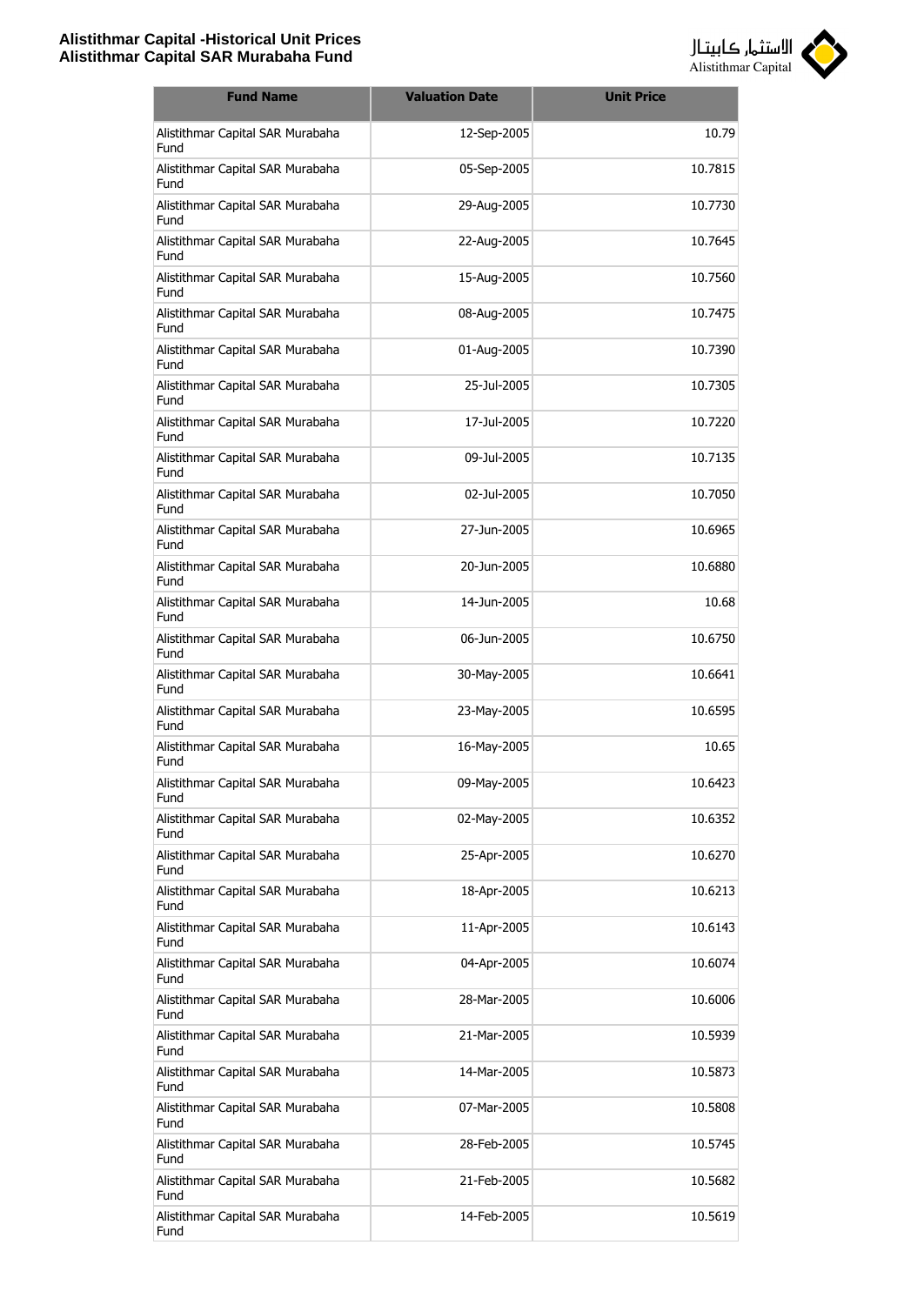

| <b>Fund Name</b>                         | <b>Valuation Date</b> | <b>Unit Price</b> |
|------------------------------------------|-----------------------|-------------------|
| Alistithmar Capital SAR Murabaha<br>Fund | 07-Feb-2005           | 10.5556           |
| Alistithmar Capital SAR Murabaha<br>Fund | 31-Jan-2005           | 10.5492           |
| Alistithmar Capital SAR Murabaha<br>Fund | 24-Jan-2005           | 10.5429           |
| Alistithmar Capital SAR Murabaha<br>Fund | 17-Jan-2005           | 10.5364           |
| Alistithmar Capital SAR Murabaha<br>Fund | 10-Jan-2005           | 10.5297           |
| Alistithmar Capital SAR Murabaha<br>Fund | 03-Jan-2005           | 10.5227           |
| Alistithmar Capital SAR Murabaha<br>Fund | 27-Dec-2004           | 10.5155           |
| Alistithmar Capital SAR Murabaha<br>Fund | 20-Dec-2004           | 10.5083           |
| Alistithmar Capital SAR Murabaha<br>Fund | 13-Dec-2004           | 10.5010           |
| Alistithmar Capital SAR Murabaha<br>Fund | 06-Dec-2004           | 10.4939           |
| Alistithmar Capital SAR Murabaha<br>Fund | 29-Nov-2004           | 10.4866           |
| Alistithmar Capital SAR Murabaha<br>Fund | 22-Nov-2004           | 10.4794           |
| Alistithmar Capital SAR Murabaha<br>Fund | 15-Nov-2004           | 10.4721           |
| Alistithmar Capital SAR Murabaha<br>Fund | 08-Nov-2004           | 10.4649           |
| Alistithmar Capital SAR Murabaha<br>Fund | 01-Nov-2004           | 10.4578           |
| Alistithmar Capital SAR Murabaha<br>Fund | 25-Oct-2004           | 10.4507           |
| Alistithmar Capital SAR Murabaha<br>Fund | 18-Oct-2004           | 10.4438           |
| Alistithmar Capital SAR Murabaha<br>Fund | 11-Oct-2004           | 10.4369           |
| Alistithmar Capital SAR Murabaha<br>Fund | 04-Oct-2004           | 10.4302           |
| Alistithmar Capital SAR Murabaha<br>Fund | 27-Sep-2004           | 10.4235           |
| Alistithmar Capital SAR Murabaha<br>Fund | 20-Sep-2004           | 10.4162           |
| Alistithmar Capital SAR Murabaha<br>Fund | 13-Sep-2004           | 10.4089           |
| Alistithmar Capital SAR Murabaha<br>Fund | 06-Sep-2004           | 10.4017           |
| Alistithmar Capital SAR Murabaha<br>Fund | 30-Aug-2004           | 10.3943           |
| Alistithmar Capital SAR Murabaha<br>Fund | 23-Aug-2004           | 10.3871           |
| Alistithmar Capital SAR Murabaha<br>Fund | 16-Aug-2004           | 10.3798           |
| Alistithmar Capital SAR Murabaha<br>Fund | 09-Aug-2004           | 10.3727           |
| Alistithmar Capital SAR Murabaha<br>Fund | 02-Aug-2004           | 10.3656           |
| Alistithmar Capital SAR Murabaha<br>Fund | 26-Jul-2004           | 10.3587           |
| Alistithmar Capital SAR Murabaha<br>Fund | 19-Jul-2004           | 10.3519           |
| Alistithmar Capital SAR Murabaha<br>Fund | 12-Jul-2004           | 10.3453           |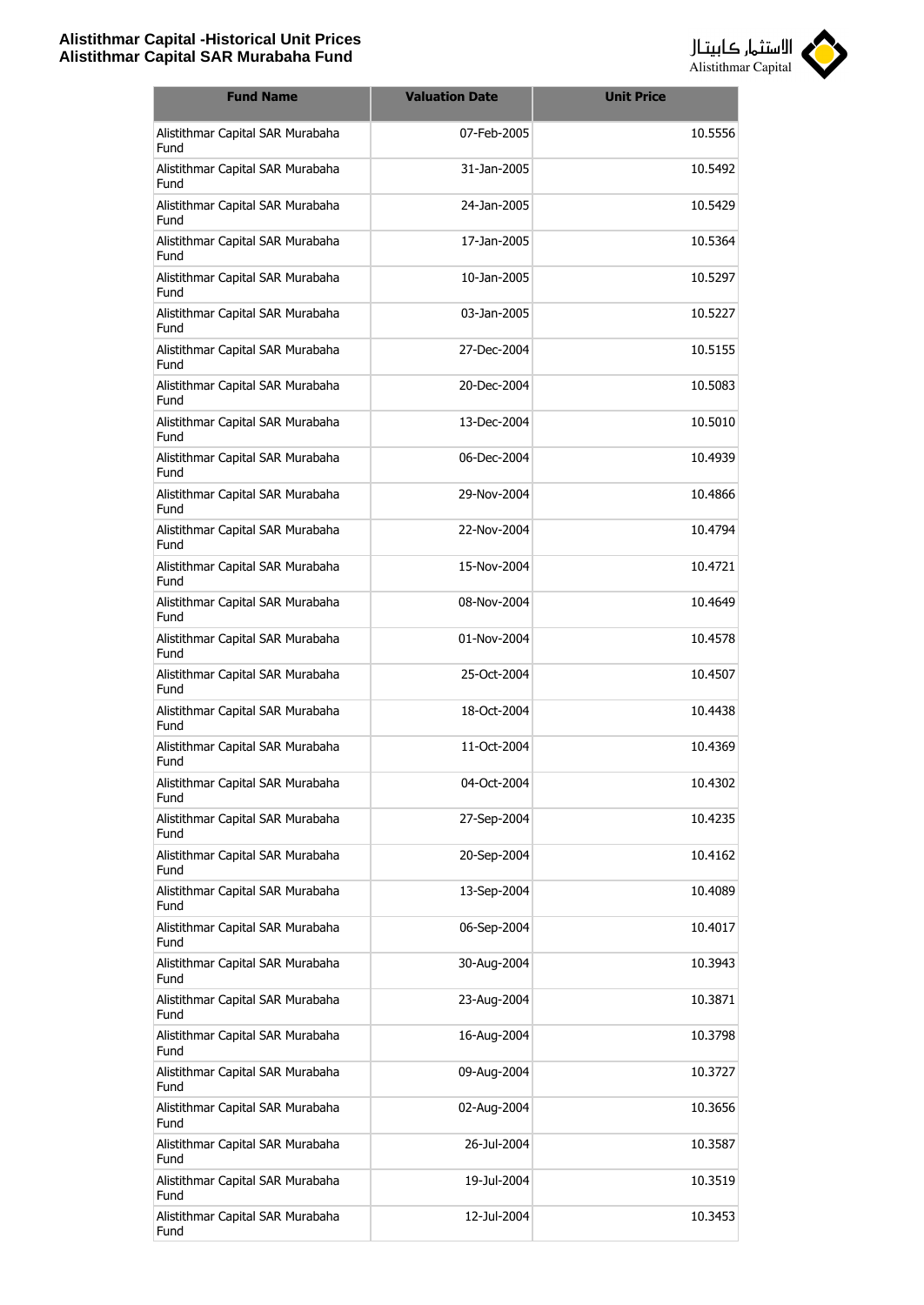

| <b>Fund Name</b>                         | <b>Valuation Date</b> | <b>Unit Price</b> |
|------------------------------------------|-----------------------|-------------------|
| Alistithmar Capital SAR Murabaha<br>Fund | 05-Jul-2004           | 10.3387           |
| Alistithmar Capital SAR Murabaha<br>Fund | 28-Jun-2004           | 10.3323           |
| Alistithmar Capital SAR Murabaha<br>Fund | 21-Jun-2004           | 10.3258           |
| Alistithmar Capital SAR Murabaha<br>Fund | 14-Jun-2004           | 10.3195           |
| Alistithmar Capital SAR Murabaha<br>Fund | 07-Jun-2004           | 10.3129           |
| Alistithmar Capital SAR Murabaha<br>Fund | 31-May-2004           | 10.3065           |
| Alistithmar Capital SAR Murabaha<br>Fund | 24-May-2004           | 10.30             |
| Alistithmar Capital SAR Murabaha<br>Fund | 17-May-2004           | 10.2929           |
| Alistithmar Capital SAR Murabaha<br>Fund | 10-May-2004           | 10.2860           |
| Alistithmar Capital SAR Murabaha<br>Fund | 03-May-2004           | 10.2791           |
| Alistithmar Capital SAR Murabaha<br>Fund | 26-Apr-2004           | 10.2723           |
| Alistithmar Capital SAR Murabaha<br>Fund | 19-Apr-2004           | 10.2656           |
| Alistithmar Capital SAR Murabaha<br>Fund | 12-Apr-2004           | 10.2586           |
| Alistithmar Capital SAR Murabaha<br>Fund | 05-Apr-2004           | 10.2518           |
| Alistithmar Capital SAR Murabaha<br>Fund | 29-Mar-2004           | 10.2454           |
| Alistithmar Capital SAR Murabaha<br>Fund | 22-Mar-2004           | 10.2391           |
| Alistithmar Capital SAR Murabaha<br>Fund | 15-Mar-2004           | 10.2330           |
| Alistithmar Capital SAR Murabaha<br>Fund | 08-Mar-2004           | 10.2272           |
| Alistithmar Capital SAR Murabaha<br>Fund | 01-Mar-2004           | 10.2216           |
| Alistithmar Capital SAR Murabaha<br>Fund | 23-Feb-2004           | 10.2166           |
| Alistithmar Capital SAR Murabaha<br>Fund | 16-Feb-2004           | 10.2109           |
| Alistithmar Capital SAR Murabaha<br>Fund | 09-Feb-2004           | 10.2050           |
| Alistithmar Capital SAR Murabaha<br>Fund | 02-Feb-2004           | 10.1989           |
| Alistithmar Capital SAR Murabaha<br>Fund | 26-Jan-2004           | 10.1928           |
| Alistithmar Capital SAR Murabaha<br>Fund | 19-Jan-2004           | 10.1858           |
| Alistithmar Capital SAR Murabaha<br>Fund | 12-Jan-2004           | 10.1799           |
| Alistithmar Capital SAR Murabaha<br>Fund | 05-Jan-2004           | 10.1737           |
| Alistithmar Capital SAR Murabaha<br>Fund | 29-Dec-2003           | 10.1678           |
| Alistithmar Capital SAR Murabaha<br>Fund | 22-Dec-2003           | 10.1613           |
| Alistithmar Capital SAR Murabaha<br>Fund | 15-Dec-2003           | 10.1551           |
| Alistithmar Capital SAR Murabaha<br>Fund | 08-Dec-2003           | 10.1487           |